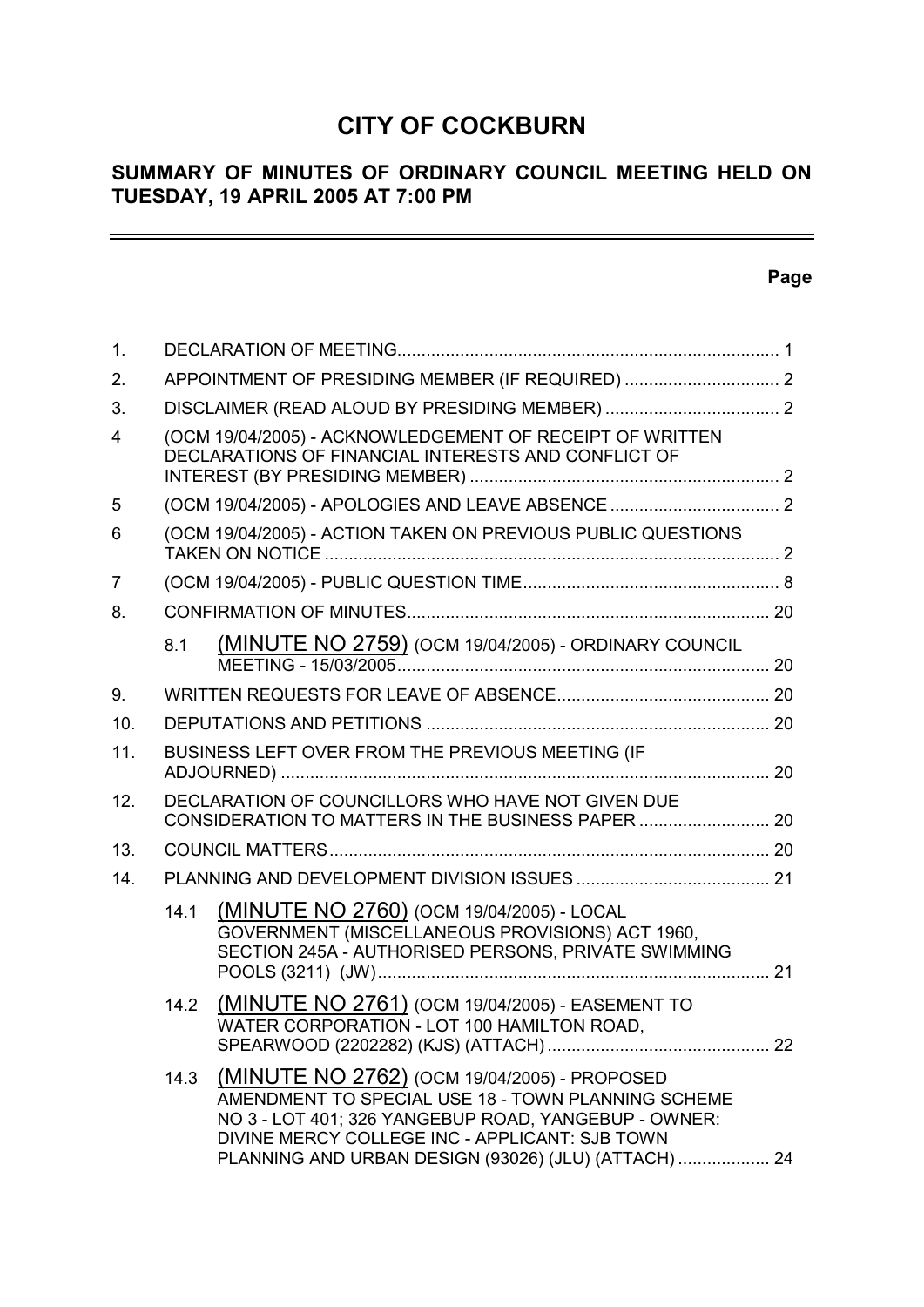|     | 14.4 | (MINUTE NO 2763) (OCM 19/04/2005) - REQUEST TO CLOSE<br>PEDESTRIAN ACCESS WAY - ELDERBERRY DRIVE TO<br>TREVALLYN GARDENS, SOUTH LAKE (450421) (KJS) (ATTACH) 29                                                                  |    |
|-----|------|----------------------------------------------------------------------------------------------------------------------------------------------------------------------------------------------------------------------------------|----|
|     | 14.5 | (MINUTE NO 2764) (OCM 19/04/2005) - ILLEGAL CLEARING<br>OF EXISTING VEGETATION AND KEEPING OF LIVESTOCK - LOT<br>19 BEENYUP ROAD, BANJUP - OWNER: CERIVALE HOLDINGS                                                              |    |
|     | 14.6 | (MINUTE NO 2765) (OCM 19/04/2005) - RETROSPECTIVE<br>APPLICATION FOR A TAXI OPERATION ON LOT 501 AND LOT<br>174; NO. 58 AND 56 BRITANNIA AVENUE, BEELIAR - OWNER: N &<br>K LESLIE - APPLICANT: PETER WEBB & ASSOCIATES (3411572) |    |
|     | 14.7 | (MINUTE NO 2766) (OCM 19/04/2005) - JANDAKOT<br>REGIONAL PARK DRAFT MANAGEMENT PLAN (9328) (8124)                                                                                                                                |    |
|     | 14.8 | (MINUTE NO 2767) (OCM 19/04/2005) - LOCAL STRUCTURE<br>PLAN - LOT 15 LYON ROAD, AUBIN GROVE - OWNER: EMMAUS<br>DEVELOPMENTS PTY LTD - APPLICANT: TAYLOR BURRELL<br>BARNETT TOWN PLANNING AND DESIGN (9644C) (CP)                 |    |
|     | 14.9 | (MINUTE NO 2768) (OCM 19/04/2005) - PORT COOGEE<br><b>WATERWAYS MANAGEMENT TRANSFER FACILITATION</b>                                                                                                                             |    |
| 15. |      | FINANCE AND CORPORATE SERVICES DIVISION ISSUES  63                                                                                                                                                                               |    |
|     | 15.1 | (MINUTE NO 2769) (OCM 19/04/2005) - BUDGET REVIEW -<br>PERIOD ENDING 28 FEBRUARY 2005 (5402) (ATC) (ATTACH) 63                                                                                                                   |    |
|     |      | (MINUTE NO 2770) (OCM 19/04/2005) - EXTENSION OF TIME  65                                                                                                                                                                        |    |
|     | 15.2 | (MINUTE NO 2771) (OCM 19/04/2005) - REPORT ON<br>FINANCIAL STATEMENTS (5505) (NM) (ATTACH)                                                                                                                                       | 67 |
|     | 15.3 | (MINUTE NO 2772) (OCM 19/04/2005) - TSUNAMI RELIEF                                                                                                                                                                               |    |
|     |      | 15.4 (MINUTE NO 2773) (OCM 19/04/2005) - FREE THE BEARS<br>FUND INCORPORATED - DONATION TO FREE A BEAR (5300)                                                                                                                    |    |
| 16. |      |                                                                                                                                                                                                                                  |    |
|     | 16.1 | (MINUTE NO 2774) (OCM 19/04/2005) - ROCKINGHAM ROAD<br>BETWEEN PHOENIX ROAD AND SPEARWOOD AVENUE -                                                                                                                               |    |
|     | 16.2 | (MINUTE NO 2775) (OCM 19/04/2005) - ADHESIVE SPEED                                                                                                                                                                               |    |
|     | 16.3 | (MINUTE NO 2776) (OCM 19/04/2005) - HENDERSON<br>LANDFILL GAS EXTRACTION AND UTILISATION - WASTE GAS<br>RESOURCES - CONTRACT NO. EE974783B/1 (TENDER NO.                                                                         |    |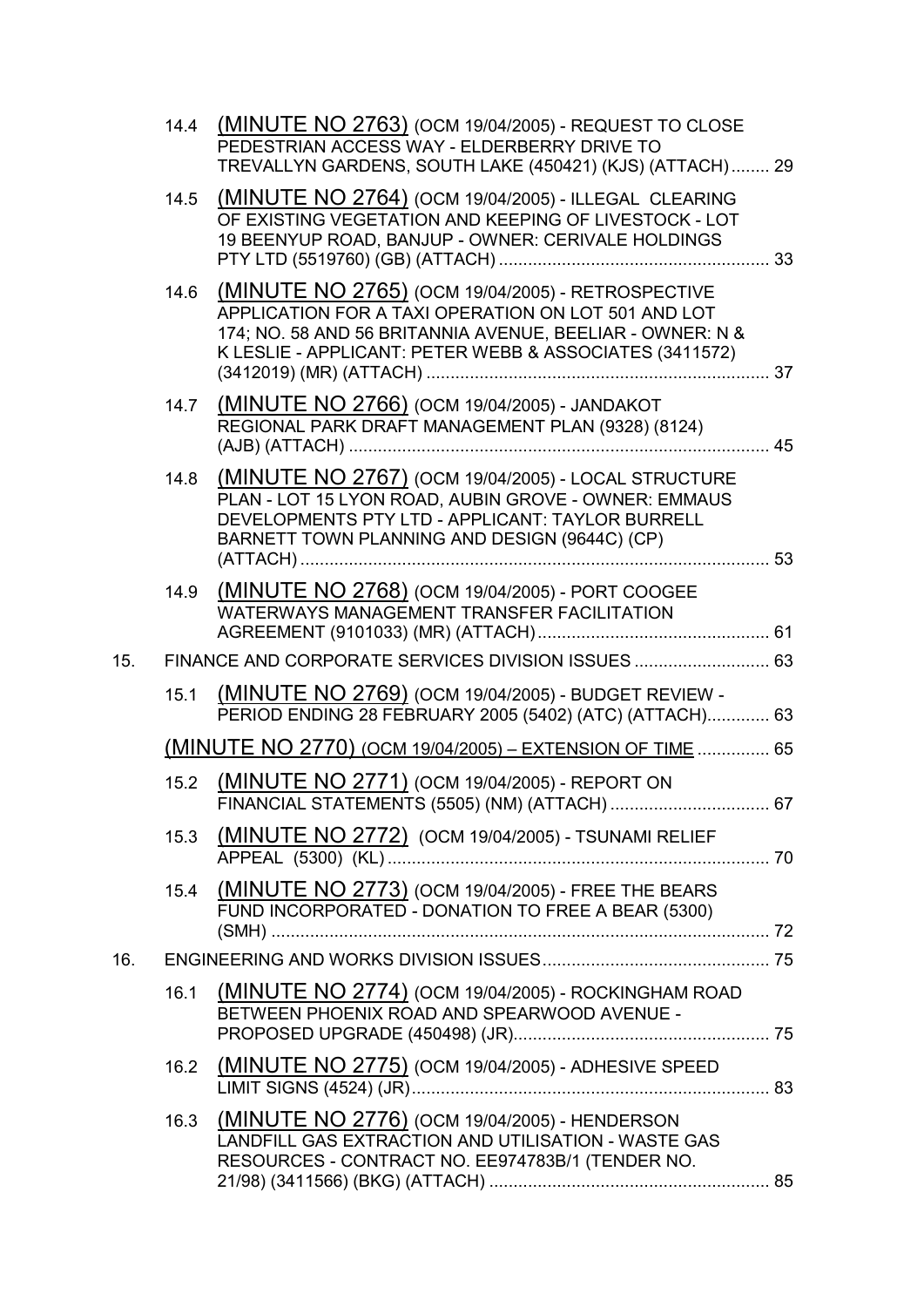|     | 16.4 | (MINUTE NO 2777) (OCM 19/04/2005) - BIBRA DRIVE -<br>TRAFFIC CALMING AT RETIREMENT VILLAGE (450563) (SL/SMH)                                                |  |
|-----|------|-------------------------------------------------------------------------------------------------------------------------------------------------------------|--|
| 17. |      |                                                                                                                                                             |  |
|     | 17.1 | (MINUTE NO 2778) (OCM 19/04/2005) - SOUTH LAKE<br>LEISURE CENTRE - FEES AND CHARGES 2005/06 FINANCIAL                                                       |  |
|     | 17.2 | (MINUTE NO 2779) (OCM 19/04/2005) - CONCERT AT                                                                                                              |  |
| 18. |      |                                                                                                                                                             |  |
| 19. |      | MOTIONS OF WHICH PREVIOUS NOTICE HAS BEEN GIVEN  101                                                                                                        |  |
| 20. |      | NOTICES OF MOTION GIVEN AT THE MEETING FOR CONSIDERATION                                                                                                    |  |
| 21. |      | NEW BUSINESS OF AN URGENT NATURE INTRODUCED BY                                                                                                              |  |
|     | 21.1 | (MINUTE NO 2780) (OCM 19/04/2005) - COUNCIL<br>REPRESENTATION ON THE ALCOA KWINANA ENVIRONMENTAL<br>IMPROVEMENT PLAN REFINERY WORKING GROUP (RA) (9808) 101 |  |
|     | 21.2 | (MINUTE NO 2781) (OCM 19/04/2005) - VISION FOR<br>COCKBURN COASTAL DIALOGUE: RECOMMENDATION FOR A<br>WARD COUNCILLOR TO BE A MEMBER OF THE STEERING         |  |
| 22  |      | (OCM 19/04/2005) - MATTERS TO BE NOTED FOR INVESTIGATION,                                                                                                   |  |
| 23. |      |                                                                                                                                                             |  |
| 24. |      | <b>(MINUTE NO 2782)</b> (OCM 19/04/2005) - RESOLUTION OF<br>COMPLIANCE (SECTION 3.18(3), LOCAL GOVERNMENT ACT 1995)  105                                    |  |
| 25  |      |                                                                                                                                                             |  |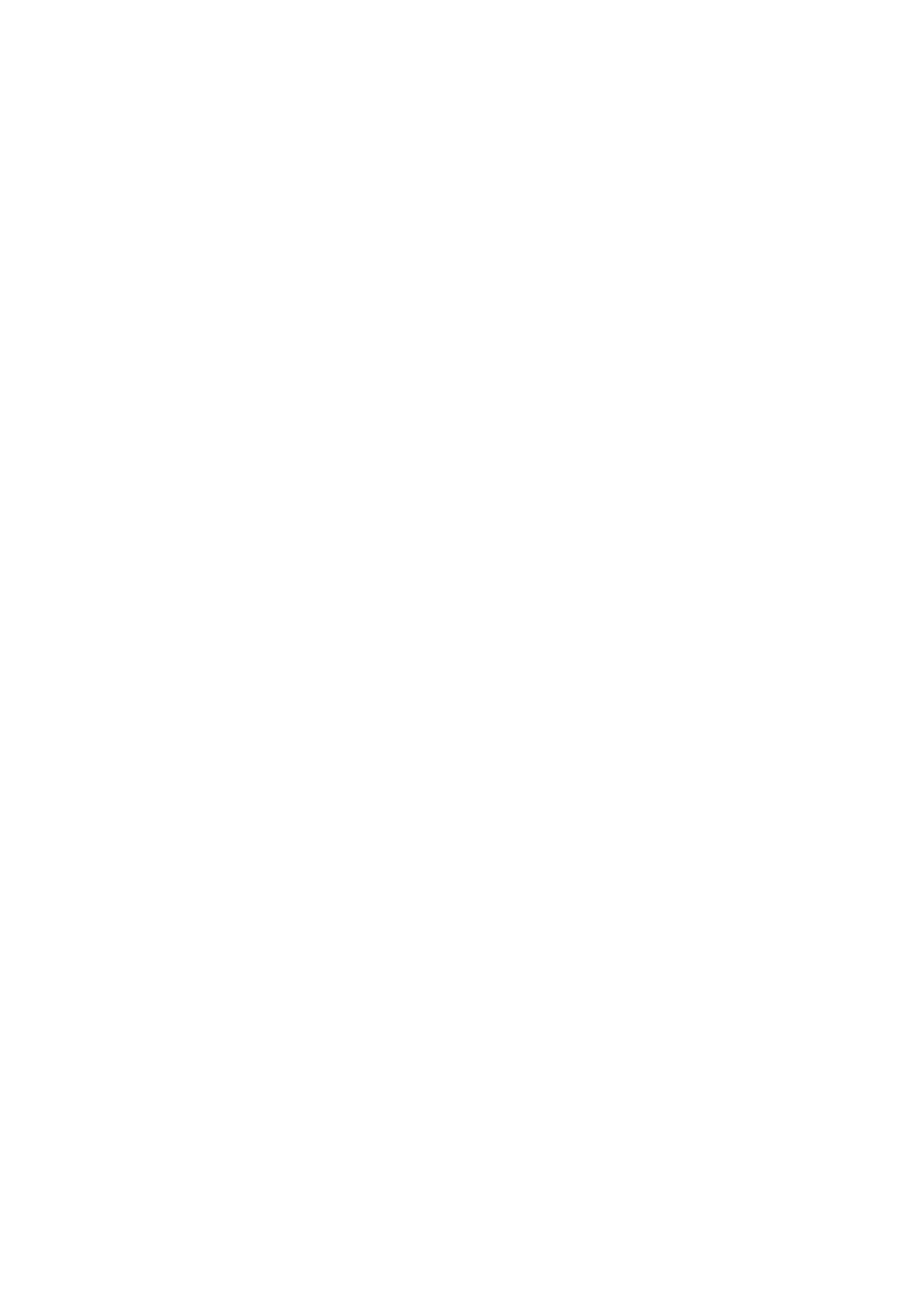# **CITY OF COCKBURN**

# **MINUTES OF ORDINARY COUNCIL MEETING HELD ON TUESDAY, 19 APRIL 2005 AT 7:00 PM**

#### **PRESENT:**

#### **ELECTED MEMBERS**

| Mr S Lee       | Mayor        |
|----------------|--------------|
| Mr R Graham    | Deputy Mayor |
| Ms A Tilbury   | Councillor   |
| Mr I Whitfield | Councillor   |
| Mr K Allen     | Councillor   |
| Ms L Goncalves | Councillor   |
| Mrs S Limbert  | Councillor   |
| Mrs V Oliver   | Councillor   |

#### **IN ATTENDANCE**

| Mr S. Cain     | $\overline{a}$      | <b>Chief Executive Officer</b>          |  |                                             |  |
|----------------|---------------------|-----------------------------------------|--|---------------------------------------------|--|
| Mr R. Avard    | $\sim$              |                                         |  | Acting Director, Administration & Community |  |
|                |                     | <b>Services</b>                         |  |                                             |  |
| Mr A. Crothers | $\blacksquare$      | Director, Finance & Corporate Services  |  |                                             |  |
| Mr M. Ross     | $\omega_{\rm{max}}$ | Acting Director, Planning & Development |  |                                             |  |
| Mr S. Hiller   | $\sim$              |                                         |  | Director, Engineering & Works               |  |
| Mr A. Jones    | $\blacksquare$      | <b>Communications Manager</b>           |  |                                             |  |
| Ms V. Viljoen  | $\blacksquare$      | <b>Minute Clerk</b>                     |  |                                             |  |

# **1. DECLARATION OF MEETING**

The Presiding Member declared the meeting open at 7.03pm.

Mayor Lee presented Mr Kevin McMenamy with a cheque for \$10,000 being Council's annual contribution to Volunteer Home Support.

Mayor Lee also tabled a framed photograph received by Council from the Atwell Primary School Billabong Rangers, in recognition of Council support in the way of hats and badges, etc.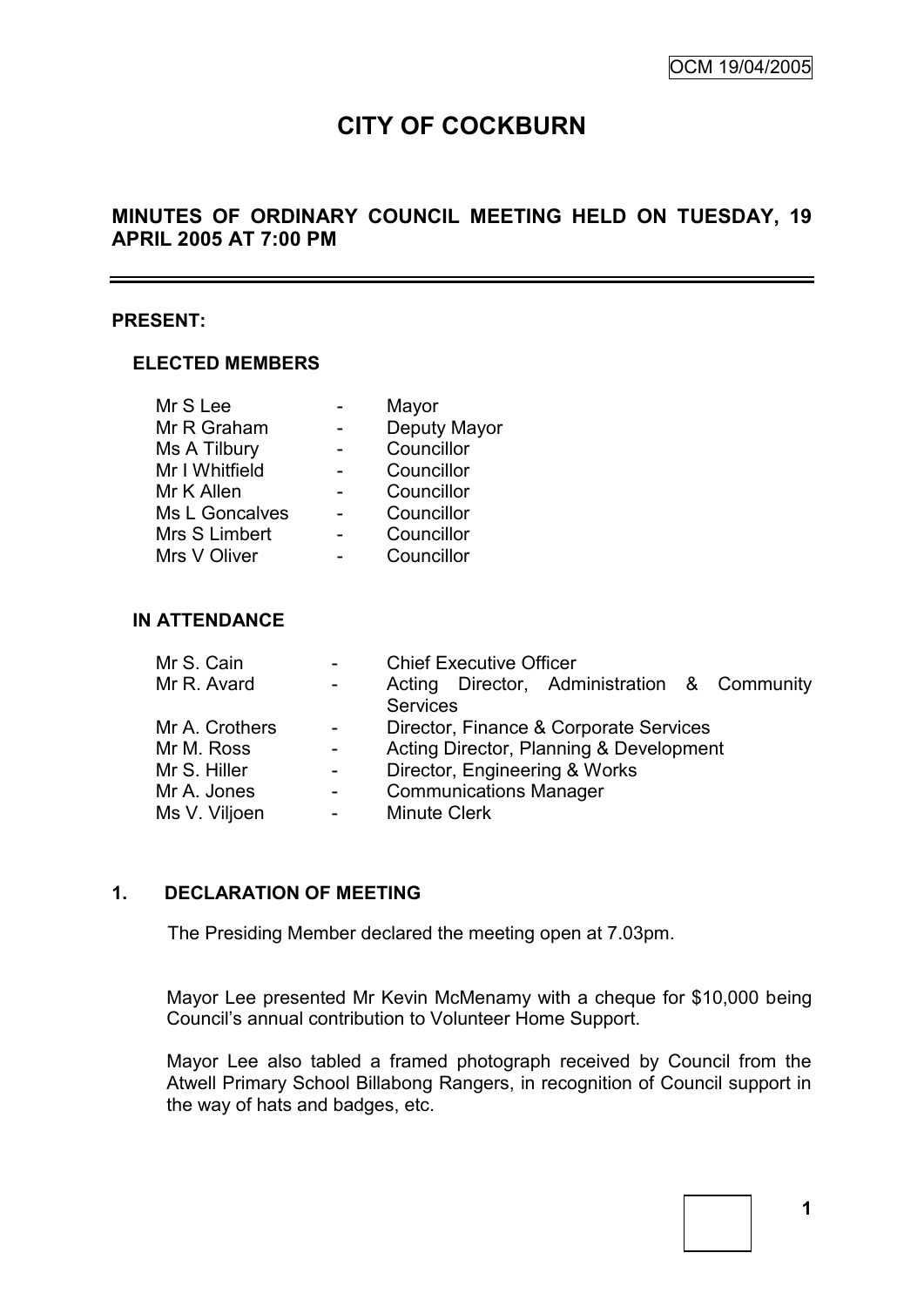# **2. APPOINTMENT OF PRESIDING MEMBER (If required)**

Nil.

# **3. DISCLAIMER (Read aloud by Presiding Member)**

Members of the public, who attend Council Meetings, should not act immediately on anything they hear at the Meetings, without first seeking clarification of Council's position. Persons are advised to wait for written advice from the Council prior to taking action on any matter that they may have before Council.

# **4 (OCM 19/04/2005) - ACKNOWLEDGEMENT OF RECEIPT OF WRITTEN DECLARATIONS OF FINANCIAL INTERESTS AND CONFLICT OF INTEREST (BY PRESIDING MEMBER)**

The Presiding Member advised the meeting that he had received a written declaration of interest from Clr Kevin Allen and from himself, which would be read at the appropriate time.

# **5 (OCM 19/04/2005) - APOLOGIES AND LEAVE ABSENCE**

| <b>CIr Martin Reeve-Fowkes</b> | $\sim$ . | Apology                  |
|--------------------------------|----------|--------------------------|
| <b>CIr Alistair Edwards</b>    | $\sim$   | Apology (Received late.) |

# **6 (OCM 19/04/2005) - ACTION TAKEN ON PREVIOUS PUBLIC QUESTIONS TAKEN ON NOTICE**

**Logan Howlett – Public Question Time – Ordinary Council Meeting – 15/02/2005 –** in regard to enquiry from Southern Cross Aged Care Facility and the written response provided on 29 October 2004. Mr Howlett had requested a copy of the letter but had not received it. A copy of the letter has now been sent to Mr Howlett.

**Patrick Thompson - Public Question Time – Ordinary Council Meeting - 15/02/2005 -** in regard questions for presentation to the Annual Electors Meeting. Mr Thompson had been unable to attend, and therefore, was unaware of the responses given. The Mayor indicated that a response in writing would be provided and the following information was provided:

*Q1. Could Council please give a possible date for discussion of the provisions of "Cat Bill?" ("Cat Bill" – description by staff at the Cat Haven, Shenton Park).*

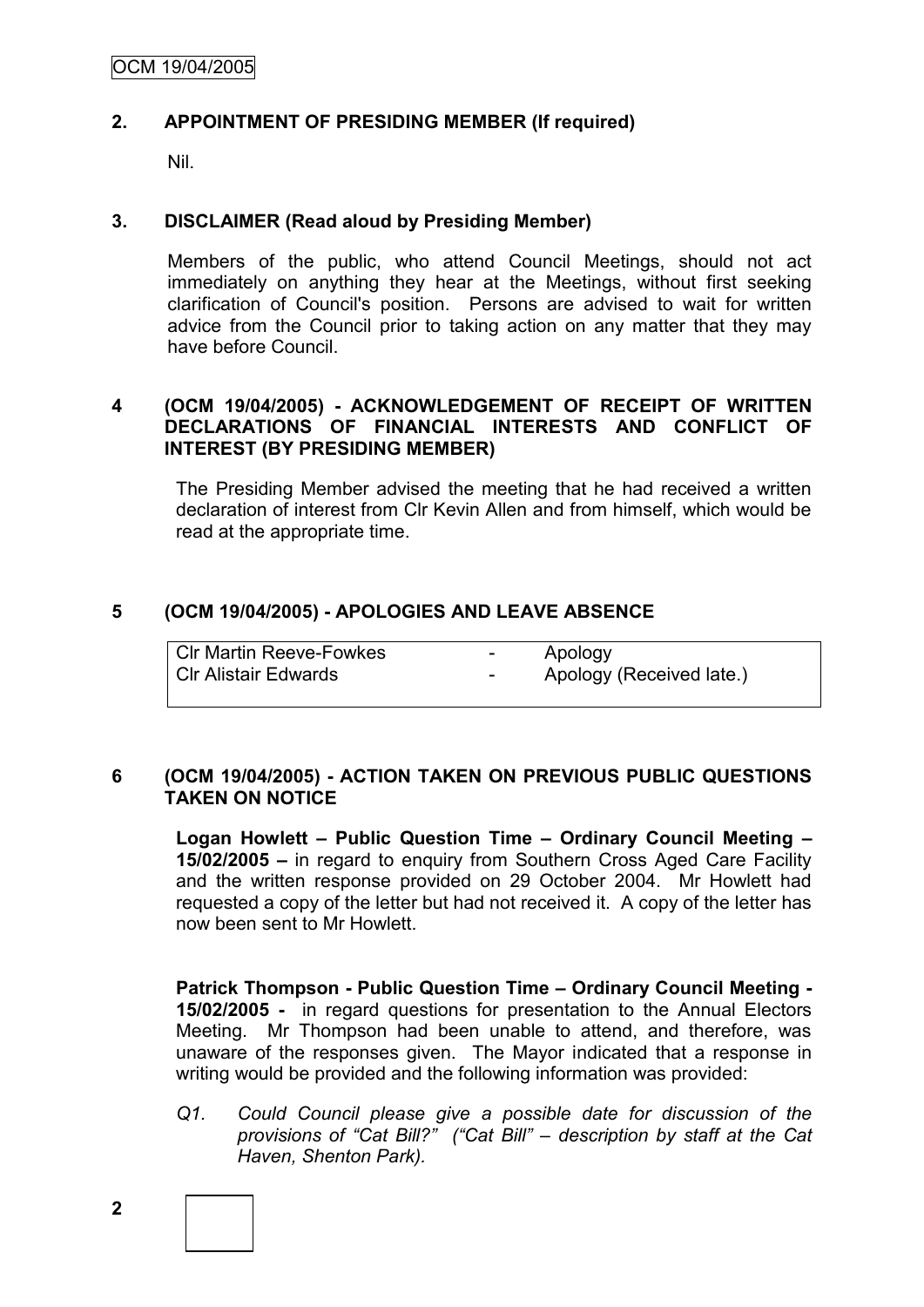A1. Response from the "Greens" is that the draft Cat Bill is going nowhere at the moment as they are in recess awaiting the election.

Giz Watson is the member who is promoting the Bill on behalf of the Greens and its progress will depend on her re-election and on which party is successful in government as to how far the Bill is progressed.

- *Q2. The Cat Haven advised implementation of the Bill would alleviate some of the onerous burden they have the job of carrying. They also advise that the implementation of the bill is at the sole discretion of the individual local Councils and can Council please confirm this is the case.*
- A2. The Cat Bill gives guidelines in relation to the keeping of cats, however it does to a certain extent rely on Local Councils developing their own local laws to augment the operation of the Bill. There are many problems associated with the interpretation of the draft Bill that have to be dealt with prior to its coming into operation, for example it states that a cat that is held longer than 3 months then becomes the property of the holder of the cat until its permanent removal from that place. This would imply that it must be held for 3 months before it can be rehoused. This is totally impractical. There are also no guidelines as to the impounding of cats in the Cat Bill so Local Councils would need to put these in place with Local Laws.
- *Q3. Can Council please provide a written breakdown of the sponsorship of each of its events?*
- A3. Council received sponsorship only for the 25<sup>th</sup> Anniversary Cocktail Party. The breakdown of contributions received was:

| <b>Property Resource Management</b> | \$3000  |
|-------------------------------------|---------|
| Landcorp                            | \$3000  |
| <b>Cockburn Cement</b>              | \$3000  |
| <b>Australand Holdings</b>          | \$3000  |
| <b>Stockland Trust</b>              | \$3500  |
| Total                               | \$15500 |

**Zoe Inman – Public Question Time – Ordinary Council Meeting - 15/03/2005 -** in regard to Port Coogee and the proposed residential/mixed use development at No. 52 (Lot 113) Rollinson Road, Hamilton Hill. The following response was provided:-

#### **Port Coogee**

Q. ―*I assume all Council's reservations were addressed and would like to request a copy of how the concerns were looked at to justify becoming the WM?"*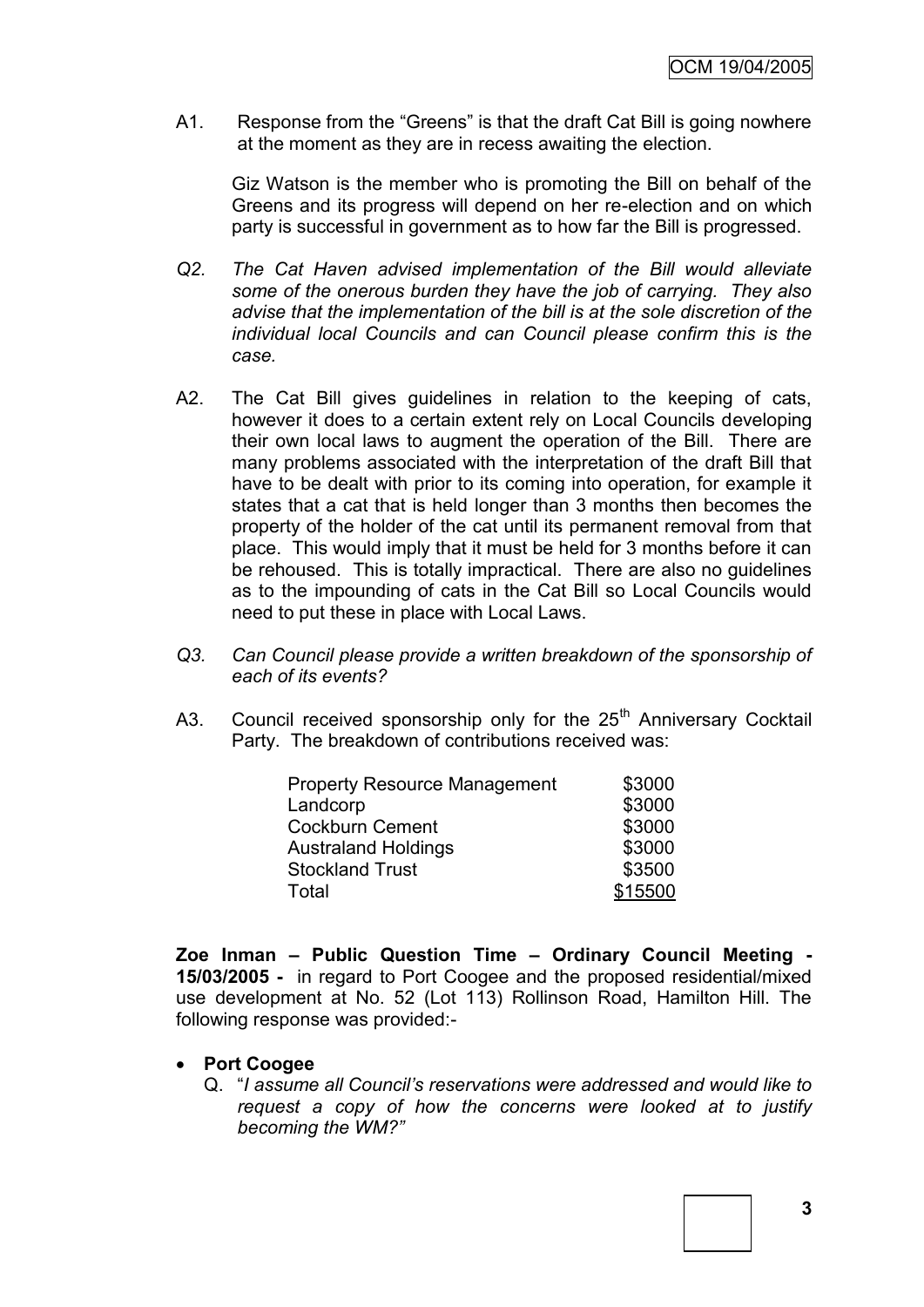A. The Council at its Ordinary Meeting held on 15 February 2005 resolved to conditionally accept the Waterways Environmental Management Program (WEMP) and to be the nominated Waterways Manager, subject to entering into a management transfer facilitation agreement.

The way in which the Council considered this mater is contained in Item 14.15 Minute No. 2712.

In respect to the motion moved at the Annual Meeting of Electors held on 1 February 2005, by yourself and seconded by Mr Dan Scherr, that Council withdraws its acceptance of the role of Waterways Manager and investigates an alternative manager, carried 56/39, the Council resolved to take no further action.

# **Multi-Storey Building, Rollinson Road, Hamilton Hill**

- Q. ―*I would like to request a detailed account of zoning and planning changes, approval dates and the extent of community consultation associated with the approval of a high rise residential development at Council's last public meeting?"*
- A. The proposal to erect an 8 storey residential and office development at No. 52 (Lot 113) Rollinson Road, Hamilton Hill, was in accordance with the provisions of the adopted Structure Plan for South Beach Village.

No zoning or planning changes were required to facilitate the proposal.

Multi-dwellings in a Mixed Business zone are a discretionary use under the local scheme. The Council is not obliged to advertise the proposal, but in this case, the City wrote to adjoining landowners to ascertain their views prior to the application being determined. At the close of the comment period one submission had been received.

The Council considered the proposal and granted its approval subject to conditions, at its meeting held on 15 February 2005.

**Laurie Humphries - Public Question Time – Ordinary Council Meeting - 15/03/2005 -** in regard to the security service at the aforementioned meeting. A response was provided, as follows:-

In brief the duties of the security patrol officers are as follows:

- Respond to calls from the public by telephone or in person as required.
- Report observed damage to Council property.

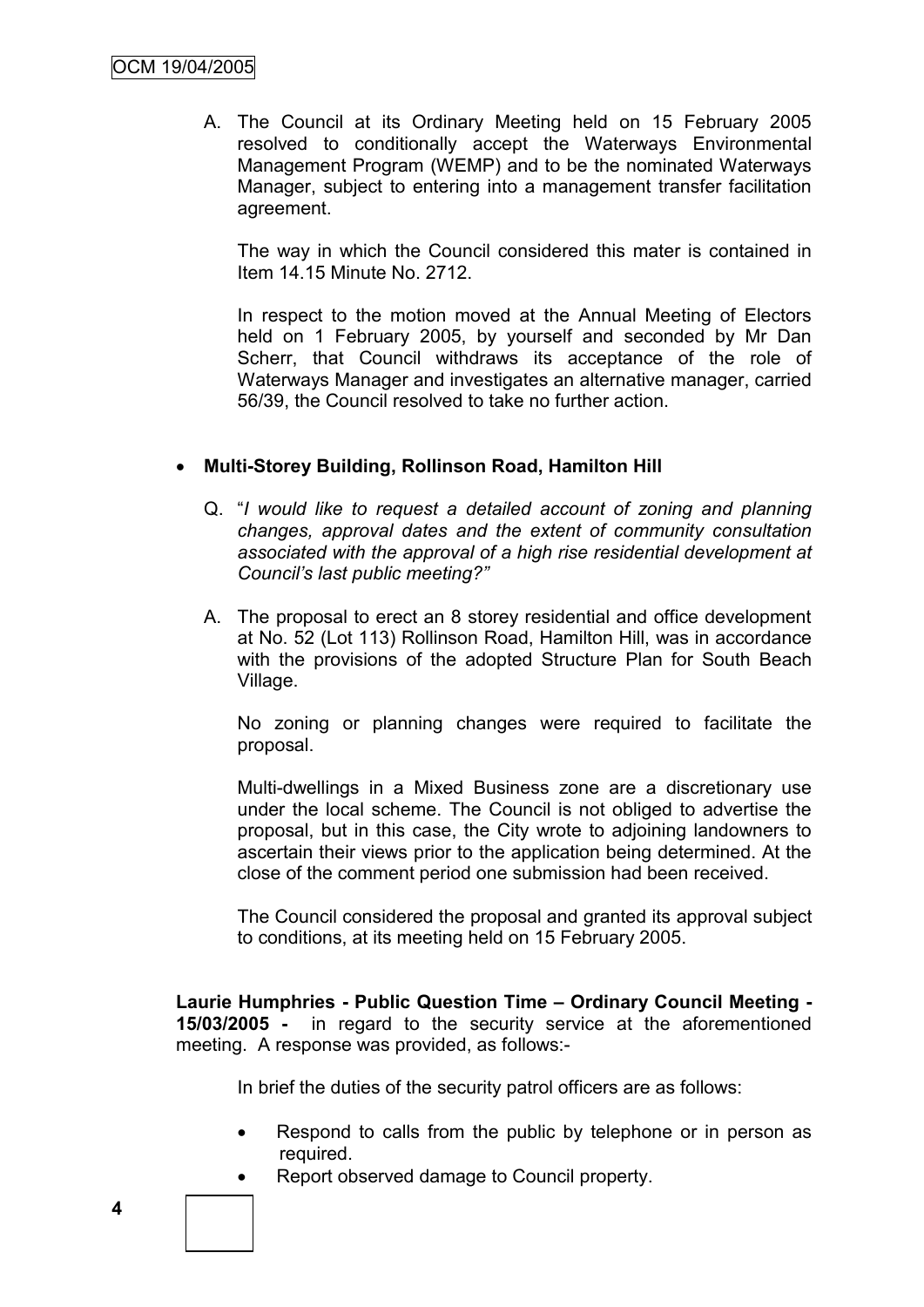- Take immediate evasive or emergency action if required and appropriate in call out situations.
- Patrol streets across the City.
- Maintain accurate and event log books, records and incident reports.

There have been numerous reports made by the security service on ‗hoon' behaviour that are reported to the Police for action.

There was no report of the particular oil spill on the road outside your property (Waverley Road) that you refer to in your question. There have, however, been a number of reports by the security service on spills in the district.

**Laurie Humphreys - Public Question Time – Ordinary Council Meeting - 15/03/2005 -** in regard to the amount of consultancy fees that have been spent on all aspects of the Coogee Café, including the original one when you were on Council which was before architectural plans were prepared. A response was provided as follows:

Based on Council records, the City has spent \$29,014 since April 2003 on consultancy fees.

**Andrew Sullivan, CCAC - Public Question Time – Ordinary Council Meeting - 15/03/2005 -** in regard to the proposed Port Coogee Marina project which were taken on notice. A brief response to the questions is as follows:-

- *Q1. "Does the fact that the Council has proceeded with accepting the role as Waterways Manager without any guarantee that the Government will provide*  any indemnity mean that Council has now fully accepted all the liability for all *the environmental harm that is likely to be caused by this development?"*
- A1. The Waterways Manager is responsible for implementing the Waterways Environmental Management Program (WEMP) to the satisfaction of the Environmental Protection Authority. At this stage there is no State Government guarantee underwriting the project, and based on informal advice this is highly unlikely.
- *Q2. "Have the officers or Elected Members been involved in any dialogue with the Department of Planning and Infrastructure, the Planning Minister's office or the Planning Commission regarding the Council's requirement that the State Government provide an indemnity to the Council and the Waterways Manager in relation to the Port Coogee development, and if so can you tell us what has been discussed?"*
- A2. Since the Council's request for the State Government to consider underwriting the project in March 2004, there has been no formal dialogue with any State Department about the Government providing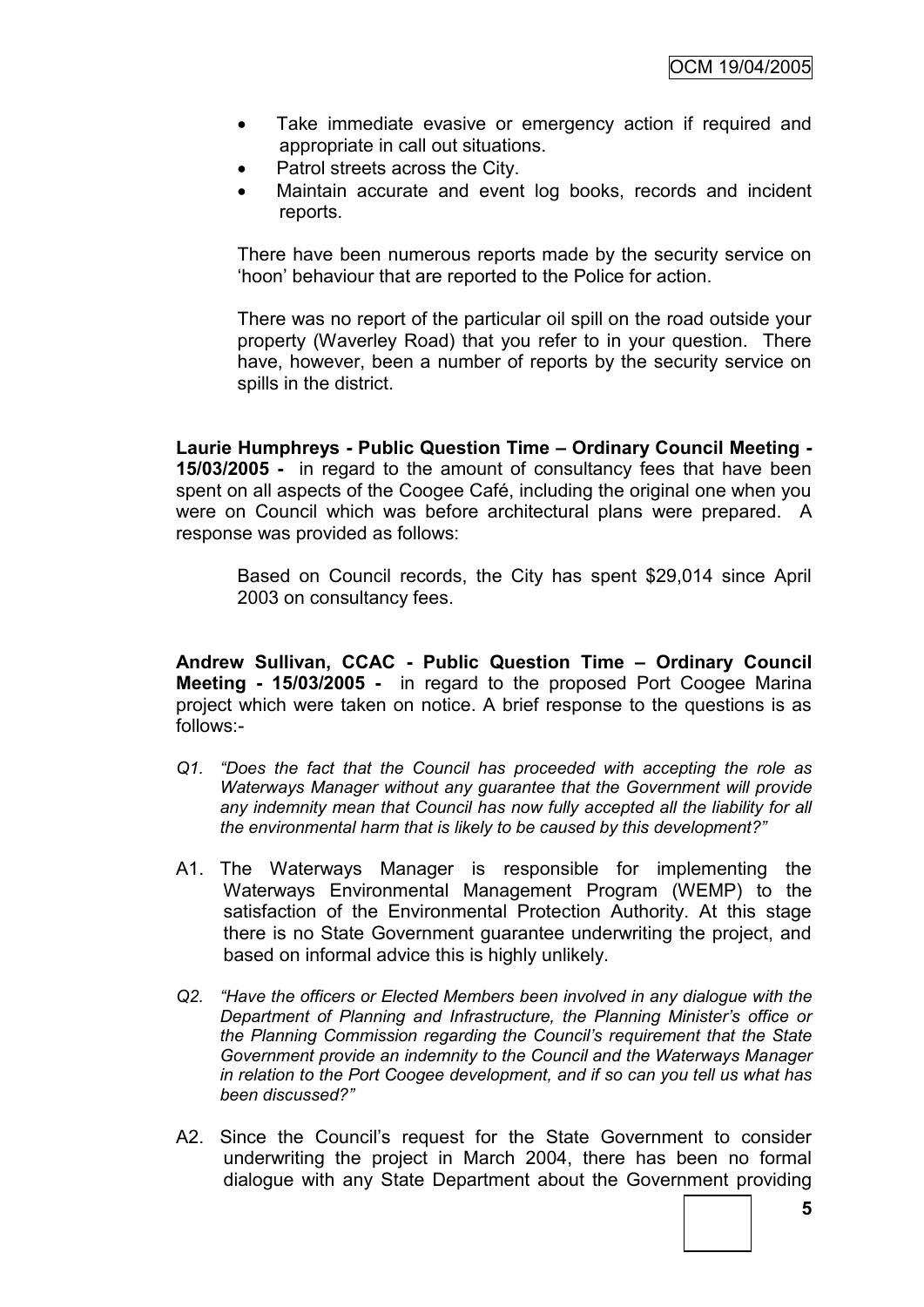an indemnity for the Port Coogee Marina. Informal advice is that it is highly unlikely that the State Government will underwrite the project.

- *Q3. "Has anyone from the State Government indicated whether the State Government is likely to consider providing the indemnity?"*
- A3. No.
- *Q4. "If the indemnity is not provided, does that mean Council's conditions in regard to the local Structure Plan will not have been met and that Council's approval for the structure plan will subsequently lapse?"*
- A4. No. The Council decision of 16 March 2005, advised the WAPC that the Council's adoption of the modified Local Structure Plan was subject to 5 issues being negotiated with the Commission, one of which related to underwriting the project. There were no conditions or timeframes associated with these negotiations. The outcome of any negotiations cannot be certain and therefore should not jeopardise the validity of the Council decision to adopt the Local Structure Plan.
- *Q5. "Will the Council commit to reviewing the Structure Plan if the State Government fails to provide an indemnity?"*
- A5. This question is directed to the Council and therefore cannot be answered by the administration, suffice to say that the Local Structure Plan has been adopted by Council, subject to conditions and is currently under consideration for endorsement by the Commission. The Commission has been made fully aware of the modifications and requirements associated with its decision.
- *Q6. "Is the requirement for an indemnity from the State Government also included as a condition in the Council's proposed Agreement with the developer regarding the Waterways Management role?"*
- A6. No.
- *Q7. "Can the Mayor explain what possessed this Council to rush ahead with agreeing to become the Waterways Manager before the State had agreed to indemnify the Council and the Waterways Manager?"*
- A7. This question is directed to the Mayor and therefore cannot be answered by the administration. Never-the-less, since the decision by the Council to conditionally adopt the Local Structure Plan in March 2004, the developer has agreed to ensure that a marina contingency fund is established, which will amount to at least \$1.6M at the time of handover, and the developer will assist the Council identifying and establishing appropriate insurance. Moreover, the Council has negotiated with the developer that all completed boat pens will be handed over to the City, so that the pens provide the primary source of income to manage and maintain the marina, a source not previously contemplated. This will reduce the City's reliance on Specified Area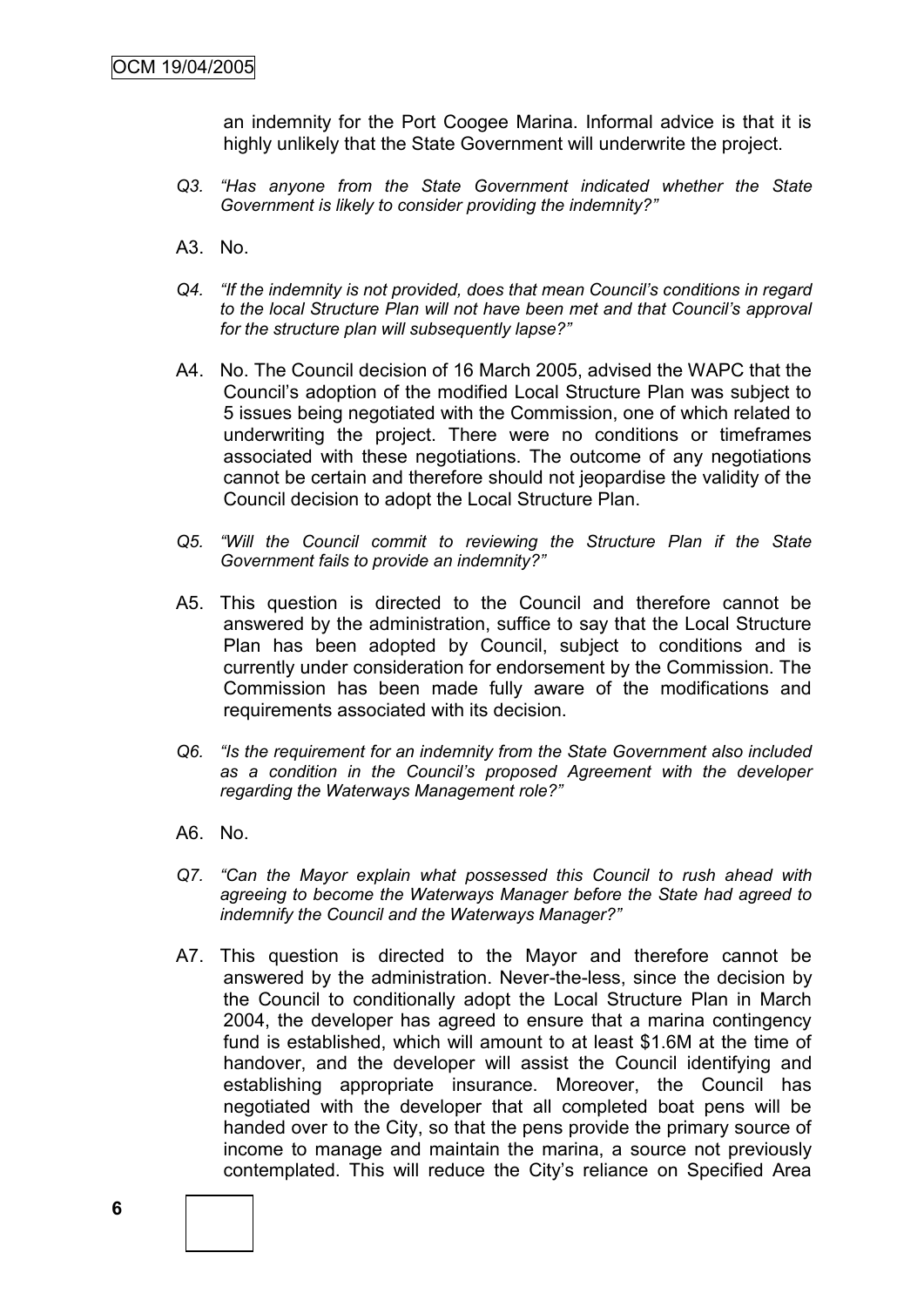Rating as a means of funding the operation of the marina and associated facilities.

- *Q8. "Does the Mayor accept that the Council's actions may expose future Councils and the ratepayers of this City to massive costs associated with rectifying the environmental harm that will be caused by this development?"*
- A8. This question is directed to the Mayor and therefore cannot be answered by the administration. None-the-less, the Council has accepted the Waterways Environmental Management Program following receipt of independent expert advice on the program resulting in a number of consequential modifications to the document. In addition, the Council has agreed to be the nominated Waterways Manager subject to the preparation of a manager transfer facilitation agreement prepared in conjunction with the Council's legal advisors. the DPI and the developer. The Council has relied on the assessment of the Environmental Review and the WEMP for the project by the Department of Environment, which is the government's expert environmental agency. The Environmental Review and the WEMP have been approved by the EPA.

Based on the advice that the Council has received from the proponent's professional consultants, in-house environmental officers, independent external experts, the assessments made by DPI and DoE and the comprehensive approvals issued by the EPA for the project, the Council is confident that the ratepayers should not be confronted with massive costs associated with the management and maintenance of the Port Coogee Marina.

**Patrick Thompson - Public Question Time – Ordinary Council Meeting - 15/03/2005 -** in regard to a Child Day Care Centre (ABC), at No. 157 Rockingham Road, Hamilton Hill being allowed to establish next to a scrap yard, and whether the Council was considering moving the scrap yard or wait for another disaster to occur. A response was provided as follows:-

The car wrecking yard located at 155 Rockingham Road, which adjoins the Child Day Care Centre site, has been located there for many years. It is a use that is not permitted in the Mixed Business Zone, however, because it has been operating from this property for so long, it has non-conforming use rights. These rights allow the use to continue, but cannot expand without Council approval. Non-conforming uses will hopefully cease operating and be redeveloped with conforming uses or become more conforming over time through changes to the predominant use.

The size of the car wrecking yard is comparatively small and not in the same category of risk as the huge pile of wrecked cars that recently caught fire in Bayswater.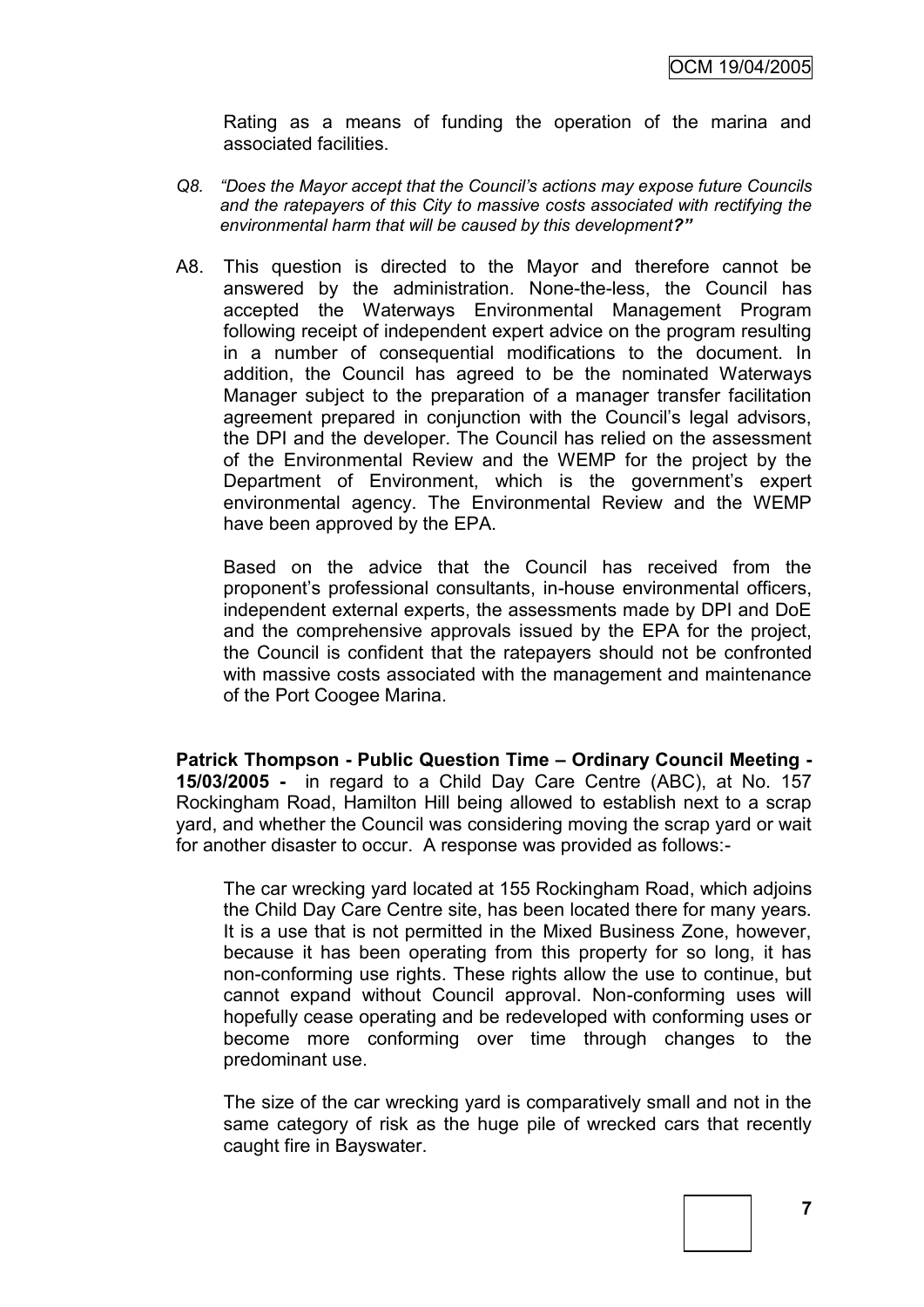Never-the-less, the Child Day Care Centre is a discretionary use in the Mixed Business Zone and, although not required of the Council, the proposal was advertised and a number of adjoining and nearby property owners notified. A number of submissions were received, nearly all of which raised concerns about potential traffic impacts. However, the owner of the car wrecking business did object because of the likely impact the Centre could have on his business, which may cause them to move.

The Council at its meeting held on 21 October 2003, approved the development with conditions. The centre is limited to 99 children. The proponent did not raise any concerns about the Child Day Care Centre being next to the car wrecking business.

The concern you raise is reasonable, however, all things considered, the Council decided that it was an appropriate use in the Mixed Business Zone and represented a change from a previous nonconforming Concrete Slab Manufacturing Business to a conforming use, Child Day Care Centre, which hopefully in time will be how the other non-conforming uses in this zone will eventually be replaced and be more compatible with the surrounding residential area.

# **7 (OCM 19/04/2005) - PUBLIC QUESTION TIME**

**Tonya Lamatoa, Haring Green, Atwell –** advised that she was not happy about the procedure that Council had taken in regard to Atwell Place and was opposed to the closure of the public access way between Haring Green and Empress Court. Assessed as a roadway, not used as a PAW. Residents had not been informed of the closure. It is used by many people and it avoids children having to use busy roads. Its closure would turn a 15 minute walk into a 25 minute walk and gives access to shops, the school, buses and the new train station. Many people had purchased their properties with public services in mind and those services add value to the properties. A petition had been given to Deputy Mayor Graham.

Mayor Lee thanked Ms Lamatoa for her comments.

**Mary Jenkins, Spearwood -** stated that the Minutes of the Electors Meeting AGM held in February 2005 had not been tabled.

Mayor Lee advised that the Minutes were readily available on the Council website and were available at the front counter and at the library.

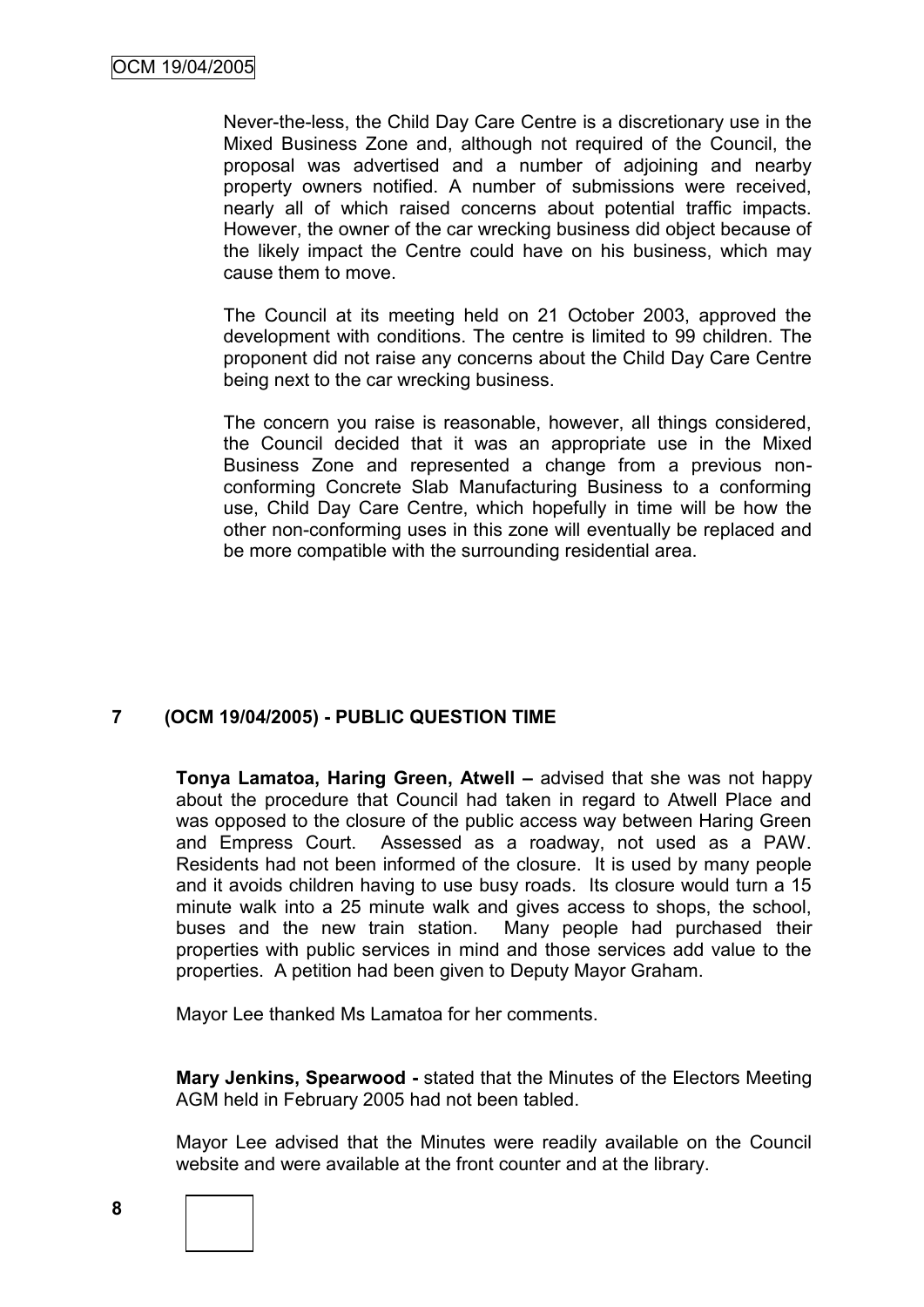**Robyn O'Brien, Munster –** requested a reply from Council when she had finished with her questions. Ms O'Brien wrote two letters to Council last December and January asking if she could meet with Planning staff who wrote the report in the November 2004 meeting agenda that informed Council to request an Amendment of the Town Planning Scheme to change the Rural Zoning to Parks and Recreation or Rural Living. Ms O'Brien did not receive a reply to either of her letters referring to her property at Lot 5 Fawcett Road, Munster and the land affected by the water treatment plant, and requested a meeting with staff as soon as possible.

- Q1. Will the Council extend question time per person as each person has only three minutes, the meetings last generally in total to about 8.30pm and then the Council spends the rest of the evening having drinks when they could have extended Public Question Time so they are better informed to make decisions on behalf of the community?
- Q2. Will the Councillors who are standing for re-election, and the Mayor, vote in favour of the Amendment to rezone the land, even though duplex homes already exist on this land and the owners are against any rezoning?
- Q3. After the Water Corp finishes its Strategic Report on odour management at Woodman Point, if they won't control odours to remove the odour from the Urban Deferred land, will those Councillors standing for re-election say tonight whether they will support the homeowners against the Water Corp to insist the odours are reduced?
- Q4. Do any Councillors standing for re-election or the Mayor support the Urban Deferred Land being made into a golf course against the wishes of those who live and own the properties?

Mayor Lee responded by saying that Council had written to both the Water Authority and Ms O'Brien on many occasions stating that Council would like the odours reduced. All Councillors and Candidates want to reduce the odours.

Mayor Lee advised that as far as extending Question Time, Cockburn offered ratepayers the most generous Public Question Time of all local Councils, and would not be extending the time.

Mayor Lee advised that it was his understanding that Ms O'Brien has had many meetings with Staff from the Planning Department, however if Ms O'Brien wanted another meeting then she could call and make an appointment. Mayor Lee requested the Acting Director, Planning & Development to ensure responses to the two letters had been sent to Ms O'Brien

Mayor Lee thanked Ms O'Brien and would not give a response to her question regarding the rezoning of the land being made into a golf course as

**9**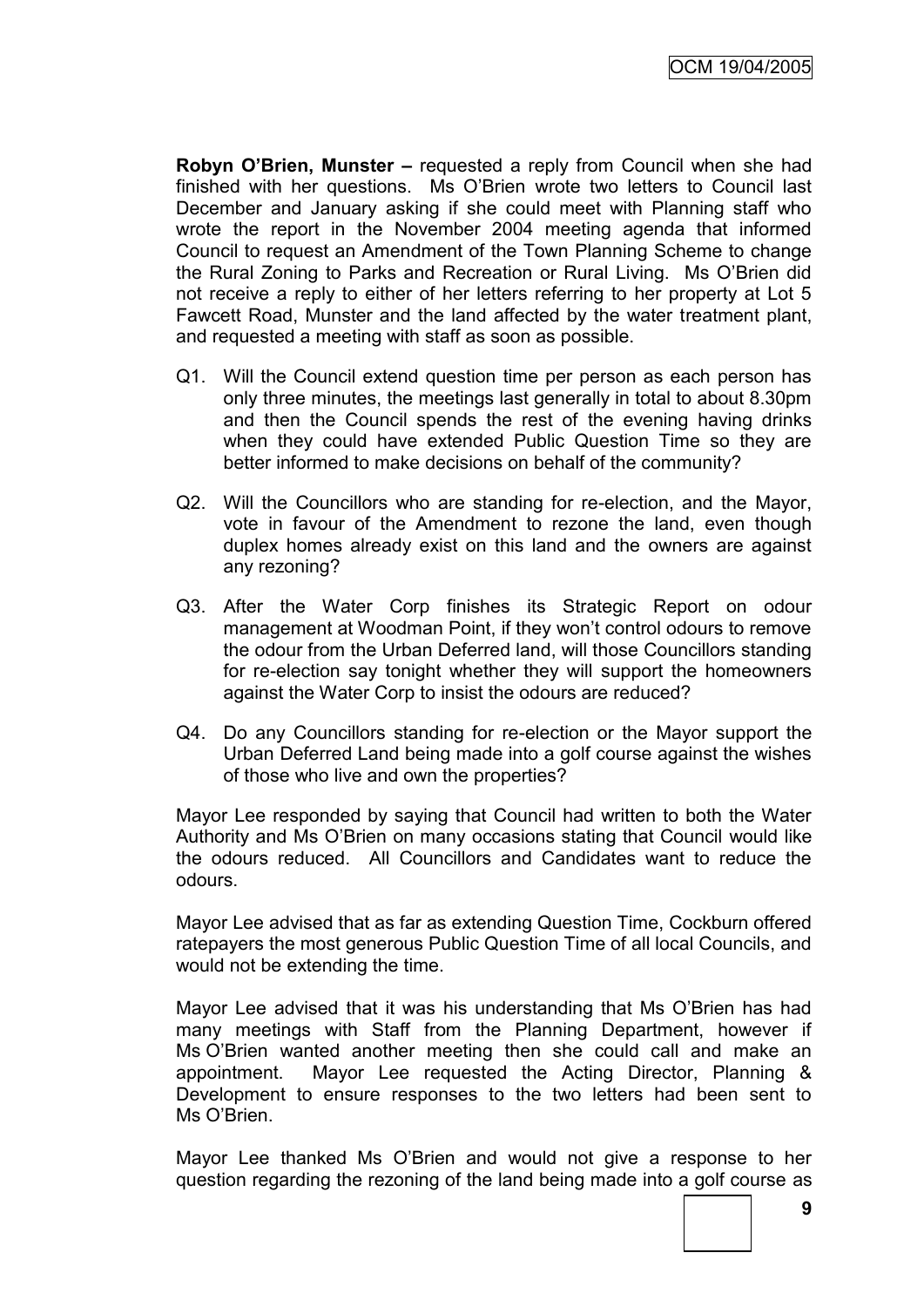he understood she had been informed previously of Council's position on this matter.

Ms O'Brien advised she did not know Council's position on the golf course and questioned whether it was allowed that the question not be answered.

**Bob Poole, Coogee Beach -** asked whether Mayor Lee and/or the Councillors had discussed the subject of surety before "rubber stamping" the development of Port Coogee.

Mayor Lee advised that Council had not "rubber stamped" the development of Port Coogee and had received much detailed advice over the past four years before reaching its decision.

Mr Poole mentioned an article in today's newspaper which quoted the Mayor as saying that he had been trying to clean up the coast for 15 years, however Mr Poole pointed out that the Mayor had not been on Council for 15 years.

Mayor Lee responded by saying that he did not have to be on Council to have endeavoured to clean up the coast.

**Mrs Robyn Scherr, Coogee -** tabled questions regarding the proposed beach closures that will result because of the Port Coogee development. Mrs Scherr understood that the sand bypassing operation proposed for the Port Coogee development would result in the beaches either side of the development being temporarily closed. The beach closures were likely because of the massive engineering operations involved with moving sand from one side of the development to the other in an attempt to control the erosion of Coogee Beach. Mrs Scherr understood the beach north of the power station was effectively going to be mined with sand dug up with bulldozers and either pumped or trucked around to Coogee Beach. She also understood that the sand would either be pumped out straight onto Coogee Beach or dumped there in trucks and moved around with bulldozers. This would mean that both sections of beach would have to be closed during these operations which were destined to occur in late winter and spring, possibly every year. The Port Development was set to remove about a kilometre of one of Coogee's best beaches and it is now evident that more beaches will effectively be turned into mine sites and closed to the public. Mrs Scherr was greatly concerned that this could be just the tip of the iceberg and that as the development proceeds, more and more beaches will be affected by this development and be closed to the public. Mrs Scherr believed there must be another way.

- Q1. Has the Council fully investigated exactly what impacts the sand bypassing will have on the remaining beaches at Coogee and, if not, why not?
- Q2. Could the Mayor please explain the full extent of the beach closures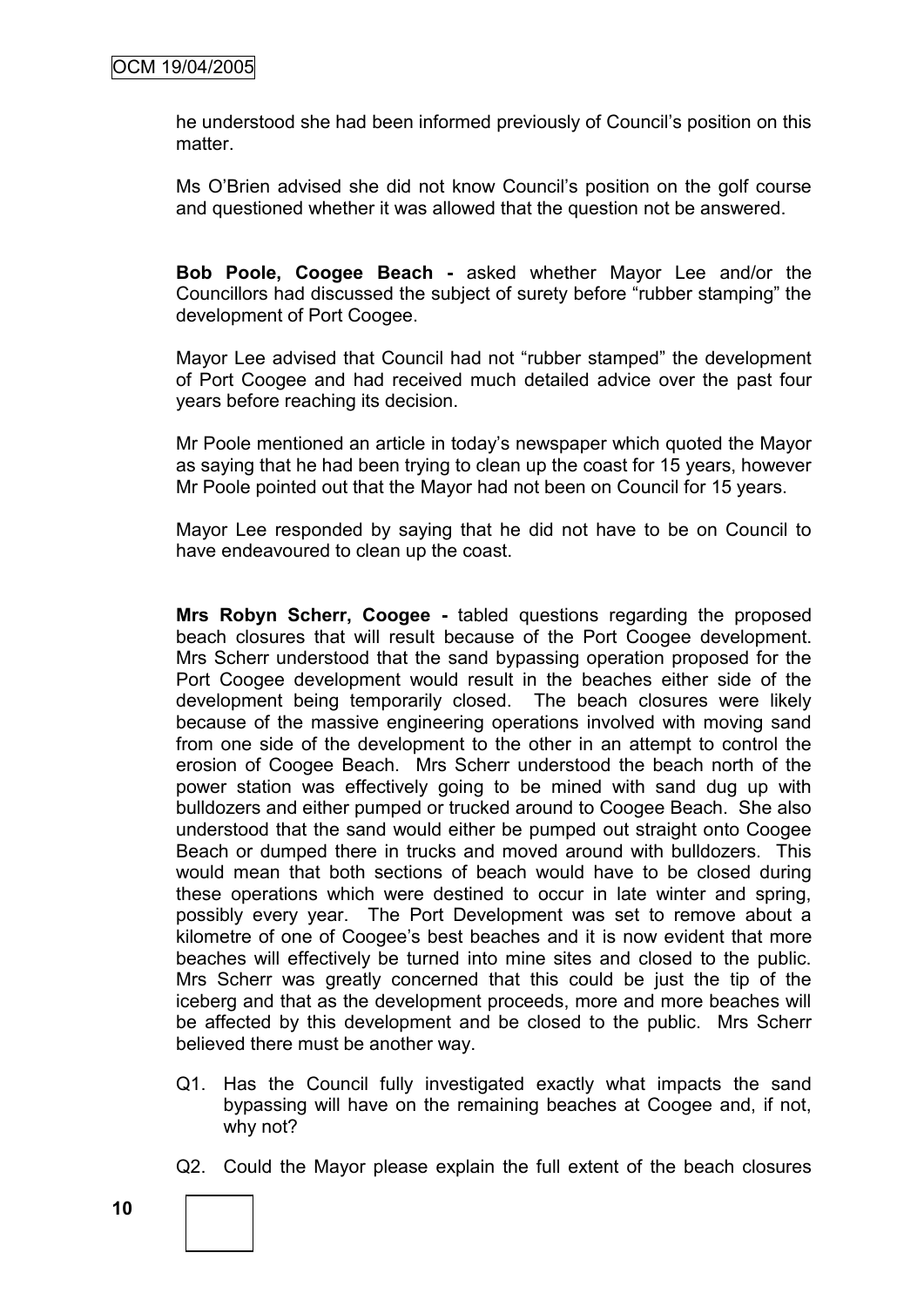that would occur because of sand bypassing operations?

- Q3. Is the Mayor concerned that the Port Coogee development is going to result in beach closures?
- Q4. Does the Mayor consider it acceptable to have bulldozers mining sand on our popular beaches and large smelly pumps pumping thousands of cubic metres of sand onto the beach and into the ocean?
- Q5. What is going to happen to the jet ski hire if the section of beach where it is located is going to be closed to the public?
- Q6. Will the Mayor now undertake to ensure that the Port Coogee development is managed in a way that does not require the closure of any remaining beaches?
- Q7. Can the Mayor provide a guarantee here and now that the Cockburn community will not have to share its beautiful beaches to the north and the south of Port Coogee canal estate with noisy bulldozers and smelly diesel pumps?

Mayor Lee responded by saying that the precise details of the sand bypassing will be an evolutionary thing and if better systems are found, such as the Cockburn Cement barge which has an adaptation on it that from the ocean it can suck the sand into itself and take it round to the other side. Mayor Lee advised Mrs Scherr that she could rest assured the Council would do the best job it can when it becomes necessary to minimise the impact.

**Mr Marlowe, Hamilton Hill -** Asked whether the Mayor or the Council had discussed surety over the Coogee Canals.

Mayor Lee advised that Council had many discussions on financial matters with the developers of the Port Coogee development.

Mr Marlowe stated that at a previous Council Meeting the Mayor had advised that there had been no discussions regarding surety, however Mr Marlowe said that he had a letter from Mr Hiller stating there had been discussions.

Mr Hiller advised that Council has had extensive discussions with the developers, DPI, KPMG, their solicitors and Council's solicitors working through the agreement entered into between the Council and other parties. Council looked at agreements by Australand to underwrite the development of the project up until their responsibility retired, they also agreed to set aside a cash fund of up to \$1.6M to look after the marina harbour when it becomes Council's responsibility. Council has also been able to utilise the pens as a way of securing additional income to deal with erosion. There have been some major financial changes to the original format that was discussed.

Mayor Lee agreed that Council had secured an excellent agreement on behalf of its ratepayers and he was confident, should the Supreme Court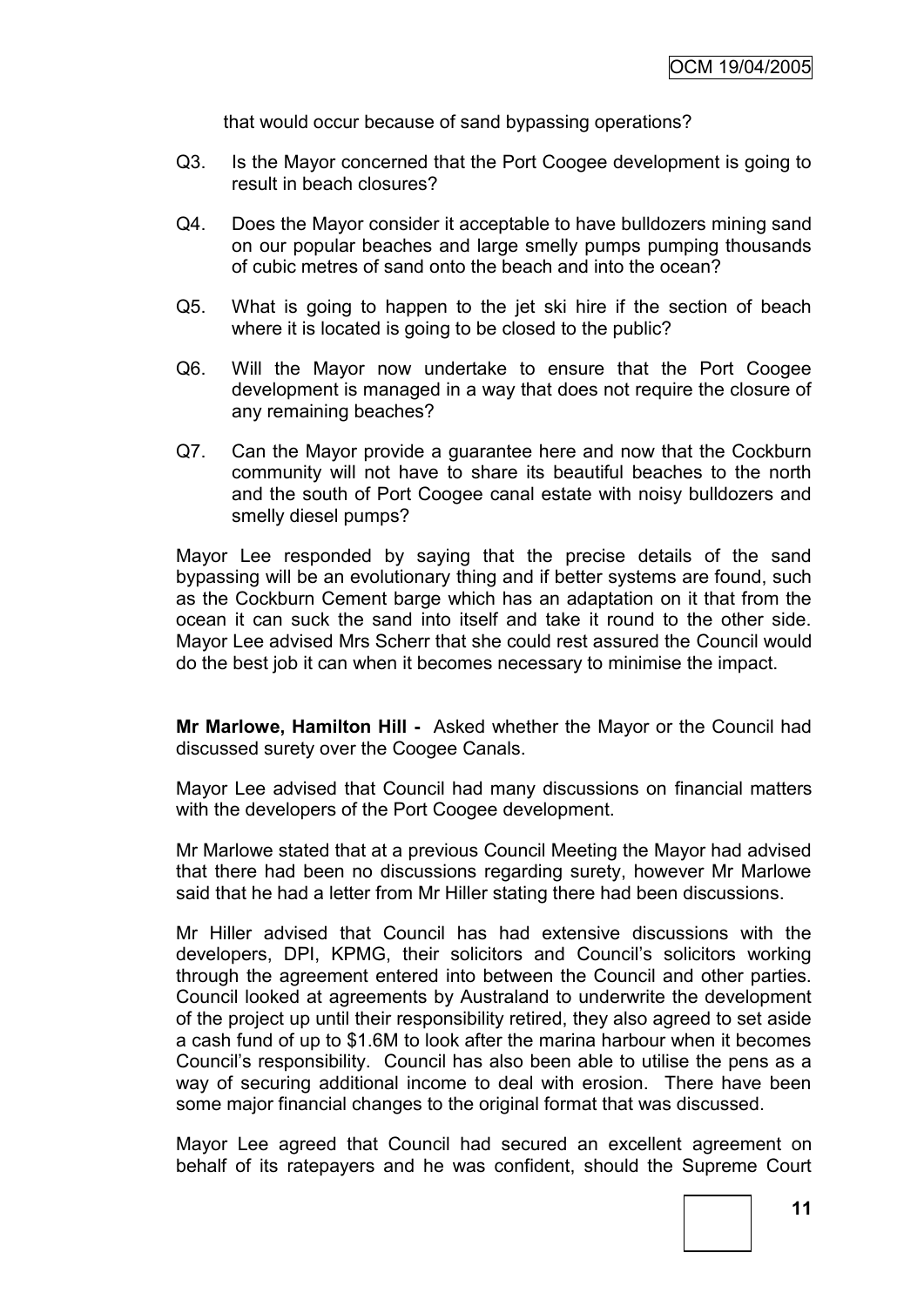decide so, that Cockburn will have a world class facility.

**Mr Hugh Needham, Coolbellup –** Advised that he had received a beautiful brochure (presumably the piece of paper he held).

Mayor Lee advised that Mr Needham could not discuss political issues at this Council Meeting.

Mr Needham advised he was going to ask the Mayor a question, at which time he raised a piece of paper and said "as the Mayor, and it says 'the Mayor Stephen Lee', refers to a minority of people standing for Council"

Mayor Lee interrupted Mr Needham and advised that he was not going to discuss a political paper.

Mr Needham advised the Mayor that he would get legal advice on it.

Mayor Lee put the gallery on notice not to ask political questions at this Council forum, as it was for Council business not political business.

**Ms Noleen Volkofsky, Atwell** - lives close to the Haring Green walkway and understood it has been sold. When collecting the petitions she spoke with over 50 people, not one of them knew of the closure and they were all angry as their children used the walkway.

- Q1. How can something be sold that is pertaining to all of us with no signs up, no survey done and nobody aware of it?
- Q2. Has the walkway been sold?

Mayor Lee advised that as Deputy Mayor Graham was investigating the matter, it would be fully investigated and he would advise everyone as soon as possible.

**Patrick Thompson, Spearwood** – raised the issue of the recycling centre.

- Q1. Does the rubbish now sit in containers or whatever?
- Q2. As ratepayers pay more for rubbish to be processed and as this presumably is not now being done. should we be getting some sort of rebate?
- Q3. Other Councils have not been able to recycle their waste. Is Cockburn receiving waste from other Councils, that would otherwise have gone to the recycling centre? If so, presumably Cockburn would charge them for the privilege of utilising the Henderson tip.

Mayor Lee advised that yes, we would, but what happens with all the bins is that they are taken to the Southern Metropolitan Regional Centre (SMRC).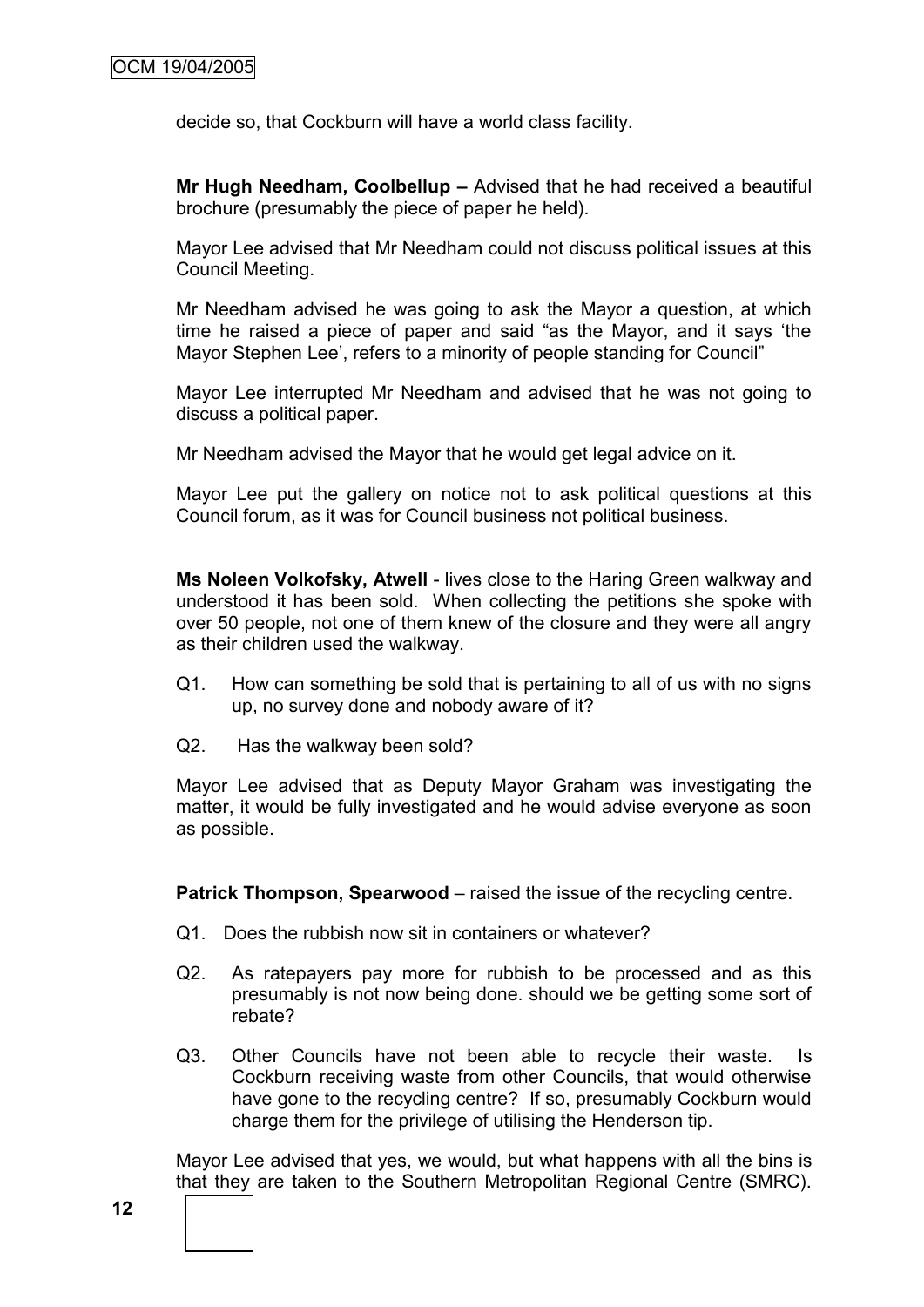The Materials Recovery facility, which is where the yellow topped bin contents go, is also a municipal solid waste facility which processes the rubbish and produces compost. That has not been affected. A private contractor has gone broke – the bank has foreclosed and everybody is locked out - and the recycling industry in Perth is not able to cope with the extra recycling so the Councils that make up the SMRC have recycling going to a number of sites - some at Henderson, some processed in a factory in Maddington and we are endeavouring to settle with the bank so that we can have access to the facility, and we would purchase it and do it ourselves. We would no longer have a contractor doing that service for us. There is a residue of recyclable going to the landfill but every effort is being made to keep it to as small an amount as possible and in the meantime to reestablish a Materials Recovery facility.

Mr Thompson asked what was contained in the white refuse vehicles marked with Cockburn Council logo on the side because when he visited the tip there was a long line of white trucks waiting to get in.

Mayor Lee advised that some would be commercial waste and some would go to Canning Vale.

Mr Thompson stated that every year we come to Council and read the statement that "this is how much we should save from landfill  $-$  if you can't process the rubbish and it is going to the tip, why not tell the public that is where it is going?

Mayor Lee advised that it was all going to the tip and that the major contractor going broke had left a huge hole in the industry so we are going to do it ourselves. Cockburn Council as a shareholder with the SMRC, which will run the facility.

**Laurie Humphries, Coolbellup** –believed that an assurance from council was necessary to encourage ratepayers to continue to sort their rubbish. \$30M was raised from the ratepayers to enable the recycling to occur.

Q. Can Council guarantee that if rubbish is being stored at Amcor or wherever, that it meets the stringent health requirements when it is dumped at Henderson, such as the leeching and the covering, etc?

Mayor Lee advised that obviously some of this information is still sub judice. The Chairman of that organisation speaks for that organisation. Mayor Lee requested the Communications Manager to provide Mr Humphries with copies of any Press Releases.

**Bert Renner, Ratepayer** - was concerned with the attendance statistics of Councillors at the Council Meetings, in particular one Councillor who had attended 6 out of 18 meetings. The Mayor and Clr Whitfield had attended all meetings and Deputy Mayor Graham, Clr Limbert and Clr Reeve-Fowkes had only missed one meeting. With the new elections, will Council tolerate a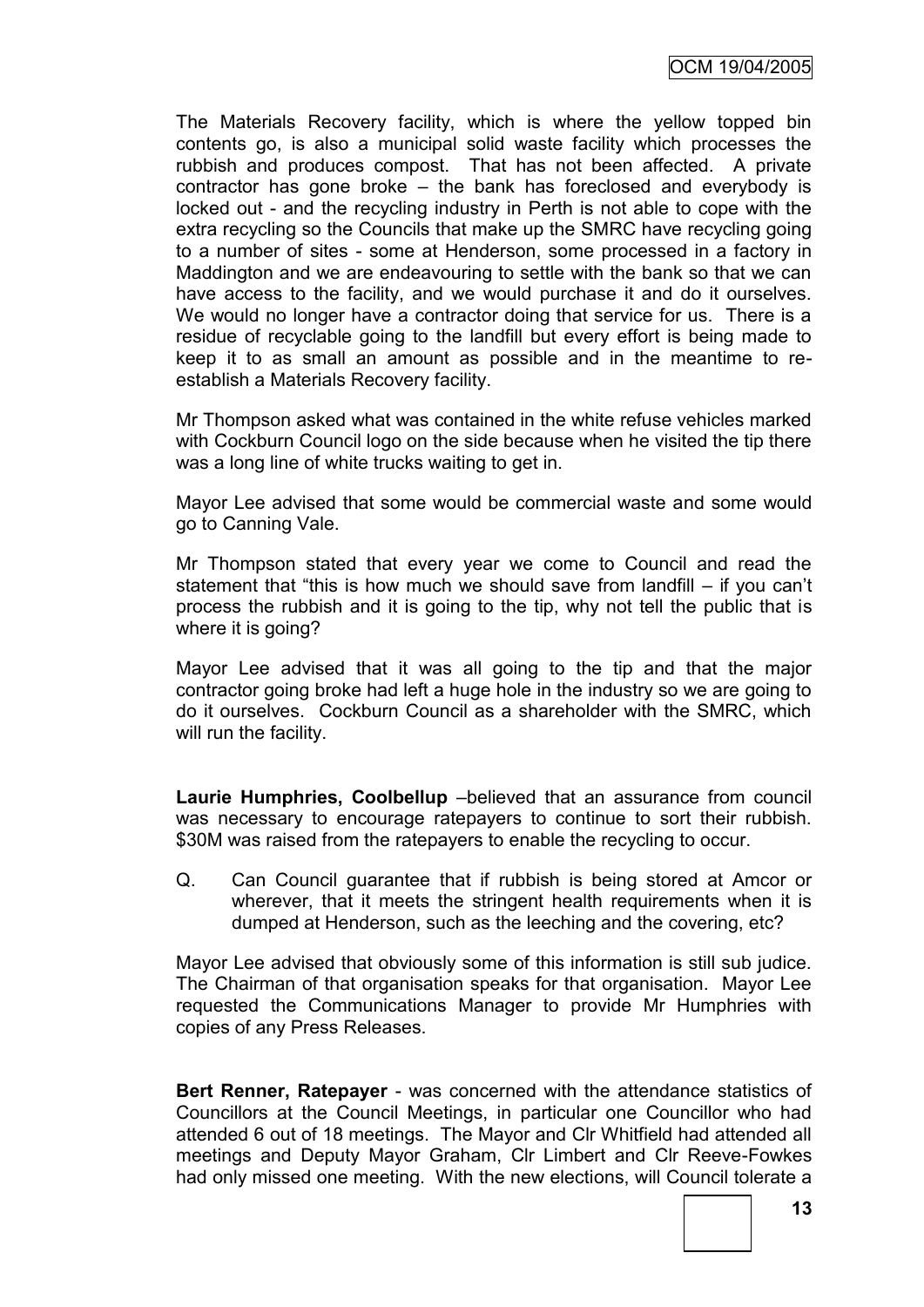councillor only attending 6 out of 18 meetings.

Mayor Lee advised that there were changes to the Act which will be enacted on 7 May 2005, which will in future permit Councillors to participate in meetings electronically via landline or the internet, for example should a Councillor be in the Eastern States or overseas they could still take part in the meeting under the new changes in the Local Government Act.

**Dan Scherr, Coogee** – tabled questions regarding the likely impact of Port Coogee development on the Omeo shipwreck. It appears that the community's access to and enjoyment of the Omeo shipwreck is under threat from the proposed Port Coogee development. The proposed shipwreck is only 50 metres away from where the marina groynes are to be constructed. Because of this, the shipwreck is likely to be covered in sand in summer months when most people want to dive or snorkel around the wreck. In winter the same around the shipwreck will be scoured by winter storms and because of the location of the marina, the wreck is likely to deteriorate rapidly.

Mr Scherr also understood that the proposed by-passing system is likely to pump some 20,000 cubic metres of sand slurry into the waters next to the shipwreck and this will turn the water turbid and, in any case, this section of beach will be closed during these operations. The sand bypassing may end up being conducted every year in spring.

It appears that the Council has rushed into accepting the role of Waterways manager for the Port Coogee development without first ensuring that one of Cockburn's treasured recreational assets is to be protected.

- Q1. Will the Council, on behalf of the Cockburn community, now take steps to ensure that the Omeo dive wreck is not ruined by the Port Coogee Marina or the ongoing sand bypassing system required by that development?
- Q2. In particular, will the Mayor give a guarantee that the Omeo shipwreck will not be allowed to be affected by the Port Coogee development, and specifically guarantee that:-
	- (a) the water around the shipwreck will not be allowed to become more turbid than the natural background levels on any given day during either the construction or management phases of development;
	- (b) the beaches and waters adjacent to the shipwreck will not be closed during the construction of the marina or as a result of the sand bypassing operation;
	- (c) sand will not be allowed to cover over the shipwreck during the summer months;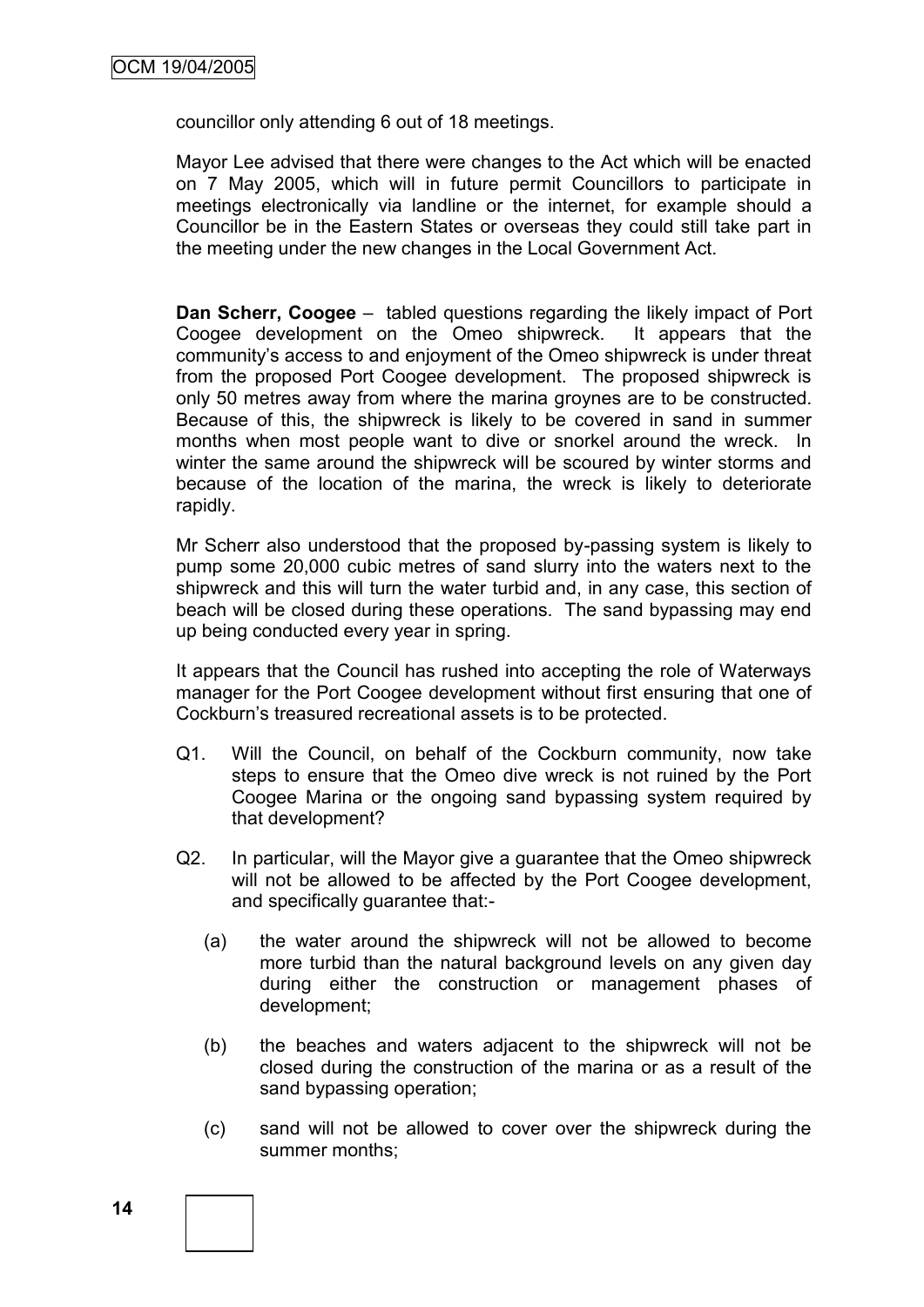- (d) the same bypassing operations will not be allowed to pump sand straight into the ocean adjacent to the shipwreck.
- Q3. Can the Mayor explain why the Council has not bothered to take all necessary steps to safeguard the Omeo shipwreck from the port Coogee development.

Mayor Lee thanked Mr Scherr for his comments and advised he would receive a written response.

**Leanne Smith, South Lake -** Speaking on behalf of the children who live in the Banjup area and whose families are horse owners. There was a small amount of consultation done before a gate was erected. Some residents responded saying they did not want a gate, there was no further consultation and the gate was installed. The residents are concerned the children now have to travel out onto Liddelow Road or float their horses, which is impossible for children.

Council advised Ms Smith the area had been closed off to avoid the spread of dieback. She did not believe that was the case.

Q. Can an independent report on dieback be done before any more closures or before any more attempts are made to affect the children's harness riding activities?

Mayor Lee advised this was an Agenda item tonight and Clr Whitfield also had an item on the matter.

# **Zoe Inman**, **Coogee** –

Q1. Asked if Clr Allen, with his recent visit to Port Geographe still tainting his nostrils and as a party to this Council's Waterways Management Agreement for the proposed Port Coogee development, could he assure the community that we will not be burdened by a very similar ecological and financial disaster?

Ms Inman referred to the Vision for Cockburn Coast and advised a survey had been sent only to a certain percentage of members of the community. Having seen this survey Ms Inman believed the vision is not really for the whole coast at all as Woodman Point and Port Coogee were not included, only Robb Jetty.

Q2. Is Council concerned about the fact that this is not a true vision for our coast even though it has been touted to be and what measures will Council be taking to get a broader and true vision for our coast that includes the coast from Woodman Point to South Fremantle, and is available for comment for more than three weeks?

Mayor Lee advised that he and Clr Goncalves had been invited by the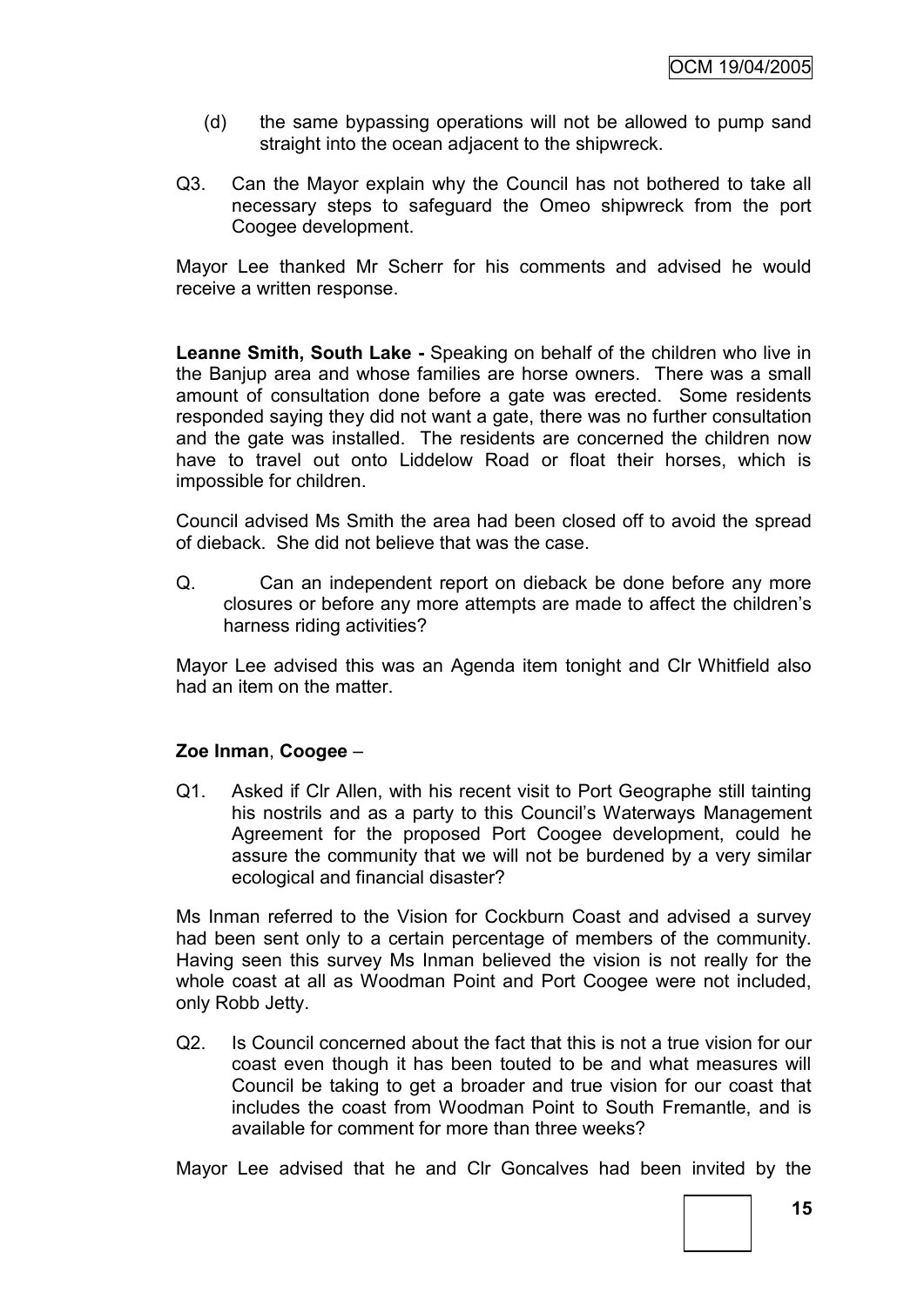Minister of Planning & Infrastructure to be part of the Steering Committee which will be looking at the Dialogue for the Coast which will be the Coastal Cockburn Vision.

Mayor Lee thanked Ms Inman for her comments.

**Ron Kimber, Munster** – queried whether Council had a position on excising part of Cockburn into Fremantle.

Mayor Lee advised that would not secede any part of Cockburn to **Fremantle** 

**Pat Howlett**, Ratepayer – advised that whilst walking around Beeliar recently she had suffered from a very sore throat and sore eyes and asked what was being done about the quality of the air in this area?

Mayor Lee advised Ms Howlett that she should make the Director of the Environmental Department aware of the location of the problem.

Ms Howlett confirmed she and a lot of Beeliar residents would do so.

Mayor Lee suggested she could also attend the Beeliar Residents' Association meeting and requested the Acting Director for Planning and Development Services to look into the matter.

**Jodie Taff, Port Baniup –** Re Item 14.7 - horse trails in the Baniup area.

Would like to clear up an error – Under the Report at Item 1 - Figure 9 under paragraph headed "CALM Proposals for the Jandakot Regional Park" there is a section that says "... the plan does not promote a comprehensive network of trails through the Banjup Jandakot Reserve, as requested by the Banjup Bridle Trail Action Group (BBTAG). BBTAG did not request a network of trails to be put through that Denis de Young area, but did ask for perimeter usage which was on the plan provided by BBTAG in 2001.

It was originally advised that CALM had control over the Denis de Young Reserve, and that was the reason Council had stopped access. Now that CALM have agreed to perimeter use around the Denis de Young Reserve, Council is again recommending not to give approval. There is a view put forward by Council's Environmental Department (at Item 4 of the Report) that says

*" … The proposal to construct a trail around the whole perimeter of Denis de Young Reserve is considered problematic and impractical for the following reasons:*

*Unlikely to satisfy horse users given its relatively small size."*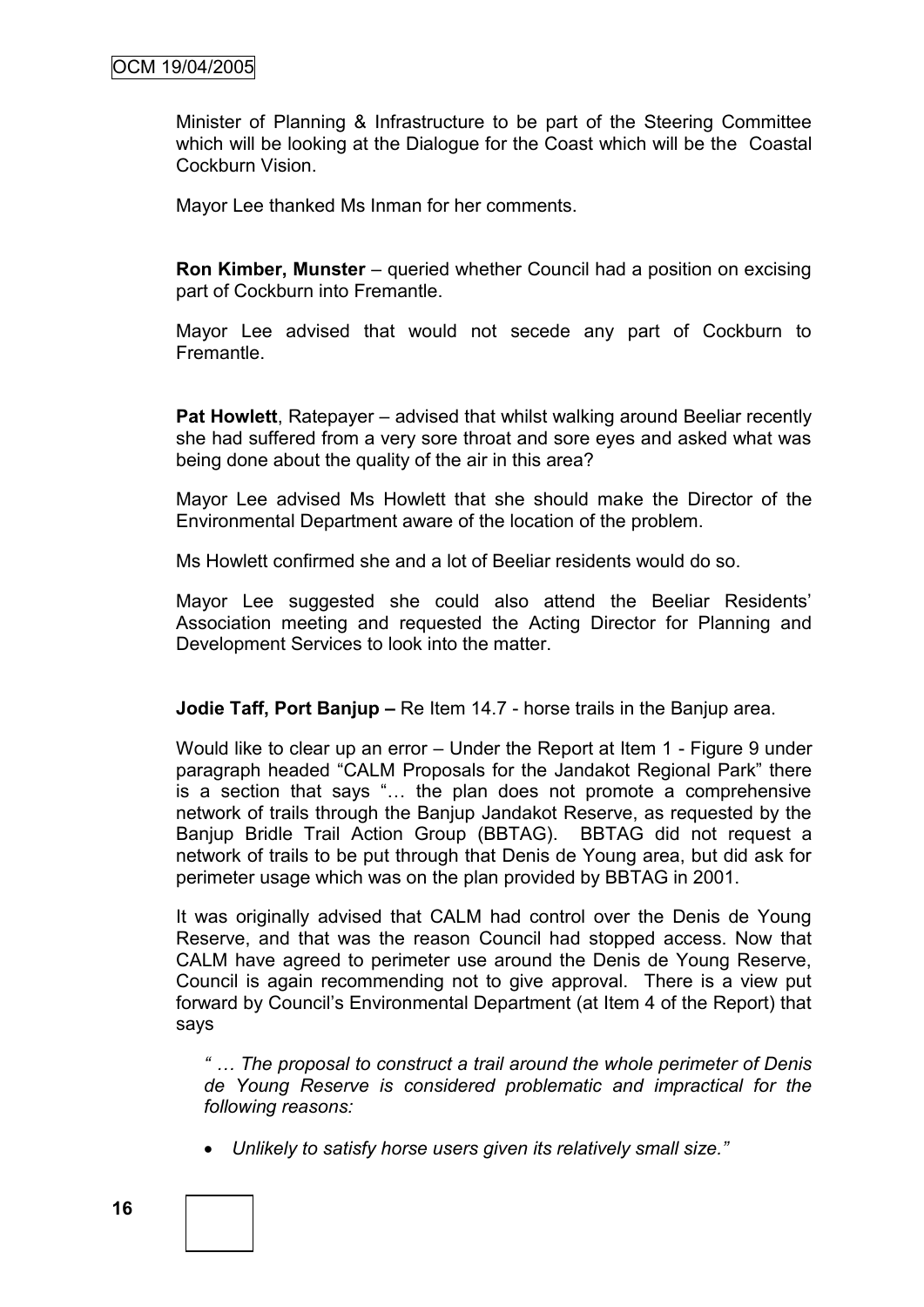The area is quite a big size and as BBTAG do not actually have anything in the area they believe it is a very good option to start with.

The other issue was that it was potentially likely to affect the wetland area within the Reserve. The perimeter is nowhere near the wetland area which is inside the Denis de Young Reserve.

Another section says that trails outside the existing fence as per CALM's proposal would be on Liddelow Road which would be unsafe given the volumes and high speeds of traffic on that road. Only one small side of Denis de Young backs onto Liddelow Road. If the fence was retained people could still ride inside that fence without riding on the vegetation.

Would ask Council to look kindly on this issue as nothing is currently provided.

Mayor Lee thanked Ms Taff for her comments.

**Andrew Sullivan, Representing CCAC, Coogee** – Regarding Item 14.9 – Port Coogee Waterways Management Facilitation Agreement. Was distressed to find out the agreement had already been executed but noted the recommendation that the agreement be tabled. Did not understand why this should be a confidential item as it was not a tender or commercial in confidence.

Mayor Lee advised that it was sub judice.

Mr Sullivan believed this was not correct as the matter of the Waterways Environment Management Plan was not in the Courts.

Mayor Lee stated that the legal advice received suggested that it should remain confidential.

Mr Sullivan asked that in future Council make it a part of any negotiations to let the community know what is being negotiated.

Mayor Lee advised there had been massive input into the project as it had evolved.

**Clive Pellington, 16 Elderberry Drive, South Lakes** - Spoke about the closure of the pedestrian access way from Elderberry Drive to Trevallyn Gardens. Mr Pellington lived alongside the pedestrian access way and had requests for its closure rejected five or six times. He suffered very bad experiences, such as syringes in his back yard, his front fence was currently lying on the ground having been smashed down three times over three separate nights by vandals, litter along his fence line and thrown into yard. Large rocks were thrown into his swimming pool from the laneway. People used it as an escape route after breaking into cars in the driveways. His daughter has nightmares about people using the laneway, the violence that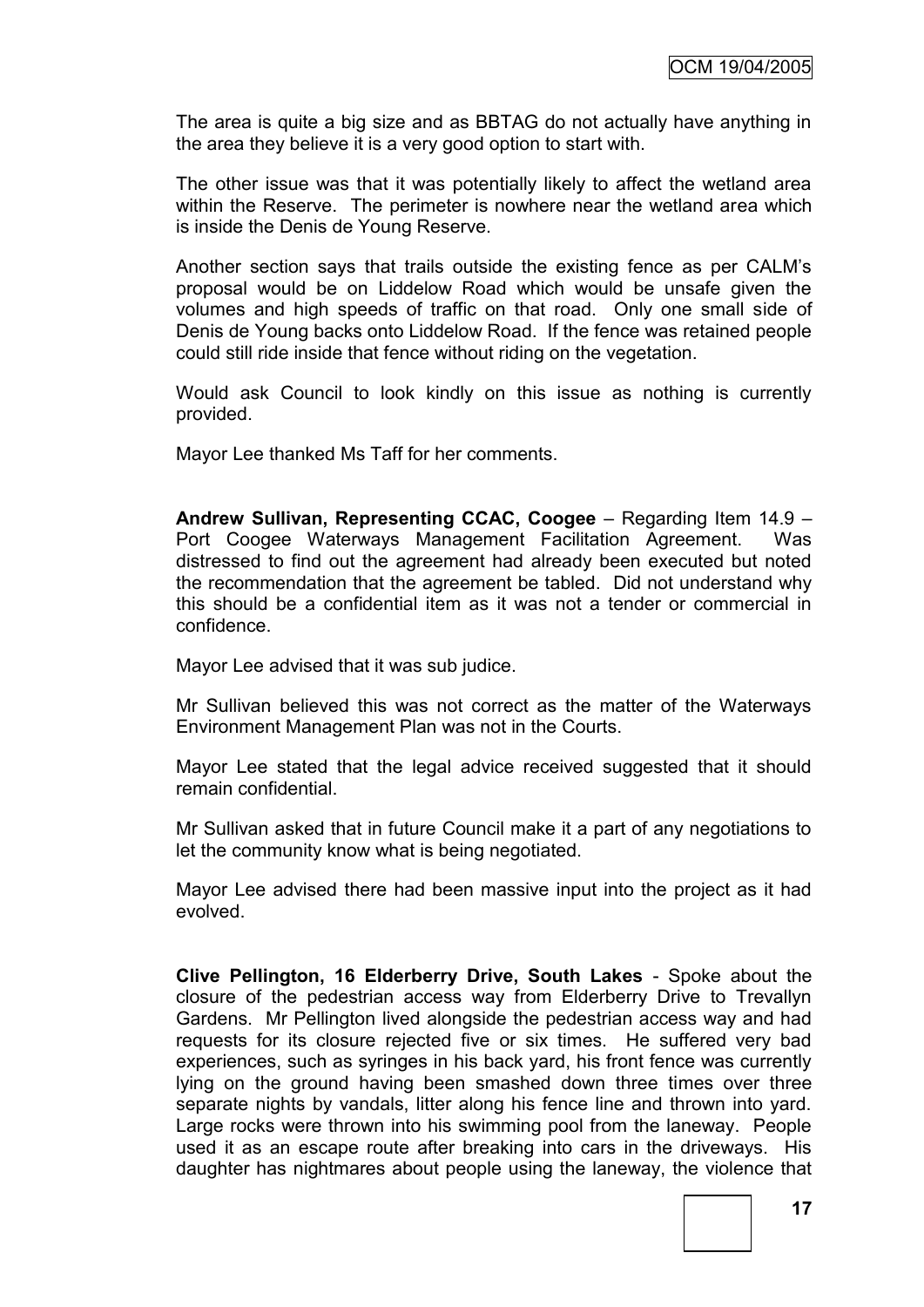occurs in the laneway, and about her father being bashed in the laneway, about she and her sisters and brother being kidnapped by people from the laneway. His daughter is currently seeing a psychologist. Motorbikes ride up and down it regularly and they use it as a shortcut. Nothing has been done about it for years and people are putting up with it. Windows are getting smashed. Two weeks ago he had two bottles launched over his fence that smashed against the side of his house. Mr Pellington had Police reports on these incidences and had a bag of syringes. He was sick of putting up with nothing being down about it and he could not let his children play in their back yard without them being at risk of injury.

Mayor Lee advised there was an item before Council tonight and Clr Tilbury has taken an interested in the matter.

Mr Pellington also advised that no one who lived on the laneway and in the near vicinity had been advised the matter was before Council tonight.

**Glenda Lindsay, Elderberry Drive, South Lakes** - would like the Councillors to sit in her front yard at 3.00am one morning and listen to the foul language coming from the walkway. She lived closer to North Lake Road but still had syringes, used condoms, McDonalds' packets, etc. in her yard and it was time something was done about it.

Mayor Lee thanked Ms Lindsay for her comments.

**Daniel Wong, 14 Elderberry Drive, South Lakes** - Item 14.4 – Just to add all the experiences that Clive has had, he had also experienced. Mr Wong understood the need to balance the needs of a few people with the greater need of the community in terms of accessing shopping centres and schools. Using that methodology was not fair in this instance because it would add only 350 metres walking distance, which was 5 minutes of inconvenience, however he was very worried for his mother who was in constant fear at night. When it comes to health and safety, these should be the priority. Please close the laneway.

Mayor Lee thanked Mr Wong for his comments.

**Claude Iannello, Bibra Lake** – suggested that people should utilise the security patrols as he had seen them patrolling 2 to 3 times a day and if there were any problems, to ring and Security would be there in a few minutes.

Mayor Lee thanked Mr Iannello for his comments.

**Ms Fellowman, 14 Elderberry Drive**, **South Lakes** – advised that her health was very bad because of the laneway. She constantly had people hitting and breaking her fence; she had no peace of mind and could not sleep at night. At 3.00am people were drinking and fighting in the laneway,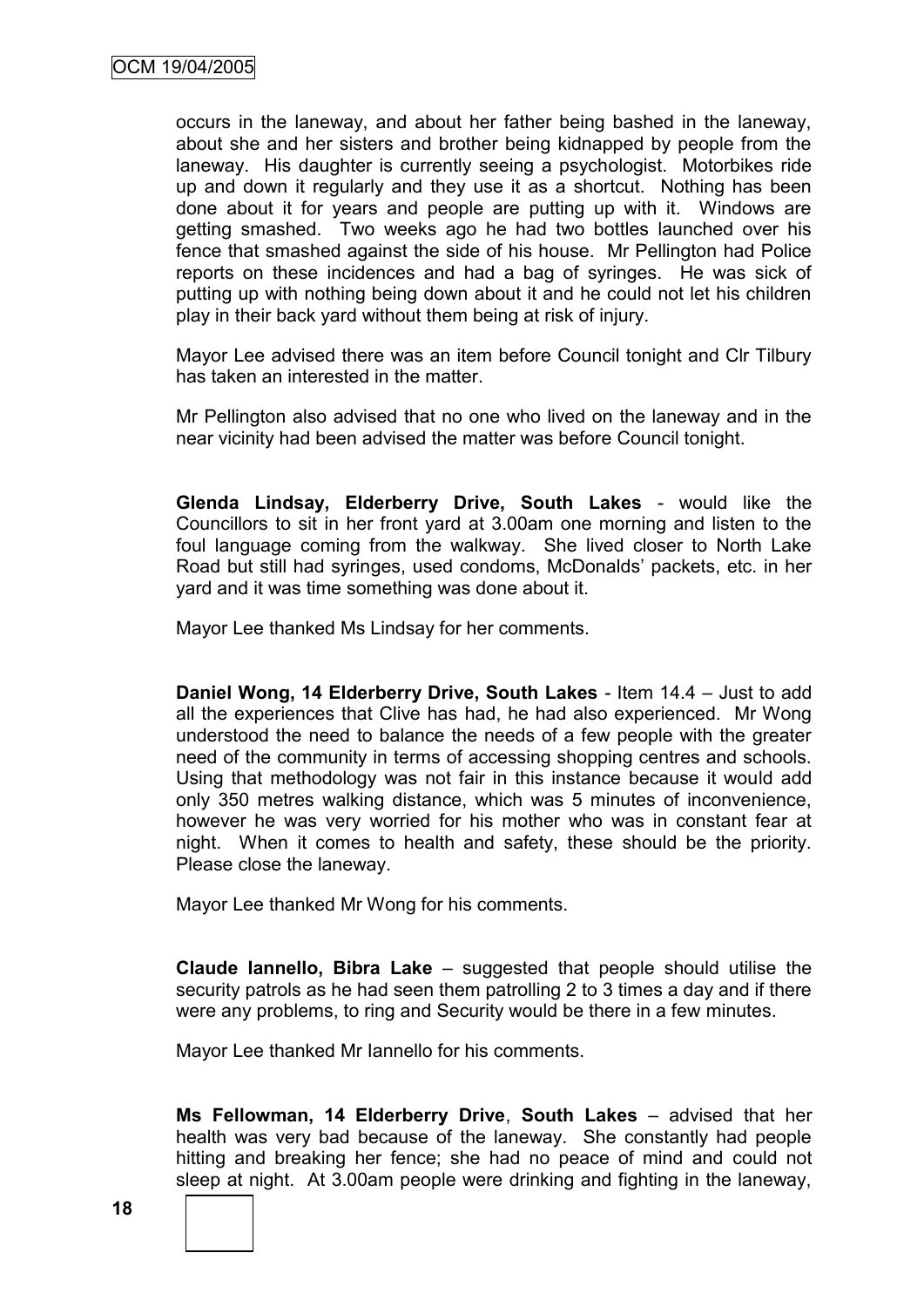and in the morning there were broken bottles on the ground. Ms Fellowman had to see the doctor due to the stress of being in her back garden and seeing a man run across her yard. She had found condoms and needles, and the matter was now affecting her health. People would bang on her window which faced the laneway, and had smashed it on occasion. When Ms Fellowman looked to see who was there, a man exposed himself. Ms Fellowman had no peace and did not know what was going to happen for the rest of her life as she was becoming so ill. Have mercy and I thank you very much.

Mayor Lee thanked Ms Fellowman for her comments.

**Shona, 18 Elderberry Drive, South Lakes** - lived next to Mr Pellington and had things thrown into her yard from the laneway. Rocks were also thrown on her roof. The noise is quite excessive and occurs night or day, at any time. There is litter everywhere, the laneway is a big "pig-hole" and a health hazard. People just sit and drink and take drugs, it is a nightmare and it is very frightening.

Mayor Lee thanked Shona and advised that he and his Councillors understood fully what she and her fellow residents were saying.

**Vanda Pellington, Elderberry Drive, South Lakes** – The violence and vandalism happens quite often and their fence had been knocked over. It is now just lying on the ground. She and her husband did not have the resources to replace the fence, and asked whether Council paid for what was happening on Council property.

Mayor Lee thanked Ms Pellington for her comments.

**Patrick Thompson, Spearwood** - re Items 15.3 and 15.4 – Did not believe Council should be donating ratepayers' funds to charities but should rather assist people in the area.

Mayor Lee thanked Mr Thompson for his comments.

**Mr Petkovic, 54 Britannia Avenue, Munster** – was disappointed to see the recommendation to allow the running of a 24 hour per day, 7 day per week business next to my property in a residential and rural area. Mr Petkovic has lived in the area for 30 years, and believed he had received nothing in return.

Mayor Lee thanked Mr Petkovic for his comments.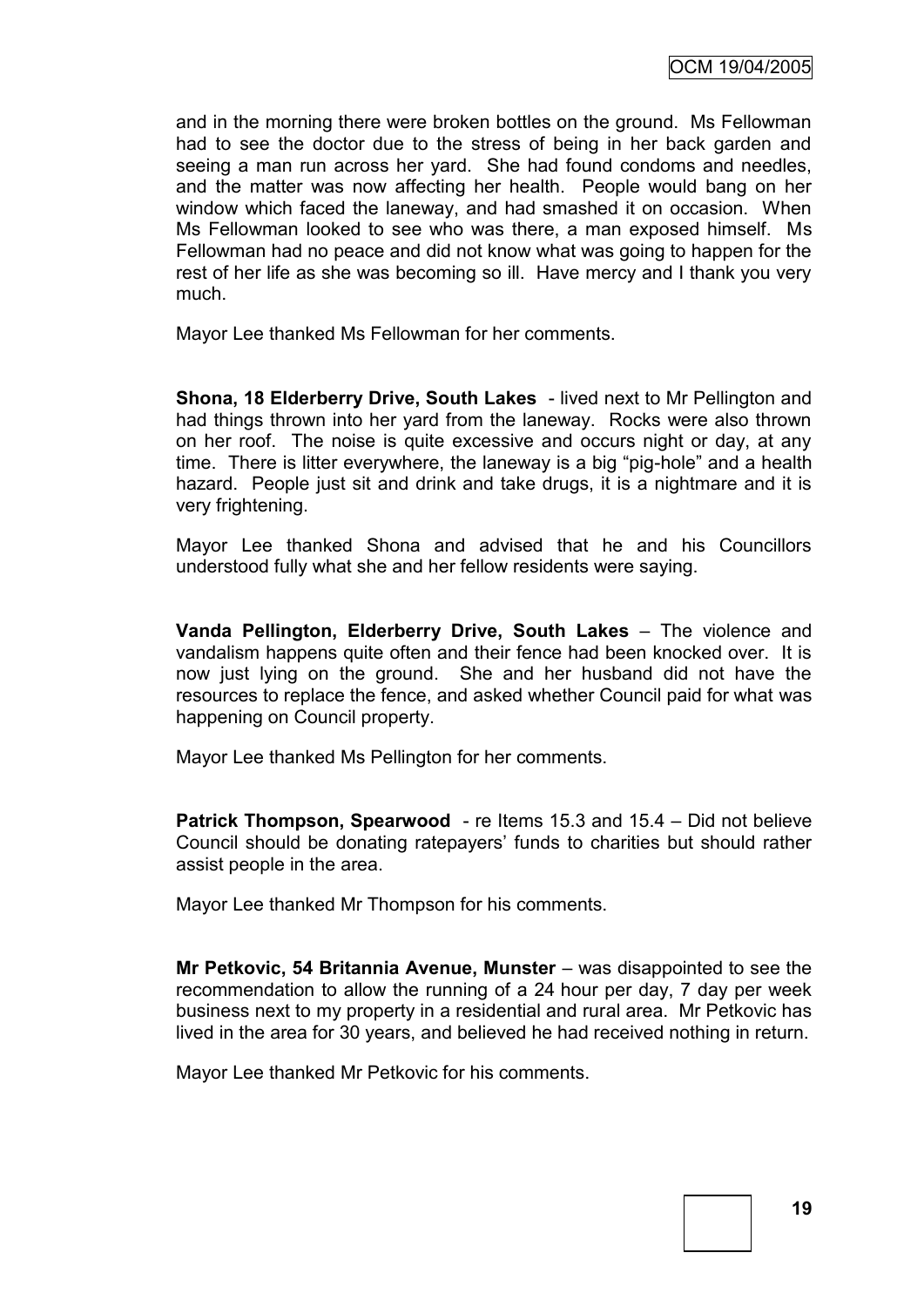# **8. CONFIRMATION OF MINUTES**

# **8.1 (MINUTE NO 2759) (OCM 19/04/2005) - ORDINARY COUNCIL MEETING - 15/03/2005**

#### **RECOMMENDATION**

That Council adopt the Minutes of the Ordinary Council Meeting held on Tuesday, 15 March 2005, as a true and accurate record.

#### **COUNCIL DECISION**

MOVED Clr V Oliver SECONDED Clr S Limbert that that the recommendation be adopted.

**CARRIED 8/0**

# **9. WRITTEN REQUESTS FOR LEAVE OF ABSENCE**

Nil

#### **10. DEPUTATIONS AND PETITIONS**

Nil

# **11. BUSINESS LEFT OVER FROM THE PREVIOUS MEETING (If adjourned)**

Nil

# **12. DECLARATION OF COUNCILLORS WHO HAVE NOT GIVEN DUE CONSIDERATION TO MATTERS IN THE BUSINESS PAPER**

Nil

#### **13. COUNCIL MATTERS**

Nil

**20**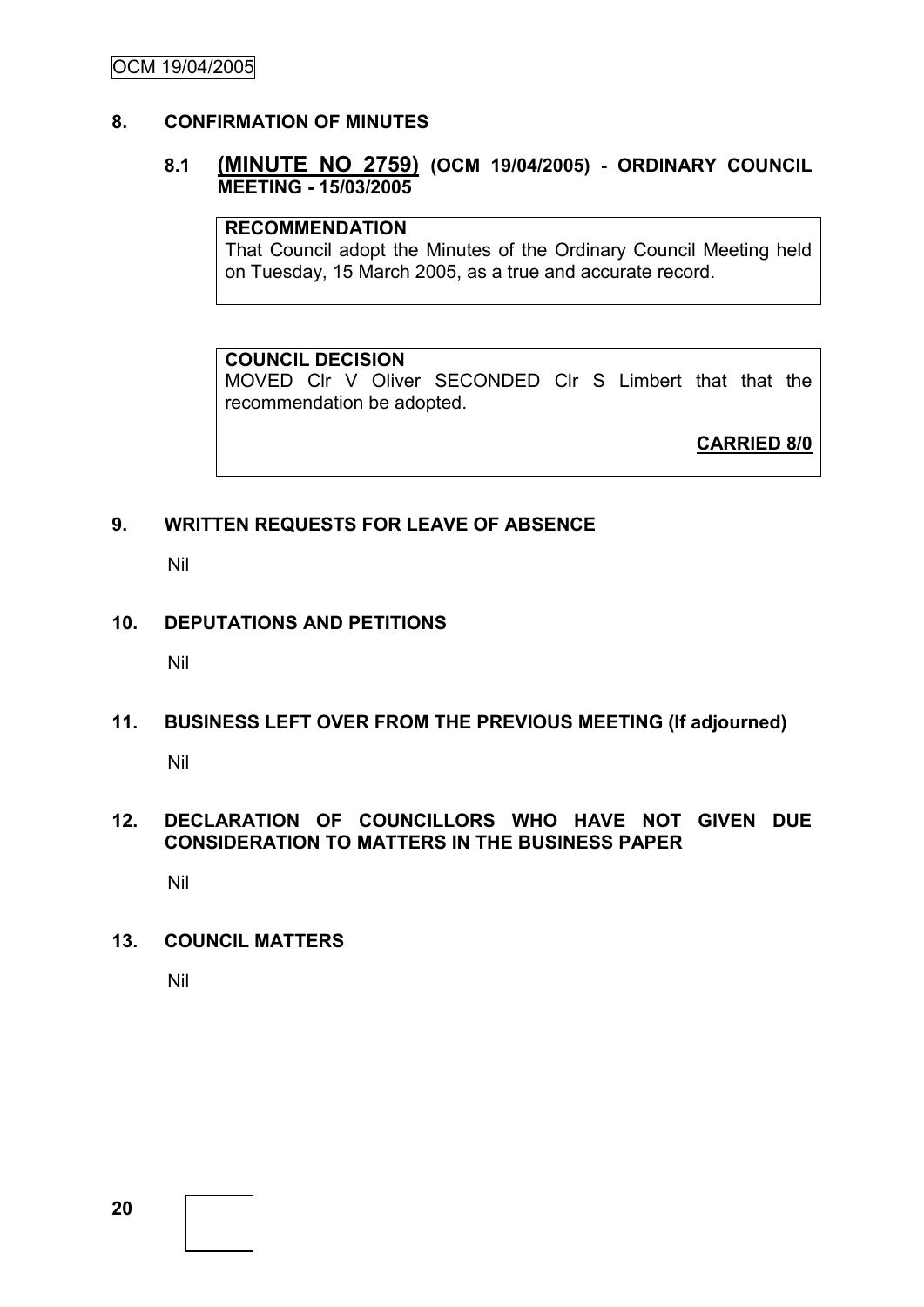# **14. PLANNING AND DEVELOPMENT DIVISION ISSUES**

# **14.1 (MINUTE NO 2760) (OCM 19/04/2005) - LOCAL GOVERNMENT (MISCELLANEOUS PROVISIONS) ACT 1960, SECTION 245A - AUTHORISED PERSONS, PRIVATE SWIMMING POOLS (3211) (JW)**

#### **RECOMMENDATION**

That Council endorse Mr James Martin employed as a Building Surveyor by the City of Cockburn as an authorised person pursuant to Part VIII, Section 245A of the Local Government (Miscellaneous Provisions) Act 1960.

#### **COUNCIL DECISION**

MOVED Clr I Whitfield SECONDED Clr S Limbert that that the recommendation be adopted.

**CARRIED 8/0**

# **Background**

The Local Government (Miscellaneous Provisions) Act 1960, Section 245A requires that private swimming pools be inspected every 4 years. A person who is required to oversee or carry out this inspection function must be authorised by the local government for the purpose of Section 245A and have appropriate experience and/or qualifications.

#### **Submission**

N/A

#### **Report**

Due to staff changes within the Building Service it is required that Mr Martin be endorsed as an authorised person in regard to private swimming pools.

In order to implement publicly accountable practices and methods that permit flexibility in terms of provision of customer service by the Building Service, the person nominated in the recommendation should be endorsed as an authorised person for the purposes of Section 245A of the Act.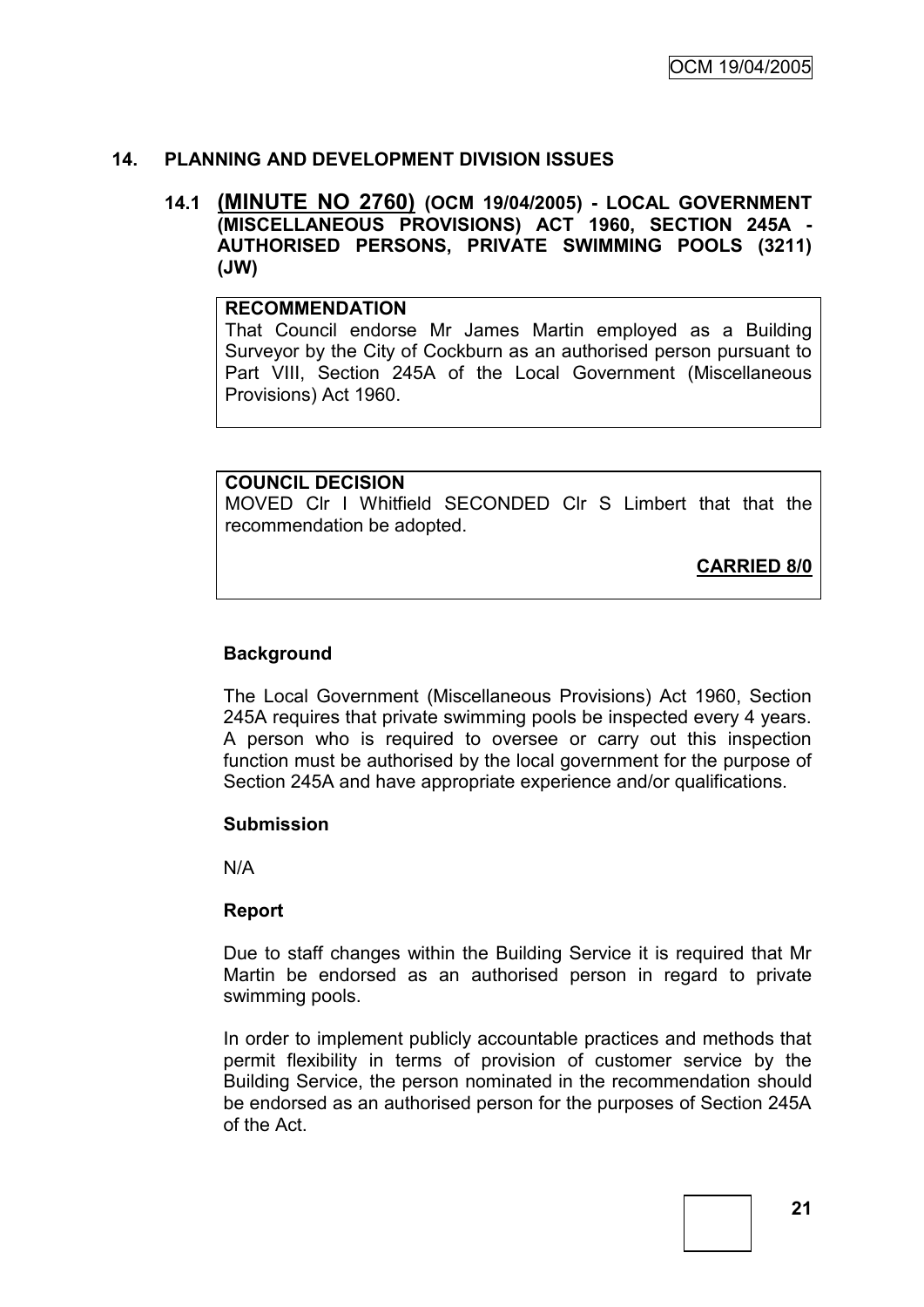# **Strategic Plan/Policy Implications**

The Corporate Strategic Plan Key Result Areas which apply to this item are:-

- 1. Managing Your City
	- *"To deliver services and to manage resources in a way that is cost effective without compromising quality."*
	- *"To conduct Council business in open public forums and to manage Council affairs by employing publicly accountable practices."*

# **Budget/Financial Implications**

N/A

**Legal Implications**

Nil.

**Community Consultation**

N/A

**Attachment(s)**

N/A

**Advice to Proponent(s)/Applicant**

N/A

**Implications of Section 3.18(3) Local Government Act, 1995**

Nil.

# **14.2 (MINUTE NO 2761) (OCM 19/04/2005) - EASEMENT TO WATER CORPORATION - LOT 100 HAMILTON ROAD, SPEARWOOD (2202282) (KJS) (ATTACH)**

# **RECOMMENDATION**

That Council:

(1) accept compensation of \$5,000 from Water Corporation for an easement interest for pipeline purposes on a portion of Lot 100 Hamilton Road, Spearwood;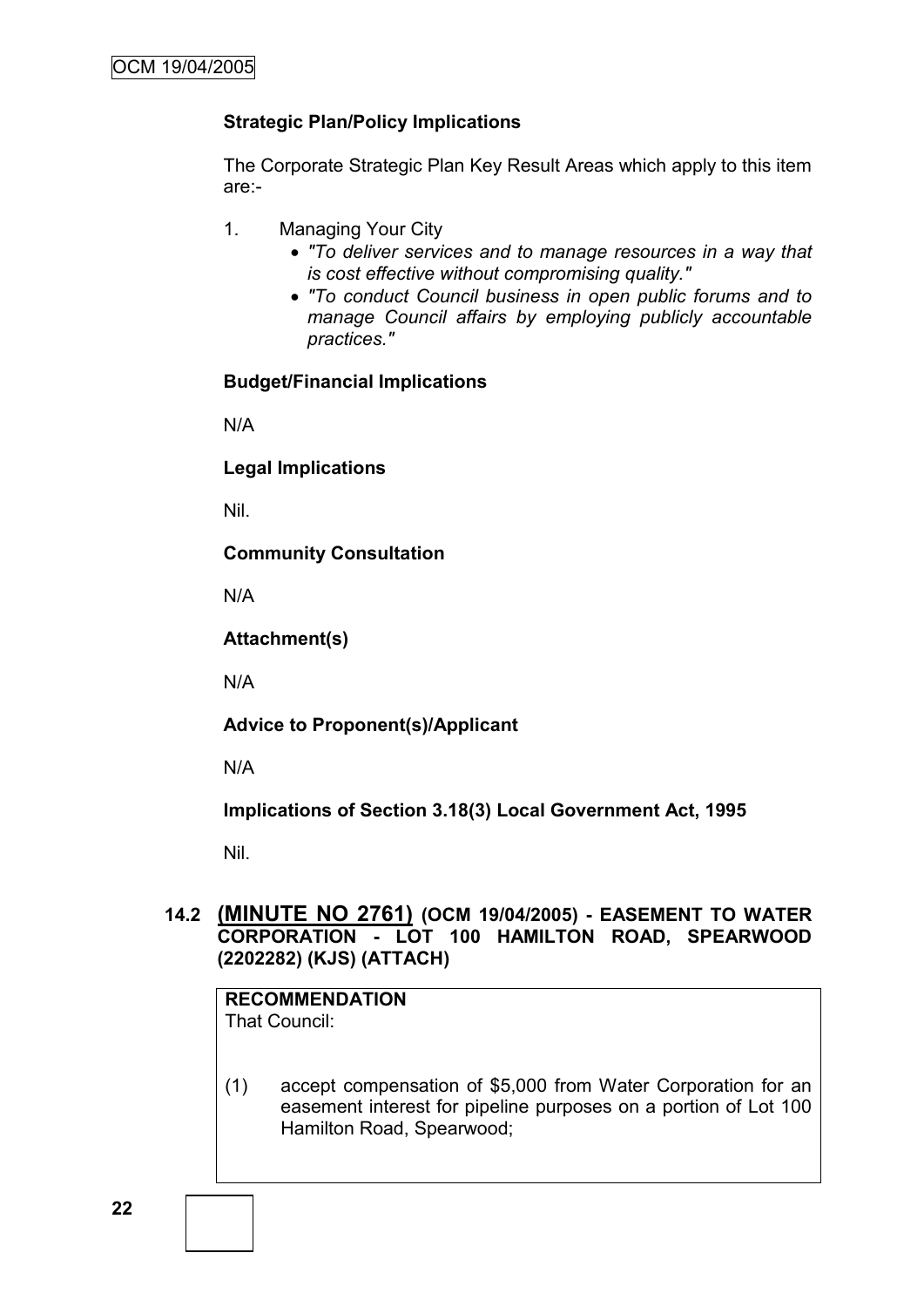(2) transfer \$5,000 to the Land Development Reserve Fund, and that the Budget be amended accordingly.

# **TO BE CARRIED BY AN ABSOLUTE MAJORITY OF COUNCIL**

#### **COUNCIL DECISION**

MOVED Clr L Goncalves SECONDED Clr I Whitfield that that the recommendation be adopted.

# **CARRIED 8/0**

# **Background**

The Water Corporation gave notice and constructed a sewer pipeline across the western section of Lot 100 Hamilton Road, Spearwood approximately 3 years ago. The works were part of the Infill Sewerage Project.

#### **Submission**

Water Corporation have written to the City with an offer of \$5,000 conditional on the Water Corporation being able to lodge an easement on the City's Certificate of Title for Lot 100 Hamilton Road.

#### **Report**

The western alignment of the easement will have minimal impact on the land and its use as an active recreational area. The original offer of compensation as determined by the Water Corporation's Licensed Valuer was \$500. It was then pointed out to the Water Corporation that the alternative use for the land if not recreation, could be residential. The location of the easement would then impact on utilisation of the land. This concern was accepted by Water Corporation and the offer was raised to \$5,000. Advice was taken from the City's Licensed Valuer, Jeff Spencer, who agreed the basis of the revised offer.

Requirements of Section 3.58 of the Local Government Act do not apply as the Water Corporation is an agency of the Crown.

# **Strategic Plan/Policy Implications**

The Corporate Strategic Plan Key Result Areas which apply to this item are:-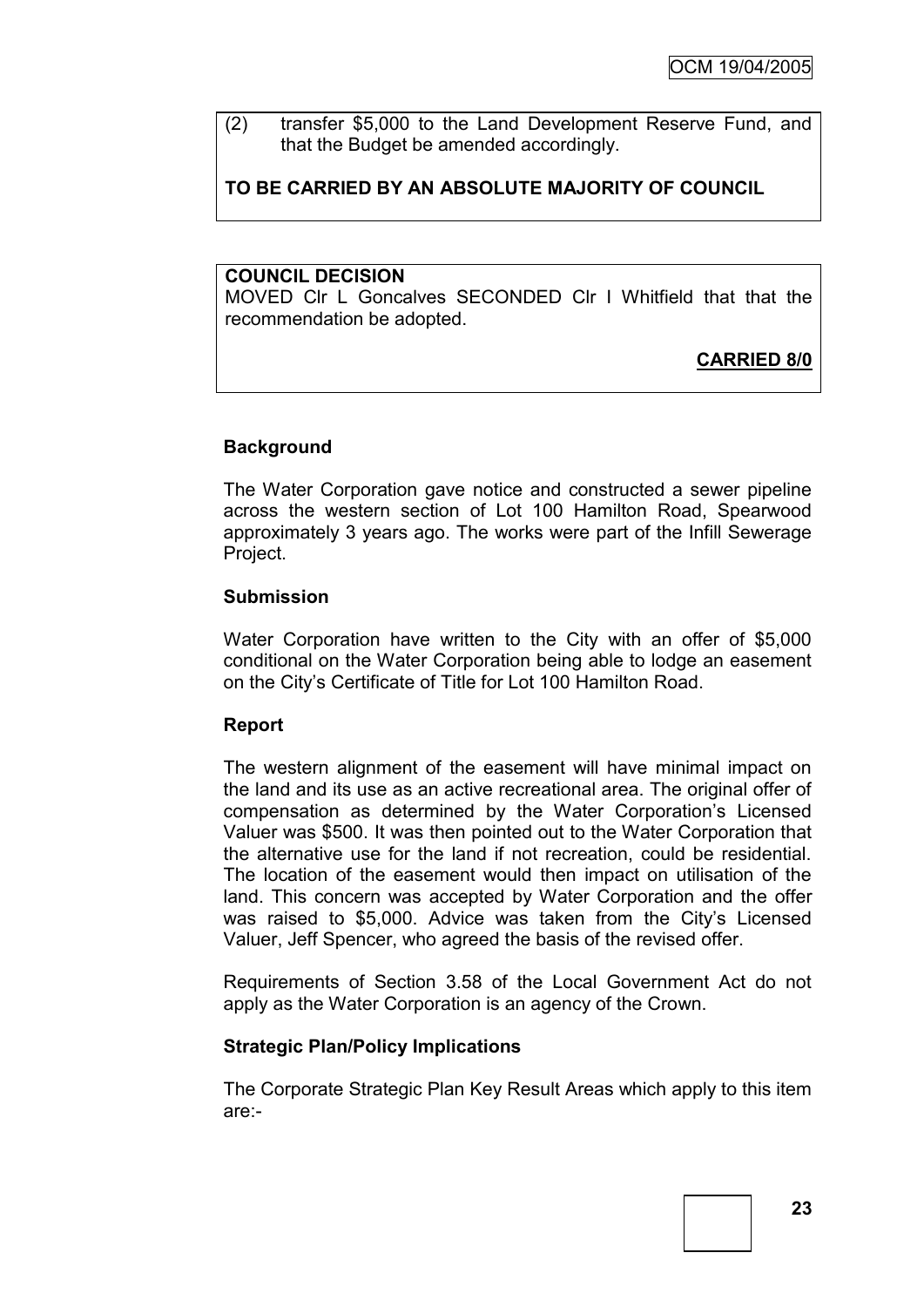- 2. Planning Your City
	- *"To ensure that the development will enhance the levels of amenity currently enjoyed by the community."*

# **Budget/Financial Implications**

It is recommended that the funds received from the Water Corporation be transferred to the Land Development Reserve Fund.

# **Legal Implications**

N/A

# **Community Consultation**

N/A.

# **Attachment(s)**

(1) Location Plan.

# **Advice to Proponent(s)/Applicant**

N/A

**Implications of Section 3.18(3) Local Government Act, 1995**

Nil.

**14.3 (MINUTE NO 2762) (OCM 19/04/2005) - PROPOSED AMENDMENT TO SPECIAL USE 18 - TOWN PLANNING SCHEME NO 3 - LOT 401; 326 YANGEBUP ROAD, YANGEBUP - OWNER: DIVINE MERCY COLLEGE INC - APPLICANT: SJB TOWN PLANNING AND URBAN DESIGN (93026) (JLU) (ATTACH)**

RECOMMENDATION That Council:

(1) adopt the following amendment:-

TOWN PLANNING AND DEVELOPMENT ACT 1928 (AS AMENDED) RESOLUTION DECIDING TO AMEND CITY OF COCKBURN TOWN PLANNING SCHEME – DISTRICT ZONING SCHEME NO. 3 AMENDMENT NO. 26

Resolved that Council, in pursuance of Section 7 of the Town Planning and Development Act 1928 amend the above Town Planning Scheme by: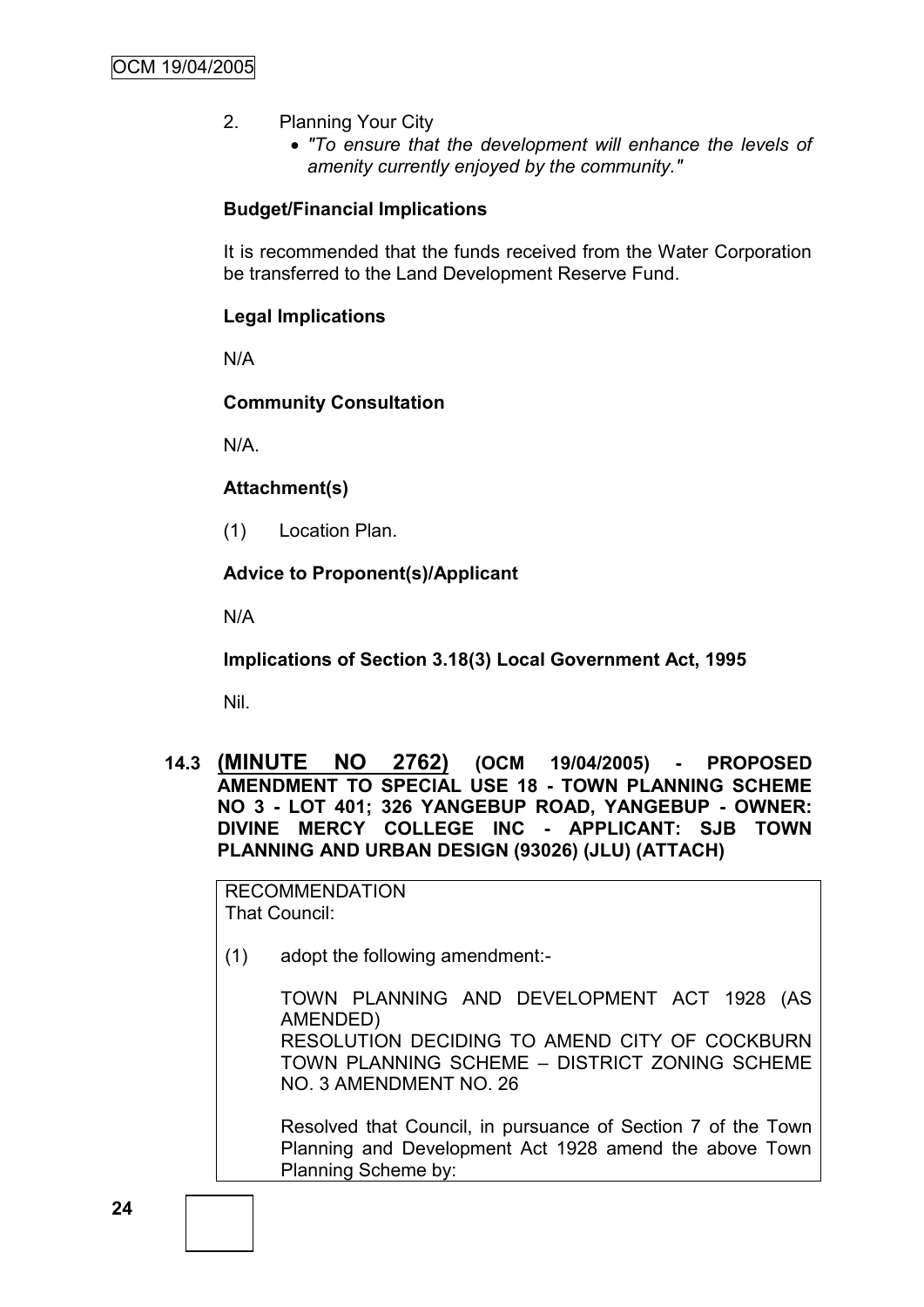|              | Amending the list of Special Uses permitted as part of<br>1.<br>Special Use 18 for Lot 401 (No. 326) Yangebup Road,<br>Yangebup as follows:                                                                                                                                                                                                                                                                                     |                                                                                                                      |                                                                                                                                                       |  |
|--------------|---------------------------------------------------------------------------------------------------------------------------------------------------------------------------------------------------------------------------------------------------------------------------------------------------------------------------------------------------------------------------------------------------------------------------------|----------------------------------------------------------------------------------------------------------------------|-------------------------------------------------------------------------------------------------------------------------------------------------------|--|
| No.          | <b>Description</b><br>of Land                                                                                                                                                                                                                                                                                                                                                                                                   | <b>Special Use</b>                                                                                                   | <b>Conditions</b>                                                                                                                                     |  |
| <b>SU 18</b> | Divine Mercy<br>College<br>326 Yangebup<br>Road,<br>Yangebup                                                                                                                                                                                                                                                                                                                                                                    | <b>Private Education</b><br>Establishment<br><b>Child Care Premises</b><br><b>Medical Centre</b><br>Place of Worship | Planning Approval<br>Car parking is to be integrated<br>between the school and any<br>additional uses to minimise<br>crossovers onto Yangebup<br>Road |  |
|              |                                                                                                                                                                                                                                                                                                                                                                                                                                 |                                                                                                                      |                                                                                                                                                       |  |
|              |                                                                                                                                                                                                                                                                                                                                                                                                                                 |                                                                                                                      | <b>Chief Executive Officer</b>                                                                                                                        |  |
| (2)          | Council's decision;                                                                                                                                                                                                                                                                                                                                                                                                             |                                                                                                                      | sign the amending documents, and advise the WAPC of                                                                                                   |  |
| (3)          | forward a copy of the signed documents to the Environmental<br>Protection Authority in accordance with Section 7(A)(1) of the<br>Town Planning and Development Act;                                                                                                                                                                                                                                                             |                                                                                                                      |                                                                                                                                                       |  |
| (4)          | following receipt of formal advice from the Environmental<br>Protection Authority that the Scheme Amendment should not be<br>assessed under Section 48A of the Environmental Protection<br>Act, advertise the Amendment under Town Planning Regulation<br>25 without reference to the WAPC;                                                                                                                                     |                                                                                                                      |                                                                                                                                                       |  |
| (5)          | notwithstanding (4) above, the Director of Planning<br>and<br>Development may refer a Scheme or Scheme Amendment to<br>the Council for its consideration following formal advice from the<br>Protection Authority that the Scheme<br>Environmental<br>Amendment should not be assessed under Section 48A of the<br>Environmental Protection Act, as to whether the Council should<br>proceed or not proceed with the Amendment; |                                                                                                                      |                                                                                                                                                       |  |
| (6)          | following formal advice from the Environmental Protection<br>Authority that the Scheme Amendment should be assessed or is<br>incapable of being environmentally acceptable under Section<br>48(A) of the Environmental Protection Act, the Amendment be<br>referred to the Council for its determination as to whether to<br>proceed or not to proceed with the Amendment; and                                                  |                                                                                                                      |                                                                                                                                                       |  |
| (7)          | advise the applicant and the landowner of the Council's<br>decision.                                                                                                                                                                                                                                                                                                                                                            |                                                                                                                      |                                                                                                                                                       |  |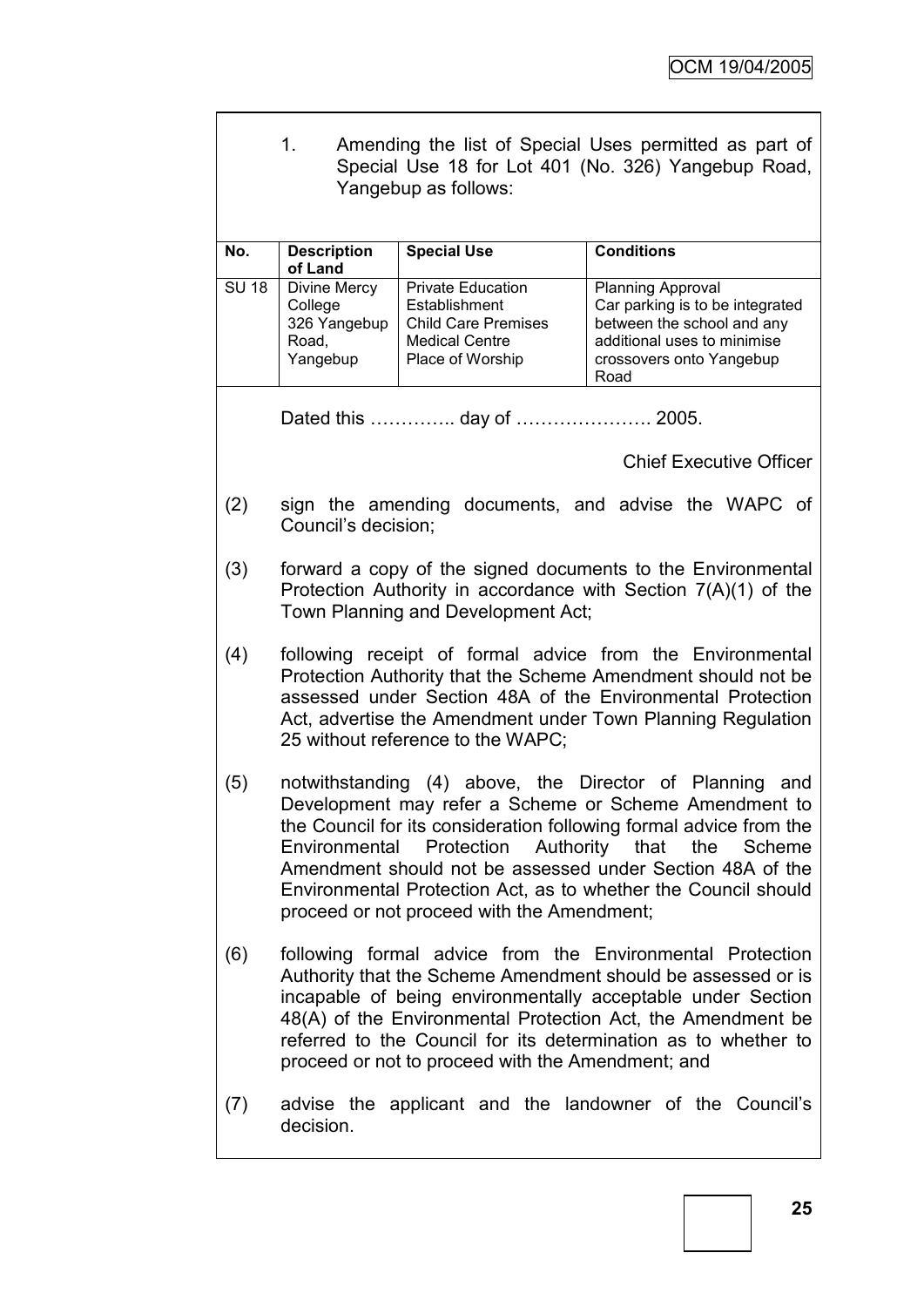# **COUNCIL DECISION**

MOVED Clr A Tilbury SECONDED Mayor S Lee that that the recommendation be adopted.

# **CARRIED 8/0**

#### **Background**

| ZONING:     | MRS:                           | Urban                   |  |
|-------------|--------------------------------|-------------------------|--|
|             | TPS:                           | Special Use Zone No. 18 |  |
| LAND USE:   | <b>Existing Private School</b> |                         |  |
| l LOT SIZE: | 2.5ha                          |                         |  |

#### **Submission**

SJB Town Planning and Urban Design on behalf of Divine Mercy College propose to add a number of uses to Schedule 4 – Special Uses Zone (SU18), Lot 401 Yangebup Road, Yangebup. The use of the Lot is currently restricted to a private educational establishment with the north-eastern portion of being vacant and in excess to the schools requirements. The school wants to establish a Child Care Premises on the vacant land, however, has also included Medical Centre and Place of Worship as being other potential uses that could be located on the vacant land.

#### **Report**

The proposed Scheme Amendment has been put forward on the basis that part of the site is unoccupied and the additional uses are compatible with the school and the residential area opposite. The proposed additional uses are:

- Place of worship;
- Childcare premises; and
- Medical centre.

#### The Site

The site has an area of 2.5 ha, is occupied by the primary school and playing fields and is relatively underdeveloped. The site is bounded by residential properties to the north on Yangebup Road, to the east and south a school occupies the adjoining site and to the west of the site is a landscape reserve. Yangebup Road is a local distributor road and is a no-through road at its eastern end near the school. Yangebup Road, Osprey Drive and Dunraven Drive are all public transport routes which assists with accessibility to the school. On the opposite side of Dunraven Drive is a small neighbourhood centre. The centre contains small shops, a vacant premises and a disused petrol station.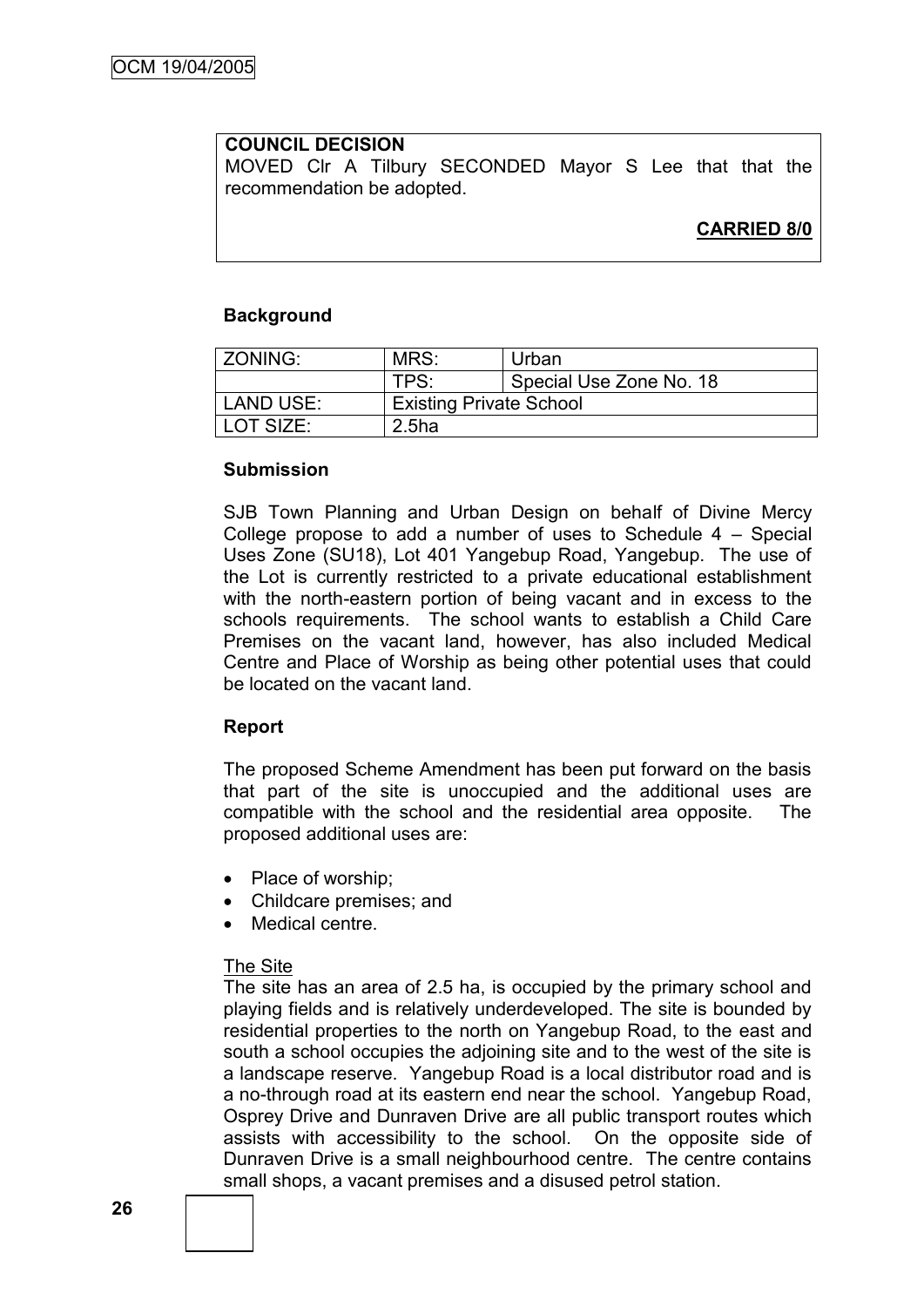The applicant has shown an area of  $2,500m^2$  that is proposed to be developed for the additional uses (see Agenda attachments). A pocket of remnant vegetation exists in the north-eastern corner (in the proposed  $2,500\text{m}^2$  area), however this vegetation is largely degraded.

#### Proposed Uses

The owner of the subject land has indicated that the Child Care Premises is the most likely use of the vacant portion of the land, however the owner prefers to keep the end land use options open and hence have requested the inclusion of a Place of Worship and Medical **Centre** 

The proposed Place of Worship is a compatible additional use on the site. Similarly the proposed child care premises would also complement the activities of the school and assist parents with pre school age children.

The Council's Policy APD 44 – Location of Child Care Centres within Residential Areas – Design Guidelines states that:

*"The preferred and encouraged location for child day care centres should generally be near commercial, community or recreation areas, but where applications for such uses are received within established residential areas the following criteria should be taken into account:-*

*Sites on busy intersections or Primary Regional Roads and Other Regional Roads are not preferred due to issues of traffic conflict, noise and possible health implications associated with vehicle emissions. They should be located adjacent or within close proximity to public transport route.*

The proposed Child Care Premises use generally meets the requirements of Council's Policy, however concern is raised over the number of crossovers along Yangebup Road, which can be addressed as part of a future development application for the new uses. A plan showing the potential development of the site for a Child Care Premises is contained in the attachments.

In regards to the medical centre the proponent has put forward the following justification which is considered acceptable on planning grounds:-

*"The shopping centre on the corner of Osprey Drive and Yangebup Road contains very little service facilities and there is no medical centre within this centre or the surrounding area bounded by North Lake Road, the railway line and Beeliar Drive. This is a sizeable area with a sizeable population with no local medical facilities. The nearest facilities are outside of this area at Lakes Shopping Centre and Gateways Shopping Centre. These are both some distance to travel.*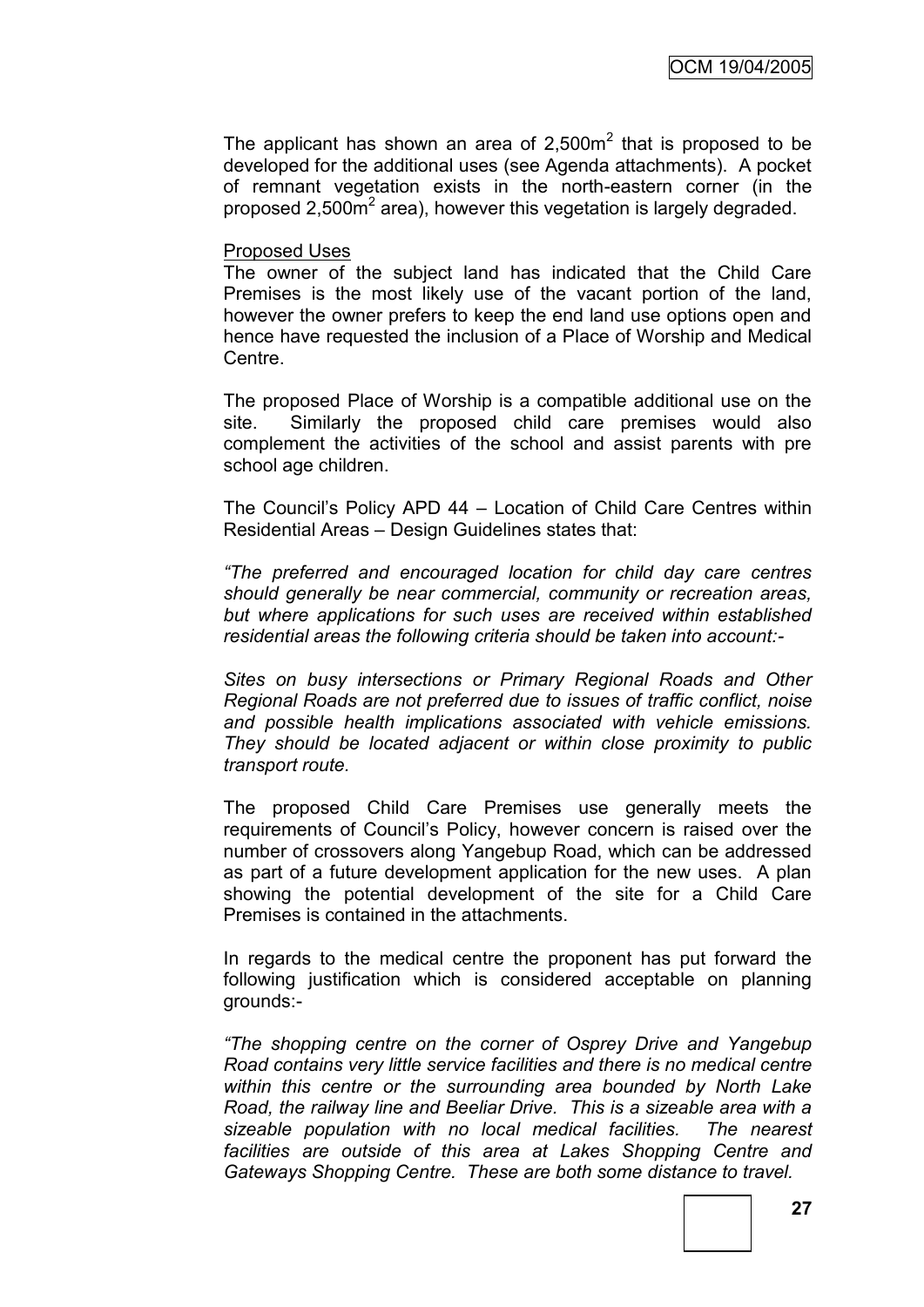*A medical facility could also serve the large industrial area to the north on Stock Road and the Jandakot Industrial area just to the east.*

*A medical centre on the subject site would be within close proximity of the shopping centre accessible by district/local distributors of Yangebup Road and Osprey Drive."*

The Yangebup General Practice is also located in the area at the Lakelands Shopping Centre. However enquiries with the practice revealed that it is currently working at capacity and is not taking on any additional patients.

#### **Conclusion**

The proposed additional uses of Place of Worship, Child Care Premises and Medical Centre are compatible with the existing school and would benefit parents and residents in the area. These additional uses could also compliment the nearby local centre on Yangebup Road. Crossover duplication on Yangebup Road can be addressed as part of the proposed scheme amendment conditions. Given that the proposed additional uses are considered compatible with the existing and surrounding uses, it is that recommended Council initiate Scheme Amendment No. 26.

# **Strategic Plan/Policy Implications**

The Corporate Strategic Plan Key Result Areas which apply to this item are:-

- 1. Planning Your City
	- *"To ensure that the planning of the City is based on an approach which has the potential to achieve high levels of convenience for its citizens."*
	- *"To ensure that the development will enhance the levels of amenity currently enjoyed by the community."*
	- *"To foster a sense of community within the district generally and neighbourhoods in particular."*
- 2. Facilitating the needs of Your Community
	- *"To facilitate and provide an optimum range of community services."*

The Council Policies which apply to this item are:-

APD44 LOCATION OF CHILD CARE CENTRE WITHIN RESIDENTIAL AREAS – DEVELOPMENT GUIDELINES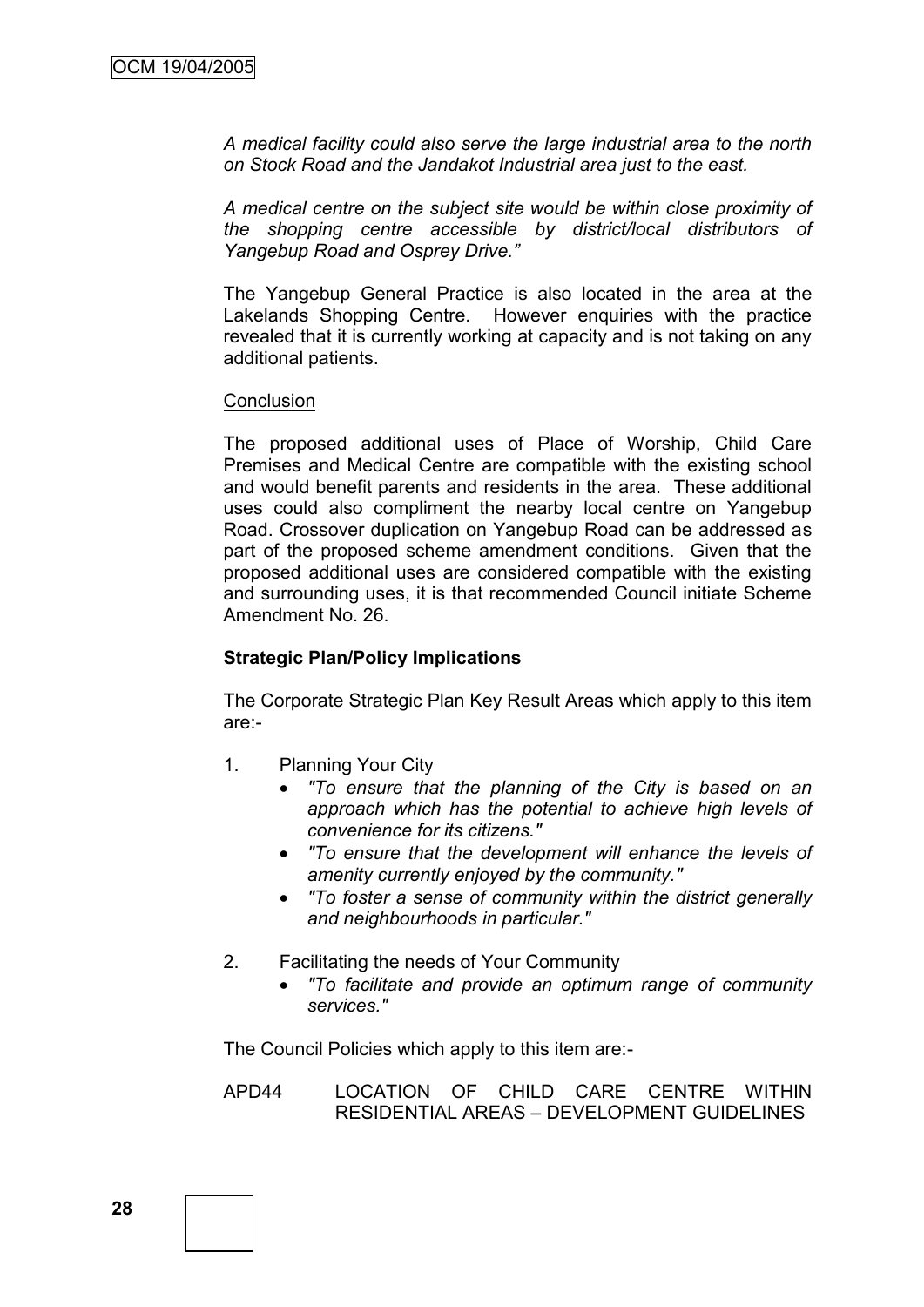# **Budget/Financial Implications**

N/A

# **Legal Implications**

N/A

# **Community Consultation**

Following initiation the proposed Scheme Amendment would be advertised for a period of 42 days in accordance with the Town Planning and Development Act 1928 (as amended). All affected landowners and government agencies would be advised of the proposed amendment and asked to make comment.

# **Attachment(s)**

- (1) Proposed area of development
- (2) Potential Child Care Premises development layout

# **Advice to Proponent(s)/Applicant**

The Devine Mercy Collage Inc (owners) and SJB Town Planning and Urban Design (applicant) have been notified in writing that the proposed Scheme Amendment is being considered at the April 2005 Council meeting.

# **Implications of Section 3.18(3) Local Government Act, 1995**

Nil.

# **14.4 (MINUTE NO 2763) (OCM 19/04/2005) - REQUEST TO CLOSE PEDESTRIAN ACCESS WAY - ELDERBERRY DRIVE TO TREVALLYN GARDENS, SOUTH LAKE (450421) (KJS) (ATTACH)**

#### **RECOMMENDATION**

That Council advise the owners of 14 and 16 Elderberry Drive, South Lake that the Pedestrian Accessway Elderberry Drive to Trevallyn Gardens will remain open.

# **COUNCIL DECISION**

MOVED Clr A Tilbury SECONDED Clr L Goncalves that Council replace the recommendation with the following:

(1) note the officers report;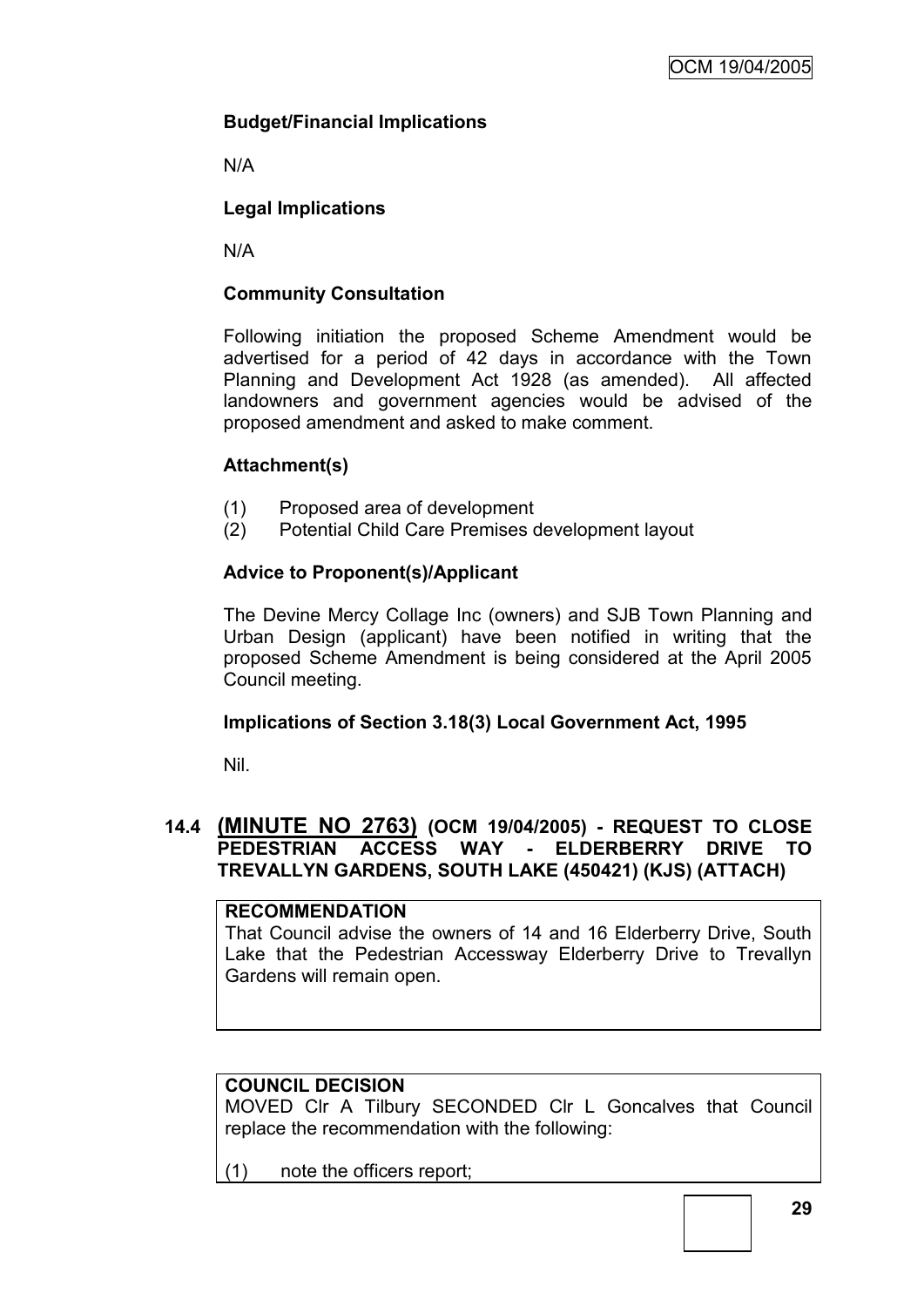- (2) defer a decision on the neighbours' request to close the pedestrian accessway between Elderberry Drive and Trevallyn Gardens, South Lake;
- (3) investigate measures outlined in Council's Pedestrian Accessway Closures Policy APD21 that can be introduced to help mitigate against anti-social behaviour occurring within the pedestrian accessway, such as improved lighting, fence heights, bollards, enclosure, security patrol inspections and for a report to be presented to the next meeting of Council with details on cost estimates;
- (4) maintain options to close the pedestrian accessway if following the introduction of management measures, to be determined by Council, that the problems associated with anti-social behaviour have not been reduced to the satisfaction of Council; and
- (5) advise the owners of 14 and 16 Elderberry Drive, South Lake accordingly.

**CARRIED 8/0**

# **Explanation**

This Council survey has shown that this PAW is an important link within a pedestrian network for local residents in neighbouring streets to access a range of services and facilities close by such as shops, school, parks and public transport. The walkability to these facilities will be compromised if the PAW is closed without first attempting to resolve the anti-social problems and crime experienced along the PAW. Council has a responsibility to balance the negative impacts experienced by residents living near a PAW against the wider community need of the PAW.

If Council agrees to keep this PAW open then it must accept responsibility to spend appropriate funds to ensure that the amenity of neighbours is not adversely affected. If the problems cannot be resolved by undertaking physical improvements to the PAW then Council should still leave the option open to close the PAW.

# **Background**

Council at its meeting held on 20 April 1999 resolved not to close the Pedestrian Access Way (PAW) Elderberry Drive to Trevallyn Gardens, South Lake.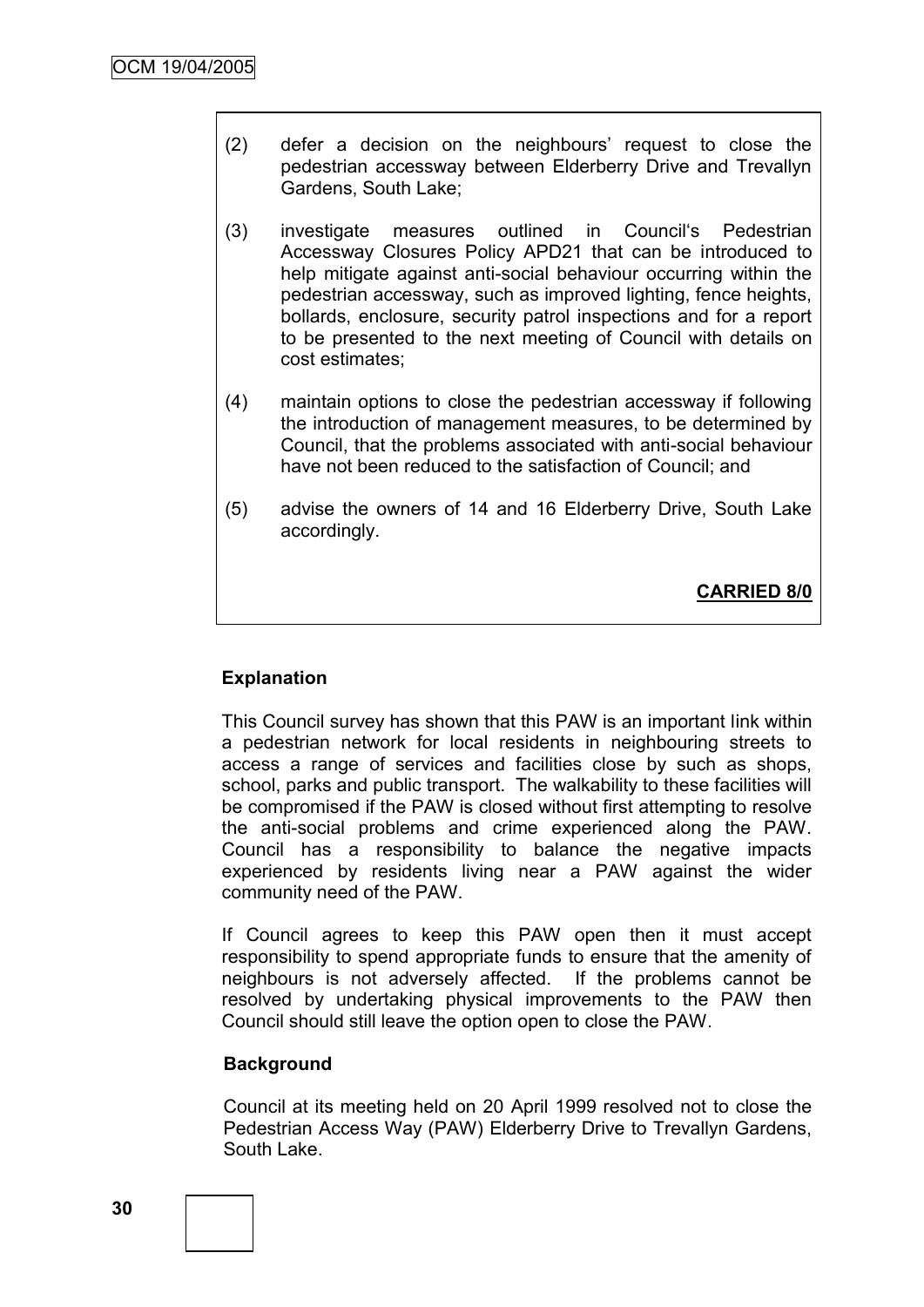# **Submission**

The owners of 14 and 16 Elderberry Drive have written to Council requesting that the PAW be closed.

The Water Corporation has responded to requests by the owners of 14 and 16 Elderberry Drive and reversed its previous objection to closure. In a letter to the City, Water Corporation has agreed to support closure conditional on the proponents meeting the costs of cutting and capping the water main located in PAW.

# **Report**

The proponents live on both sides of the PAW at the opening to Elderberry Drive. A planning report was prepared by the City's Planning Department prior to the issue being presented to Council for the meeting of April 1999.

Authority to close PAW's is the preserve of Western Australian Planning Commission (WAPC). The procedure required of Council if it seeks to close a PAW is to make a request to WAPC. WAPC require a planning report that addresses a list of criteria.

The planning report prepared in support of the item considered by Council at its April 1999 meeting addressed the criteria listed by WAPC. The issue central to WAPC's criteria is how the closure will affect the walkability of the surrounding properties. There is a view that if community facilities are within a 400 metre walk, people will choose to walk rather than use motor vehicles.

A target group of houses that would be most affected by the PAW closure was identified. A questionnaire was then prepared for the target group. The questionnaire listed local community facilities and invited the respondents to nominate which facility they walked to utilising the PAW. They were also asked to indicate how often they or members of their household used the PAW each week. A stamped reply envelope was included. At the end of the allotted time 30 of the 46 potential respondents replied. The most popular destination was the Lakes Shopping Centre and public transport. 24 out of the 30 respondents walked via the access way to the shops and 20 of the respondents used the access way to get to the bus stop. The distance to the supermarket within the shopping centre from the worst affected house is currently 814 metres. On closure this increases to 1353 metres.

The distance to the Fremantle bus is 483 metres. This is increased to 617 metres. The distance likewise to the Perth bus is 419 meres, this is increased to 661 metres.

One of the respondents raised the issue of there being only one road outlet from the area south of the walkway if the walkway was closed. In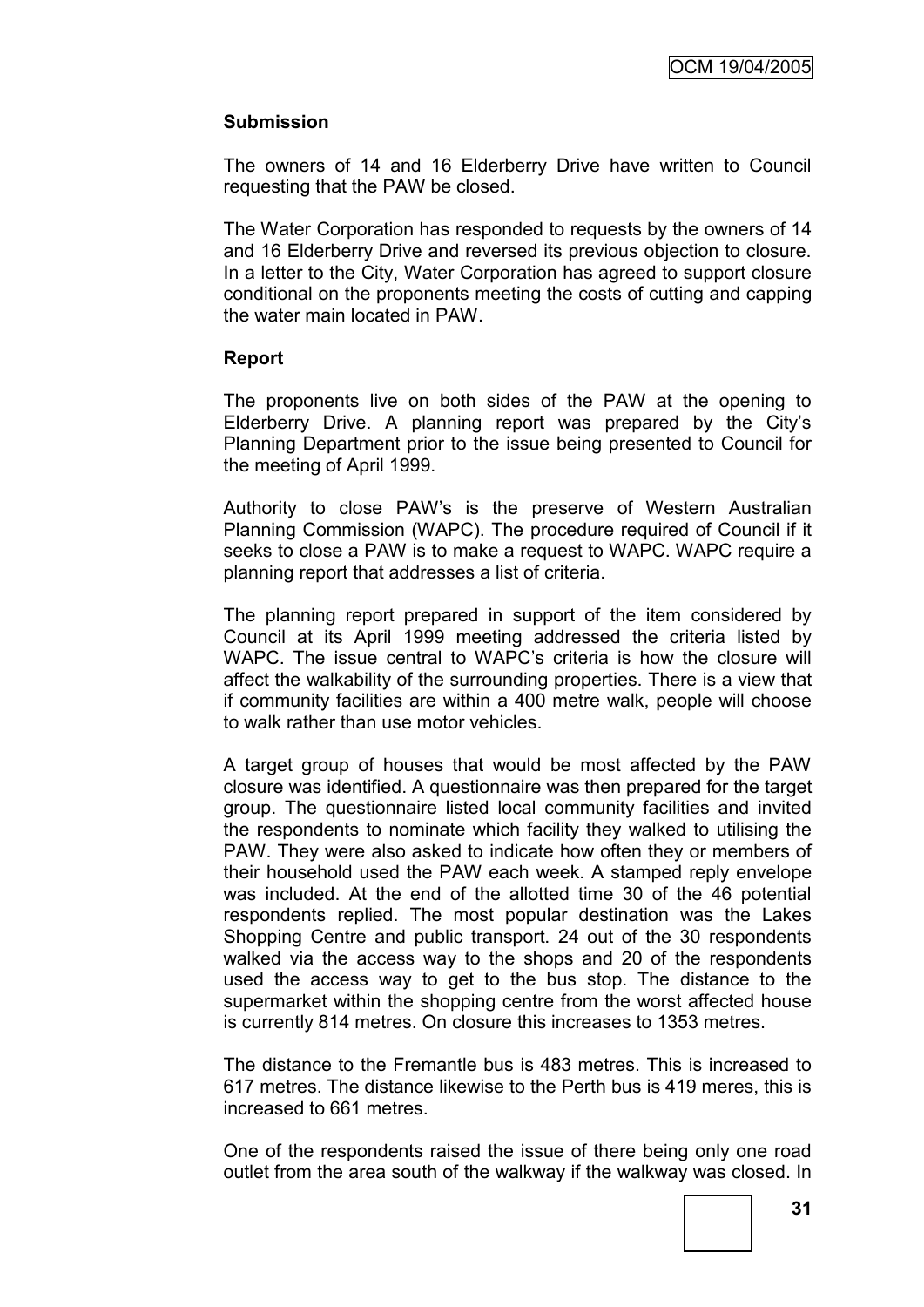the event of a fire or other emergency this could be a danger for a number of households.

It is recommended that the pedestrian accessway linking Elderberry Drive to Trevallyn Gardens remain open for the following reasons: -

- 1. Closure of the PAW will substantially increase pedestrian walking distance to bus stops and the Lakes Shopping Centre.
- 2. The Council survey indicated that people south of the accessway want the PAW left open.

# **Strategic Plan/Policy Implications**

The Corporate Strategic Plan Key Result Areas which apply to this item are:-

- 1. Managing Your City
	- *"To deliver services and to manage resources in a way that is cost effective without compromising quality."*
	- *"To conduct Council business in open public forums and to manage Council affairs by employing publicly accountable practices."*
- 2. Planning Your City
	- *"To ensure that the planning of the City is based on an approach which has the potential to achieve high levels of convenience for its citizens."*
	- *"To ensure that the development will enhance the levels of amenity currently enjoyed by the community."*
	- *"To foster a sense of community within the district generally and neighbourhoods in particular."*

# **Budget/Financial Implications**

Nil.

# **Legal Implications**

Nil.

# **Community Consultation**

Letter and survey with replied paid envelope was undertaken in February/March 2005.

# **Attachment(s)**

- 1. Location Plan
- 2. Survey Results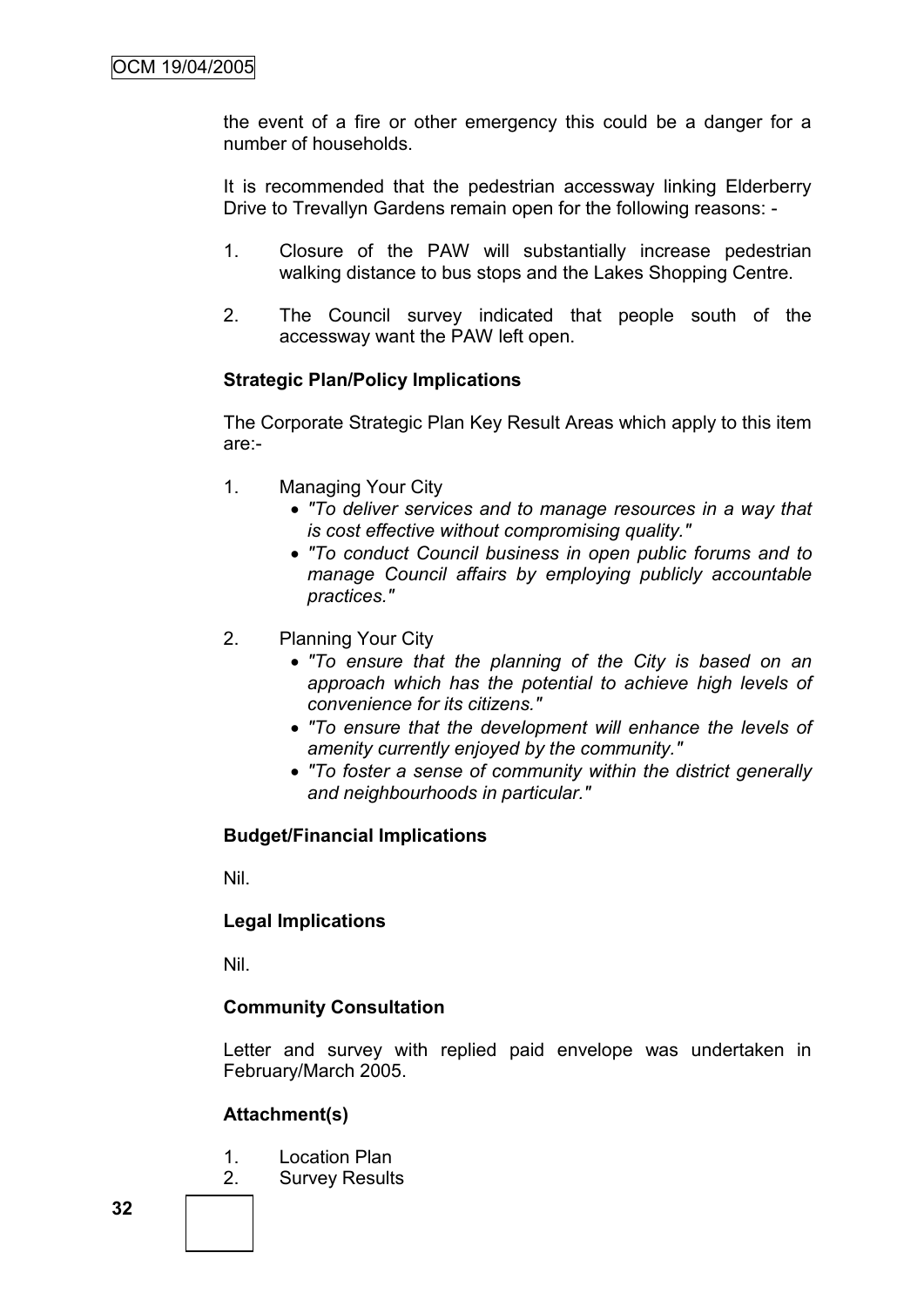3. Letter seeking PAW closure.

# **Advice to Proponent(s)/Applicant**

The Applicant has been notified that this matter is being considered at the April 2005 Council meeting.

# **Implications of Section 3.18(3) Local Government Act, 1995**

Nil.

# **14.5 (MINUTE NO 2764) (OCM 19/04/2005) - ILLEGAL CLEARING OF EXISTING VEGETATION AND KEEPING OF LIVESTOCK - LOT 19 BEENYUP ROAD, BANJUP - OWNER: CERIVALE HOLDINGS PTY LTD (5519760) (GB) (ATTACH)**

# **RECOMMENDATION**

That Council:

- (1) instruct its Solicitors to commence legal action against Cerivale Holdings Pty Ltd for contravening Section 10AB of the Town Planning and Development Act (1928) for the unlawful clearing of existing vegetation and the keeping of livestock on Lot 19 Beenyup Road, Banjup;
- (2) serve a Notice on the owner Cerivale Holdings Pty Ltd pursuant to clause 5.10.5 of Town Planning Scheme No. 3 to preserve specified vegetation outside of the existing building envelope to plant vegetation using local endemic species and to remove all stock unlawfully being kept on Lot 19 Beenyup Road, Banjup.

# **COUNCIL DECISION**

MOVED Clr I Whitfield SECONDED Clr S Limbert that Council adopt the recommendation with (2) being amended as follows:-

- (1) serve a 60 day notice on Cerivale Holdings Pty Ltd the owner of Lot 19 Beenyup Road, Banjup pursuant to clause 5.10.5 of Town Planning Scheme No. 3 to:-
	- (a) remove all stock unlawfully being kept on the property;
	- (b) remove limestone fill material applied outside of the approved building envelope, except where this is used as a means of vehicular access from the street to the building envelope;
	- (c) preserve existing local endemic vegetation outside of the approved building envelope; and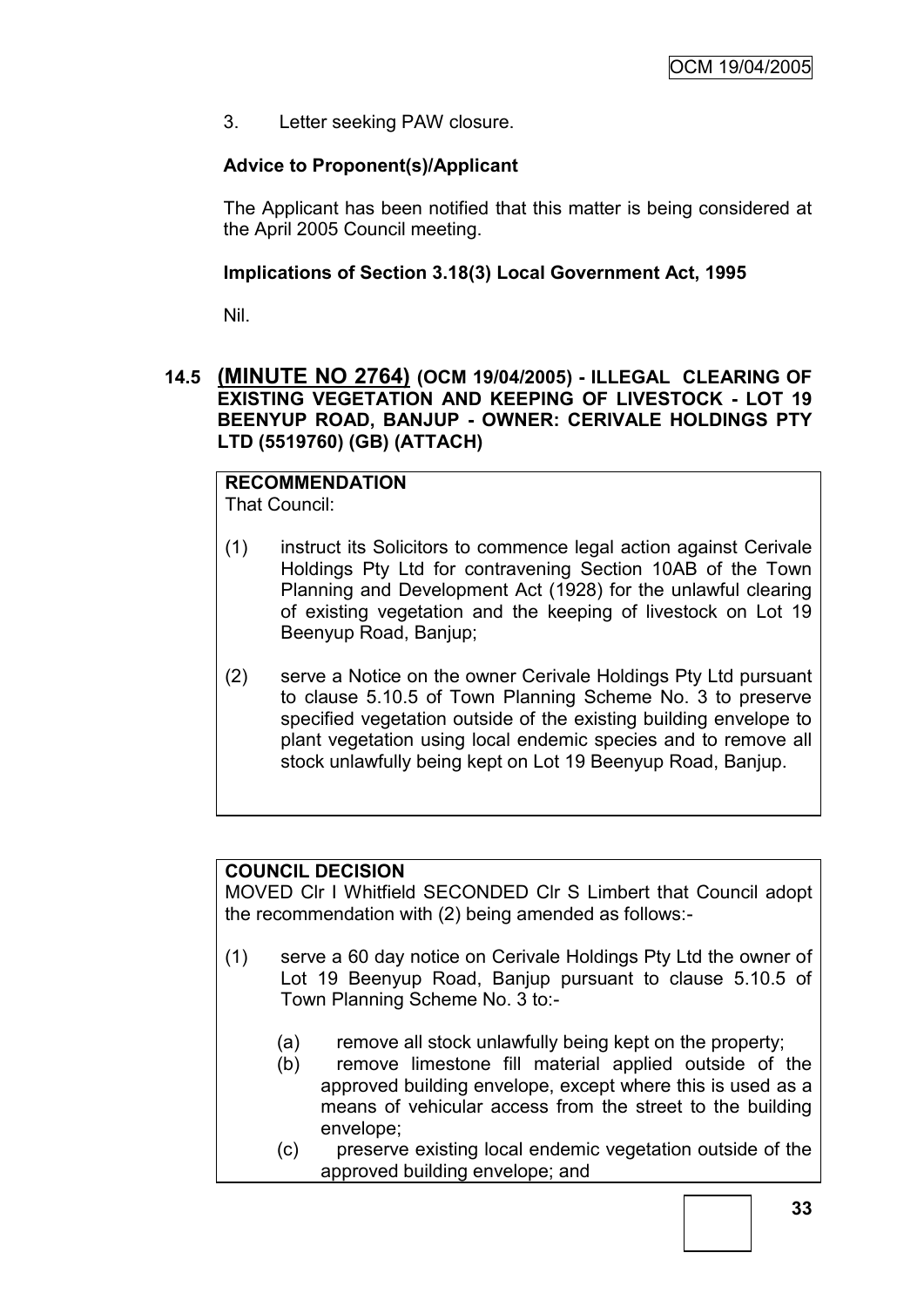(d) remove all exotic plants and revegetate the cleared area of land outside of the approved building envelope using local endemic species.

# **CARRIED 8/0**

### **Explanation**

The limestone layer of material and exotic plants located on land that has been unlawfully cleared must be removed to assist with the rehabilitation of the site. A notice period of 60 days is also needed to direct the enforcement of these requirements as a separate action to the commencement of legal proceedings against the owner.

#### **Background**

| ZONING:   | MRS:                                       | <b>Rural – Water Protection</b> |  |
|-----------|--------------------------------------------|---------------------------------|--|
|           | TPS:                                       | Resource                        |  |
| LAND USE: | Unlawful Hobby Farm – Keeping of Livestock |                                 |  |
| LOT SIZE: | 2.0 <sub>ha</sub>                          |                                 |  |

An application by Mr Corentin to relocate and extend the building envelope was deemed refused on the 15 October 2001. A subsequent appeal against Council refusal to relocate the building envelope was lodged by Mr Corentin to the Minister for Planning and Infrastructure, where in November 2002 the appeal was dismissed to preserve the vegetation at the rear of the property. Hence the existing location of the building envelope was confirmed.

On the 11 November 2004 the City received a complaint from an adjoining owner regarding flies that were attracted to the livestock kept on the property.

An inspection on 12 November 2004 revealed that the owner is keeping 6 sheep, 2 alpacas and 1 horse without the prior approval of Council.

On 19 November 2004 the City received an application for retrospective approval for a Hobby Farm – keeping of livestock which was subsequently deemed refused on 21 March 2005 because the applicant had failed to provide additional supportive information.

A meeting was held on the 22 February 2005 with Mr Corentin to discuss his application for keeping the livestock and the unlawful clearing of the vegetation property. At the meeting Mr Corentin stated he would develop the property as he wanted and the Council may impose him with fines if they so required.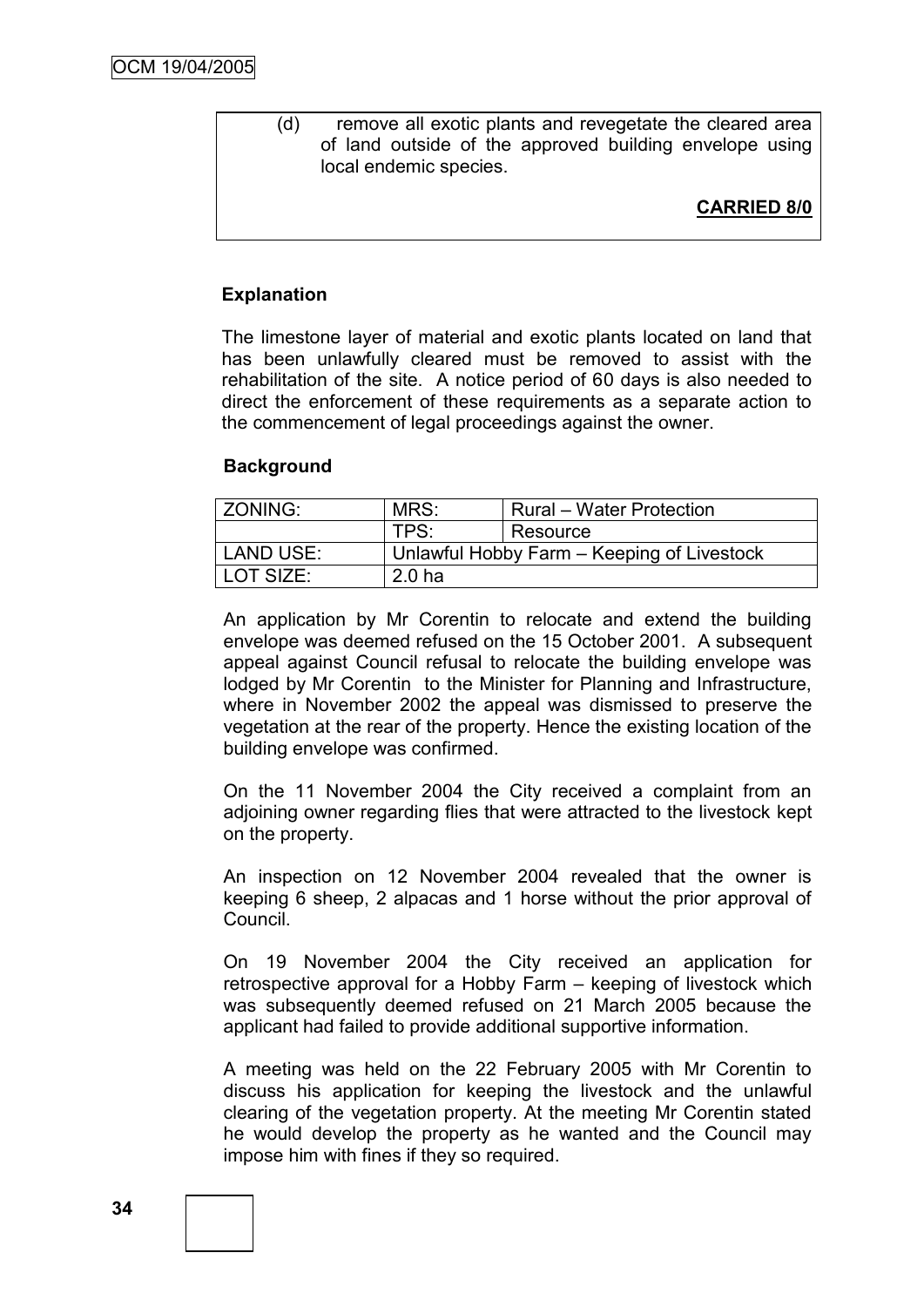A further property inspection on 1 March 2005 with the City of Cockburn's Bushland Management Officer has determined that approximately 5,300m<sup>2</sup> of open Banksia Woodland had been cleared. Concern was also expressed regarding the impact on vegetation by the overgrazing. Two Alpacas, 1 horse and 11 sheep were unlawfully being kept at the property.

On 14 March 2005 the owner was notified of the Town Planning Scheme No.3 breaches and that the matter would be referred to the Ordinary Council Meeting on 19 April 2005.

#### **Submission**

N/A.

# **Report**

The owner of the property has contravened clause 5.10.5 of Town Planning Scheme No.3 by indiscriminately clearing the land and with keeping of livestock without prior approval from the Council.

Clause 5.10.5 of the scheme states:-

- *"5.10.5 Protection of Land and Existing Vegetation*
	- *(a) No existing vegetation existing on a lot shall be cleared except for the purposes of* 
		- *(i) erecting an approved building or structure on the lot;*
		- *(ii) providing vehicular access;*
		- *(iii) complying with the Bush Fires Act;*
		- *(iv) complying with an approval issued by the local government.*
		- *(v) a rural pursuit being established for commercial purposes.*
	- *(b) The clearing of vegetation on any lot other than for the purposes nominated in clause 5.10.5 (a) shall require the approval of the local government.*
	- *(c) The local government may serve notice on any owner or occupier of land within the Rural Zone, Rural Living Zone or Resource Zone* 
		- *(i) to preserve any specified vegetation and the maintenance and protection of the vegetation so specified shall continue until the local*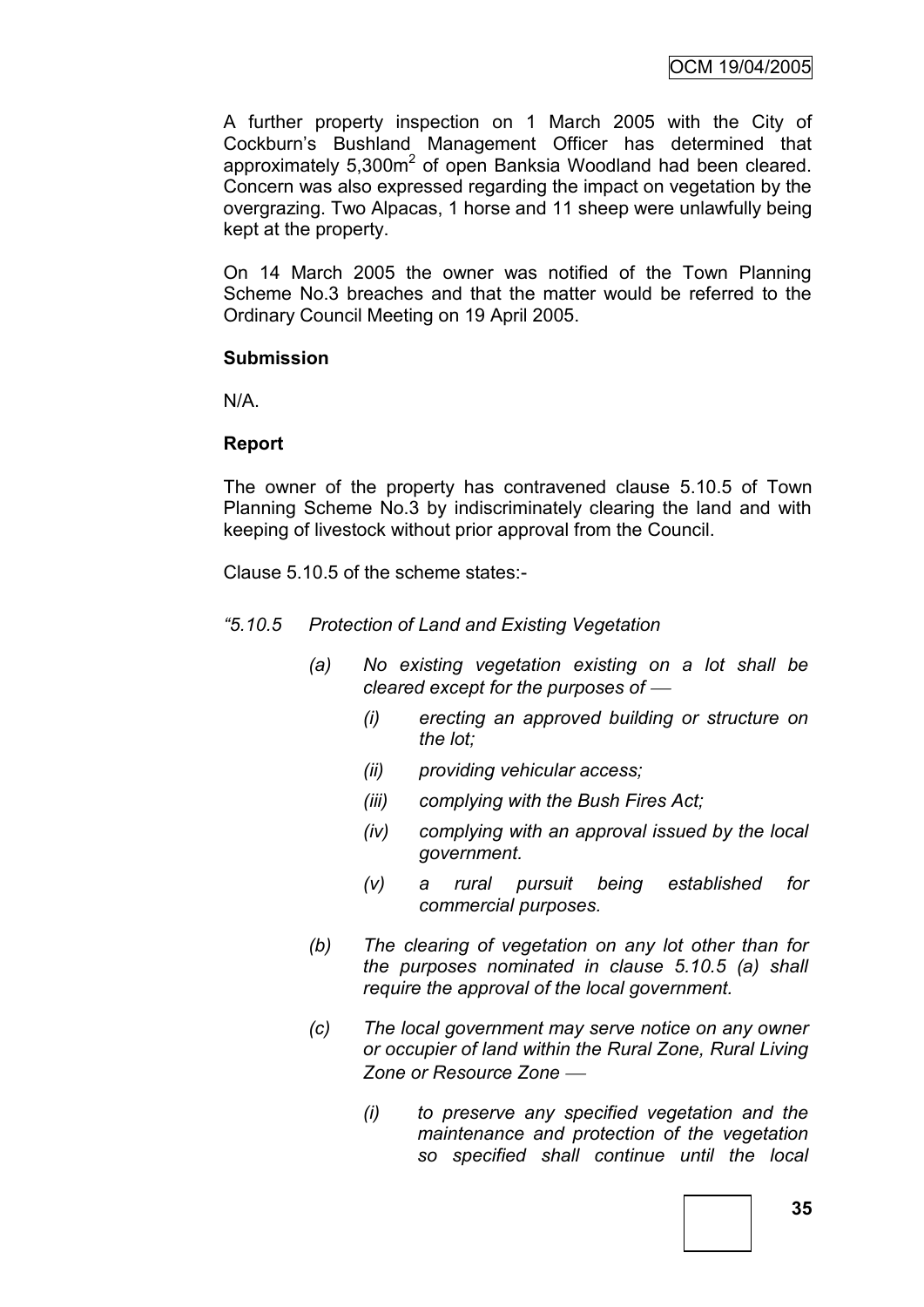*government determines otherwise;*

- *(ii) to plant vegetation;*
- *(iii) to remove stock where in the opinion of the Department of Agriculture the land has been overgrazed."*

It is recommended that Council initiate legal action against the owner of the property for contravening the City of Cockburn Town Planning Scheme No.3

# **Strategic Plan/Policy Implications**

The Corporate Strategic Plan Key Result Areas which apply to this item are:-

Conserving and Improving Your Environment

- *"To conserve the quality, extent and uniqueness of the natural environment that exists within the district."*
- *"To conserve the character and historic value of the human and built environment."*
- *"To ensure that the development of the district is undertaken in such a way that the balance between the natural and human environment is maintained."*

The Council Policies which apply to this item are:-

| SPD <sub>1</sub> | <b>BUSHLAND CONSERVATION POLICY</b>        |
|------------------|--------------------------------------------|
| APD33            | TOWN PLANNING SCHEME NO. 3 PROVISIONS      |
| APD42            | THE KEEPING OF HORSES AND OTHER ANIMALS IN |
|                  | THE RESOURCE ZONE                          |

# **Budget/Financial Implications**

Legal costs for the Council's Solicitors fees may be recovered if the prosecution is successful.

# **Legal Implications**

Town Planning and Development Act 1928. Town Planning Scheme No.3

# **Community Consultation**

N/A

# **Attachment(s)**

(1) Location plan.

**36**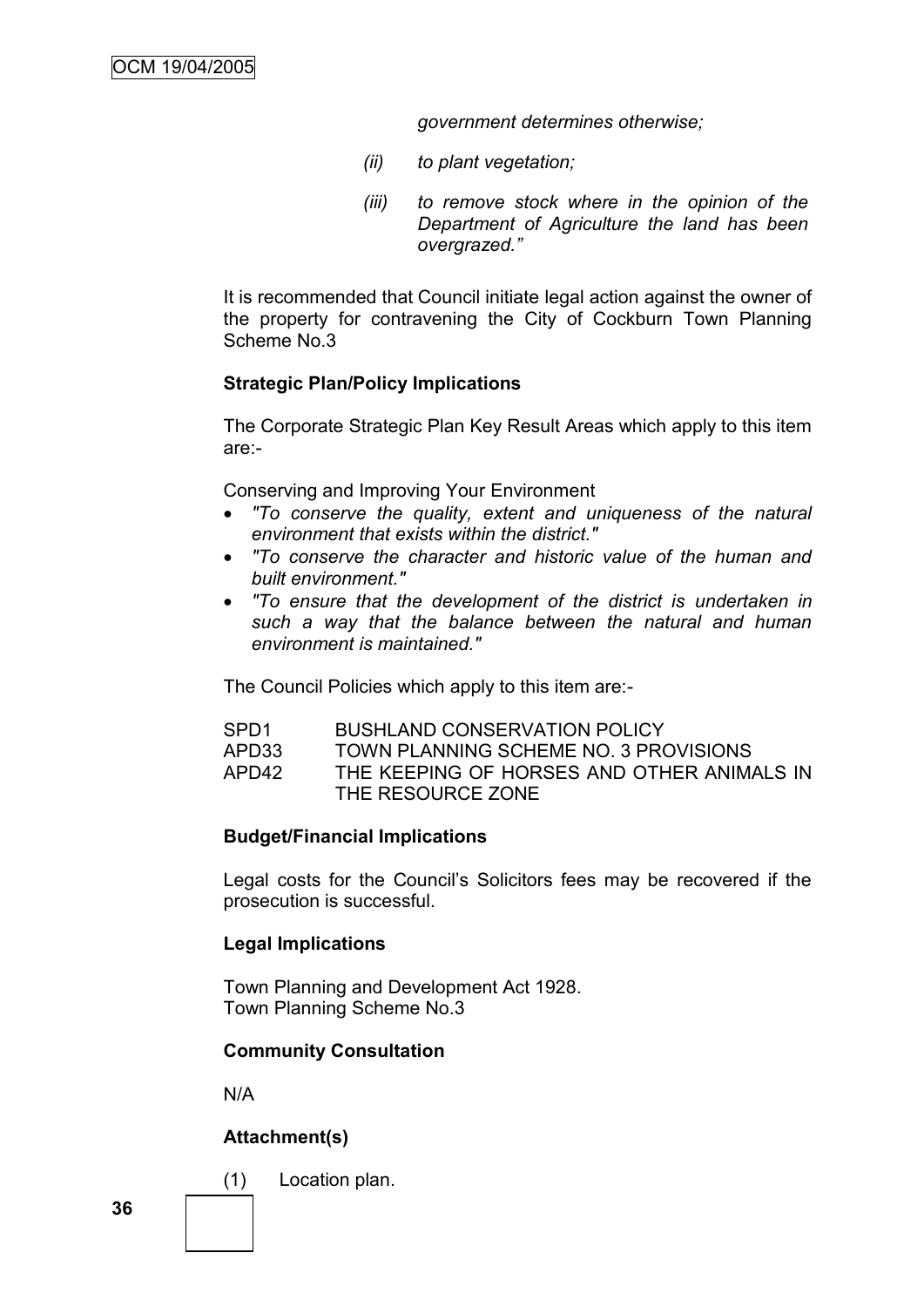- (2) The City of Cockburn copy of the Minister for Planning and Infrastructure's determination of Mr Corentin's appeal in November 2002.
- (3) Report by Dave Bright, Bushland Management Officer of the property inspection conducted on 1 March 2005.
- (4) Photos of property March 2005.

## **Advice to Proponent(s)/Applicant**

The owner has been informed in writing that this matter would be referred to the April Meeting of Council.

#### **Implications of Section 3.18(3) Local Government Act, 1995**

Nil.

#### **DECLARATION OF CONFLICT OF INTEREST**

Mayor Stephen Lee declared a Conflict of Interest in Item 14.6. The nature of the interest being that of a proximity to the subject property.

MAYOR STEPHEN LEE LEFT THE MEETING AT THIS STAGE, THE TIME BEING 8.29PM.

DEPUTY MAYOR GRAHAM ASSUMED THE ROLE OF PRESIDING MEMBER AT THIS STAGE.

**14.6 (MINUTE NO 2765) (OCM 19/04/2005) - RETROSPECTIVE APPLICATION FOR A TAXI OPERATION ON LOT 501 AND LOT 174; NO. 58 AND 56 BRITANNIA AVENUE, BEELIAR - OWNER: N & K LESLIE - APPLICANT: PETER WEBB & ASSOCIATES (3411572) (3412019) (MR) (ATTACH)**

**RECOMMENDATION** That Council:

- (1) apply to the State Administrative Tribunal to vacate the directions hearing and grant a consent order for the disposition of the proceedings, to allow the retrospective application for a taxi operation on Lot 501 and Lot 174: No 58 and 56 Britannia Avenue, Beeliar subject to the following consent order conditions:-
	- 1. Development may be carried out only in accordance with the terms of the application as approved herein and any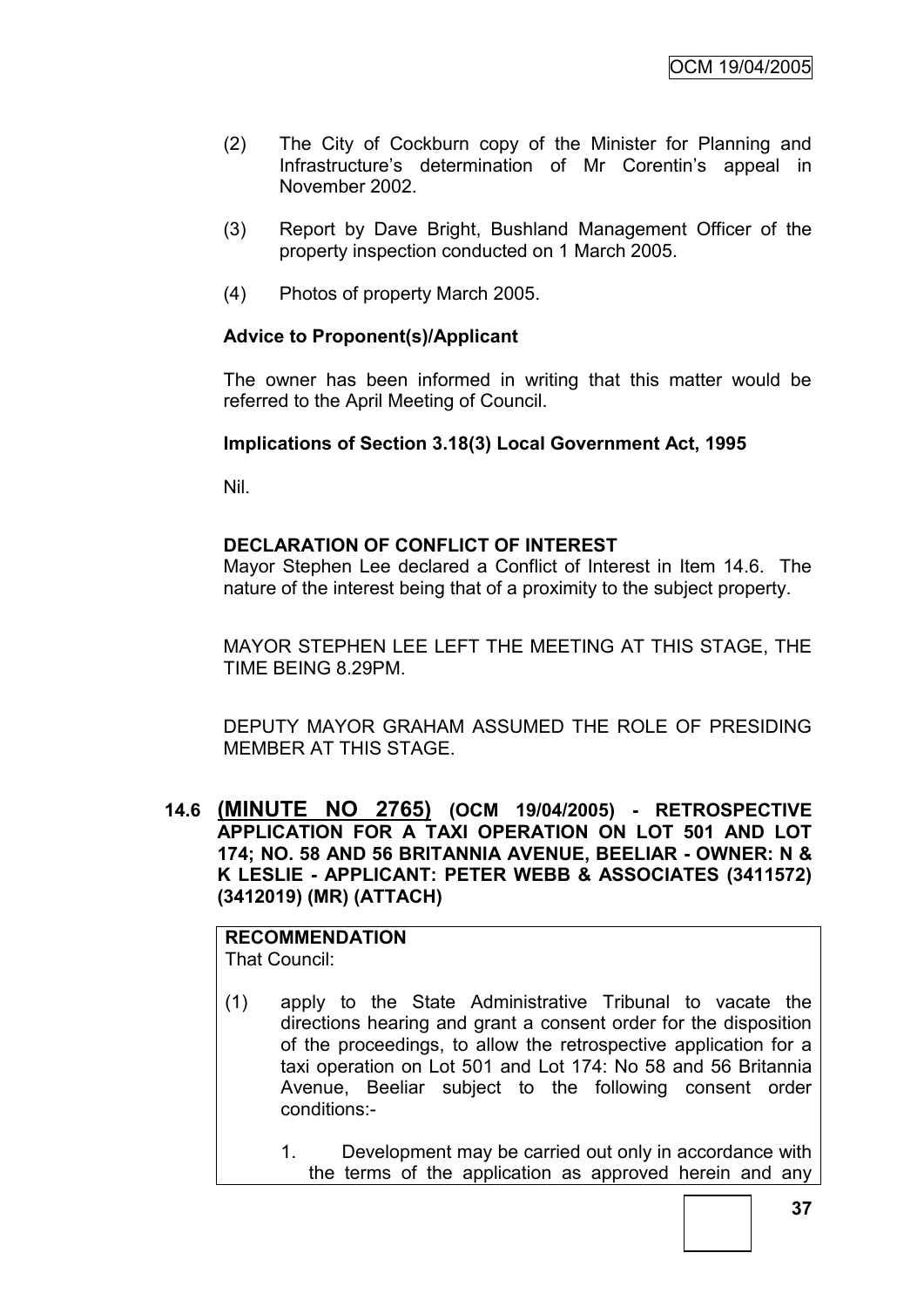approved plan.

- 2. Nothing in the approval or these conditions shall excuse compliance with all relevant written laws in the commencement and carrying out of the development.
- 3. This approval shall extend to the taxi depot and ancillary activities including refuelling, cleaning and minor mechanical repair of taxis.
- 4. The operator shall keep a register of all taxis from time to permitted to be accommodated at the site, identified by vehicle licence plate number.
- 5. The operator shall ensure that no taxi other than a taxi identified in the register pursuant to condition 4, is allowed to enter the site.
- 6. The operator shall ensure that all taxi drivers sign a daily register (which the operator shall keep permanently), recording:
	- (a) their time of arrival on site for the purpose of commencing a shift or where applicable, making preparations (eg refuelling) for commencing a shift);
	- (b) their time of departure by taxi to commence a shift, identifying which taxi they are taking by vehicle licence plate number;
	- (c) their time of arrival back on site at the end of every shift;
	- (d) their time of departure from site after completing a shift; and
	- (e) any other returns to or departures from the site in the course of a shift.
- 7. The operator shall make the registers pursuant to conditions 4 and 6 immediately available for inspection and copying if required, to an officer of the City upon request.
- 8. The operator shall ensure that no taxi arrives at or departs from the site at any time between the hours of 9.00pm - 4.00am, unless for health and occupational safety reasons where taxis are returned to the depot during this period.
- 9. The operator shall ensure that:
	- (a) the total number of departures of taxis from the site does not in any one period from 4.00am - 9.00pm, exceed 24; and
	- (b) the total number of arrivals of taxis to the site does not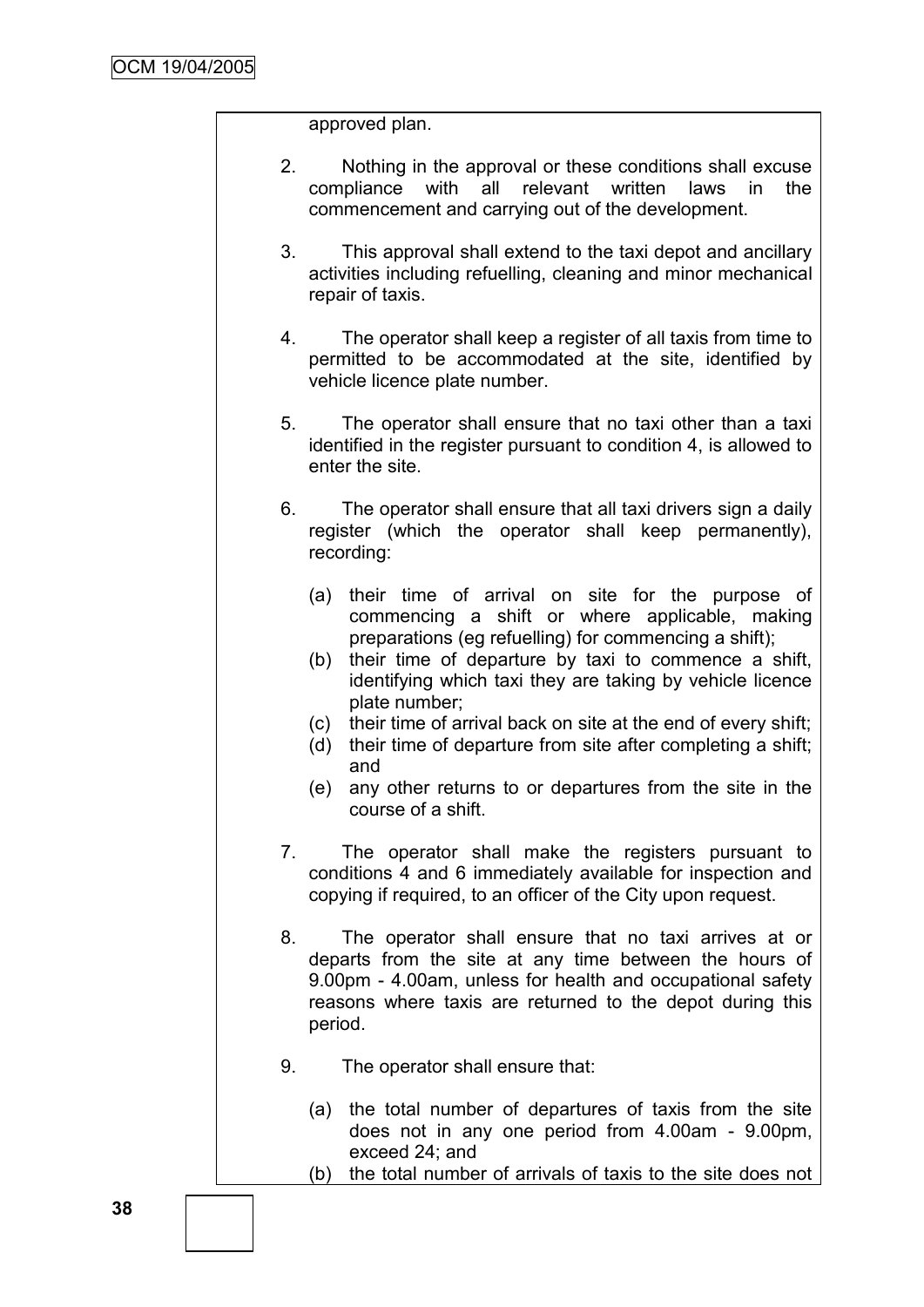in any one period from 4.00am - 9.00pm, exceed 24.

- 10. The operator shall ensure that no function of a taxi depot including the parking of a taxi, the parking of a taxi driver's vehicle during a shift, the refuelling or cleaning or the transfer of drivers of a taxi, is at any time carried on the Britannia Avenue road reserve or on any lot on Britannia Avenue other than the subject site.
- 11. If it appears to an officer of the City of Cockburn that condition 10 is being breached, then (without prejudice to any other remedy available to the City), the City shall be entitled to treat any arrival or departure of a taxi to or from the road reserve or a lot as the case may be, as being counted for the purposes of condition 9."
- 12. All alarms on-site to incorporate an automatic cut-off mechanism that is pre set to not greater than 10 minutes of activation.
- 13. No person shall install or cause or permit the installation of outdoor lighting (including security lighting) otherwise than in accordance with the requirements of Australian Standard AS4282-1997 "Control of the Obtrusive Effects of Outdoor Lighting."
- 14. No major repairs are to be carried out at any time on the site, the verge or the road. Minor servicing, including small mechanical repairs and adjustments and cleaning (except degreasing) that generates easily contained liquid waste may be carried out on-site.
- 15. All liquid waste (that includes washing from the vehicle) must be disposed of on-site, or disposed of properly, so as not to create a nuisance or pollution. At no time are washings to enter the public street.
- 16. No signage advertising the taxi operation to be erected on-site.
- 17. This approval shall supersede any pervious planning approvals or claims of a non-conforming use right.
- 18. A maximum of 12 taxis only are permitted on-site at any one time.
- 19. A maximum number of 19 taxis only are permitted to operate, within the limits of this approval, from the taxi depot.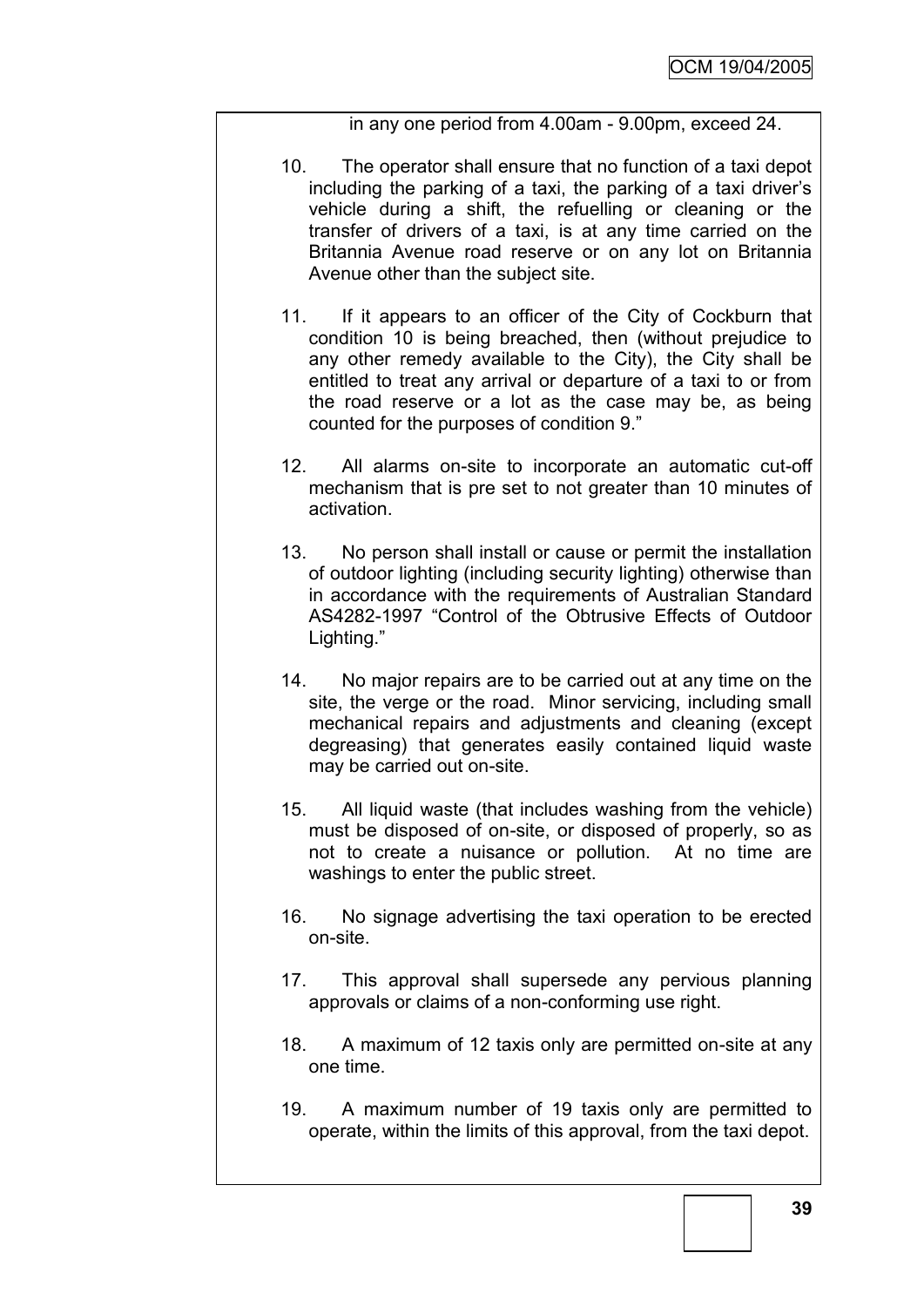# **COUNCIL DECISION**

MOVED Clr S Limbert SECONDED Clr I Whitfield that Council adopt the recommendation with the addition of  $(2)$   $(3)$  and  $(4)$  :-

- (2) review compliance of the Taxi Operation against the conditions of the consent order within a period of 60 days from its service by the State Administrative Tribunal and undertake a subsequent compliance inspection within a period of 12 months after the service of the consent order;
- (3) advise the owner Mr N Leslie that full compliance with the conditions of approval is expected and that Council reserves the right to undertake further action if in the opinion of Council that a breach of any conditions of approval has occurred;
- (4) advise the applicant of Council's decision accordingly.

**CARRIED 6/2**

# **Explanation**

The owner must carry out the necessary steps to ensure full compliance with the approval conditions and a timeframe is needed to initiate inspections by Council's Development Compliance Officer. Council should also place the owner on notice that if there is a breach of any conditions then the appropriate action will be undertaken to ensure compliance with the City's Town Planning Scheme No 3. The adjoining owner should also be informed of Council's decision.

# **Background**

| <b>ZONING:</b>    | MRS:                                               | Rural                                              |  |
|-------------------|----------------------------------------------------|----------------------------------------------------|--|
|                   | TPS3:                                              | <b>Rural Living</b>                                |  |
| LAND USE:         |                                                    | Taxi Depot (hardstand, fuel tank and dispenser     |  |
|                   | workshop and 2 houses                              |                                                    |  |
| LOT SIZE:         | Use Not Listed                                     |                                                    |  |
| AREA:             | Peter D Webb and Associated (Planning Consultants) |                                                    |  |
| <b>USE CLASS:</b> |                                                    | C & J Leslie Pty Ltd – Lot 174, N Leslie – Lot 501 |  |

Council at its Ordinary Meeting on 21 December 2004 (Item 14.15) as follows:-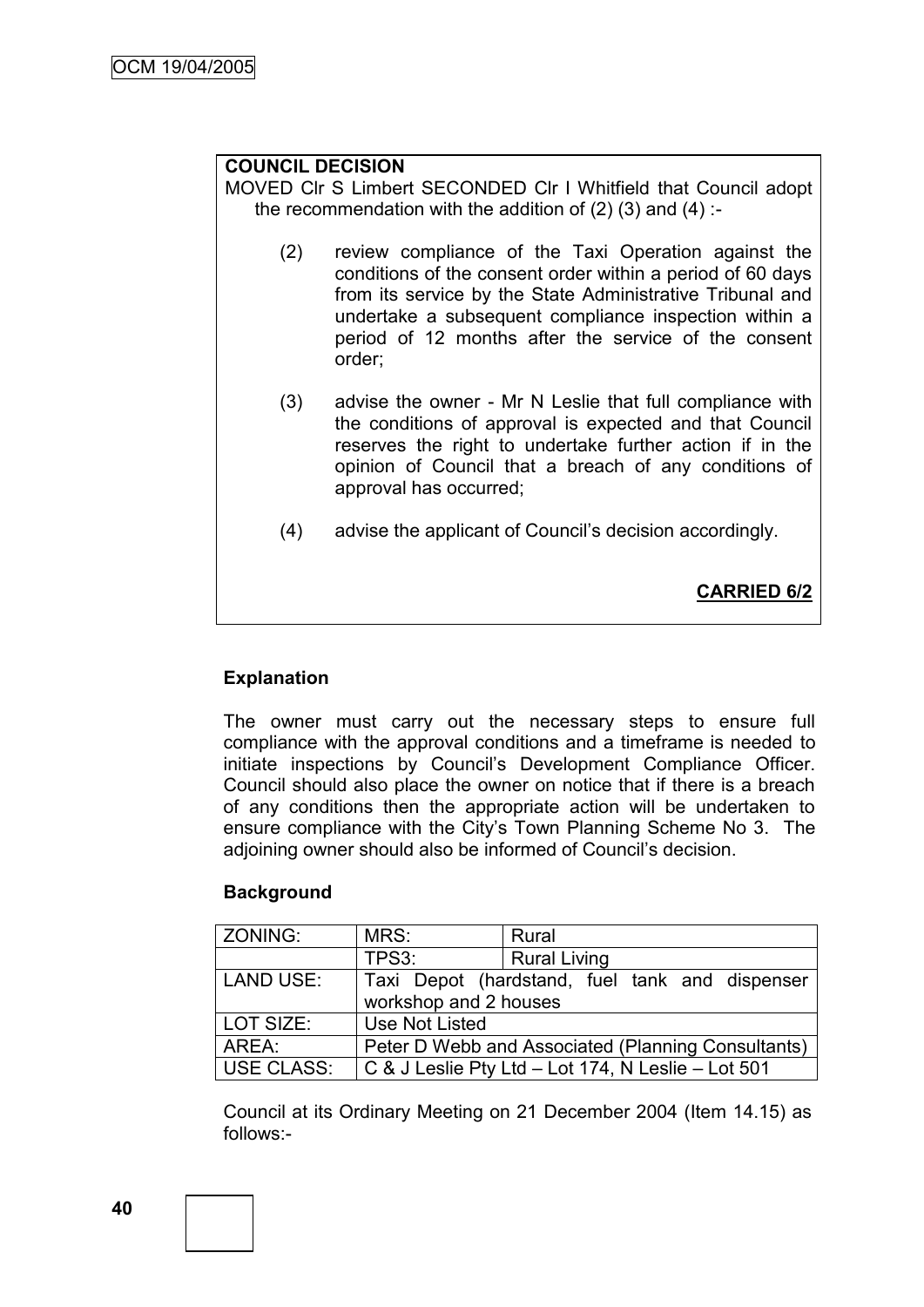# *"That Council:*

- *(1) refuse the application for retrospective approval of the Taxi Operation on Lot 501 & 174 Britannia Avenue, Beeliar for the following reasons:-*
	- *1. The proposed development is inconsistent with the objectives of the Rural Living Zone of Town Planning Scheme No 3.*
	- *2. The scale of the taxi business and frequency of traffic movements to and from the site is significant and has an adverse impact on the amenity of the locality.*
	- *3. The taxi business has grown considerably since it was commenced to the point where it has become unacceptable in the Rural Living zone.*
	- *4. The business should be located in an industrial or commercial zone within the district.*
- *(2) grant the owner of the Taxi Operation a period of 12 months from the date of the Council decision to relocate the business from Lot 501 & 174 Britannia Avenue Beeliar, to another appropriately zoned site within the district, subject to Council approval, or to locate elsewhere;*
- (3) *require the Taxi Operation to cease upon the expiration of the 12 month relocation period granted in (2) above Lot 501 & 174;*
- *(4) suspend legal action against the owner of Lot 501 and 174 for operating a taxi business and review this action upon the expiration of the 12 month relocation period, unless further complaints are received; and*
- *(5) advise the submissioner(s) of Council's decision accordingly."*

Hardy Bowen Lawyers representing C & J Leslie Pty Ltd Leslie Taxis lodged an application for review (appeal) with the State Administrative Tribunal on 18 February 2005. The application for review is a class 2 appeal because the appeal is against a determination of a planning application to commence a development of a value greater than \$250,000. The grounds of the appeal against Council's refusal of the taxi operation are included in agenda attachments.

Council's solicitors attended the first directions on Friday, 4 March 2005. At the first directions hearing the City on legal advice confirmed that as the applicant was prepared to mediate so to should the City be prepared to be involved in the mediation. Mediation compromise for settlement of the proceeding is not the only purpose of the mediation.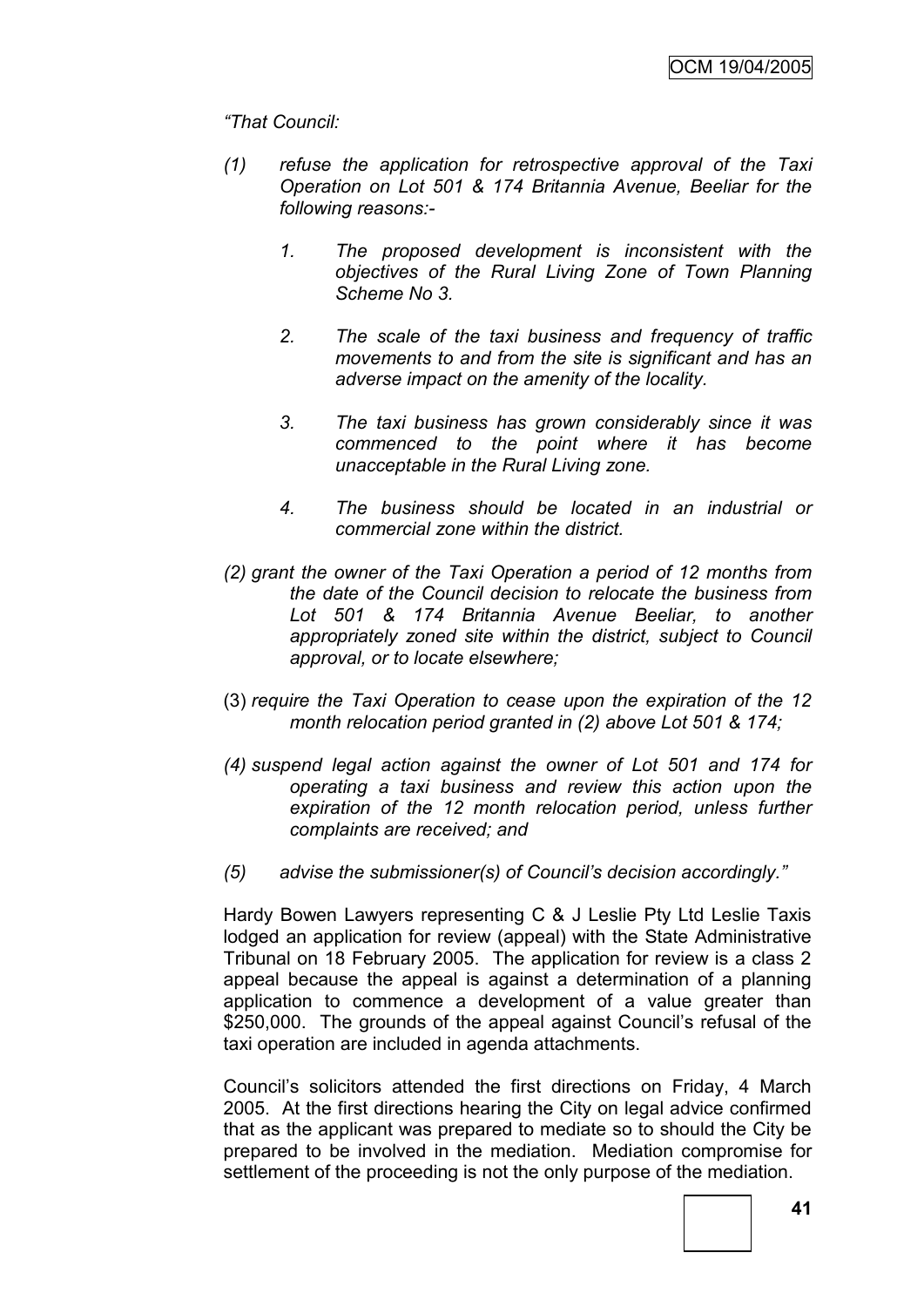The mediation on the above matter was held on Tuesday, 22 March 2005 before a member of the State Administrative Tribunal. Mr Norm Leslie, his planning consultant and his solicitor were in attendance. Council's solicitor and Principal Planner represented the City during the mediation conference. The Principal Planner clearly indicated that while representing the City he didn't have the authority to determine the Council's position and would need to take any mediation outcomes back to Council for a decision.

Both Mr N Leslie and the City expressed opposing opening statements during mediation proceedings that initially appeared divergent to the point that it seemed unlikely that common ground could be achieved. The Tribunal member directed proceedings on the amenity of the area and the question of whether that amenity would be compromised by the continuation of the development. The applicant's solicitor and planning consultant drew attention to the existence of other businesses in the area and the injurious affect from the nearby Cockburn Cement works, indicating that the area was not a pristine rural living environment.

The Tribunal made the following orders:

- 1. The matter is adjourned to 29 April 2005 for directions;
- 2. The parties have liberty to apply to vacate the directions hearing if a consent order for the disposition of the proceedings, is lodged.

# **Submission**

Mr Leslie's planning consultant has prepared the following additional information outlining the acceptance of his client to the preliminary mediation outcomes as follows:-

- Applicant sought to demonstrate the area where the taxi business operates is not considered to be a "pristine rural environment" where a number of residents operate commercial vehicles from their properties. Other people also operate businesses from their properties;
- The area is within the Cockburn Cement Buffer Zone which impacts on activities that can be conducted in the area;
- Council Officer in attendance agreed to support the proposition that 12 taxis and occasional site visits by refuelling vehicles could be supported that may be of a similar level of impact with other properties where commercial vehicles are parked;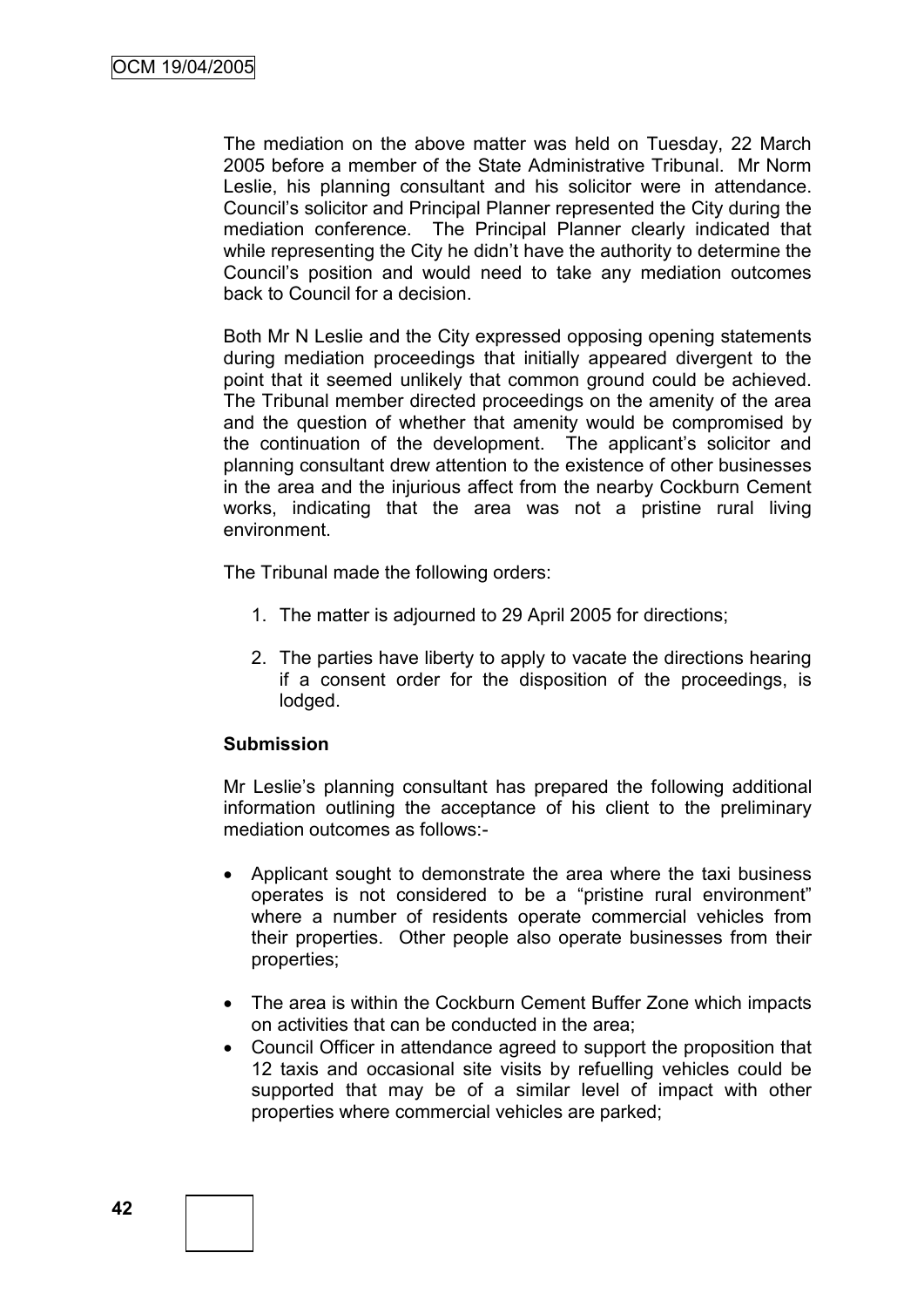The following request is provided by the applicant:-

*"That C & J Leslie Pty Ltd be granted retrospective approval to operate a taxi depot, which use shall extend to refuelling, cleaning and mechanical repair of taxis, from Lot 174 (SN 58) AND Lot 501 (SN 56) Britannia Avenue, Beeliar ("Subject Site") subject to the following conditions:-*

- *(a) [Peter Wittkuhn to draft condition addressing limit of 12 taxis, from pool of greater than 12 taxis. Condition should acknowledge ancillary use of Subject Site; ie., that the drivers of the 12 taxi's will be parking their personal vehicles at the rear of the site. Condition also to address manner in which the letter and spirit of this condition is to be enforced];*
- *(b) no change over of taxis between drivers to occur on the Subject Site between 9pm and 4am;*
- *(c) mechanical work on the taxis carried out on the Subject Site shall be limited to service and maintenance;*
- *(d) all alarms on the Subject Site to incorporate an automatic cut off mechanism that is pre set to not greater than 10 minutes;*
- *(e) all security lighting on the Subject Site to comply with the applicable Australian Standards;*
- *(f) the car wash facility on the Subject Site to comply with the applicable State and Federal health and safety requirements;*
- *(g) no signage to be erected on the Subject Site;*
- *(h) C & J Leslie Pty Ltd, or their agent, to provide a detailed site plan of the Subject Site to the City of Cockburn; and*
- *(i) If there is any inconsistency between this approval and any prior approval or non-conforming use, the terms of this approval shall prevail to the extent of the inconsistency. [this may be slightly different from what was agreed. At the mediation it was agreed that all prior approvals be overridden. Our concern is to ensure that Mr Leslie is still able to use the petrol and gas fuel tanks in connection with the business.]"*

A complete copy of the applicant's submission is included in the agenda attachments.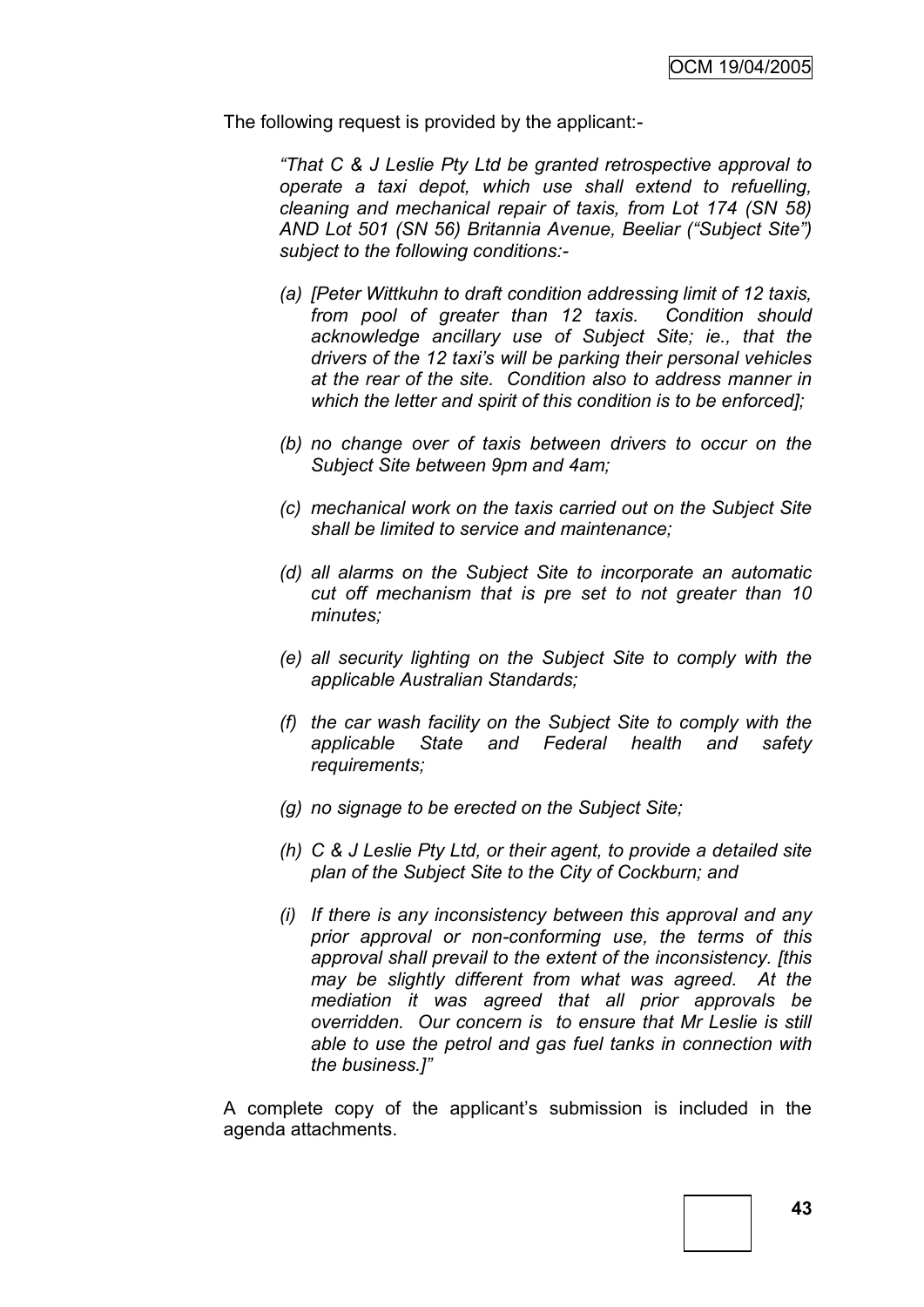### **Report**

Following the mediation proceedings and legal advice it was agreed to take these outcomes to Council on the provision that there is a substantial reduction in taxi movements equivalent to 12 taxis operating in shifts over a 24 hour period. This represents almost half of what the business has at peak times and subject to conditions of approval that are intended to address the concerns of the adjoining neighbour. Also, the owner has indicated the fleet now operates with 19 taxis, not 22 taxis.

If the form of development were substantially less intense than the present use as suggested then this would be a better outcome than the possibility of the development being approved in its current form.

Council has the ability to accept the mediation outcomes and lodge a proposal for consideration by way of a mediated compromise or not accept the mediation outcomes and withdraw from mediation proceedings. If Council withdraws from mediation it can seek the matter to be determined at a full hearing by the State Administrative Tribunal. If this occurs the City will continue to be represented by the City's solicitor and City Officers.

#### **Strategic Plan/Policy Implications**

The Corporate Strategic Plan Key Result Areas which apply to this item are:-

- 1. Managing Your City
	- *"To conduct Council business in open public forums and to manage Council affairs by employing publicly accountable practices."*
- 2. Planning Your City
	- *"To ensure that the planning of the City is based on an approach which has the potential to achieve high levels of convenience for its citizens."*
	- *"To ensure that the development will enhance the levels of amenity currently enjoyed by the community."*
- 3. Conserving and Improving Your Environment
	- *"To conserve the character and historic value of the human and built environment."*

The Planning Policies which apply to this item are:-

Nil

**44**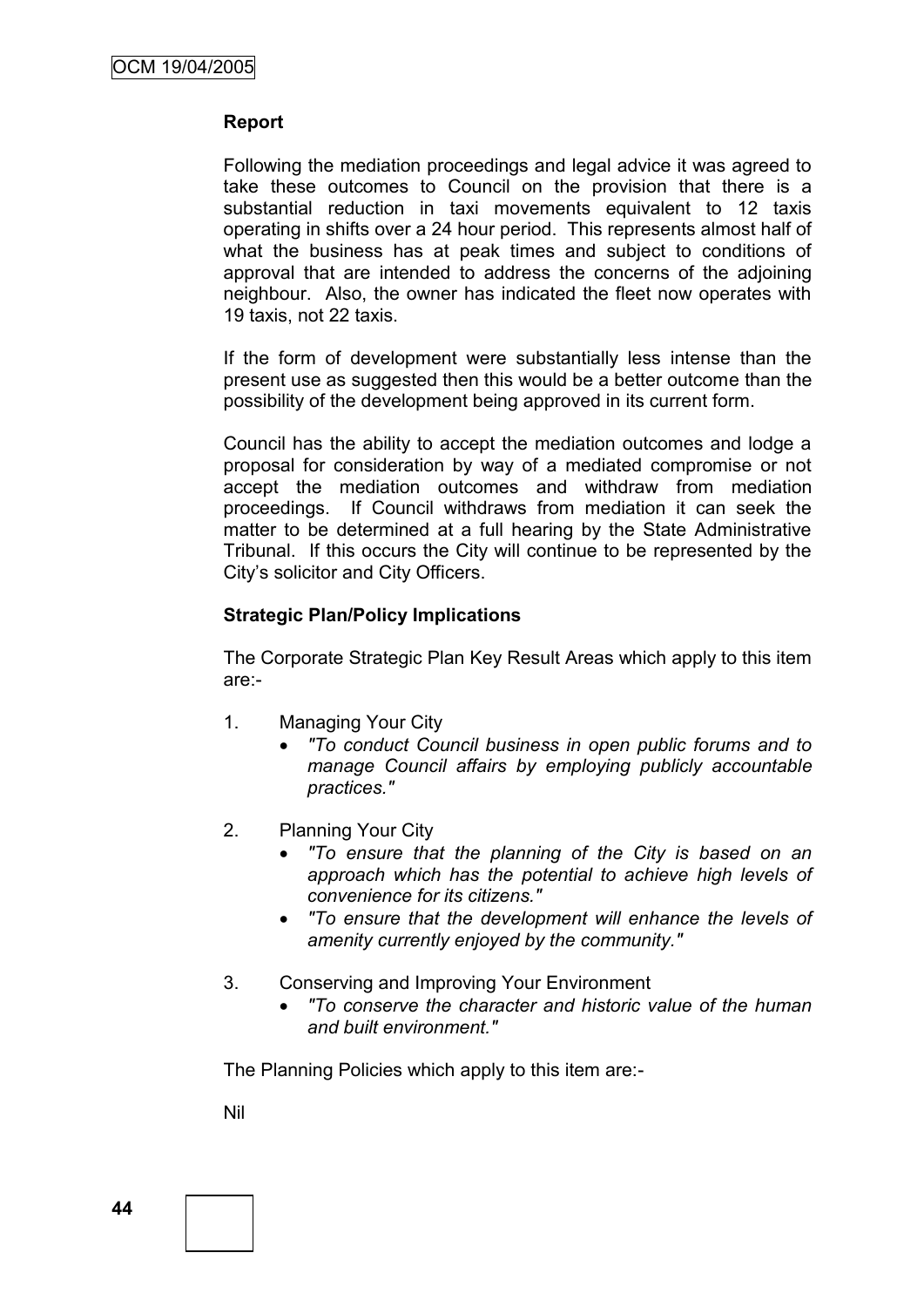# **Budget/Financial Implications**

N/A

# **Legal Implications**

Town Planning Scheme No 3

### **Community Consultation**

Community consultation was previously completed in accordance with the requirements of Town Planning Scheme No 3. At the close of the submission period one objection was received from an adjoining neighbour.

# **Attachment(s)**

- (1) Site Plan
- (2) Applicant's submission

# **Advice to Proponent(s)/Applicant**

Applicant advised that the matter will be considered at the April meeting of Council.

The objector to the proposal proceeding has also been informed in writing of the matter being reconsidered by Council at its April Meeting.

#### **Implications of Section 3.18(3) Local Government Act, 1995**

Nil.

MAYOR STEPHEN LEE RETURNED TO THE MEETING THE TIME BEING 8.32PM AND RESUMED THE ROLE OF PRESIDING **MEMBER** 

DEPUTY MAYOR GRAHAM ADVISED MAYOR STEPHEN LEE OF THE DECISION OF COUNCIL.

#### **14.7 (MINUTE NO 2766) (OCM 19/04/2005) - JANDAKOT REGIONAL PARK DRAFT MANAGEMENT PLAN (9328) (8124) (AJB) (ATTACH)**

**RECOMMENDATION** That Council:

- (1) receive the report;
- (2) not support a bridle trail around Denis de Young Reserve as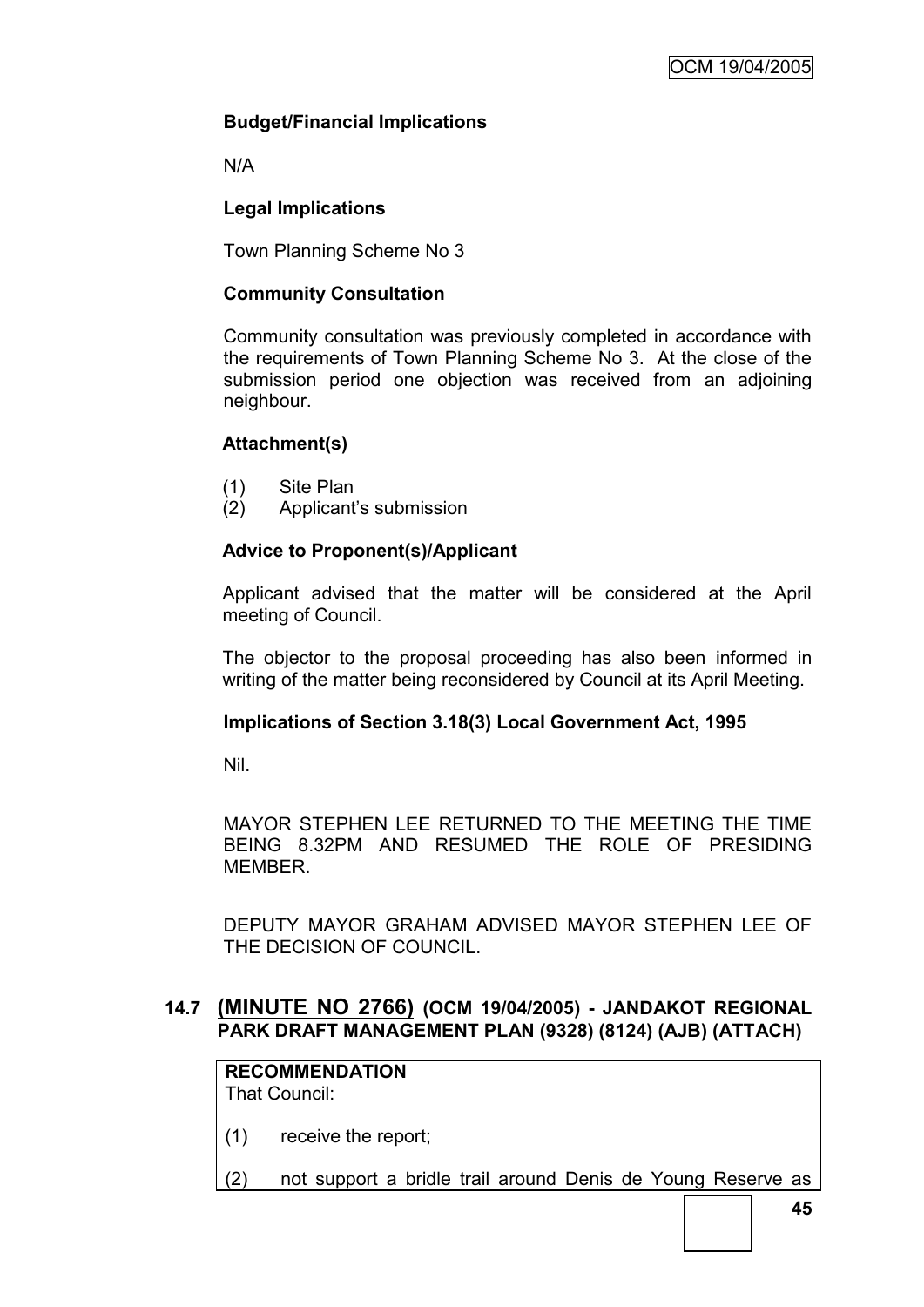proposed in the Jandakot Regional Park Draft Management Plan; and

(3) submit the report in the Agenda attachments to the Department of Conservation and Land Management as Council's submission on the Jandakot Regional Park Draft Management Plan.

#### **COUNCIL DECISION**

MOVED Clr I Whitfield SECONDED Clr A Tilbury that Council adopt the recommendation with (2) being amended and the inclusion of (4) as follows:-

- (2) use the Draft Banjup Trails Master Plan as a basis for the possible establishment of appropriate locations for bridle trails in Banjup and where environmentally acceptable through the regional park;
- (4) hold a meeting with Banjup horse owners to discuss the suggestions for the establishment of bridle trails contained within the Draft Banjup Trails Master Plan, which are also subject to comment by the Department of Environment regarding the environmental implications associated with the Draft Plan.

**CARRIED 8/0**

#### **Explanation**

The Banjup area has a long history of horse usage. Horse riding is the biggest recreational use in the area. Dialogue needs to be continued with horse owners so that both the conservation needs and the recreational needs of the Jandakot Regional Park are met.

#### **Background**

Council considered the matter of bridle trails through the Banjup locality on three occasions during 2001. This was in response to a community request and proposal by the Banjup Bridle Trail Action Group.

Councils determinations on this matter are as follows;

Item 14.15 – OCM June 2001 (Min No. 1174) at which Council resolved to: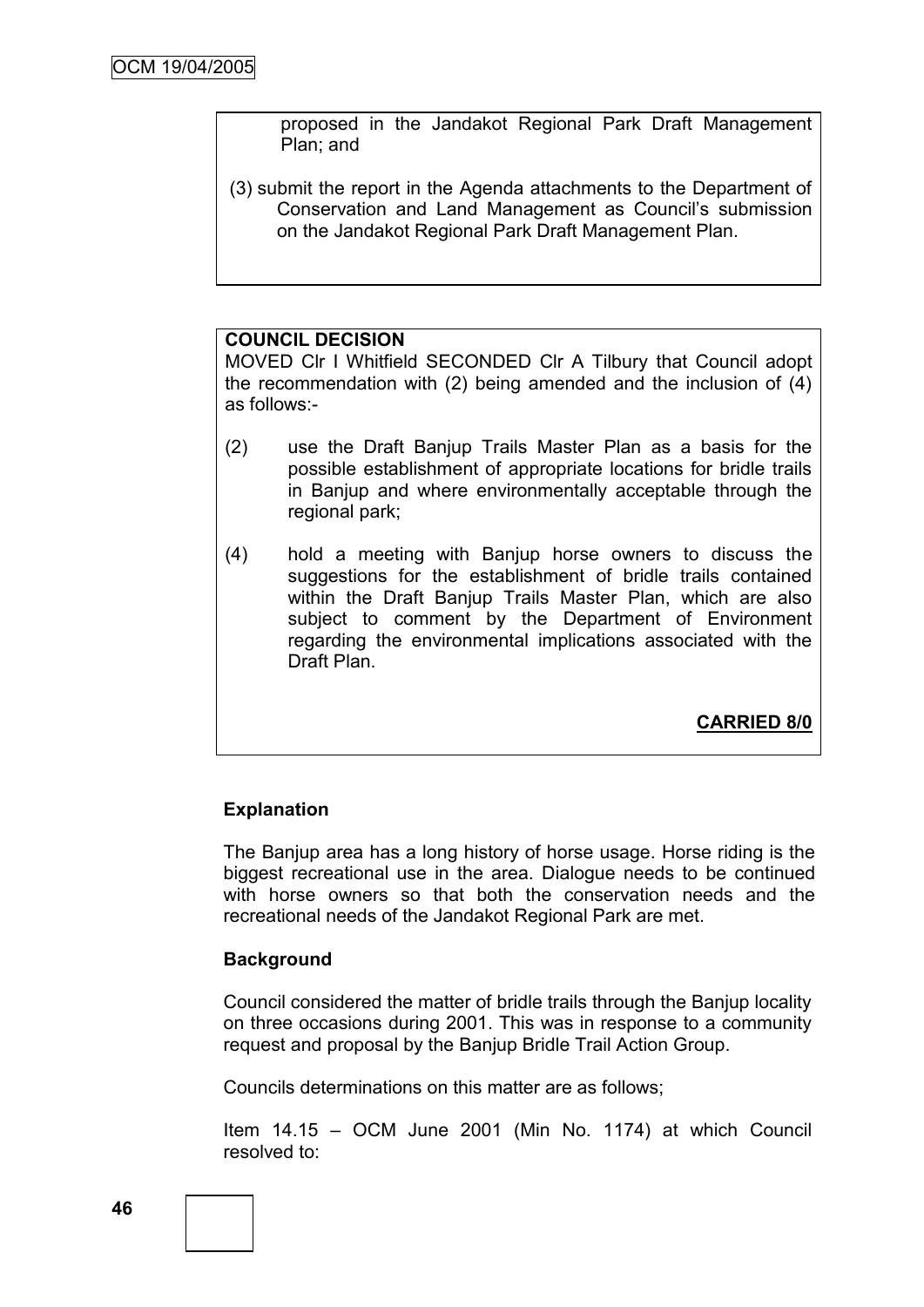- *"(1) receive the report;*
- *(2) endorse the draft Banjup Trails Masterplan report for the purpose of undertaking a consultation program as outlined in the report;*
- *(3) advise the Banjup Bridle Trail Action Group of Councils determination and provide a copy of the draft Trails Masterplan report for their information;*
- *(4) initiate studies by Environmental Management Services to determine the current extent of die back in the Banjup reserves and the risk of this spreading within the area due to equestrian and other activities; and*
- *(5) require the preparation of a report which details planning requirements for the keeping and agisting of horses in the Banjup locality and action required to redress the current situation."*

The attachments to the Agenda contained an exhaustive report on bridle trails within the Banjup area which detailed all the opportunities and constraints and included a draft Banjup Trails Master Plan.

Item 14.13 – OCM November 2001 (Min No. 1366) at which Council resolved to:

- *"(1) receive the Dieback Assessment Report on Denis De Young Nature Reserve and the Banjup Reserves prepared by Glevan Dieback Consulting Services;*
- *(2) advise all owners within the Resource Zone within the localities of Jandakot, Atwell and Banjup that:*
	- *1. Under the provisions of Town Planning Scheme No 2. Planning approval is required for the use of any land or structure (stables) used for housing, keeping and feeding of horses, asses and mules and associated incidental activities.*
	- *2. Where land or structures are currently being used for such purposes without Planning approval from Council, the owners shall within 60 days, make application to Council for approval in accordance with the requirement of District Zoning Scheme No 2 .*
	- *3. Action may be taken against any owners affected by (2)2. above who fail to make application within the 60 day period.*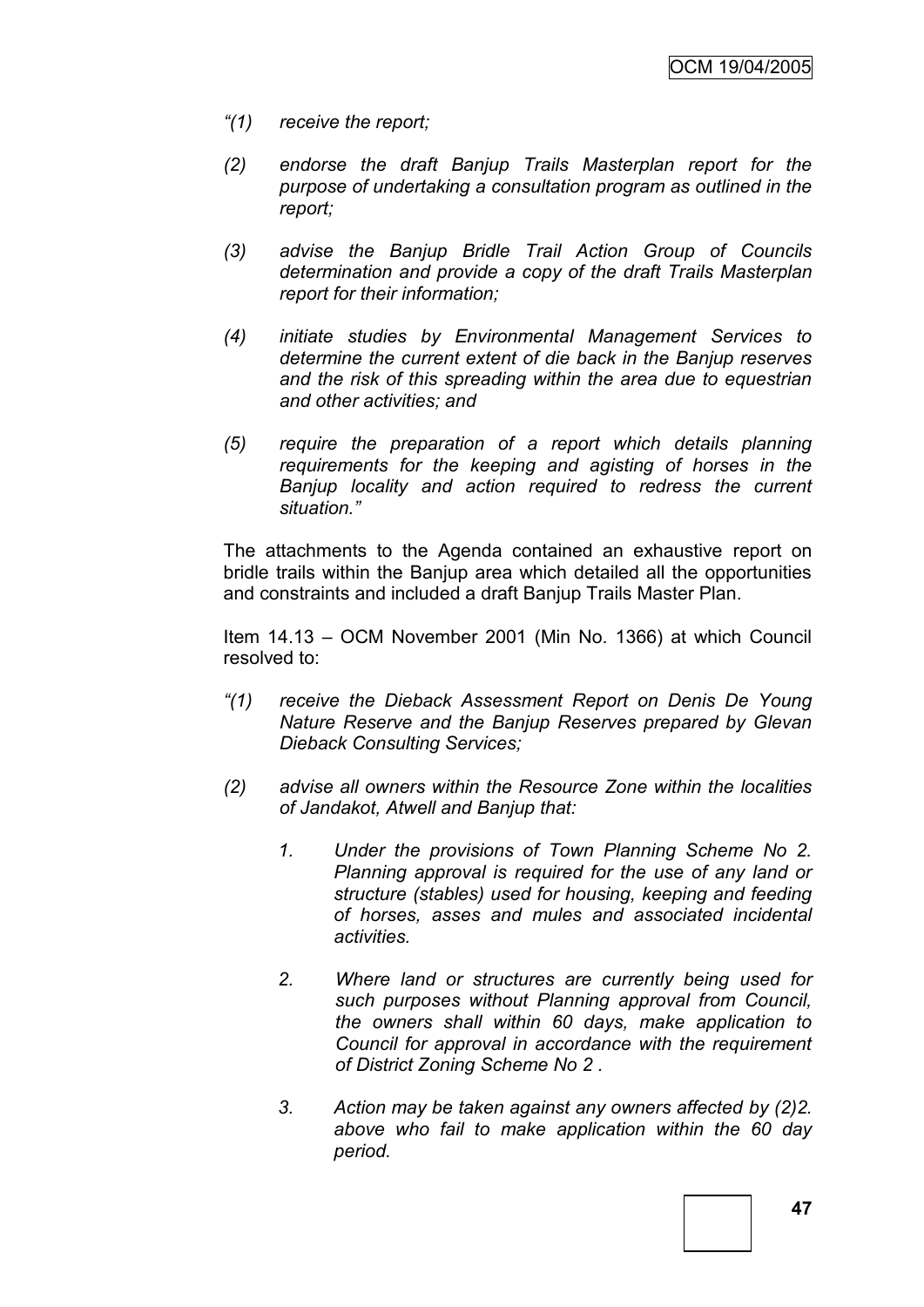- *(3) require Strategic Planning Services to prepare and distribute to owners an information brochure which details the requirements of District Zoning Scheme No 2, information that will need to be provided as part of any application to keep horses and the approval process; and*
- *(4) accept in principal the Draft Banjup Bridle Trail Plan and undertake and seek community comment, over a 60 day period, and after Council consideration of the submissions and undertaking any required changes to the trail, the Plan will be submitted to the relevant State agencies for endorsement."*

The attachments to the Agenda contained a report on the keeping and agisting of horses in the Resource Zone and the outcome of discussions with the State Government Agencies, community members and on ground inspections regarding the draft Banjup Trails Master Plan presented to Council in June 2001.

Item 13.2 – OCM December 2001 (Min No. 1389) at which Council resolved to:

*"Revoke sub-recommendation (4) of Minute No 1366 (Agenda item 14.13) as adopted by Council at its meeting of 20th November 2001."*

The revocation was to enable the matters of keeping horses and other livestock in the Banjup/Jandakot locality separate from the proposal to develop bridle trails in the area. The question of bridle trails has not been raised or considered since this meeting.

# **Submission**

The Department of Conservation and Land Management has advertised the Jandakot Regional Park Draft Management Plan for public comment.

The Park includes several conservation reserves in the Banjup locality and includes Denis de Young Reserve and Reserve 1820 which are managed by the City of Cockburn. Accordingly the report is of direct interest to the City.

# **Report**

The Jandakot Regional Park (the Park) Draft Management Plan has been prepared to provide broad direction for the protection and enhancement of the conservation, recreation and landscape values of the reserves which form the Park. Within the City of Cockburn the reserves which form part of the Park include Denis de Young Reserve, Shirley Bella Swamp, Reserve 1820 / Rose Shanks Reserve and the Pistol Club, and land in Acourt Street. The City manages and maintains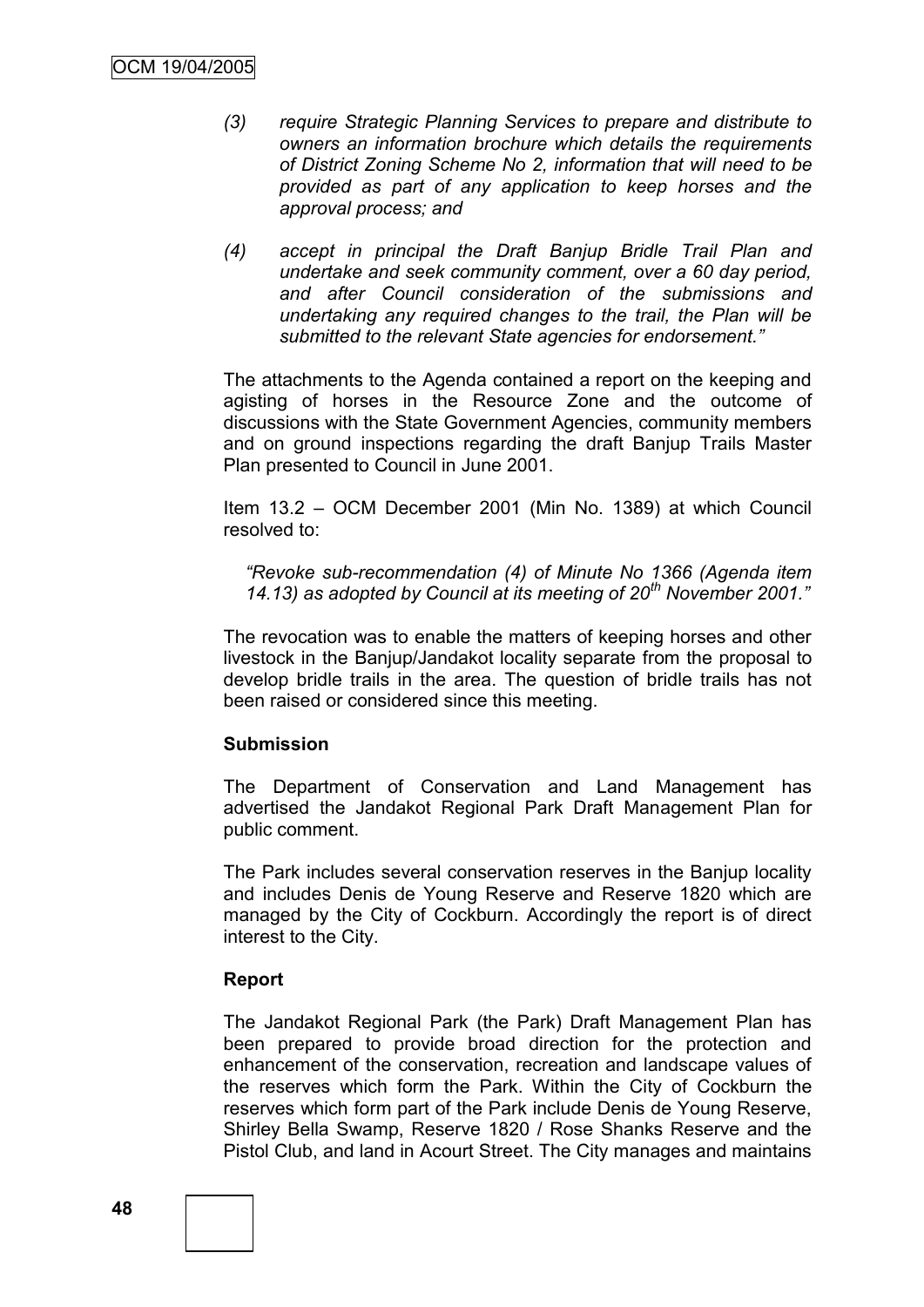Denis de Young Reserve, Reserve 1820 and Rose Shanks Reserve. The balance is under or will be under management by CALM.

Most of the issues are adequately addressed in the report included in the Agenda attachments. The issue of horse trails around Denis de Young Reserve requires more detailed consideration given the history and previous Council decisions on this matter. Relevant details are as follows;

# 1. CALM Proposals for the Jandakot Regional Park

Figure 9 – Recreation Masterplan shows the general proposals for the Jandakot Regional Park. In respect to Denis de Young Reserve the plan shows existing horse riding facilities in the south west corner and a proposed horse riding trail around the entire perimeter of the reserve. The plan does not promote a comprehensive network of trails through the Banjup/Jandakot reserves as requested by the Banjup Bridle Trail Action Group.

The extent of the horse trails envisaged is clarified in Table  $1 -$ Management Zones which states that horse riding may be permitted on the perimeter trails outside the fence in designated areas and also in Section 31 – Recreation Masterplan which states that horse riding may be allowed in specified areas on existing perimeter tracks. The clear intention is that horse trails may be considered subject to constraints including that they use existing tracks and they are controlled to the perimeter of the site by fencing. Section 33 – Horse Riding also provides that proposed horse riding areas within the Jandakot Underground Pollution Control Area (JUPCA) or within 200 metres of a conservation category or resource enhancement wetland will be reviewed by the Department of Environment (DoE) to ensure ground water quality and wetlands will not be adversely affected. Denis de Young Reserve contains a series of conservation category wetlands and is within the JUPCA and accordingly will need to be approved by DoE.

# 2 . Issues associated with horse riding in the Jandakot Regional Park

Section 33 of the Park report deals specifically with the issue of horse riding within the Park area although there are other references throughout the report. Section 33 acknowledges horse riding and other equestrian uses within the Jandakot Botanical Park and in particular Denis de Young Reserve within the City of Cockburn, Anketell block within the Town of Kwinana and Anstey-Keane block within the City of Armadale and states that the objective is to manage horse riding to minimise adverse impacts on the values of the Park and avoid conflict with other Park users.

The primary issues are as follows;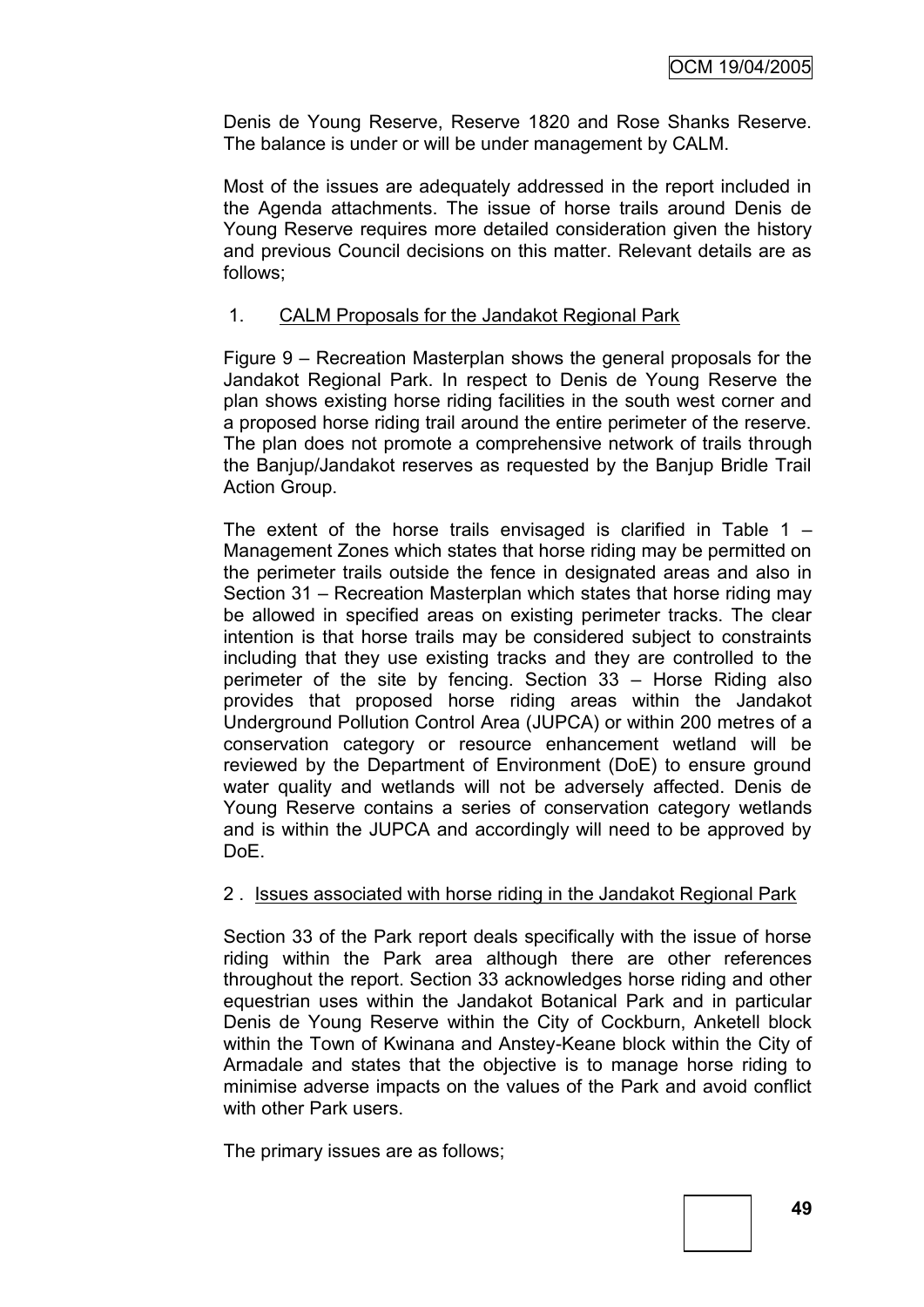- □ Conflicts between equestrian and conservation values including the spread of weeds and dieback.
- The need for ongoing monitoring as being essential to determine if the values of the park are being degraded as a result of horse use.
- The need for best management practices to be implemented and the development of a code of conduct to minimise environmental impacts.
- 3. The view of Council's Environmental Officers

Councils Environmental Officers have long been of the view that horses should not be permitted in conservation reserves primarily due to the potential for the spread of dieback and weeds leading to increased management costs and degradation of the environmental values. This is particularly the case for Denis de Young Reserve which is of high conservation value containing several conservation category wetlands and being the only significant area of Banksia-Jarrah open forest in the Park area.

- 4. Options for horse riding in Denis de Young Reserve
- Status quo

Currently horse riding and equestrian uses are limited to the south western portion of the reserve which has been developed with the training track and pony club facilities. There is some illegal riding of horses throughout the reserve which occurs generally as a result of perimeter fences being cut.

• Draft Banjup Trails Master Plan proposals

The draft Banjup Trails Master Plan presented to Council in November 2001 was considered to be a compromise between the proposals submitted by the Banjup Bridle Trail Action Group and the conservation objectives of the reserves and concerns expressed by Council's Environmental Officers. In respect to Denis de Young Reserve it was proposed to create a link from Coffey Road through the reserve to the trotting and pony club area in the south-west corner then linking to the pipeline reserve down the east side of the reserve via Oxley Road. The trail follows an existing track and is shown on the copy of the draft Banjup Trails Master Plan included in the Agenda attachments.

The estimated cost to limestone the track and install fencing on either side as well as fencing along the eastern pipeline reserve would be \$8,000 and \$16,500 respectively giving a total cost of \$24,000.

Jandakot Regional Park proposal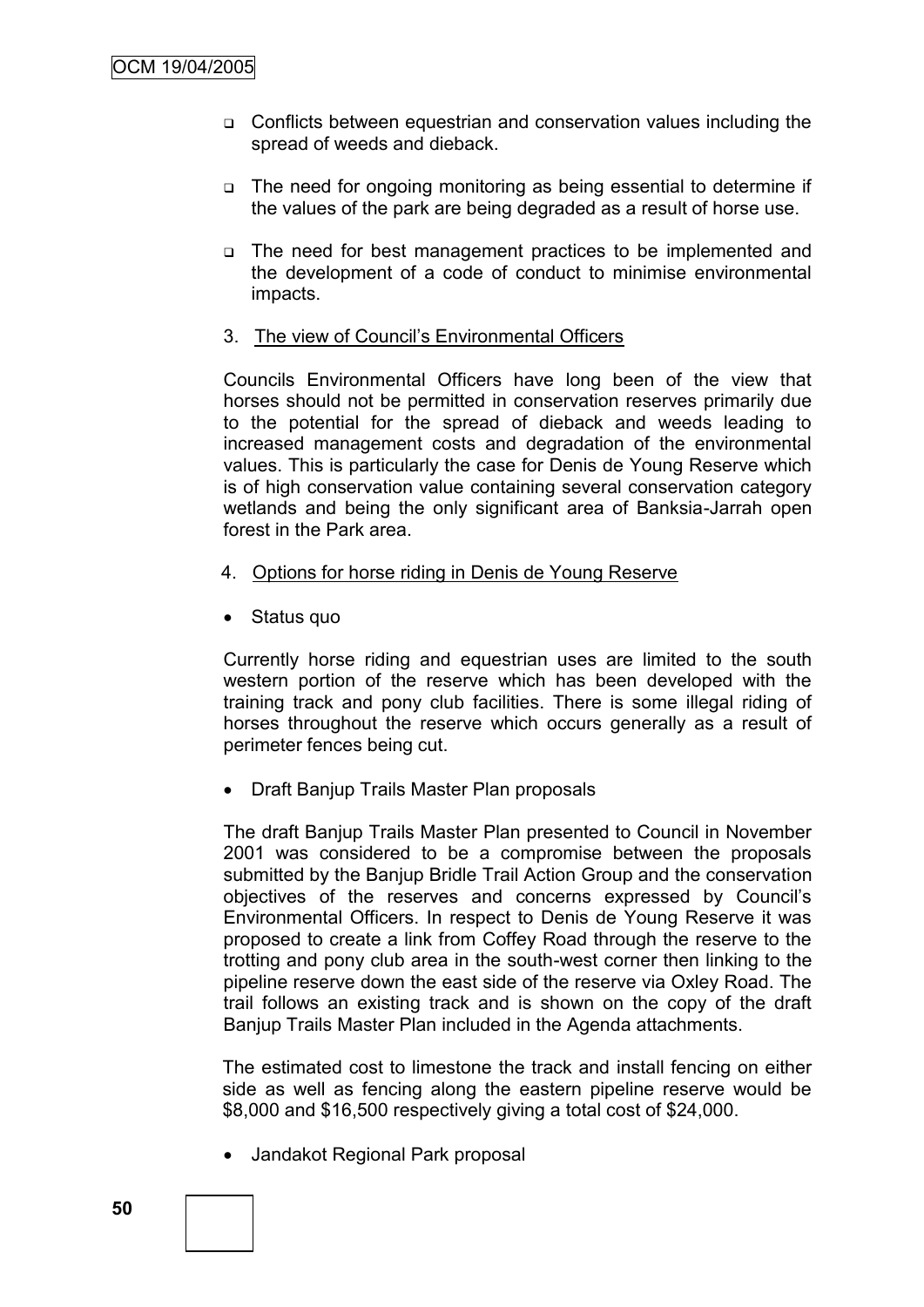The proposal to construct a trail around the whole perimeter of Denis de Young Reserve is considered problematic and impractical for the following reasons;

- Unlikely to satisfy horse users given its relatively small size.
- Unlikely to get the approval of DoE given the potential significant impacts on conservation category wetlands within the reserve and the water quality objectives.
- □ Trails outside the existing fence as per CALM's proposal would be on Liddelow Road which would be unsafe given the volumes and high speeds of traffic on that road.
- Formalisation of a horse trail on the existing fire breaks would not be acceptable as horses create deep channels of loose sand which make the fire breaks inaccessible to fire vehicles. The fire breaks could be used for trails if they were constructed with a limestone pavement.

The estimated cost to limestone the fire breaks around Denis de Young Reserve and create an inner fence to control indiscriminate access to the inner parts of the reserve is \$73,000 and \$30,000 respectively giving a total cost of \$103,000.

#### **Conclusion**

Councils Environmental Officers recommend against any upgrading of horse activities in Denis de Young Reserve for the reasons outlined in the preceding sections and in particular the impact that dieback and weed infestation would have on the high environmental values of the reserve. However, if Council was of a view to support trails in Denis de Young Reserve then the proposals of the Draft Banjup Trails Master Plan would be preferred to the Jandakot Regional Park Plan given that the overall impacts of the Draft Banjup Trails Master Plan would be considerably less.

# **Strategic Plan/Policy Implications**

The Corporate Strategic Plan Key Result Areas which apply to this item are:-

- 1. Managing Your City
	- *"To conduct Council business in open public forums and to manage Council affairs by employing publicly accountable practices."*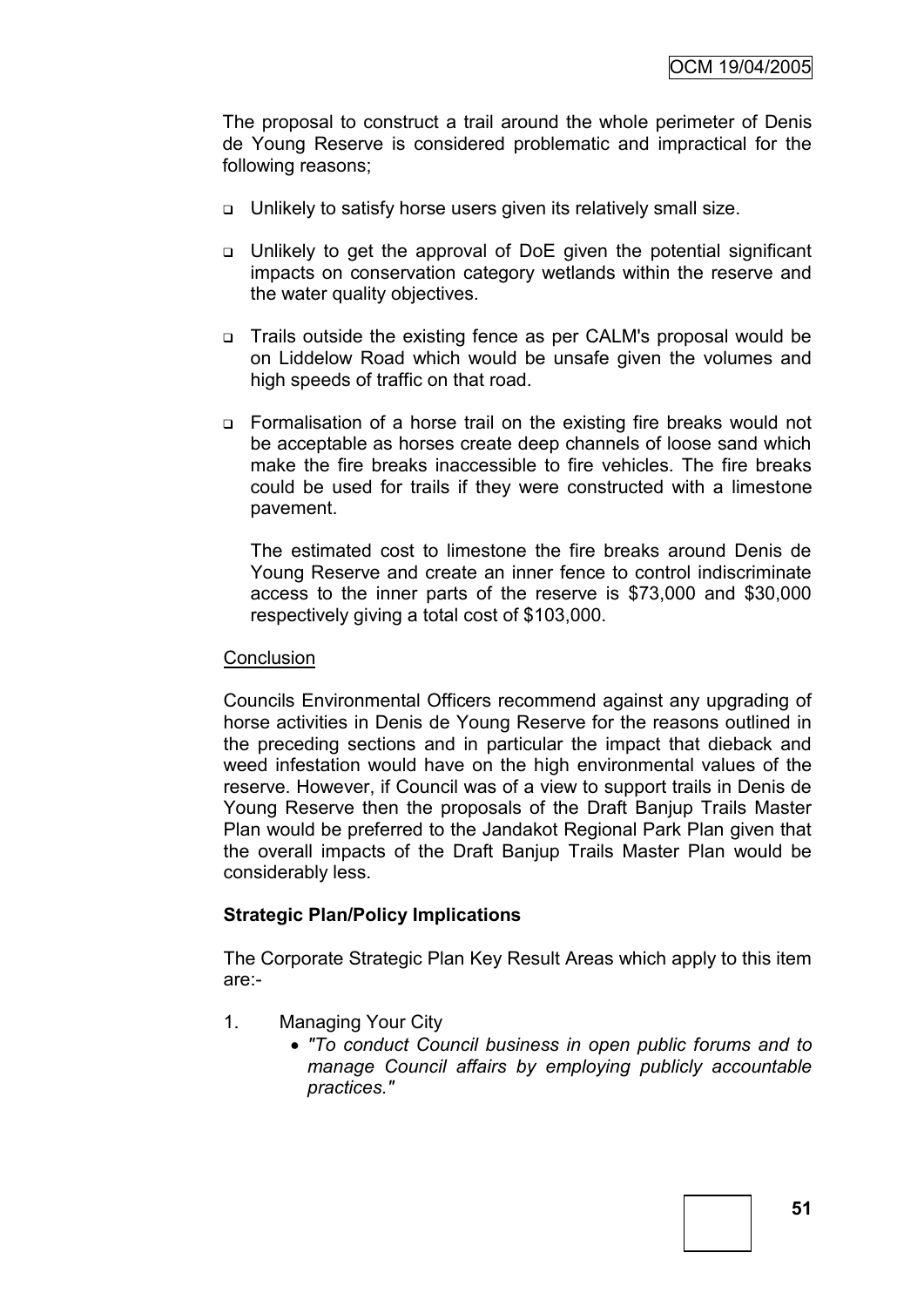- 2. Planning Your City
	- *"To ensure that the planning of the City is based on an approach which has the potential to achieve high levels of convenience for its citizens."*
	- *"To ensure that the development will enhance the levels of amenity currently enjoyed by the community."*
- 3. Conserving and Improving Your Environment
	- *"To conserve the quality, extent and uniqueness of the natural environment that exists within the district."*
	- *"To ensure that the development of the district is undertaken in such a way that the balance between the natural and human environment is maintained."*
- 4. Facilitating the needs of Your Community
	- *"To facilitate and provide an optimum range of community services."*
		- *"To identify current community needs, aspirations, expectations and priorities of the services provided by the Council."*
	- *"To determine by best practice, the most appropriate range of recreation areas to be provided within the district to meet the needs of all age groups within the community."*

The Council Policies which apply to this item are:-

| SPD <sub>1</sub> | <b>BUSHLAND CONSERVATION POLICY</b>                             |
|------------------|-----------------------------------------------------------------|
| SPD <sub>5</sub> | <b>WETLAND CONSERVATION POLICY</b>                              |
| APD42            | THE KEEPING OF HORSES AND OTHER ANIMALS IN<br>THE RESOURCE ZONE |

# **Budget/Financial Implications**

Agreement to horse trails in Denis de Young Reserve will result in the need for limestone tracks and new fencing estimated to cost in the order of \$24,000 - \$103,000 depending on the option chosen. There is no money in the Principle Activities Plan, current or anticipated future budgets for this expenditure. If Council agrees with the trails proposal a specific allocation will need to be made by Council in future budgets.

The Jandakot Regional Park report states that the local authorities and CALM will implement the Plan within the framework of available resources.

# **Legal Implications**

Nil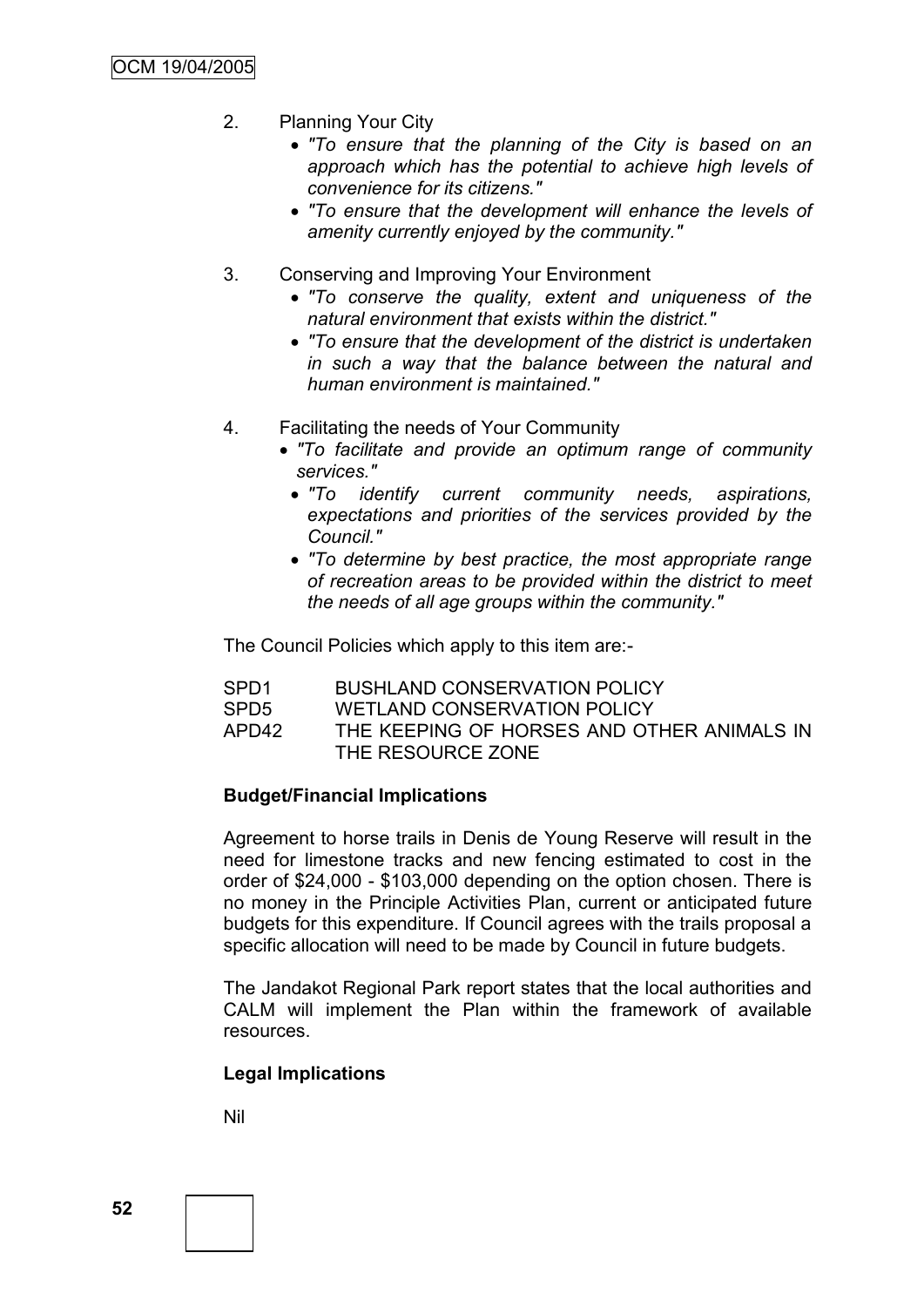# **Community Consultation**

Community Consultation is being undertaken on the Draft Jandakot Regional Park plan by the Department of Conservation and Land Management.

# **Attachment(s)**

Draft Jandakot Regional Park Recreation Masterplan

# **Advice to Proponent(s)/Applicant**

Letter to CALM advising the report will be considered at the April meeting of Council.

# **Implications of Section 3.18(3) Local Government Act, 1995**

Nil.

# **14.8 (MINUTE NO 2767) (OCM 19/04/2005) - LOCAL STRUCTURE PLAN - LOT 15 LYON ROAD, AUBIN GROVE - OWNER: EMMAUS DEVELOPMENTS PTY LTD - APPLICANT: TAYLOR BURRELL BARNETT TOWN PLANNING AND DESIGN (9644C) (CP) (ATTACH)**

#### **RECOMMENDATION** That Council:

- (1) adopt the Local Structure Plan for Lot 15 Lyon Road, Aubin Grove, subject to the following changes being made to the Structure Plan and Structure Plan Report, to the satisfaction of the Director, Planning and Development:-
	- 1. Modify the Structure Plan Report upon receipt of further information clarifying the status of the agricultural activity occurring on Lot 12 Lyon Road and incorporating measures to mitigate the potential adverse effects of any such activity on the future residents of the developed Lot 15 Lyon Road;
	- 2. Modify the Structure Plan and Structure Plan Report by deleting reference to the Mixed Use (Medical Centre) from the Structure Plan and including Residential Lots in its place;
	- 3. Modify the Report to state that a Detailed Area Plan be prepared to guide development of the Church/Child Care site, or in the event of these uses not proceeding, then to guide development of the site for Residential R-40;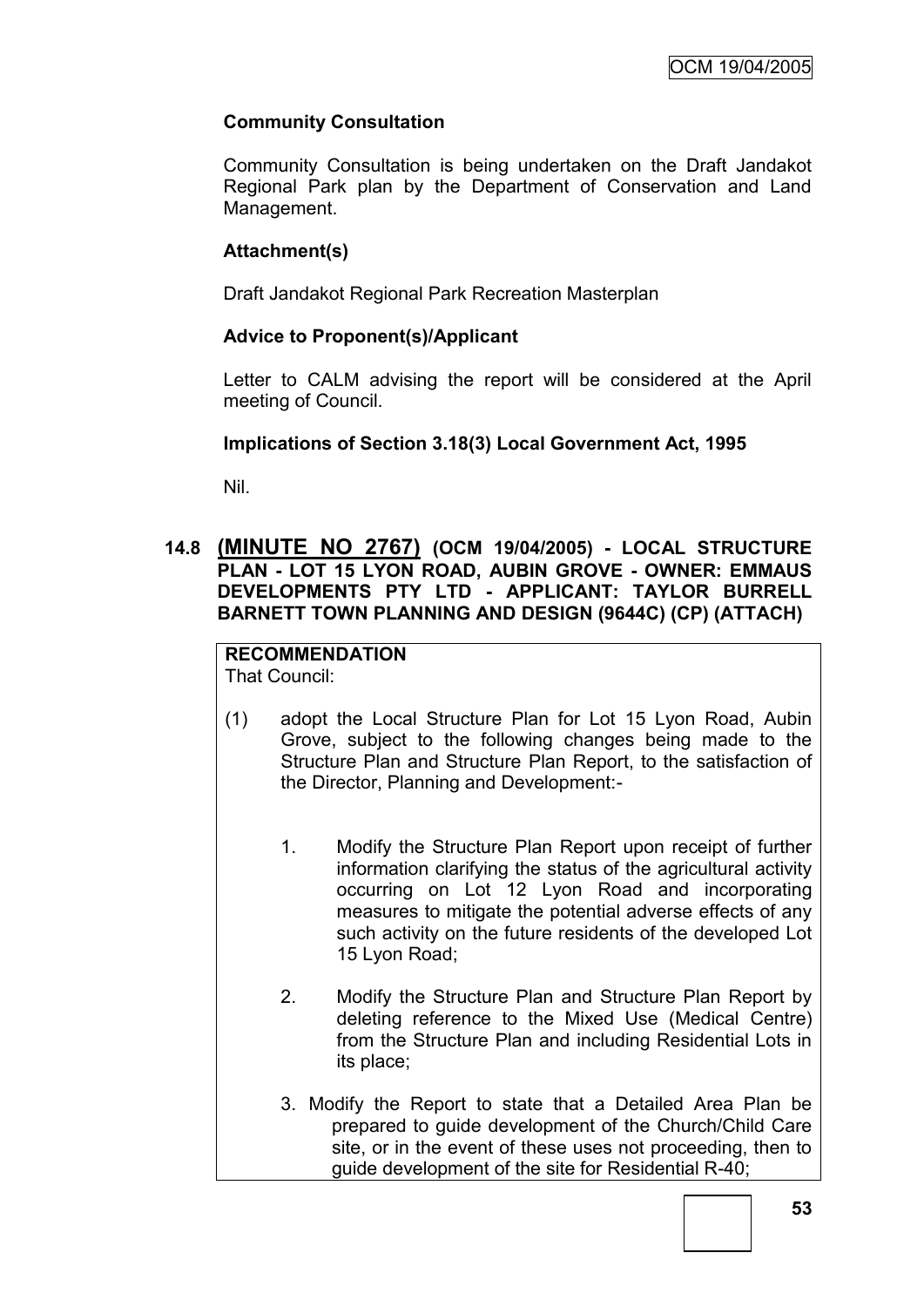- 4. Clarify the status of the agricultural activity occurring on Lot 12 Lyon Road and incorporating measures to mitigate the potential adverse effects of any such activity on the future residents of the developed Lot 15 Lyon Road;
- (2) advise the applicant that a traffic report shall be submitted with the subdivision or development application clarifying traffic volumes, the role of Lyon Road in the roading hierarchy and appropriate standard to which it should be upgraded;
- (3) the matters indicated in the summary of submissions as requiring advice to be provided to the applicant;
- (4) adopt the Officer's comments contained in the Schedule of Submissions as contained in the Agenda attachment;
- (5) advise those persons who made a submission of Council's decision; and
- (6) subject to (1) above, forward a copy of the Structure Plan to the Western Australian Planning Commission for its endorsement pursuant to Clause 6.2.10 of Town Planning Scheme No. 3.

# **COUNCIL DECISION**

MOVED Clr A Tilbury SECONDED Clr V Oliver that Council adopt the recommendation subject to the deletion of (1)4.

**CARRIED 8/0**

# **Explanation**

Corrects an error in the duplication of Condition 4 and Condition 1.

# **Background**

| <b>ZONING:</b> | MRS:                       | ∣Urban                     |  |
|----------------|----------------------------|----------------------------|--|
|                |                            | TPS3:   Development (DA11) |  |
| LAND USE:      | Existing piggery operation |                            |  |
| LOT SIZE:      | 4.5953ha                   |                            |  |
| ARFA :         | N/A                        |                            |  |
| USE CLASS:     | N/A                        |                            |  |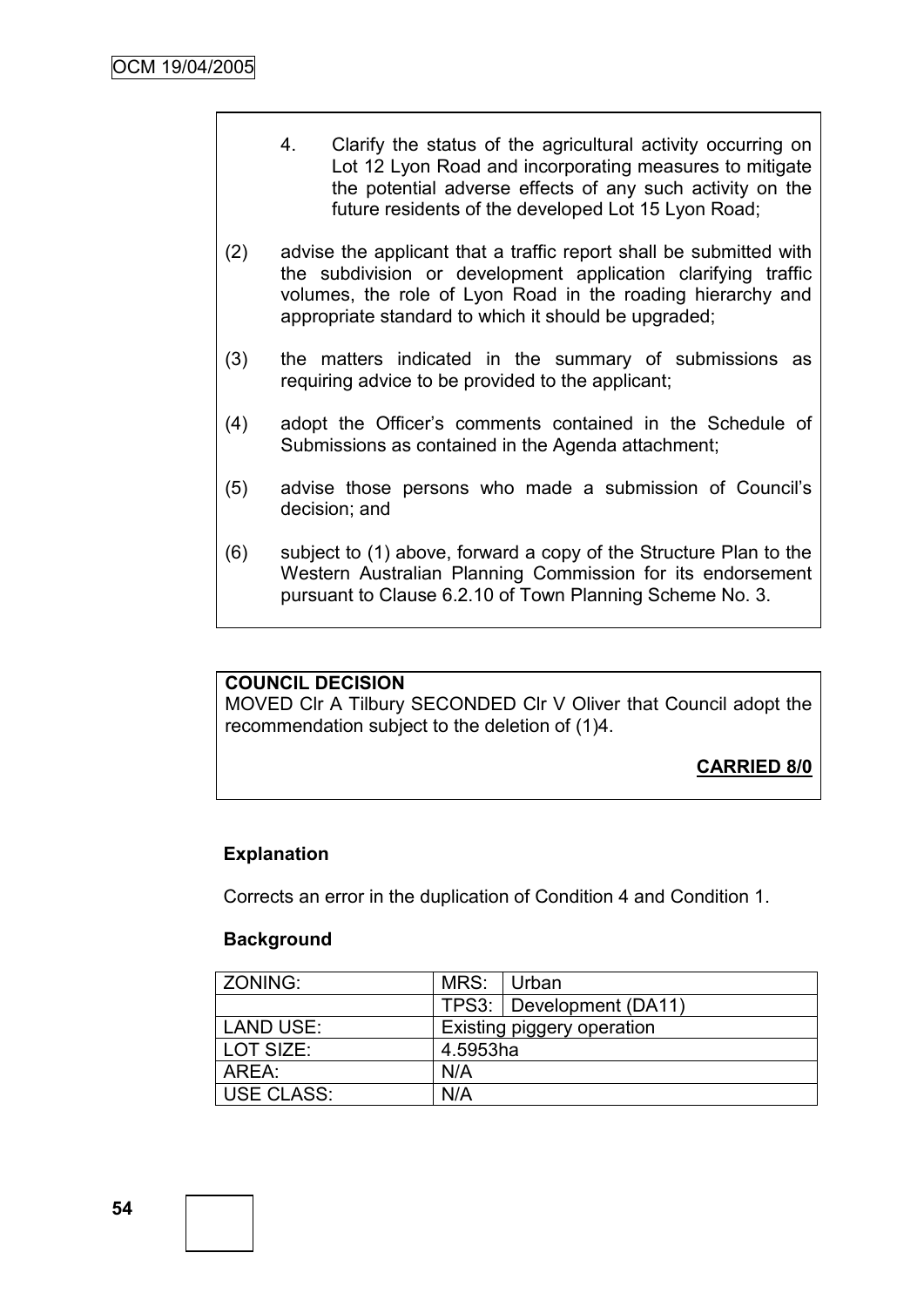# **Submission**

A Local Structure Plan has been submitted by Taylor Burrell Barnett Town Planners for Lot 15 Lyon Road, Aubin Grove (refer to the Agenda attachments).

The proposed Structure Plan provides a framework for subsequent subdivision and development of the land. Key elements of the Structure Plan include:

- Residential density codings varying between R20, R30 and R40 densities, with the creation of single dwelling and grouped dwelling Lots;
- The creation of a Lot for the development of a Church and associated Childcare Centre;
- The creation of Lots with a Mixed Use designated landuse, intended to be used for the purposes of a Medical Centre with residential use on the first floor;
- The provision of land for Public Open Space, incorporating a drainage function;
- Internalising street access to all Lots, including restricting access to residential Lots abutting Lyon Road via an internal laneway system;
- Restricting street intersections onto Lyon Road to a single point, with appropriate treatments;
- Boulevard treatments for the main subdivision entry road;
- Providing a pedestrian/cycle access way between the subject land and Gibbs Road to facilitate a connection with the future Railway Station to the north;
- Maintaining connectivity with adjoining land to the south.

# **Report**

The Structure Plan was advertised for public comment in accordance with Town Planning Scheme requirements, whereupon 8 submissions were received. A summary of submissions is contained in the Agenda attachments.

Although no submissions objected outright to the Structure Plan, the submission on behalf of LandCorp raised the most significant issues, including:

 The impacts the proposed Childcare and Medical Centre landuses may have on the viability of the future Harvest Lakes Village Centre (neighbourhood centre) proposed on the northern side of the intersection of Gibbs and Lyon Road.

These and other key issues are covered in the following discussion.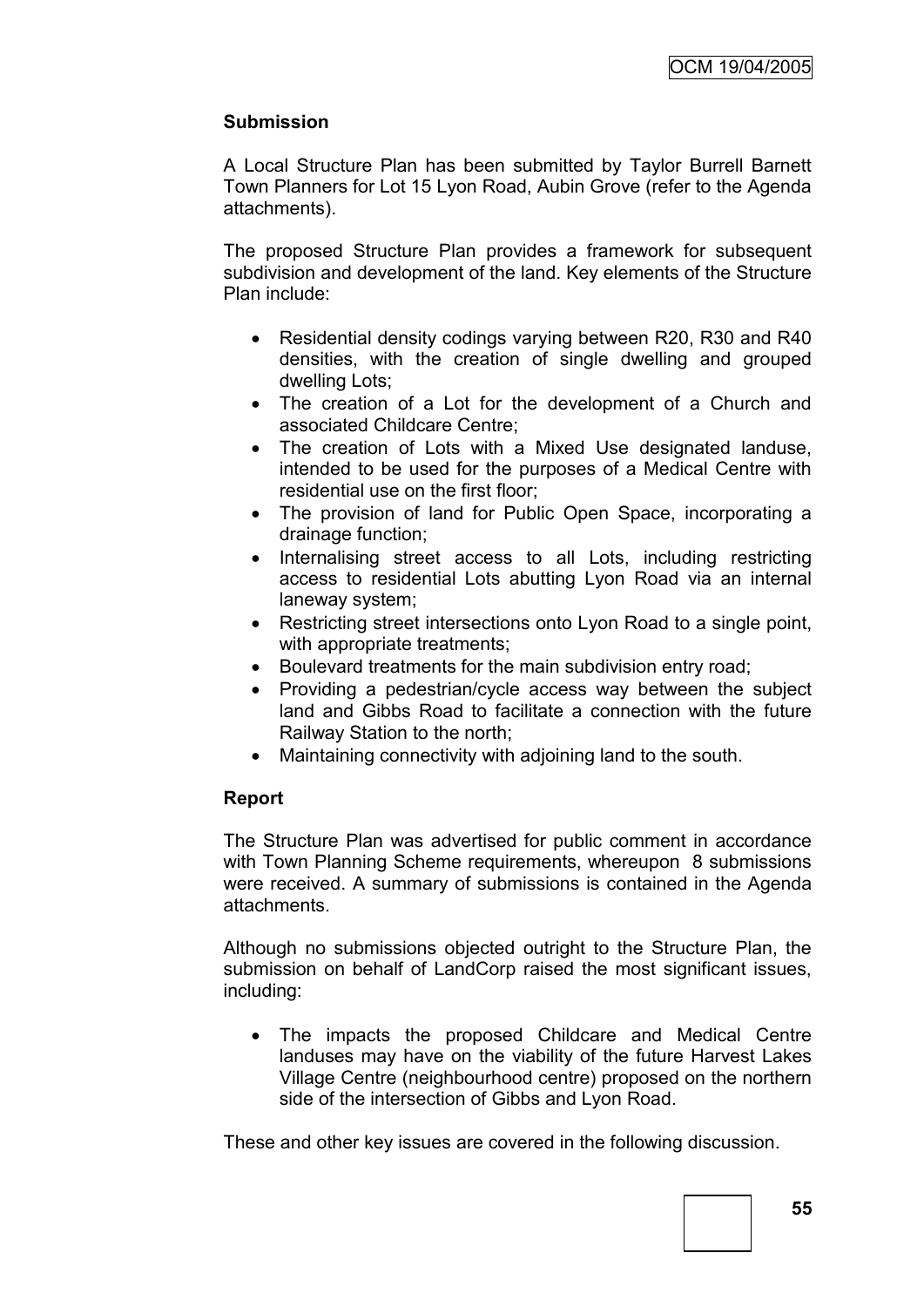#### Landuses

Within the Structure Plan it is proposed to zone the site on the corner of Gibbs and Lyon Roads "Residential R-40", with specific provision for the development of a Church, ancillary Childcare and associated carparking. The location of the site provides the Church with suitable exposure and good accessibility, while from an urban design perspective the building itself could potentially frame the intersection well, given the proximity to the future Harvest Lakes Village Centre to the north. It is recommended a Detailed Area Plan be prepared to guide future development on this corner in the event of the Structure Plan being adopted. The site would otherwise be developed as Residential R-40 in the event of the Church development not proceeding.

A mixed-use site is proposed to be created among the Residential R-30 Lots adjoining Lyon Road, south of the main entry road and proposed Church site. The Structure Plan envisages development of a Medical Centre on this site, with the opportunity for residential use on the first floor.

The LandCorp submission opposes inclusion of the both the Childcare and Medical Centre landuse components on the basis that they could fragment the commercial and community uses in the area, relative to the range of uses proposed for the future Harvest Lakes Village Centre to the north. It has been submitted that this could detract from the core function, and potentially threaten the long term viability of the village centre.

At the time of preparation of the Structure Plan for the subject land, the proposed uses within the Harvest Lakes Village Centre were unknown. The LandCorp submission has provided some clarity in this regard and it is accepted that the proposed Medical Centre would be a use more specifically suited to locating within the future Village Centre, for the reasons stated above. In addition, it is noted that the Southern Suburbs District Structure Plan (Stage 2) makes no provision for a commercial use such a Medical Centre to establish on the site.

In terms of the proposed Childcare Centre however, it is understood that this is a use that would be purely ancillary to the operation of the Church and would therefore not operate at a level normally associated with such uses. The proposed Childcare Centre use has little relationship to the future Village Centre and being *ancillary* to the Church, is considered to be an acceptable landuse on the site in the circumstances.

Residential use is proposed for the remainder of the Structure Plan area, with the eastern half of the site accommodating medium density residential (i.e. R-30 & R-40), while low and medium density residential (i.e. R-20 & R-30) is proposed for the western half of the site.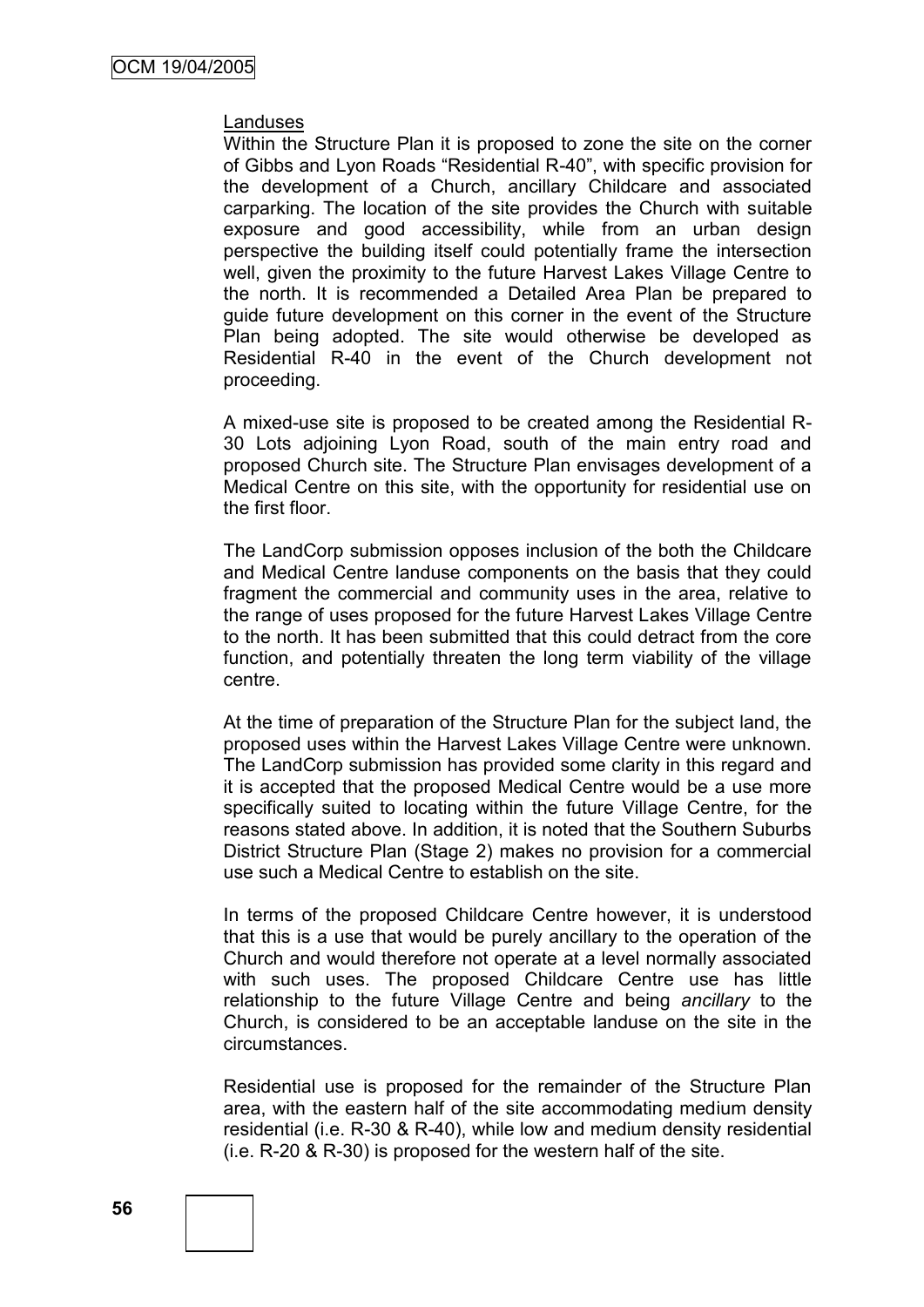# Southern Suburbs District Structure Plan

The proposal is generally consistent with the Southern Suburbs District Structure Plan (Stage 2) (i.e."SSDSP2"), with the exception of inclusion of the Church/Childcare and Medical Centre uses discussed above. In addition, SSDSP2 provides for the establishment of an Additional Use - Tourism activity on Lot 15 Lyon Road, such as a museum and restaurant. There is no proposed tourism component to the current Structure Plan, as this is not considered to be economically viable or consistent with the current owner's development expectations for the site.

#### **Constraints**

The site has been used for a piggery operation for a number of years, which is due to close by 30 June 2005. An environmental report submitted with the Structure Plan indicates there to be potential soil and groundwater contamination issues associated with the piggery landuse. It is normal for these matters and any necessary remediation be dealt with in detail at the subdivision and development stage.

The site is categorised as Priority 3 Source Protection Area, being located within the Jandakot Underground Water Protection Control Area. The north-eastern corner of the site is affected by a Wellhead Protection Zone. In general, the landuses proposed are relatively benign and landuses within the wellhead protection buffer must be managed in accordance with the Department of Environment Guidelines on "Land Capability in Public Drinking Water Source Areas".

The proximity of the subject land to the Bush Forever Site (492) on Lot 204 Lyon Road (which is also a Conservation Category dampland) means that measures are required to mitigate any adverse effects of the development on the dampland. As indicated in the submission from the Department of Conservation and Land Management, Lyon Road itself provides an appropriate buffer and hard edge between future development and the Bush Forever dampland. Surface water drainage will occur entirely onsite in order to avoid impact on this dampland.

The site is within an acid sulphate soils moderate to low risk area. Identification and management of any acid sulphate soils would normally be addressed at the subdivision or development stage of the process.

Aerial photography indicates agricultural activity is being undertaken on the land adjoining the subject site to the south, in the form of what appears to be a tree nursery. This was verified upon inspection of the site. Limited information is available regarding the landuse on Lot 12 Lyon Road, and to this extent it is recommended that further information is sought on the agricultural activity prior to adopting the Structure Plan. This is due to the implications for the development of Lot 15 Lyon Road, should the agricultural activity involve the application of sprays. Potential effects could include impacts of spray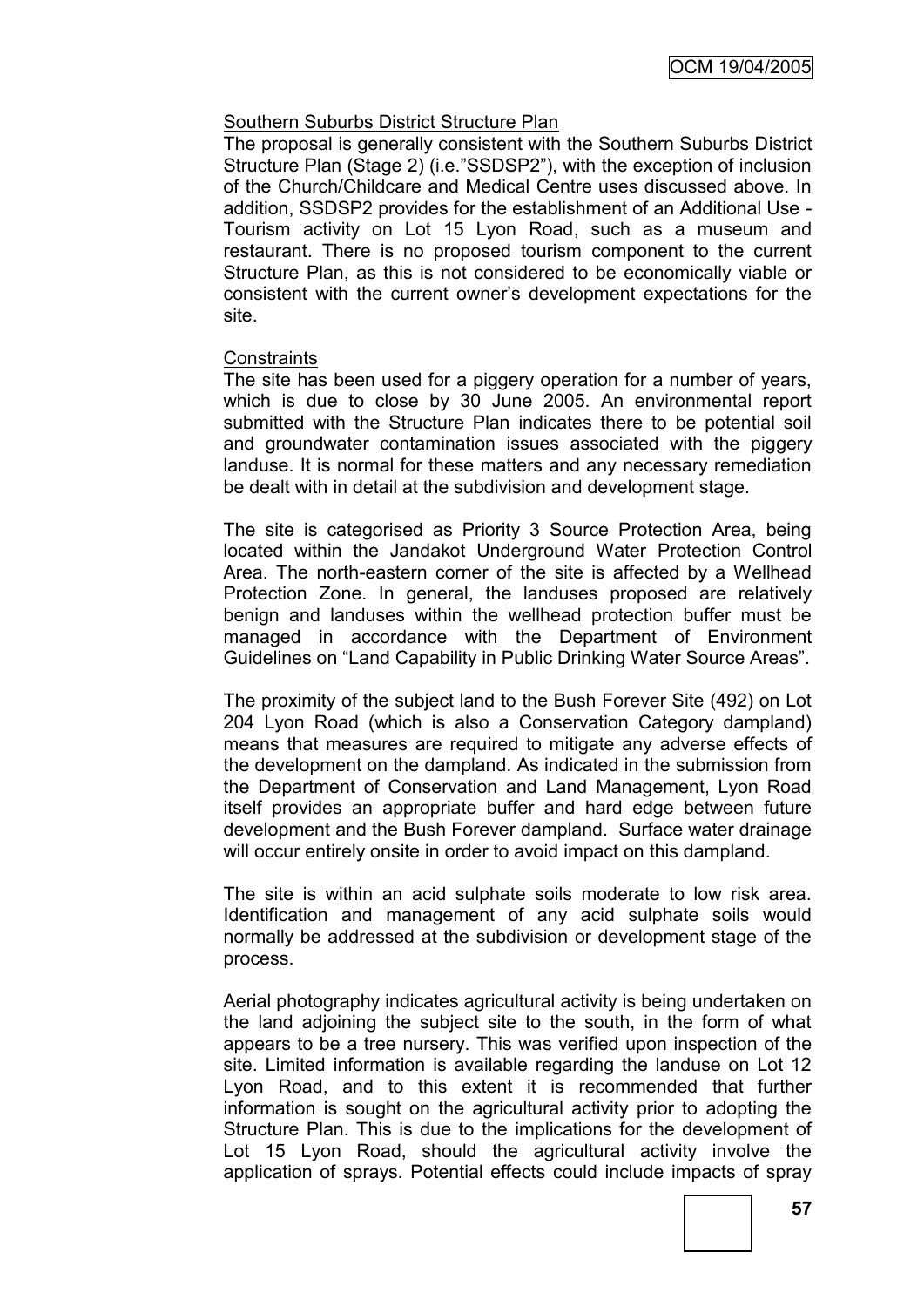drift on the future residents. In this instance, measures to mitigate the effects of spray drift would need to be employed, that could include requiring the retention of existing vegetation and the erection of appropriate screen fencing on the site.

A positive consequence to the piggery on the site closing is the removal of the noise and odour buffers associated with the piggery operation, that impact on the development potential of surrounding and nearby land.

#### Public Open Space

The Public Open Space ("POS") has been placed centrally on the southern boundary of the site to enable the coordinated provision with the adjoining Lot 12 Lyon Road to the south.

Public Open Space has been provided in the form of land, based upon 10% of the net subdividable area. The area of the land upon which the Church is to be constructed has been deducted from the gross subdividable area. However, in the event that the Church development does not proceed, then an additional contribution in the form of cash-inlieu will be required to make up the full 10% provision.

#### Roading

Access to the proposed Lots abutting Lyon Road will be via rear laneway, with restrictive covenants recommended to be imposed on the relevant Lots at the subdivision stage to enforce this.

The intersection of the cul-de-sac with the main entry road and the internal north-south road will need to be designed to clarify to motorists that the main entry road does not terminate in a cul-de-sac and that a left turn is required in order to travel south. The intersection will also need to be designed to satisfy Austroads standards. This can be addressed at the subdivision stage.

Lyon Road will require upgrading with appropriate intersection treatment and traffic management devices. A traffic report should be submitted with the subdivision or development application clarifying traffic volumes, the role of Lyon Road in the roading hierarchy and appropriate standard to which it should be upgraded.

#### **Drainage**

Although the subject land falls within the catchment of the Russell Road Arterial Drainage Scheme (i.e."RRADS") prepared by David Wills and Associates, it is outside the Developer Contribution Area for regional drainage (i.e. DCA No.7). Nevertheless, it is proposed to dispose of stormwater from the development site using water sensitive design principles and the principles contained in the RRADS.

It is proposed to dispose of stormwater from residential lots via soakwells onsite, while road stormwater will be drained to dry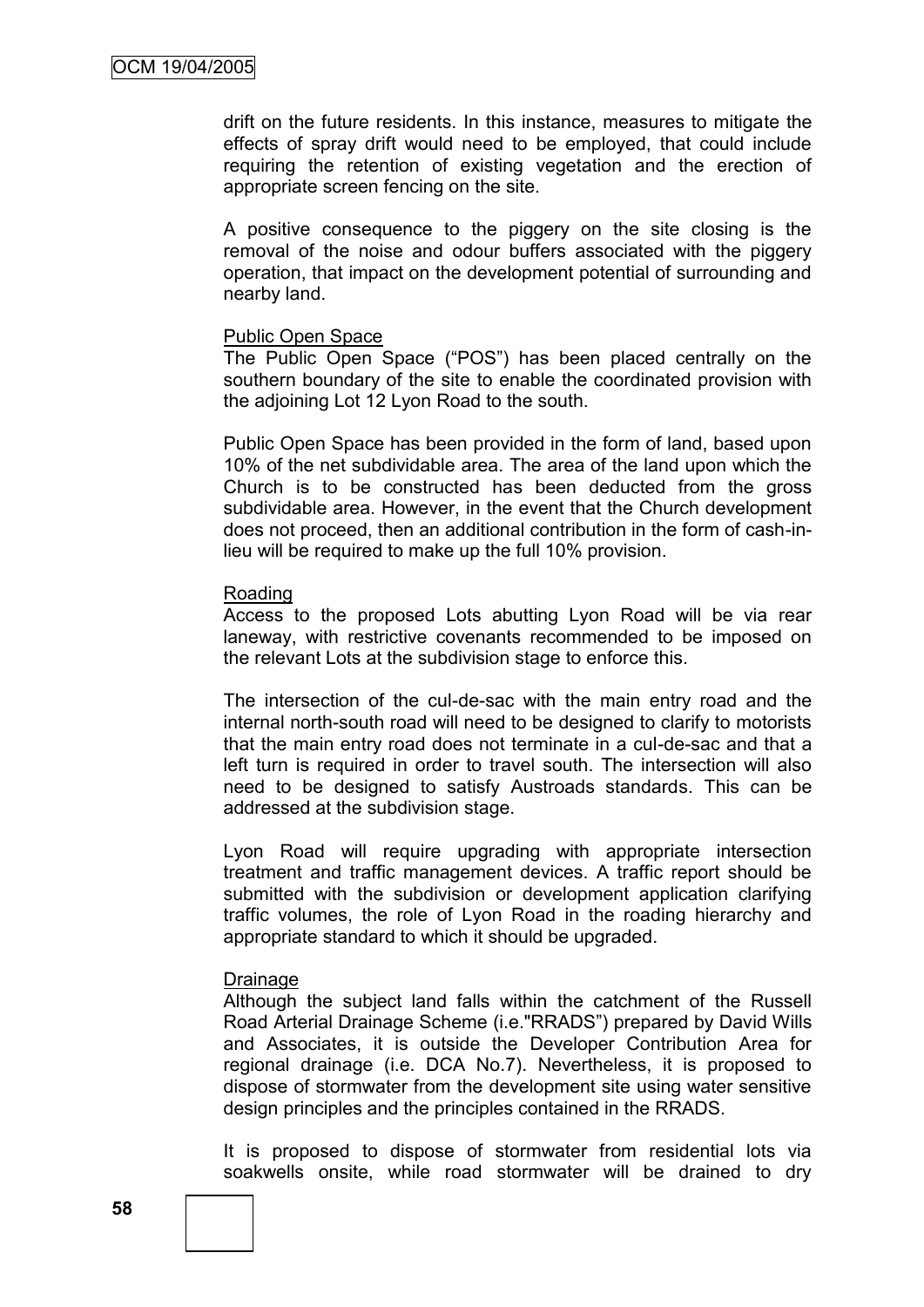landscaped basins at appropriate locations. In addition, a drainage swale may be incorporated within the Public Open Space. Stormwater management for the carpark developed as part of the proposed church site will need to incorporate provision for the removal of grease and oil, but this would be addressed via conditions at the development approval stage.

A Nutrient Removal and Management Plan, incorporating water sensitive design principles will be required as a condition of subdivision approval.

#### Other Matters

Uniform fencing is required along the boundaries of the lots abutting the Public Open Space as well as Gibbs Road (in part) and the Kwinana Freeway. Fencing treatments along the Freeway and Gibbs Road boundaries should have an objective of attenuating traffic noise and be designed to an appropriate acoustic standard. Fencing along the common Lot/POS boundary must satisfy objectives for passive surveillance. Uniform fencing will be included in recommended subdivision conditions.

Detailed Area Plans should be required to control the development on all the proposed Residential R-40 Lots, including for the proposed Church development.

The Parks Department has indicated the proposed boulevard treatment of the main entry road may be acceptable subject to widening the median island to 5 metres width in order to prevent trees planted in the island overhanging the road carriageways.

In conclusion, the proposed Structure Plan generally accords with sound planning principles and can be supported subject to:

- receiving further information clarifying the status of the agricultural activity occurring on Lot 12 Lyon Road and incorporating measures in the Structure Plan to mitigate the potential adverse effects of any such activity on the future residents of the developed Lot 15 Lyon Road;
- deleting reference to the mixed use (Medical Centre) site from the Structure Plan.
- requiring a Detailed Area Plan be prepared to guide development of the Church/Childcare site, or in the event of these uses not proceeding, then to guide development of the site for Residential R-40.

# **Strategic Plan/Policy Implications**

The Corporate Strategic Plan Key Result Areas which apply to this item are:-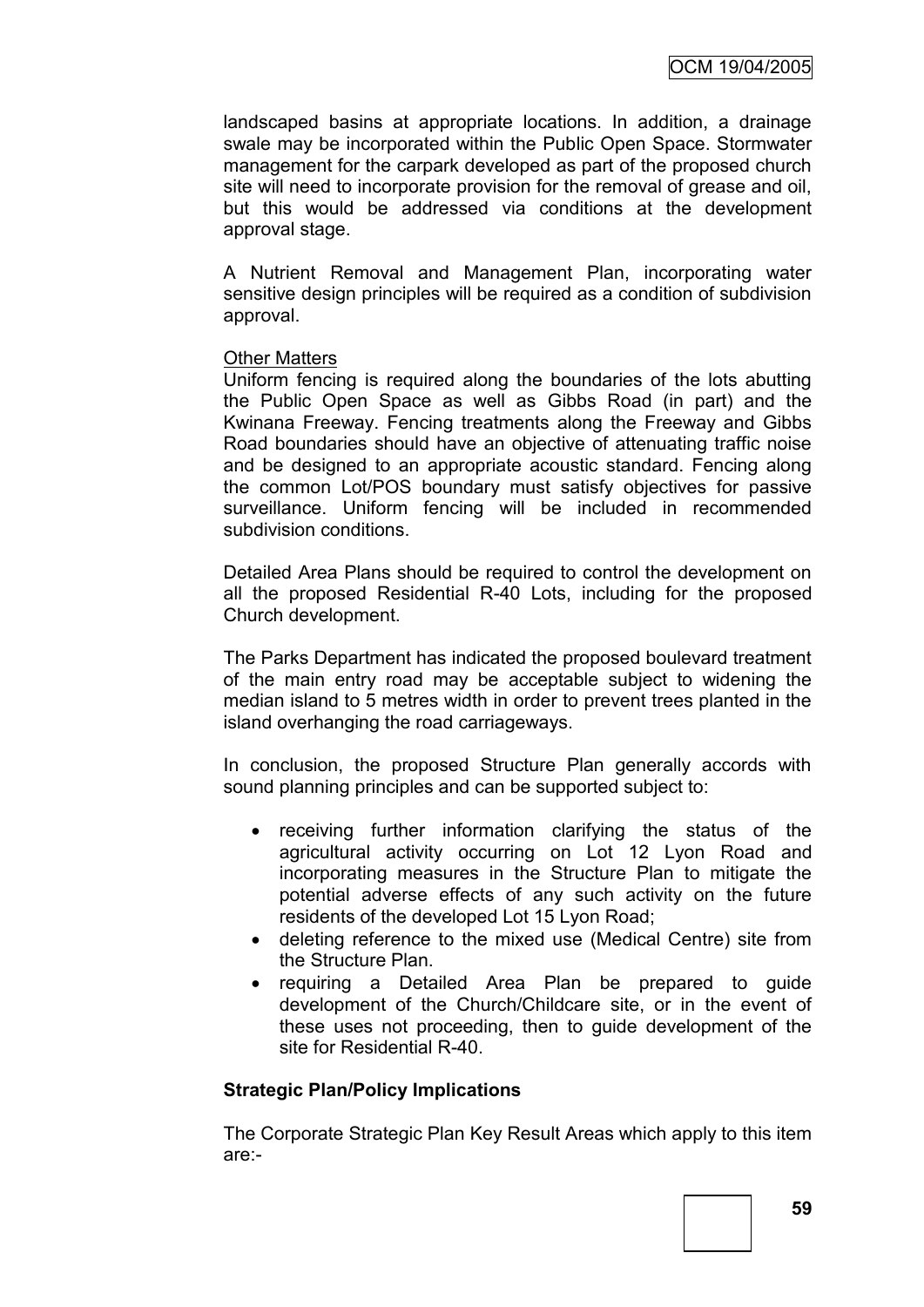- 1. Managing Your City
	- *"To conduct Council business in open public forums and to manage Council affairs by employing publicly accountable practices."*
- 2. Planning Your City
	- *"To ensure that the planning of the City is based on an approach which has the potential to achieve high levels of convenience for its citizens."*
	- *"To ensure that the development will enhance the levels of amenity currently enjoyed by the community."*
- 3. Conserving and Improving Your Environment
	- *"To ensure that the development of the district is undertaken in such a way that the balance between the natural and human environment is maintained."*
	- *"To manage the City's waste stream in an environmentally acceptable manner."*

The Council Policies which apply to this item are:-

| SPD <sub>1</sub> |                            | <b>BUSHLAND CONSERVATION POLICY</b> |                                       |            |
|------------------|----------------------------|-------------------------------------|---------------------------------------|------------|
| SPD4             |                            | 'LIVEABLE NEIGHBOURHOODS'           |                                       |            |
| APD4             | <b>PUBLIC OPEN SPACE</b>   |                                     |                                       |            |
| APD16A           |                            | STANDARD SUBDIVISION                | <b>CONDITIONS</b>                     | <b>AND</b> |
|                  | <b>REASONS FOR REFUSAL</b> |                                     |                                       |            |
| APD28            |                            |                                     | PUBLIC OPEN SPACE CREDIT CALCULATIONS |            |
| APD30            |                            |                                     | ROAD RESERVE AND PAVEMENT STANDARDS   |            |
| APD31            | <b>DETAILED AREA PLANS</b> |                                     |                                       |            |
| APD34            | UNIFORM FENCING            |                                     | <b>SUBDIVISION</b>                    | <b>AND</b> |
|                  | <b>DEVELOPMENT</b>         |                                     |                                       |            |

# **Budget/Financial Implications**

Nil

# **Legal Implications**

Possibility of having to defend the Council decision in the event of a request for a review being lodged with the State Administrative Tribunal.

# **Community Consultation**

The proposed Structure Plan was advertised for public submissions in accordance with statutory requirements.

# **Attachment(s)**

(1) Lot 15 Lyon Road Structure Plan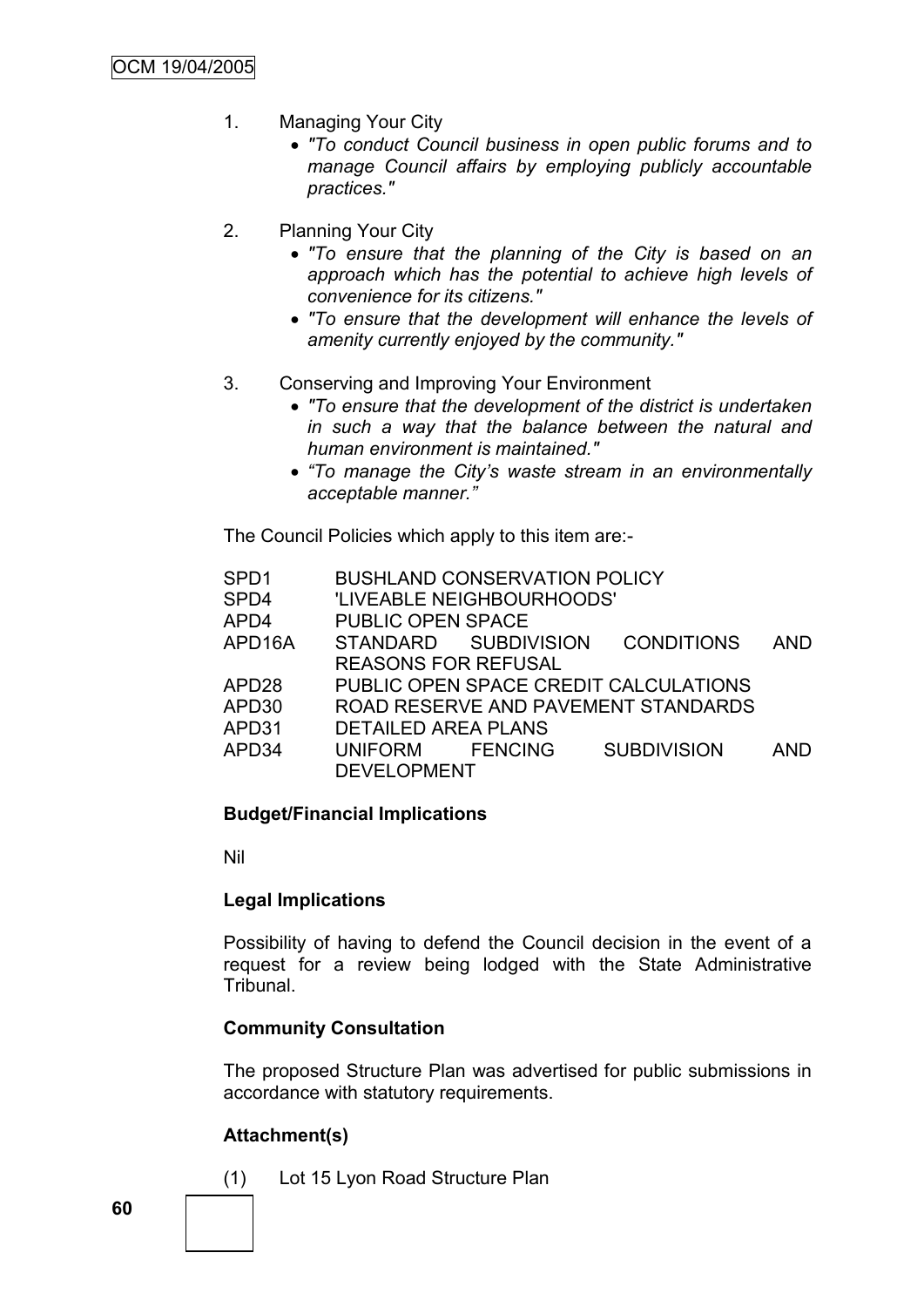(2) Summary of Submissions

# **Advice to Proponent(s)/Applicant**

The proponent and submitters have been advised in writing that the matter is to be considered at the April Council meeting.

# **Implications of Section 3.18(3) Local Government Act, 1995**

Nil.

# **DECLARATION OF CONFLICT OF INTEREST**

Councillor Kevin Allen declared a Conflict of Interest in Item 14.9. The nature of the interest being one of proximity to the subject property.

COUNCILLOR KEVIN ALLEN LEFT THE MEETING AT THIS STAGE, THE TIME BEING 8.35PM.

# **14.9 (MINUTE NO 2768) (OCM 19/04/2005) - PORT COOGEE WATERWAYS MANAGEMENT TRANSFER FACILITATION AGREEMENT (9101033) (MR) (ATTACH)**

# **RECOMMENDATION**

That Council make the Port Coogee Waterways Management Transfer Facilitation Agreement available for public inspection at the City's Administration Office subject to agreement with Australand Holdings Limited and Port Catherine Developments Pty Ltd.

# **COUNCIL DECISION**

MOVED Clr V Oliver SECONDED Clr A Tilbury that the recommendation be adopted.

# **CARRIED 8/0**

# **Background**

Council at the Ordinary Meeting on 15 February 2004 decided to accept the Waterways Environmental Management Program ("WEMP") and enter into the "Port Coogee Waterways Management Transfer Facilitation Agreement.

During public question time of the Ordinary Meeting of Council on 15/03/2005 Mr Andrew Sullivan, Coogee, on behalf of the Coogee Coastal Action Coalition, asked questions in relation to the Port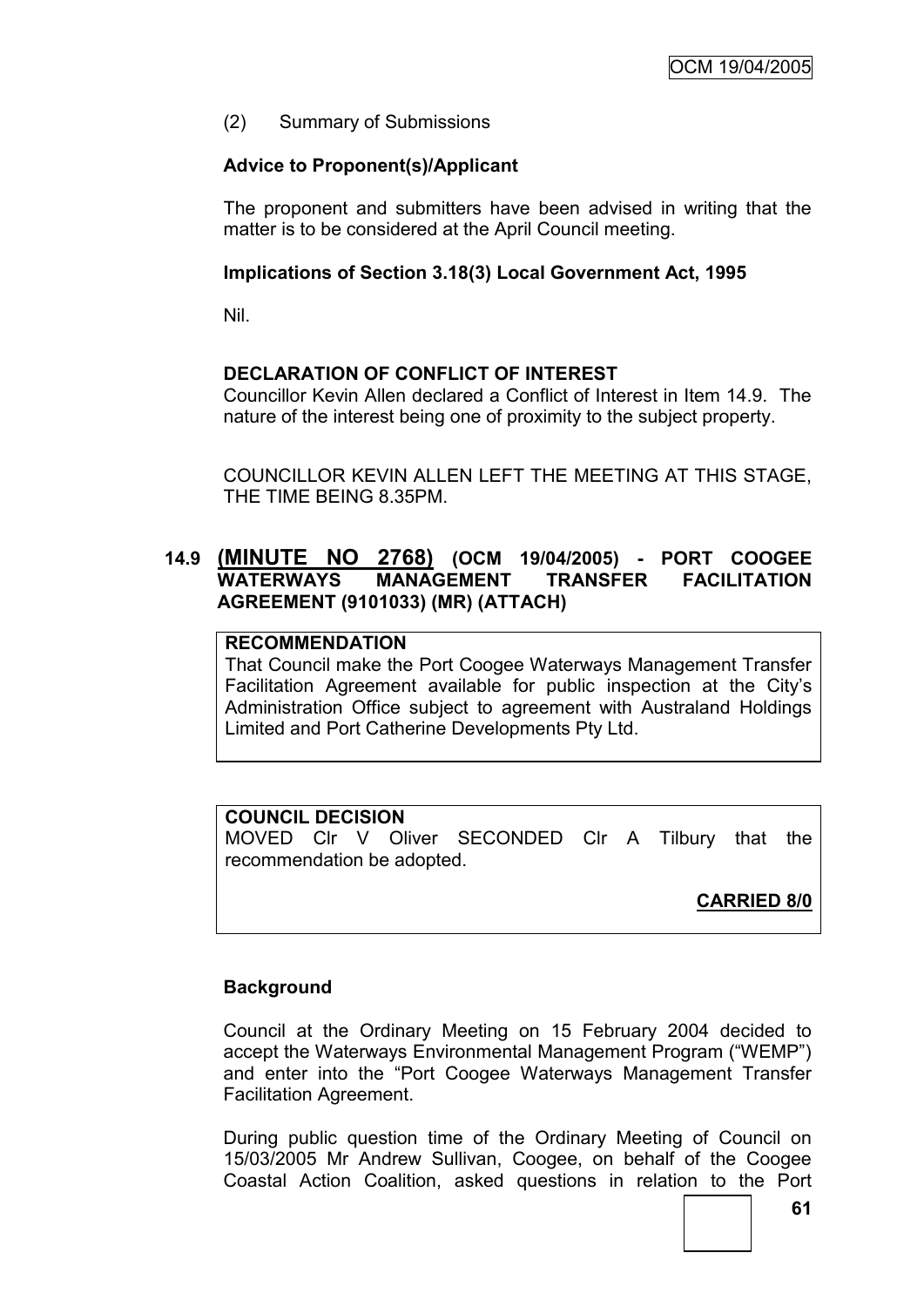Coogee Waterways Environment Management Program which were responded to by Mayor Lee accordingly:-

*"Mayor Lee replied that the legal agreement has been finalised and ready for execution. He stated that at the time the agreement was being prepared by solicitors of both parties, no comments could be made. Director, Planning and Development replied that the decision was taken by Council to maintain this as a confidential document. Mayor Lee assured Mr Sullivan that this matter will be placed on the next Agenda, to decide whether to make this document public or not. The rest of the questions will be taken on notice and responded to in writing."*

The Port Coogee Waterways Management Transfer Facilitation Agreement ("Agreement") was recently executed by Port Catherine Developments Pty Ltd, the City of Cockburn and Australand Holdings Limited in accordance with Council's decision at the Ordinary Meeting on 15 February 2005.

#### **Submission**

The purpose of this report is for the Council to decided whether or not to make the Port Coogee Waterways Management Transfer Facilitation Agreement public or not.

### **Report**

Australand were contacted prior to finalising this report and advised they would need to inspect the document further before agreeing to its release for public inspection. It is therefore appropriate for this document to be made available for public inspection subject to approval of Australand.

The Agreement could be made available for public inspection immediately following Council's Meeting and subsequently at the City's Administration Offices and on the City's website subject to agreement from Australand.

# **Strategic Plan/Policy Implications**

The Corporate Strategic Plan Key Result Areas which apply to this item are:-

- 2. Planning Your City
	- *"To ensure that the planning of the City is based on an approach which has the potential to achieve high levels of convenience for its citizens."*

**62**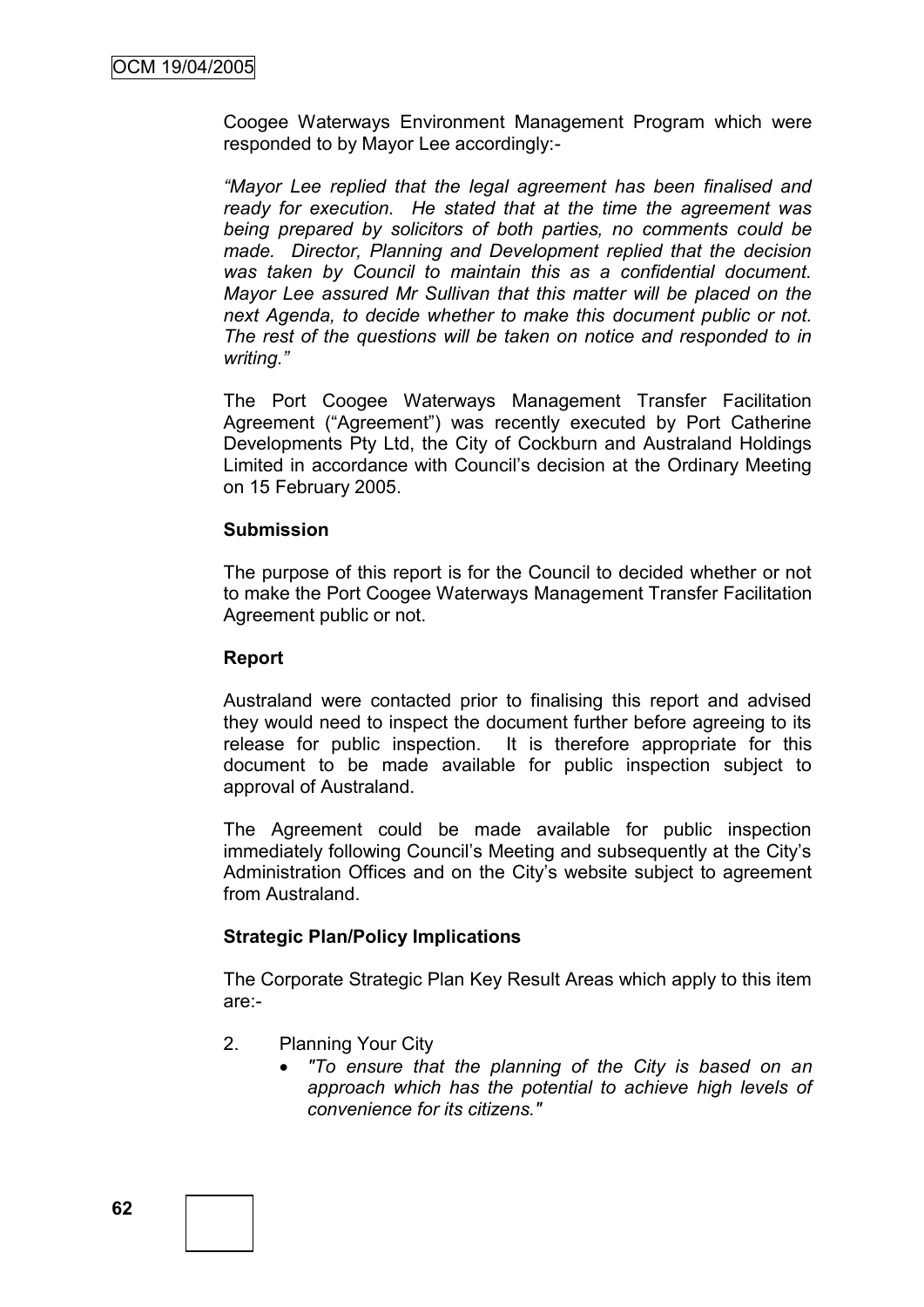# **Budget/Financial Implications**

N/A

# **Legal Implications**

Freedom of Information Act 1992

# **Community Consultation**

N/A.

# **Attachment(s)**

A copy of the "Port Coogee Waterways Management Transfer Facilitation Agreement" was circulated under separate cover to elected members.

# **Advice to Proponent(s)/Applicant**

Australand have been advised of this matter being considered at the April Meeting of Council

# **Implications of Section 3.18(3) Local Government Act, 1995**

Nil.

COUNCILLOR KEVIN ALLEN RETURNED TO THE MEETING THE TIME BEING 8.36PM.

THE PRESIDING MEMBER ADVISED COUNCILLOR ALLEN OF THE DECISION OF COUNCIL.

# **15. FINANCE AND CORPORATE SERVICES DIVISION ISSUES**

# **15.1 (MINUTE NO 2769) (OCM 19/04/2005) - BUDGET REVIEW - PERIOD ENDING 28 FEBRUARY 2005 (5402) (ATC) (ATTACH)**

# **RECOMMENDATION**

That Council amend the Municipal Budget for 2004/05 as set out in the attached report, summarised as \$3,302,983 – Income and \$3,302,983 – Expenditure.

**TO BE CARRIED BY AN ABSOLUTE MAJORITY OF COUNCIL**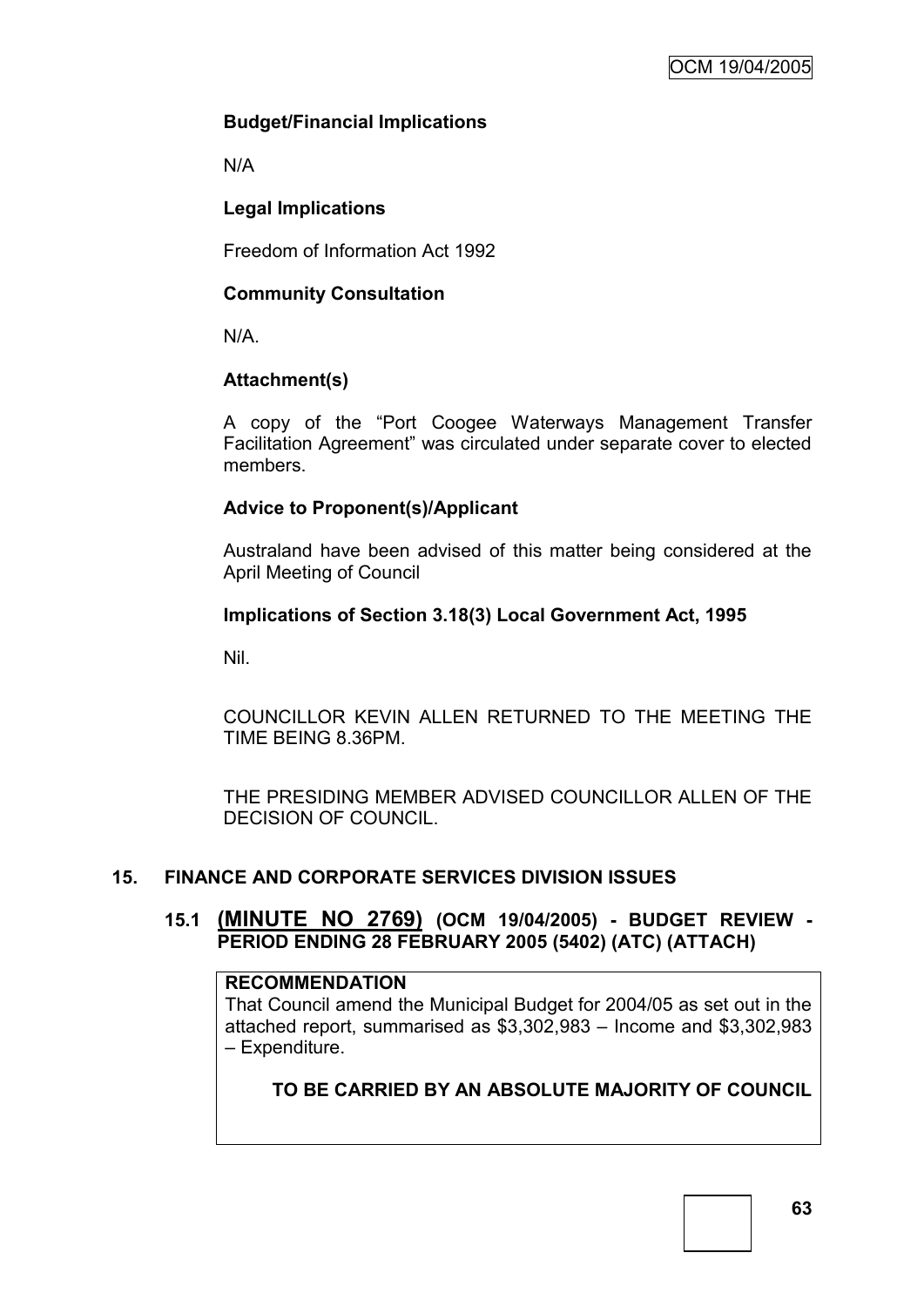# **COUNCIL DECISION**

MOVED Clr Limbert, SECONDED Clr Goncalves that the recommendation be adopted subject to:

- (1) An amount of \$300,000 being allocated for the installation of traffic lights at Yangebup Road / Spearwood Avenue;
- (2) An amount of \$69,000 being allocated for the installation of refrigerated air conditioning at the South Lake Gymnasium;
- (3) The proposed transfer to the Rubbish Development Reserve Fund being reduced by \$300,000; and
- (4) The proposed transfer to the Major Buildings Refurbishment Fund being reduced by \$69,000.

#### **AMENDMENT TO MOTION**

MOVED Clr Allen, SECONDED Mayor Lee that the recommendation be adopted subject to Items (1) and (3) being deleted and Items (2) and (4) retained, as follows:-

- (2) An amount of \$69,000 being allocated for the installation of refrigerated air conditioning at the South Lake Gymnasium;
- (4) The proposed transfer to the Major Buildings Refurbishment Fund being reduced by \$69,000.

# **CARRIED ON A CASTING VOTE OF PRESIDING MEMBER 4/4**

#### **AMENDMENT TO MOTION**

MOVED Deputy Mayor Graham, SECONDED Clr Allen that the recommendation be adopted subject to the numbering of Items (2) and (4) be amended to read Items (1) and (2), and that Item (2) be amended to increase the figure from \$69,000 to \$71,400, and that an additional Item (3) be included, as follows:-

- (1) An amount of \$69,000 being allocated for the installation of refrigerated air conditioning at the South Lake Gymnasium;
- (2) The proposed transfer to the Major Buildings Refurbishment Fund being reduced by \$71,400.
- (3) The allocation to Account OP7471 Yangebup Family Centre Donation be increased from \$20,000 to \$22,400.

# **CARRIED 8/0**

# **AMENDMENT TO MOTION**

MOVED Clr Tilbury, SECONDED Clr Whitfield that the recommendation be adopted to subject to Item (1) being funding for the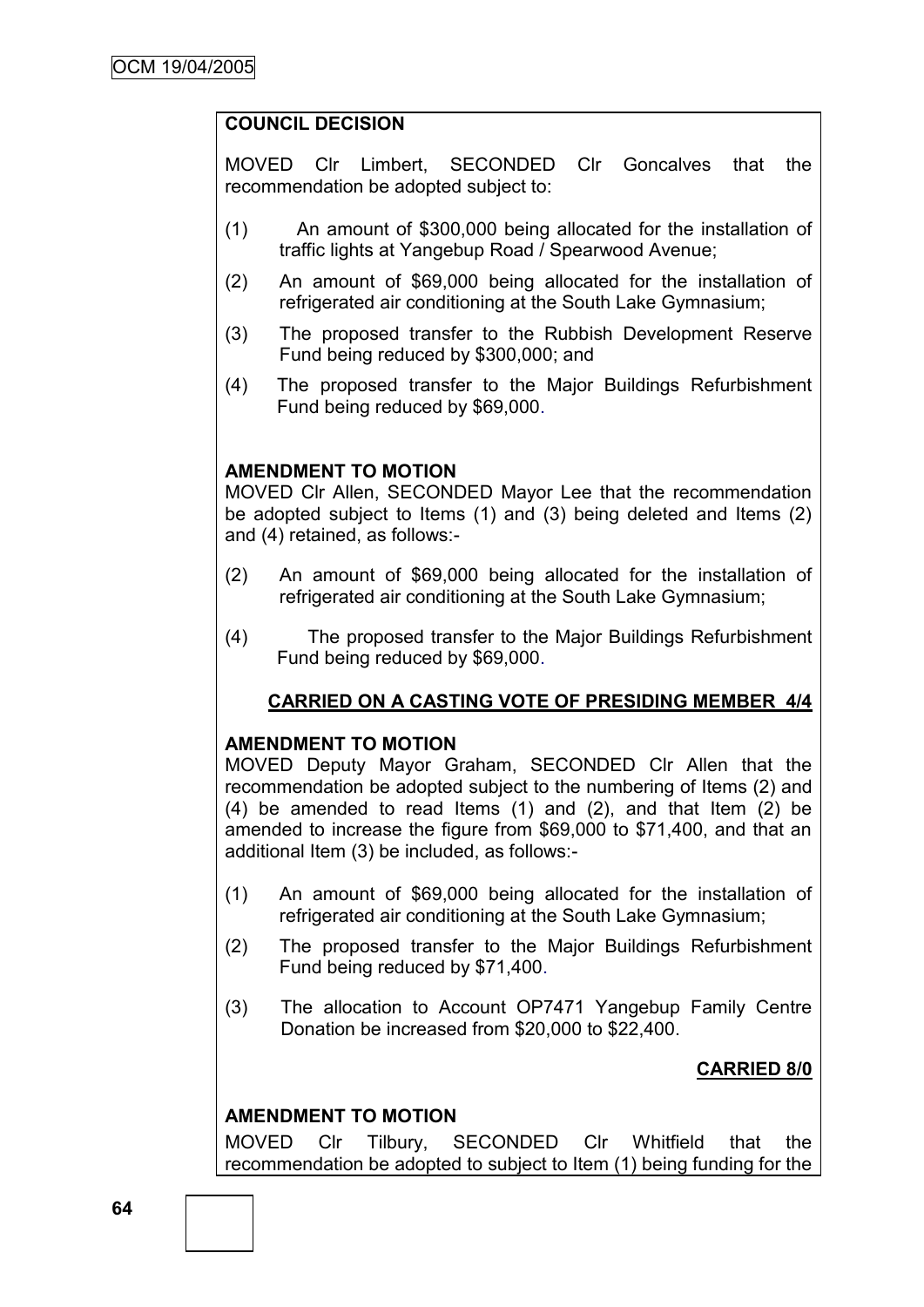refrigeration be removed, with Item (2) being reduced by \$69,000, and the recommendation to read as follows:

- (2) The proposed transfer to the Major Buildings Refurbishment Fund being reduced by \$2,400.
- (3) The allocation to Account OP7471 Yangebup Family Centre Donation be increased from \$20,000 to \$22,400.

# **MOTION LOST 3/5**

# **(MINUTE NO 2770) (OCM 19/04/2005) – EXTENSION OF TIME**

# **COUNCIL DECISION**

MOVED Deputy Mayor R Graham SECONDED Clr K Allen that pursuant to Clause 4.14 of Council's Standing Orders, Council grant an extension of time for one hour to enable the unresolved business of the meeting to be considered.

# **CARRIED 8/0**

# **AMENDMENT TO MOTION**

MOVED Mayor Lee, SECONDED Deputy Mayor Graham that as this had now become a complex issue, that the recommendations be considered separately. Adopt the recommendation subject to Item (1) being extracted from the current motion and that Items (2) and (3) become a separate motion and be voted on separately, as follows:-

- (1) An amount of \$69,000 being allocated for the installation of refrigerated air conditioning at the South Lake Gymnasium;
- (2) The proposed transfer to the Major Buildings refurbishment Fund being reduced by \$69,000.

# **MOTION LOST ON CASTING VOTE OF PRESIDING MEMBER DUE TO A LACK OF ABSOLUTE MAJORITY 4/4**

#### **AMENDMENT TO MOTION**

MOVED Mayor Lee, SECONDED Deputy Mayor Graham that the recommendation be adopted subject to:-

- (1) The allocation to Account OP7471 Yangebup Family Centre Donation be increased from \$20,000 to \$22,400.
- (2) The proposed transfer to the Major Buildings refurbishment Fund being reduced by \$2,400.

# **CARRIED 8/0**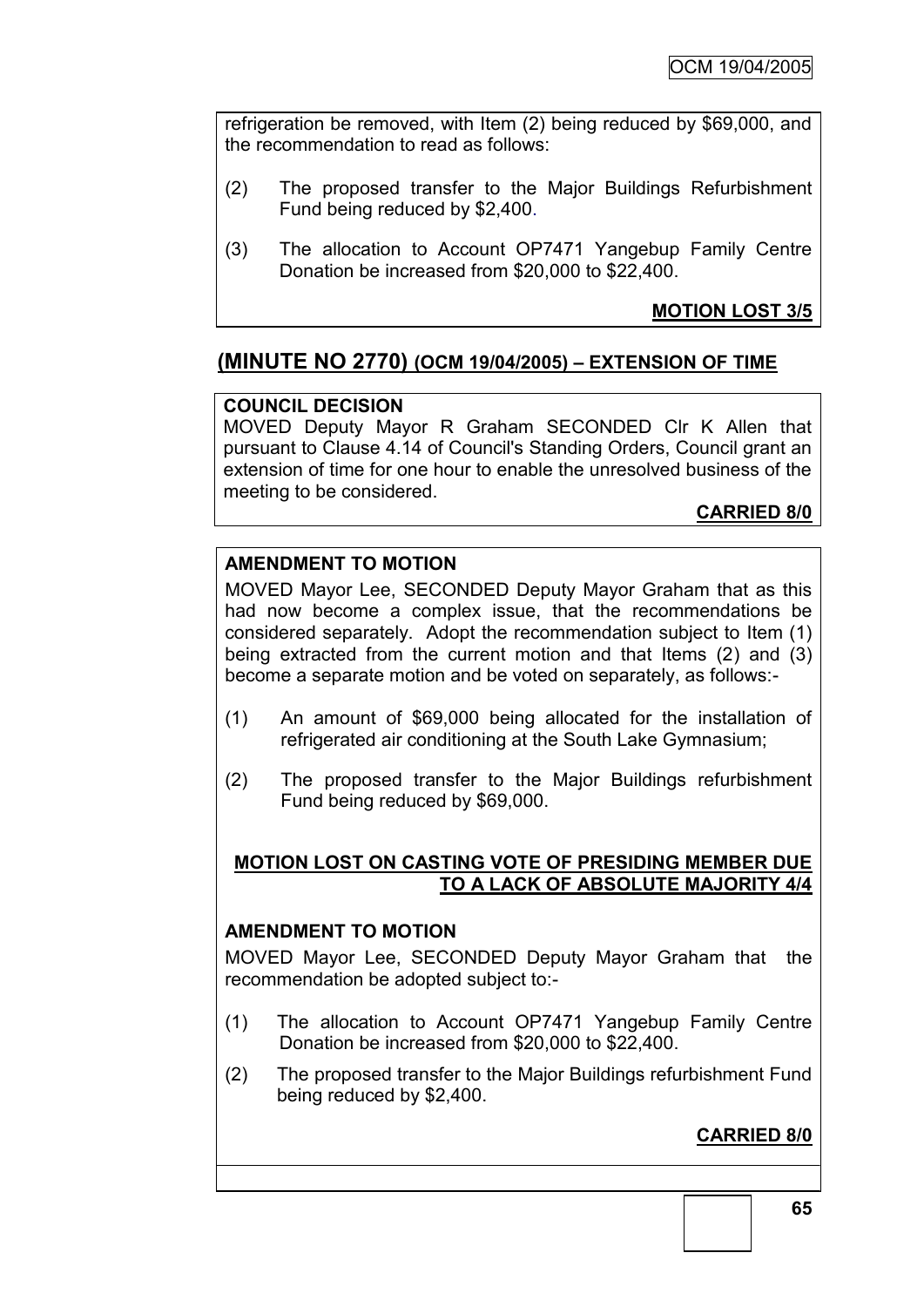### **Explanation**

At its meeting on 15 February 2005 Council gave approval for the Yangebup Family Centre Management Committee to draw up to \$2,400 from the \$20,000 already allocated by Council in its 2004/05 budget, for the provision of storage, for the immediate provision of shade over the playgroup outdoor play equipment. It is proposed to increase the amount allocated so that the full \$20,000 is available for the extensions for which the donation was originally approved.

#### **Background**

Council reviews its Budget twice each year for the periods ending October and February.

#### **Submission**

N/A

#### **Report**

A report on the review of the Municipal Budget for the period 1 July 2004 to 28 February 2005 is attached to the Agenda. The report sets out details of all proposed changes and a brief explanation as to why the changes are required.

The proposed changes can be summarised as follows:

| <b>Service Unit</b>                    | <b>Income</b> | <b>Expenditure</b> |
|----------------------------------------|---------------|--------------------|
|                                        |               |                    |
| <b>Accounting Services</b>             |               | 3,322              |
| <b>Animal Control</b>                  |               | 8,000              |
| <b>Building Services</b>               | 105,000       | 54,250             |
| <b>Customer Services</b>               |               | 25,500             |
| <b>Environmental Services</b>          | $-65,873$     | $-25,621$          |
| <b>Facilities Maintenance Services</b> | $-7,155$      | 109,177            |
| Governance                             |               | 7,500              |
| <b>Land Administration Services</b>    | $-3,090,000$  | $-3,158,766$       |
| <b>Management Libraries Services</b>   |               |                    |
| <b>Executive Services</b>              |               | 2,750              |
| <b>Health Services</b>                 | 5,000         | 12,700             |
| <b>Social Services</b>                 |               | 2,000              |
| Other General Purpose Income           | 390,000       | 5,000              |
| <b>Parks Services</b>                  |               | 17,464             |
| <b>Plant Maintenance Services</b>      | 200           | 200                |
| <b>Ranger Services</b>                 | 12,000        | 3,000              |
| <b>Rates Services</b>                  | 384,640       | 2,370              |
| <b>Records Services</b>                |               | 20,500             |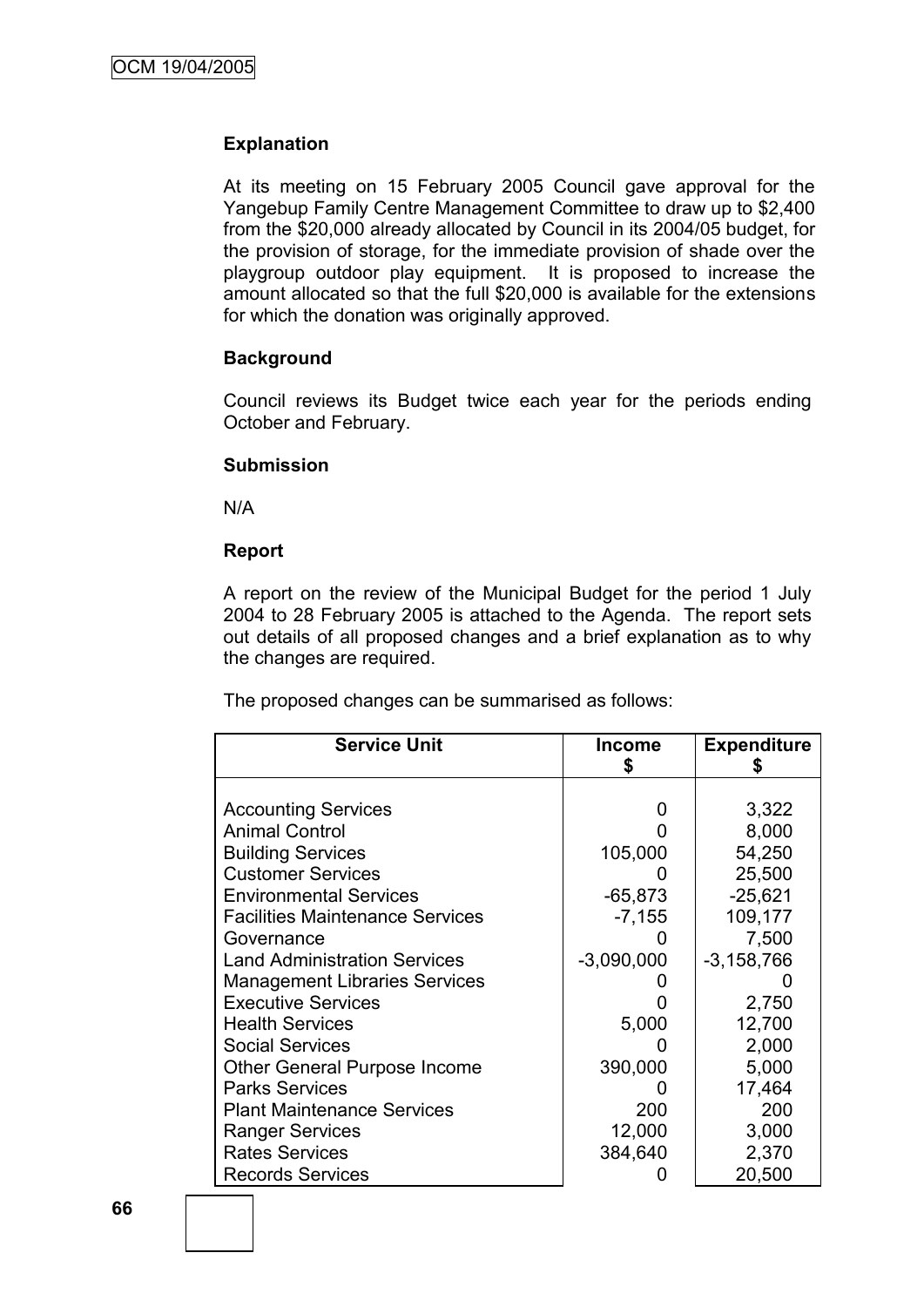| <b>Service Unit</b>                                                                                                                                                                               | <b>Income</b>                                              | <b>Expenditure</b>                                          |
|---------------------------------------------------------------------------------------------------------------------------------------------------------------------------------------------------|------------------------------------------------------------|-------------------------------------------------------------|
| <b>Roads Services</b><br><b>Safer City Services</b><br><b>Statutory Planning Services</b><br><b>Strategic Planning Services</b><br><b>Transfers to Reserves</b><br><b>Waste Disposal Services</b> | 445,375<br>$-20,000$<br>25,100<br>$-7,270$<br>$-1,480,000$ | 433,825<br>45,930<br>$-16,650$<br>1,444,566<br>$-2,300,000$ |
| <b>TOTAL</b>                                                                                                                                                                                      | $-3,302,983$                                               | $-3,302,983$                                                |

# **Strategic Plan/Policy Implications**

N/A

# **Budget/Financial Implications**

A number of amendments to the Budget are recommended.

# **Legal Implications**

N/A

# **Community Consultation**

N/A

# **Attachment(s)**

Schedule of Budget Amendments.

# **Advice to Proponent(s)/Applicant**

N/A

**Implications of Section 3.18(3) Local Government Act, 1995**

Nil.

# **15.2 (MINUTE NO 2771) (OCM 19/04/2005) - REPORT ON FINANCIAL STATEMENTS (5505) (NM) (ATTACH)**

# **RECOMMENDATION**

That Council receive the Report on the Financial Statements for the second tri-annual period ending 28 February 2005, as attached to the Agenda.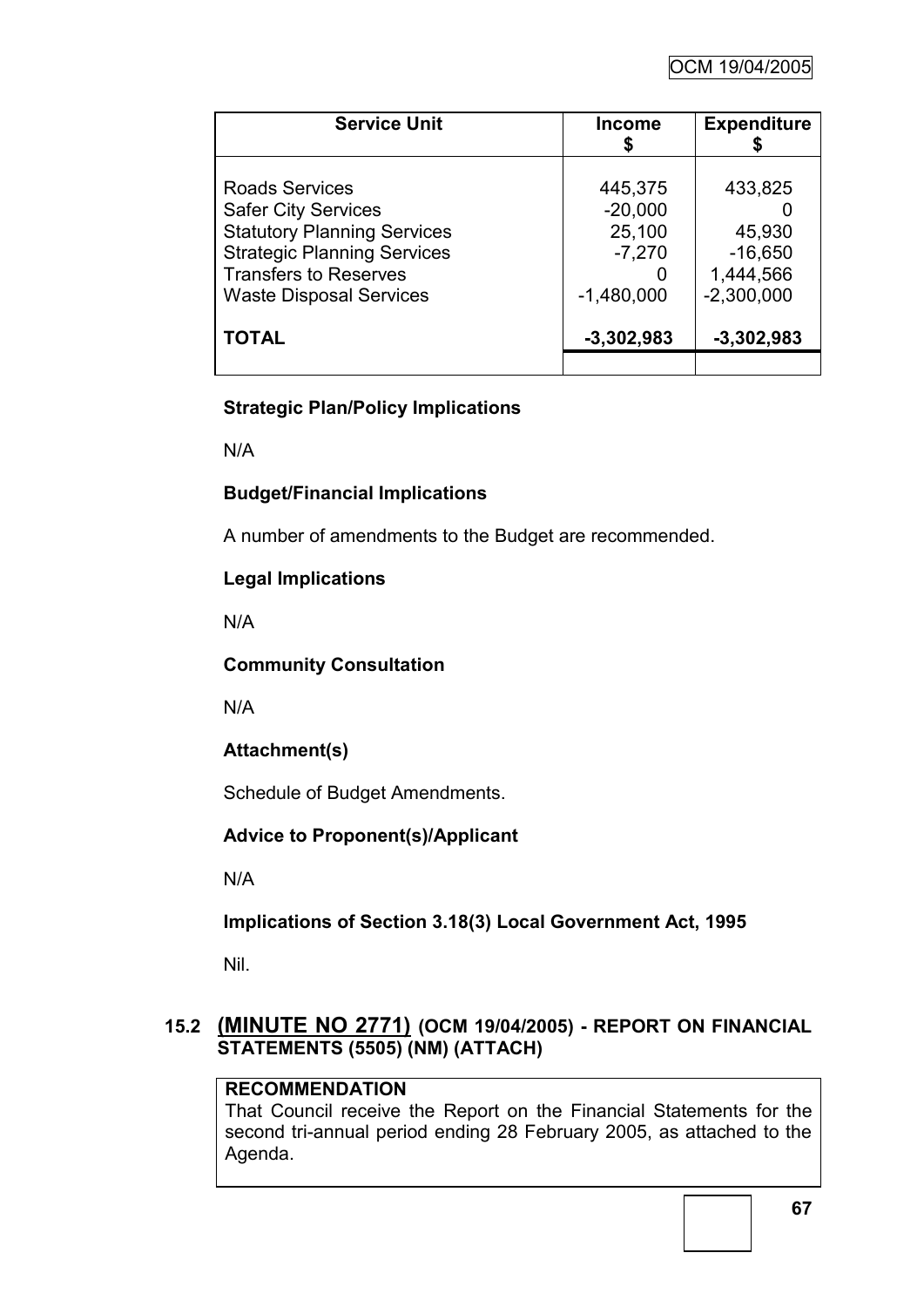**COUNCIL DECISION** MOVED Clr I Whitfield SECONDED Clr V Oliver that the recommendation be adopted.

**CARRIED 7/1**

# **Background**

Section 6.4 of the Local Government Act 1995, requires the City to prepare financial reports as prescribed. Regulation 34(1) (b) of the Local Government (Financial Management) Regulations 1996, prescribes that a local government is to prepare either quarterly or triannual financial reports.

Council has elected to receive tri-annual financial reports, which are due for periods ending 31 October, 28 February and 30 June. Further, Regulations 34(1)(a) allowed Council to resolve not to receive a report for periods ending 30 June. Council has previously resolved not to receive this report as it is deemed unnecessary due to the preparation and presentation of annual financial statements.

The October and February reports coincide with Council's budget review periods.

#### **Submission**

N/A

#### **Report**

Attached to the Agenda are the following financial statements for the period ending 28 February 2005, together with a report providing commentary on each statement.

#### Operating Statement

The Operating Statement details operating income and expenditure at a statutory program level and compares it to the adopted budget. Also included is the projected budget, which incorporates amendments and revisions made to the budget since adoption (including those of the February 2005 budget review).

#### Municipal Summary of Financial Activity

The Municipal Summary reports both Operating and Capital Income and Expenditure and reconciles these back to a cash position.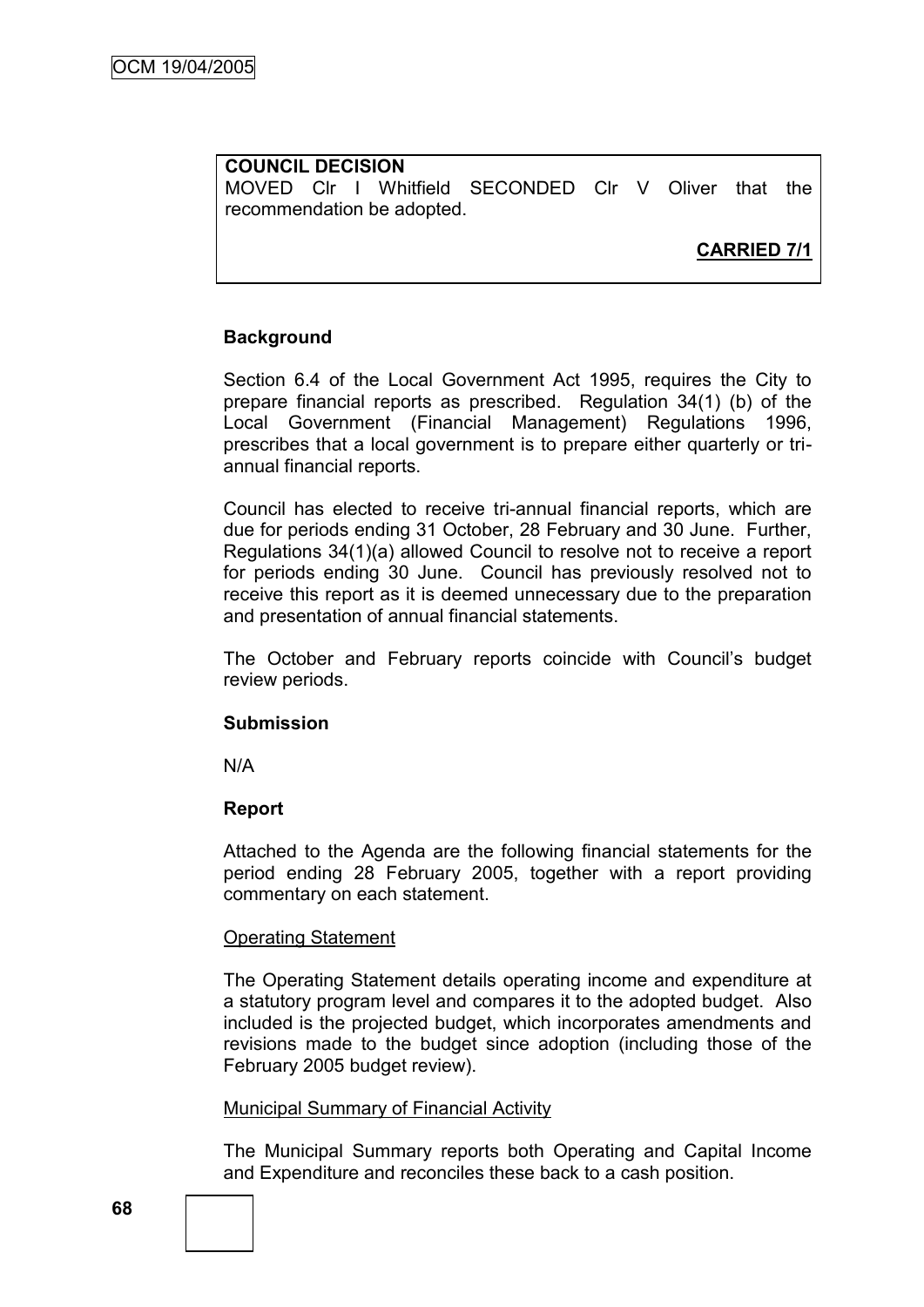#### Statement of Reserve Funds

This statement reports the current balance for all reserve funds and provides details of interest earnings and of transfers in and out of each reserve for the year to date.

#### Restricted Funds Analysis

This statement summarises bonds, deposits and infrastructure contributions held by Council as at the reporting date. These funds are deemed restricted in accordance with Accounting Standard AAS27.

#### Investment Reports

Council's Investments Policy (Corporate Policy – SFCS1) requires monthly reporting to Council on the performance of its investment portfolio. This is facilitated through the inclusion of a report in the Elected Members' Newsletter addressing purely performance for the pertaining month.

In contrast, the purpose of the report included in the tri-annual statements is to analyse the portfolio performance over the year to date period, as well as providing details on the extent of exposure to categories restricted within the policy.

## **Strategic Plan/Policy Implications**

N/A

## **Budget/Financial Implications**

The February 2005 Budget Review addresses all significant variations of a permanent nature identified as at 28 February.

#### **Legal Implications**

N/A

## **Community Consultation**

N/A

## **Attachment(s)**

Financial Statements for the period ending 28 February 2005.

## **Advice to Proponent(s)/Applicant**

N/A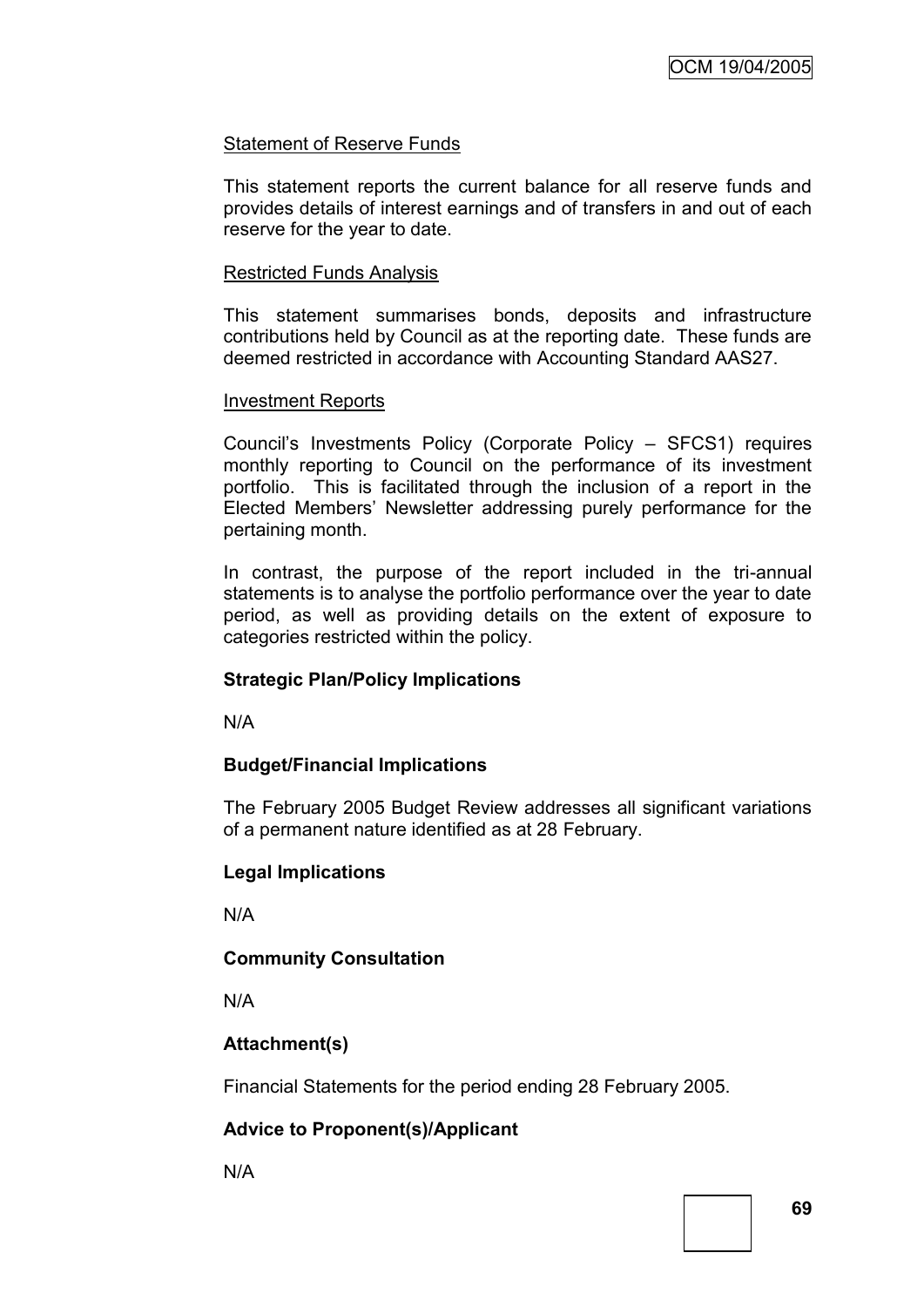## **Implications of Section 3.18(3) Local Government Act, 1995**

Nil.

# **15.3 (MINUTE NO 2772) (OCM 19/04/2005) - TSUNAMI RELIEF APPEAL (5300) (KL)**

#### **RECOMMENDATION**

That Council donate \$4,706.10 to the Australian Red Cross towards the Tsunami Relief Appeal and acknowledge the generosity of Council staff who have already donated an amount of \$3,745.04 from their personal salaries.

#### **COUNCIL DECISION**

MOVED Clr I Whitfield SECONDED Clr V Oliver that the recommendation be adopted.

**CARRIED 7/1**

## **Background**

Council at its meeting held on Tuesday, 18 January 2005 resolved to :

- *(1) allocate \$1,000 from the Emergency Disaster Fund Account and \$2,192 from the Flood Appeal funds held, towards the Tsunami Relief Appeal being organised by the West Australian Local Government Association and the Australian Local Government Association;*
- *(2) forward funds collected by Elected Members at Council's "Summer of Fun" events over the next few months to the same Appeal; and*
- *(3) review this issue after fund-raising is completed to see if further assistance could be afforded.*

#### **Submission**

N/A

#### **Report**

Council collections from the 'Summer of Fun" have amounted to \$1,514.10. Added to the \$2,192 held in Restricted Funds and

**70**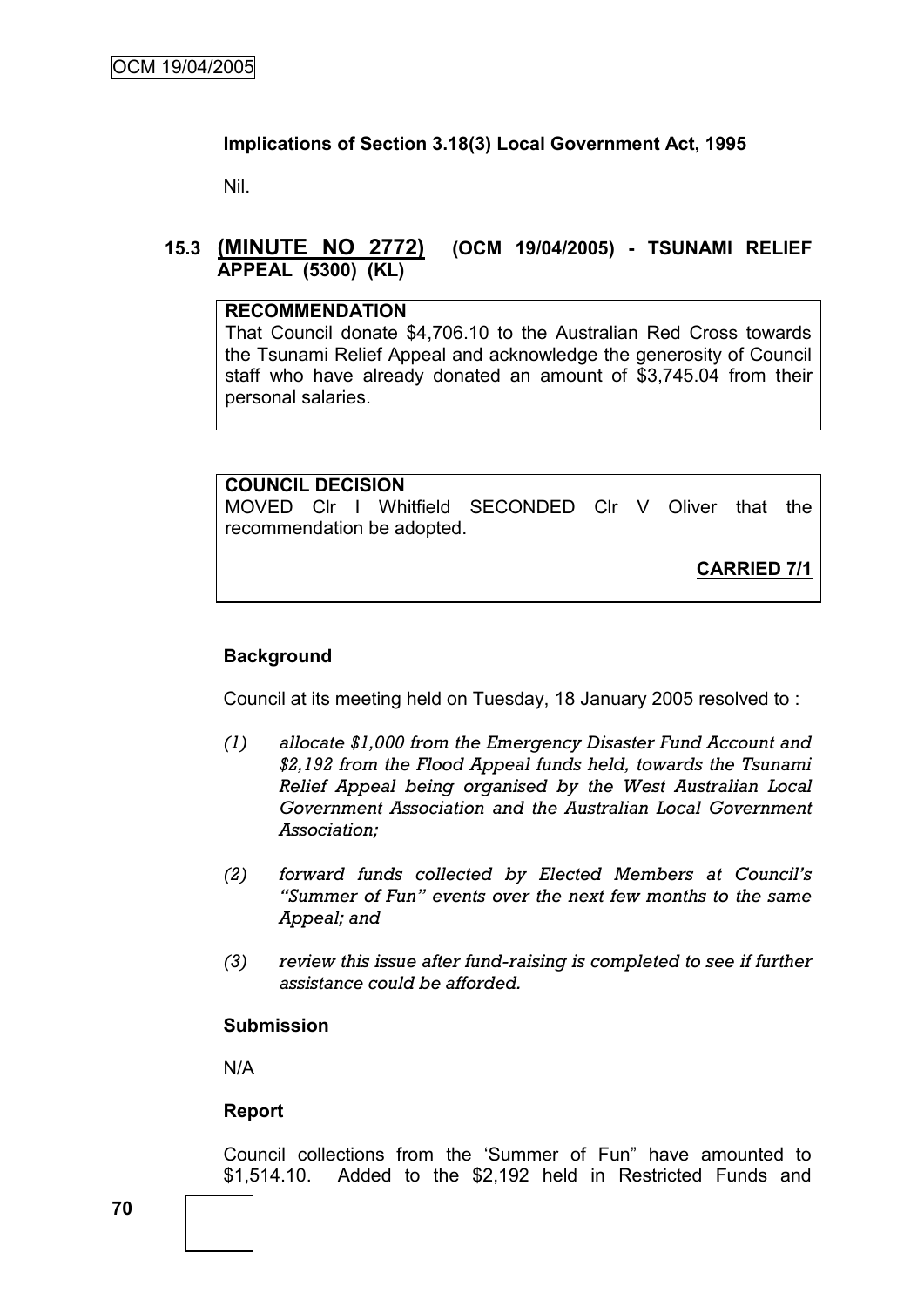\$1,000.00 from the Emergency Disaster Fund, total Council contribution to a Tsunami Relief Appeal will be \$4,706.10.

City Officers were moved by the devastation caused by the Tsunami and immediately responded by organising a Tsunami Appeal Fund shortly after the disaster. Those Council staff who had not already donated, were able to donate a day's pay or other amount, with a total of \$3,3,745.04 being raised and sent to the Australian Red Cross.

Now that the "Summer of Fun" has concluded a decision now needs to be made by Council, as to where these funds should be sent.

Recommendation (1) stated that the funds should be directed to the West Australian Local Government Association (WALGA) and the Australian Local Government Association. Unfortunately, neither of these organisations are collecting monies or distributing funds to any charitable organisations.

As originally recommended the funds could be sent to World Vision Tsunami Relief, the Australian Red Cross or Care Australia.

#### **Strategic Plan/Policy Implications**

N/A

#### **Budget/Financial Implications**

Emergency Disaster Fund – OP9004 - \$1,000.00. Restricted Funds – Flood Appeal – GL 80—5756 - \$2,192.00. General Deposits - \$1,514.10.

#### **Legal Implications**

N/A

**Community Consultation**

N/A

**Attachment(s)**

N/A

**Advice to Proponent(s)/Applicant**

N/A

**Implications of Section 3.18(3) Local Government Act, 1995**

Nil.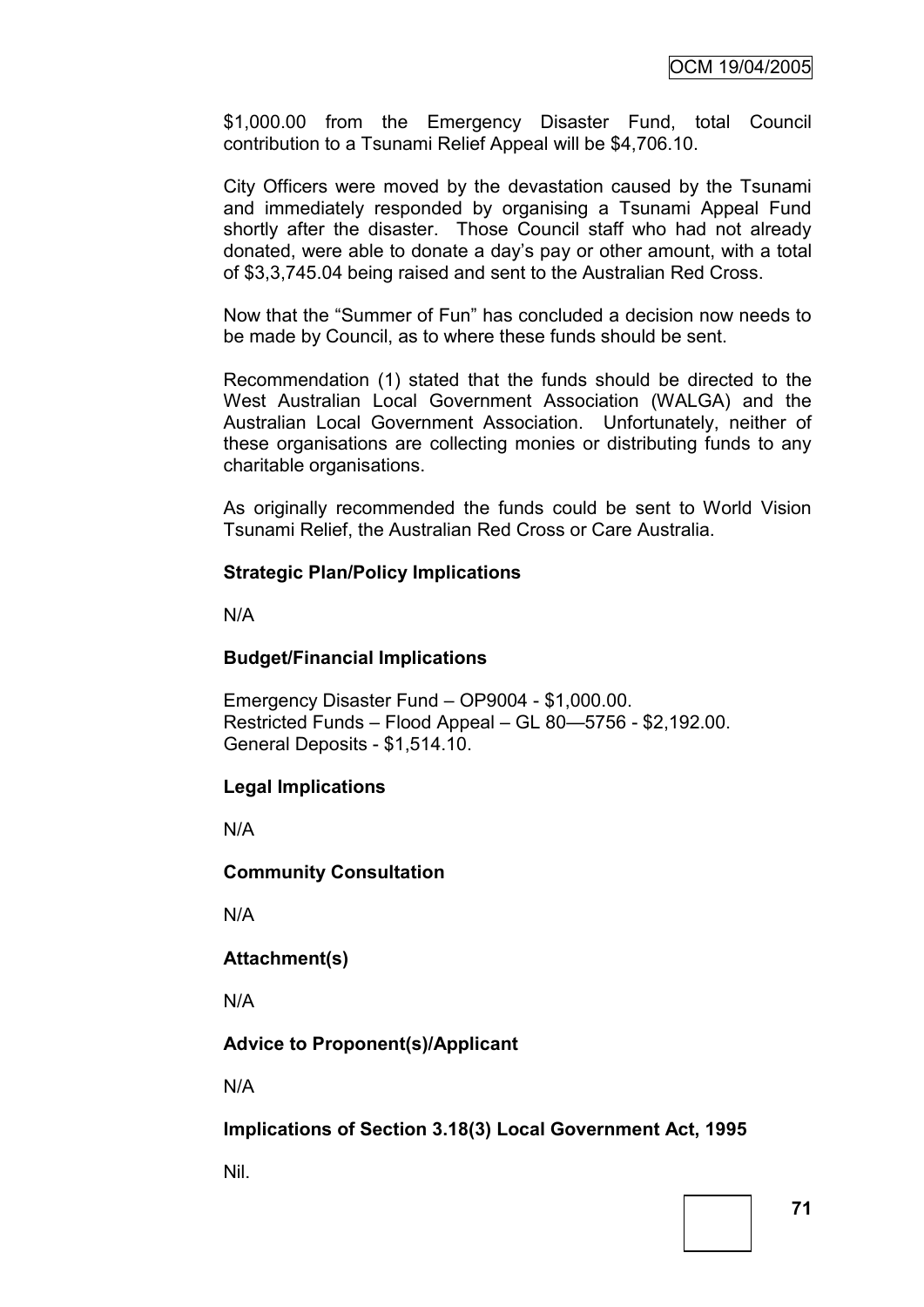# **15.4 (MINUTE NO 2773) (OCM 19/04/2005) - FREE THE BEARS FUND INCORPORATED - DONATION TO FREE A BEAR (5300) (SMH)**

# **RECOMMENDATION**

That Council:

- (1) receive the report;
- (2) make a donation of \$2,000 to the Free The Bears Fund Inc., PO Box 1393, Osborne Park DC, WA 6916, for the specific purpose of freeing a bear and that the freed bear be named 'Cockburn'. using funds from Account OP 9335 General Welfare;
- (3) include in the consideration of the 2005/06 Budget the making of an annual donation to Free The Bears Fund Inc. to sponsor the Freed Bear of \$250.

# **COUNCIL DECISION**

MOVED Clr I Whitfield SECONDED Clr V Oliver that the recommendation be adopted.

**CARRIED 7/1**

# **Background**

For some time now it has been public knowledge that in certain parts of Asia, bears are poorly treated, and there has been a concerted campaign to have bears released from bear farms and other unacceptable forms of abuse.

## **Submission**

On 25 March 2005, the Free The Bears Fund celebrated its 10 years of operation. In recognition of this a street appeal was undertaken on 8 April to collect money for freeing the bears.

A collection was made at the City Administration Office for voluntary donations which was well supported.

The submission has been initiated by the Director Engineering and Works for the Council to consider donating money to the fund to free a bear and to provide annual sponsorship.

It is understood that for \$2,000 a bear can be freed and for \$250 per year sponsorship of a bear can be made.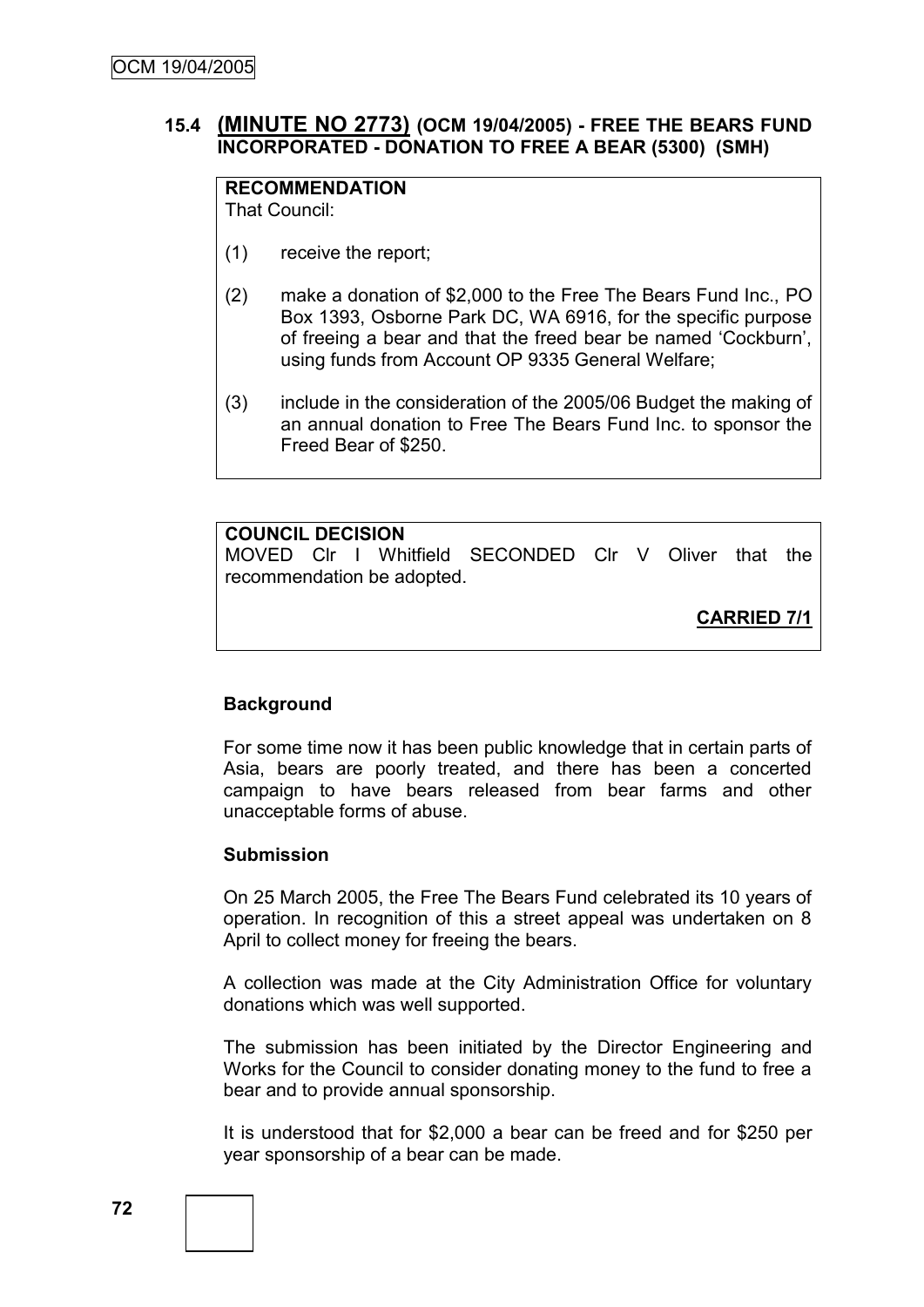It is also understood that the person or body who pays to free a bear can name the bear. Should this be supported by the Council it is suggested that the bear be named "Cockburn".

#### **Report**

The fund has dedicated supporters who continue to sponsor the bears in all the sanctuaries. Sponsorship is of the utmost importance to the fund as it provides everything that is required to keep the bears healthy, as well as physically and mentally fit and happy in their environment. The fund cannot look after the bears as well as it does without the continued support through sponsorship and donations. All of these funds go directly to the care of the bears.

The fund looks forward to another year of rescuing bears from the streets of India, confiscating more bears from poachers, restaurants and market traders and to give them a home in our sanctuaries where they can live out their days not wanting for anything.

1995 - Donated funds to International Fund for Animal Welfare (IFAW) to build a sanctuary at Pan Yu, China for the first bears rescued from bear bile farms and campaigned very heavily for the closure of all farms - the fund still campaign for the bears in China having broken the record for numbers of signatures gathered on petitions. The fund raised awareness across Australia about the plight of these poor bears.

1997 - Relocated to Taronga Park Zoo, Sydney, three sun bears destined for the restaurant trade in Cambodia. Built a sanctuary in Lopburi Zoo Thailand to give 10 bears there a better place to live rather than being kept in small cages. Built the first sun bear enclosure in the Phnom Tamao Zoological Gardens and Wildlife Rescue Centre, Cambodia.

1998 - Relocated 3 sun bears to Perth Zoo and paid for 3 keepers from Cambodia for in-situ training at Perth Zoo. The very successful "I Care for a Bear" sponsorship program was initiated. Built a further enclosure for Asiatic Black also rescued from poachers.

1999 - Built a nursery for rescued orphaned cubs. Both of these new enclosures have been established along-side the sun bear enclosure in Cambodia.

2000 - Signed an agreement with the Cambodian Government to train poachers to become park rangers. Protect rather than poach.

2001 - Campaigned against the restaurant trade in Cambodia and as a result, together with Wildaid, another organisation working in Cambodia, 70% of exotic animals have now disappeared from the menus in Phnom Penh.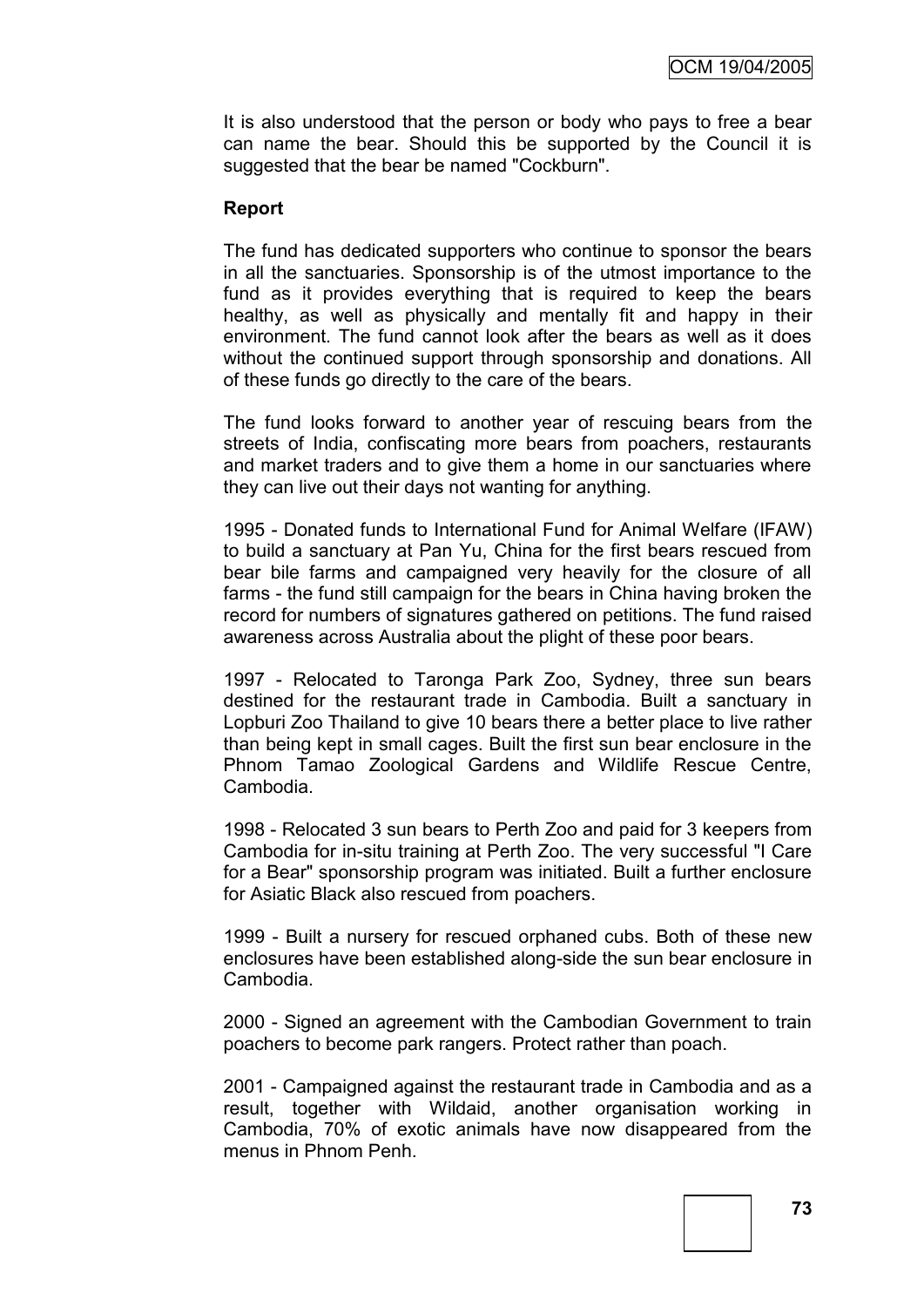2002 - Negotiated with the Indian Government and Wildlife SOS (India) to bring to an end the 'dancing bear' trade in India. Funding the Kalander Rehabilitation Program in which 'seed money' is offered to the Kalander to begin a business or another source of income to support their family. In return the Kalander surrenders his licence and the bear comes into the Agra Bear Rescue Facility in Agra. On Christmas Day 2002, the first 25 bears came into the rescue centre.

2003 - New night dens were funded in Agra to accommodate more bears. Also in 2003 the fund established a sanctuary in Luang Prabang - Laos which is now home to 5 Asiatic black bears which were destined for the markets.

2004 - The number of 'dancing bears' rescued in India climbed to just over 90. Also in 2004 the fund established a small sanctuary at Puttaparthi just 4 hours drive south of Bangalore. This is now home to "Barney" an ex-dancing bear and there is room for more bears to keep her company.

The fund has protected, preserved and enriched the lives of over 161 bears to date, established trust within governments of SE Asia, given employment to the indigenous people and built many sanctuaries to give home, safety and shelter to these bears.

In conclusion it is recommended that the Council give consideration to donating to the Fund for the release of a bear from the current Budget and to sponsoring a bear on an annual basis in the 2005/06 Budget.

It is suggested that if the Council supports the proposal, the bear be named to reflect the name of the City, "Cockburn".

## **Strategic Plan/Policy Implications**

1. Managing Your City refers.

## **Budget/Financial Implications**

Funds are available in Account OP9335 Welfare General Donations:-

OP 9335 Welfare General \$2,000

No claim has been made against these funds.

An absolute majority of Council is required to reallocate funds from OP 9397 to OP 9335 to enable the required donation to be made.

The future sponsorship of a bear could form part of the 2005/06 Budget deliberations. The annual cost of the donation would be \$250.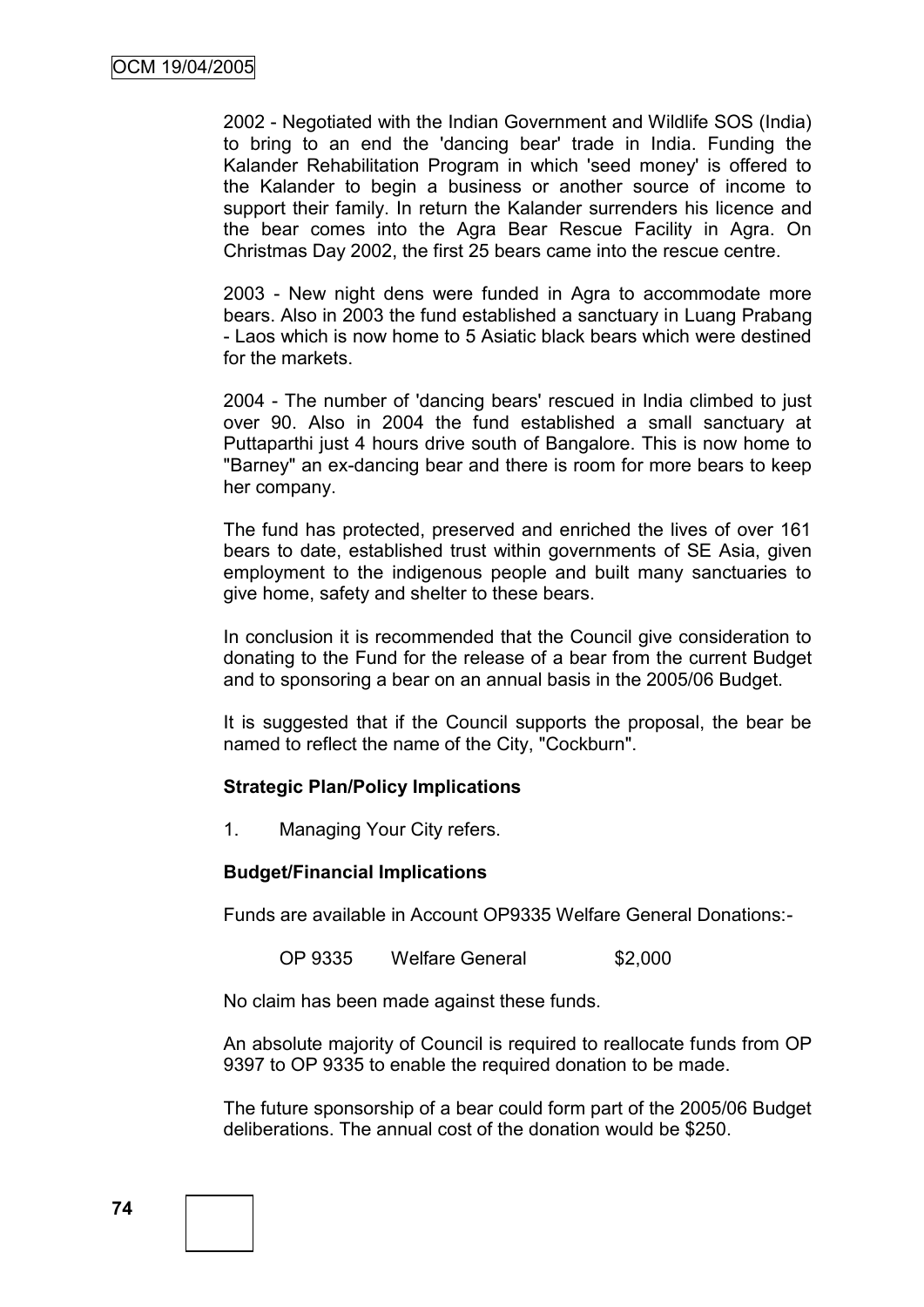# **Legal Implications**

Nil.

# **Community Consultation**

N/A

# **Attachment(s)**

Nil. However, a copy of the February 2005 Newsletter, Ten Years On Free The Bears Fund Inc can be made available on request from the Director Engineering and Works.

## **Advice to Proponent(s)/Applicant**

N/A

**Implications of Section 3.18(3) Local Government Act, 1995**

Nil.

# **16. ENGINEERING AND WORKS DIVISION ISSUES**

## **16.1 (MINUTE NO 2774) (OCM 19/04/2005) - ROCKINGHAM ROAD BETWEEN PHOENIX ROAD AND SPEARWOOD AVENUE - PROPOSED UPGRADE (450498) (JR)**

**RECOMMENDATION** That Council:

- (1) does not proceed with the upgrade of Rockingham Road between Phoenix Road and Spearwood, as allocated under Budget Account No. CW 2103;
- (2) reduce Expenditure Account No. CW 2103 Rockingham Road [Phoenix / Spearwood] from \$883,759 to \$51,400 and reduce Income Account No. 2103 – Transfer from Regional Road Reserve Fund from \$883,759 to \$51,400; and
- (3) proceed with the installation of a raised continuous central median island in Rockingham Road between Phoenix Road and Lancaster Street.

**TO BE CARRIED BY AN ABSOLUTE MAJORITY OF COUNCIL**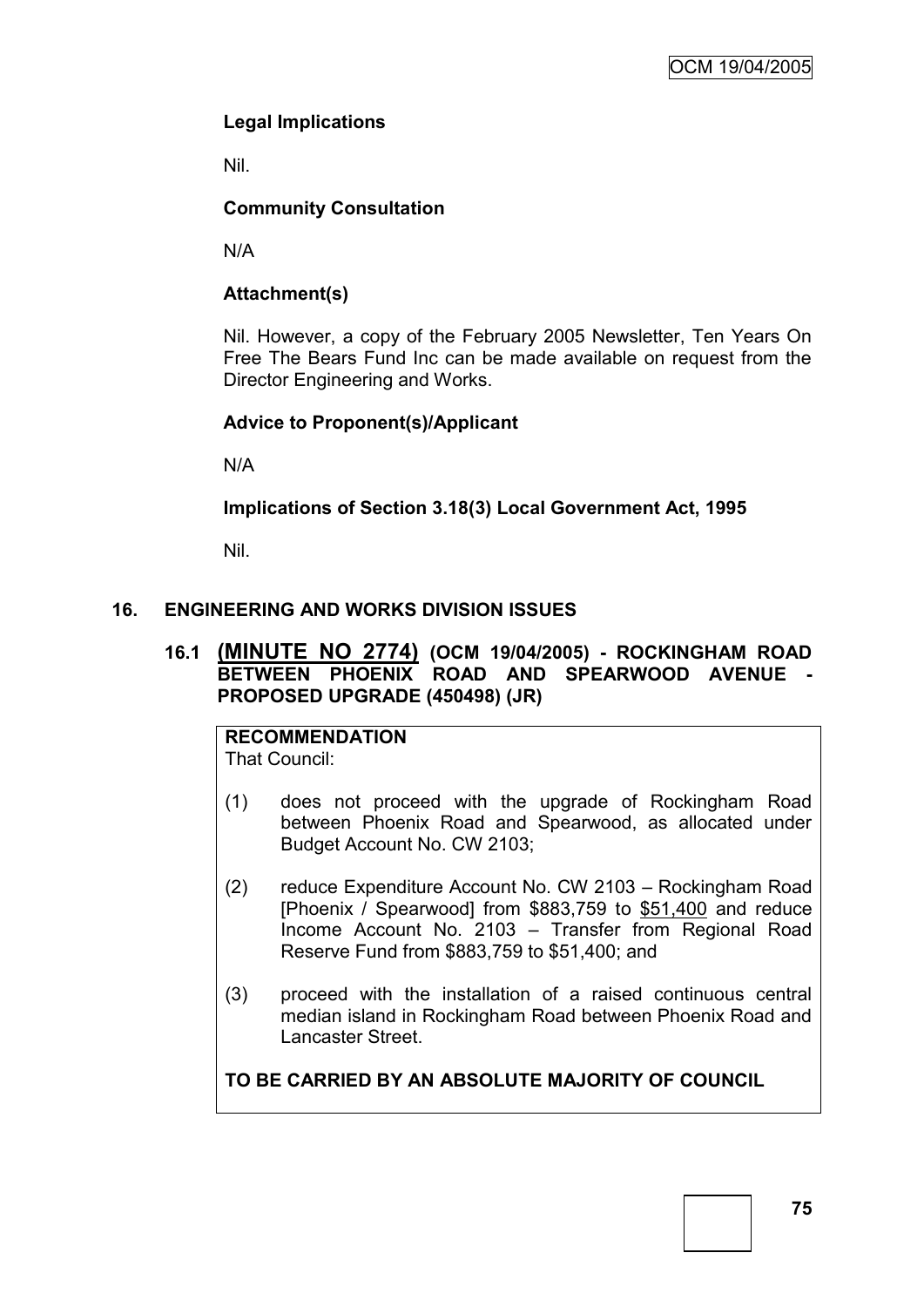# **COUNCIL DECISION**

MOVED Clr S Limbert SECONDED Clr I Whitfield that Council adopt the recommendation with (3) being amended to read as follows:

(3) proceed with the installation of a raised continuous central median island in Rockingham Road between Phoenix Road and Lancaster Street, subject to breaks in the island being made to facilitate the safe and convenient pedestrian crossings in locations agreed to by the Director Engineering and Works.

## **MOTION LOST BY CASTING VOTE OF PRESIDING MEMBER 4/4**

MOVED Deputy Mayor R Graham SECONDED Clr K Allen that this Item be deferred until the next Ordinary Council Meeting.

# **CARRIED 5/3**

# **Explanation**

There are many pedestrians who cross this busy section of road to access the bus stop and other facilities. Breaks in the median island will facilitate safer and more convenient crossings for pedestrians and also enable access for people in wheelchairs or parents with prams.

## **Background**

At the Ordinary Meeting of the Council held on 19 August 2003, it was resolved that Council:

- (1) confirm its favoured position for the re-development of Rockingham Road between Phoenix Road and Spearwood Avenue is to traffic calm the road to one lane in each direction;
- (2) support the undergrounding of powerlines for that section of Rockingham Road;
- (3) survey all affected property owners and tenants fronting that section of Rockingham Road with the concept plan to seek support –
	- (a) For the proposed revised road pattern, and
	- (b) To contribute to the cost of undergrounding power;
- (4) forward the proposed concept plans of the road modifications to the Department for Planning and Infrastructure and request comments on its impact for proposed public transport links; and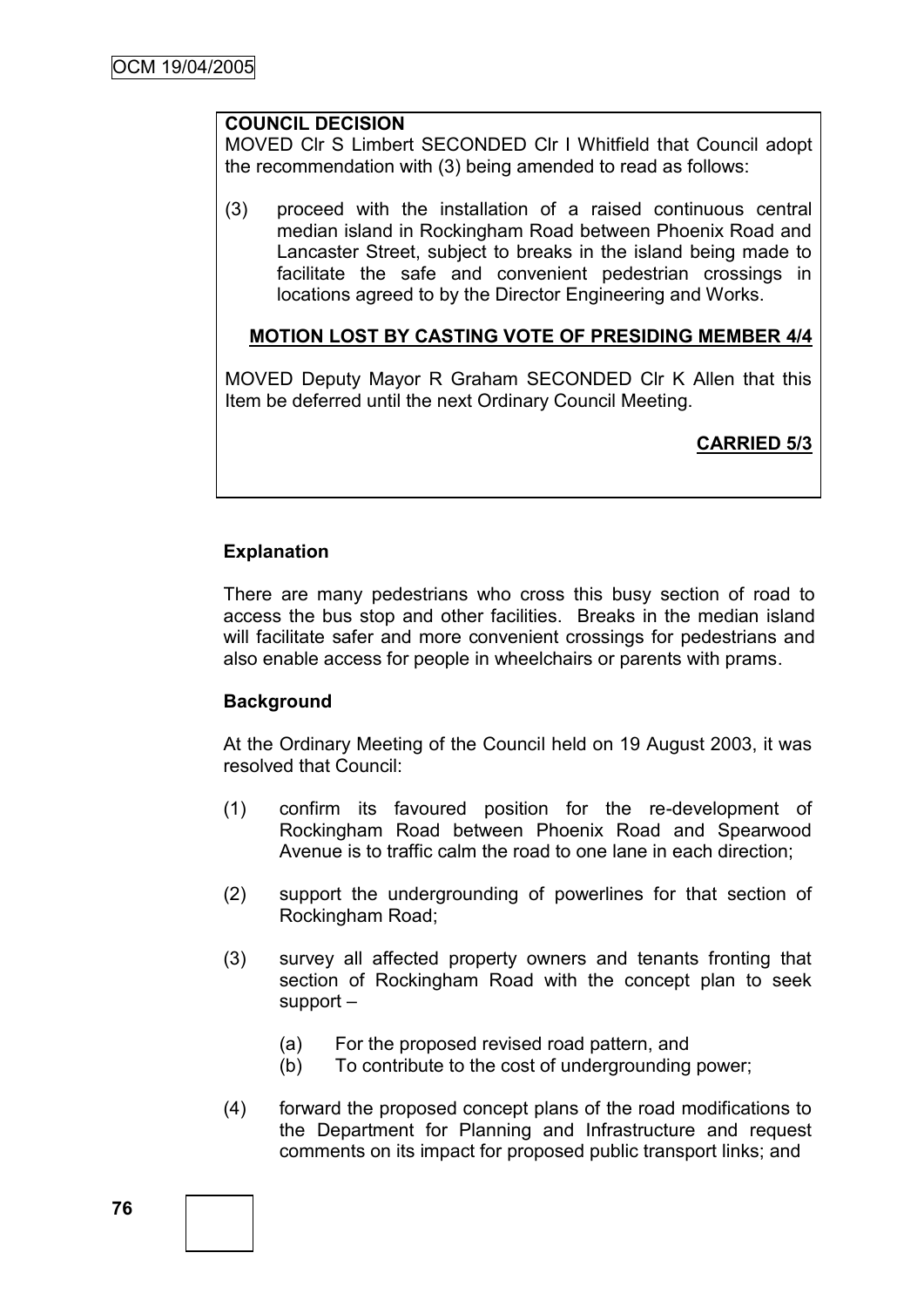(5) extend the brief of Sinclair Knight Merz to investigate the possible traffic impacts on the adjoining road system in the event that Rockingham Road is reduced to one lane in each direction, between Phoenix Road and Spearwood Avenue and also to report on the effect to the road system if traffic flows increase along Rockingham Road in the future.

Accordingly, there are remaining funds of about \$832,000 on the current Budget to undertake the refurbishment of Rockingham Road to reduce traffic flows from 2 lanes in each direction to 1 lane each way so as to create a more people friendly environment. The concept plan was prepared by traffic engineering consultant Sinclair Knight Merz.

## **Submission**

David Porter Consulting Engineer was engaged as the Project Manager to facilitate development of the proposal and project.

The undergrounding of power is an integral and expensive component of the project. A detailed application was made to the Office of Energy for funding assistance under the Round Three Localised Enhancement Projects under the WA Government's State Underground Power Program. Unfortunately, the submission was unsuccessful. Costs were also sought from Western Power for the undergrounding of the power.

A correspondence survey of the affected residential and business property owners was undertaken. The Department for Planning and Infrastructure was also approached to comment on the impact of the proposal on the proposed public transport links.

Sinclair Knight Merz was engaged to investigate the possible traffic impacts on the adjoining road system in the event that Rockingham Road is reduced to one lane in each direction between Phoenix Road and Spearwood Avenue.

## **Report**

There are various issues associated with the project that have been identified and/or addressed during the consultation and design development phase:

1. Undergrounding Power

There was general negativity from the affected residential property owners to contribute to underground power connections for their properties. Western Power originally provided a budget quote (June 2003) of \$420,000 to underground the power in Rockingham Road between Phoenix Road and Spearwood Avenue. This included design, all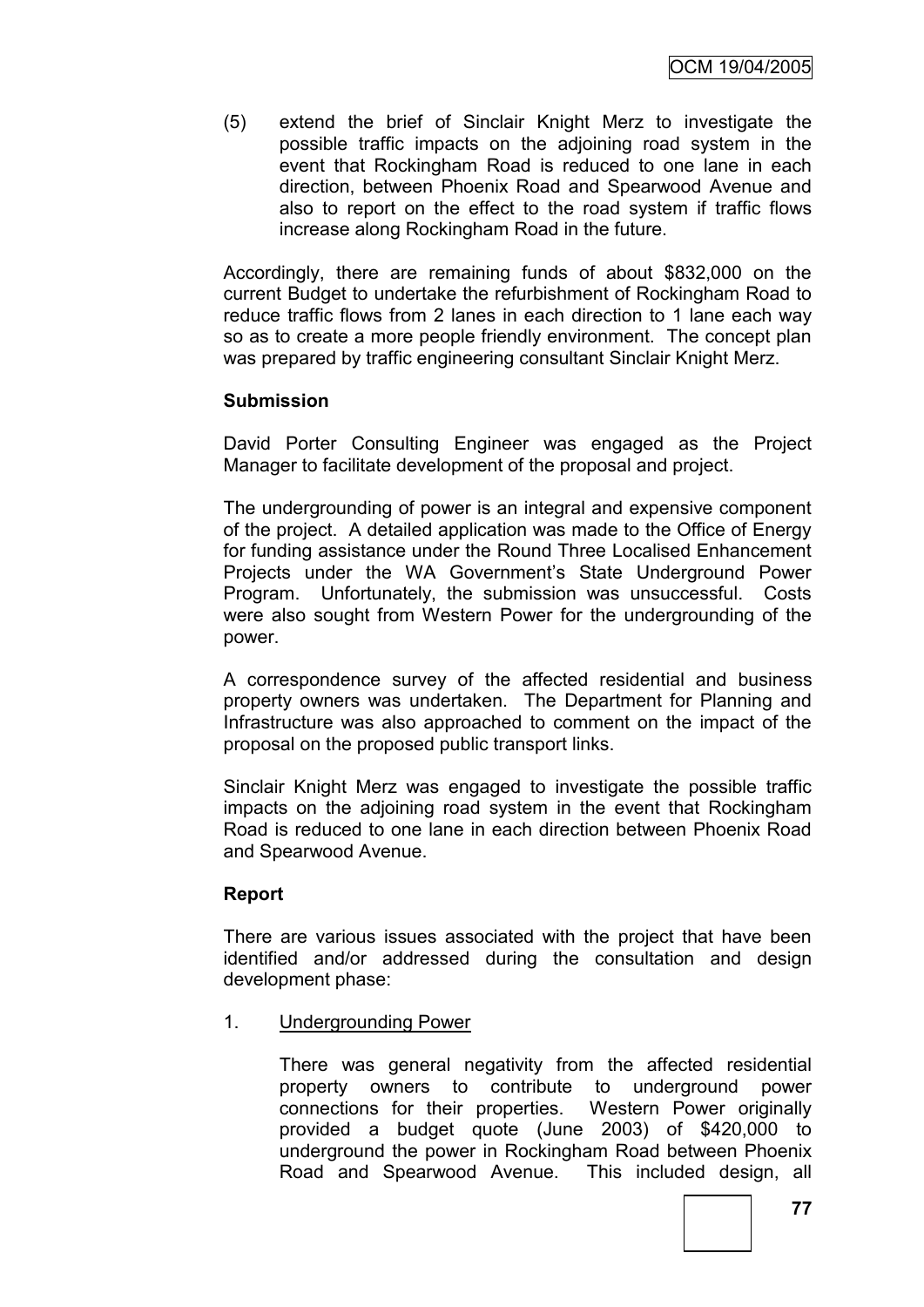materials, trenching (cap rock) and cable laying, removal of existing overheads and street lighting design and installation. It did not include customers' connections and reinstatements. Decorative light poles were also at extra cost to the standard light poles quoted.

Western Power has now (October 2004) provided a detailed quotation of \$781,120.91 (plus GST) for the same work. The reason given for the big difference in quotes is because all cables need to be installed in protective conduits and directionally drilled by contractor as this section of Rockingham Road is in a 'cap rock' zone. In addition, Council will be responsible for arranging underground power connections to properties at extra cost, negotiation with landowners for the provision of land for switchgear sites and incorporation into the road reserve, all reinstatements and relocation of any other affected underground utilities. There are two switchgear sites to be located on current private property, two on the existing road reserve and one on Council property. There is a 12 sq.m. land requirement for each switchgear site, and this would probably cost nominally \$20,000 to acquire from the private property owners. There may also be planning ramifications with resulting reduced parking areas.

An indicative quotation (December 2003) of \$91,202 (plus GST) has been received to undertake all the underground property connections following the undergrounding of power.

#### 2. Roadworks/Streetscape Concept

As a result of the initial survey the primary issues of concern raised included:

- Restricted access to business and residential properties due to the new median islands (no right turns)
- Increased congestion and queuing (as one through lane each direction not enough)
- Public transport and emergency vehicle provisions
- Contribution to undergrounding power
- Visibility due to tree planting
- No pedestrian / cyclist facilities indicated

Accordingly, to address these and any other issues, an informal workshop was undertaken in March 2004 at the Civic Centre Halls and affected business owners / operators and residential owners / tenants attended.

As a result of the consultations and workshop the plans were further developed to reflect many of the suggestions made and to address the various concerns. The final concept plans were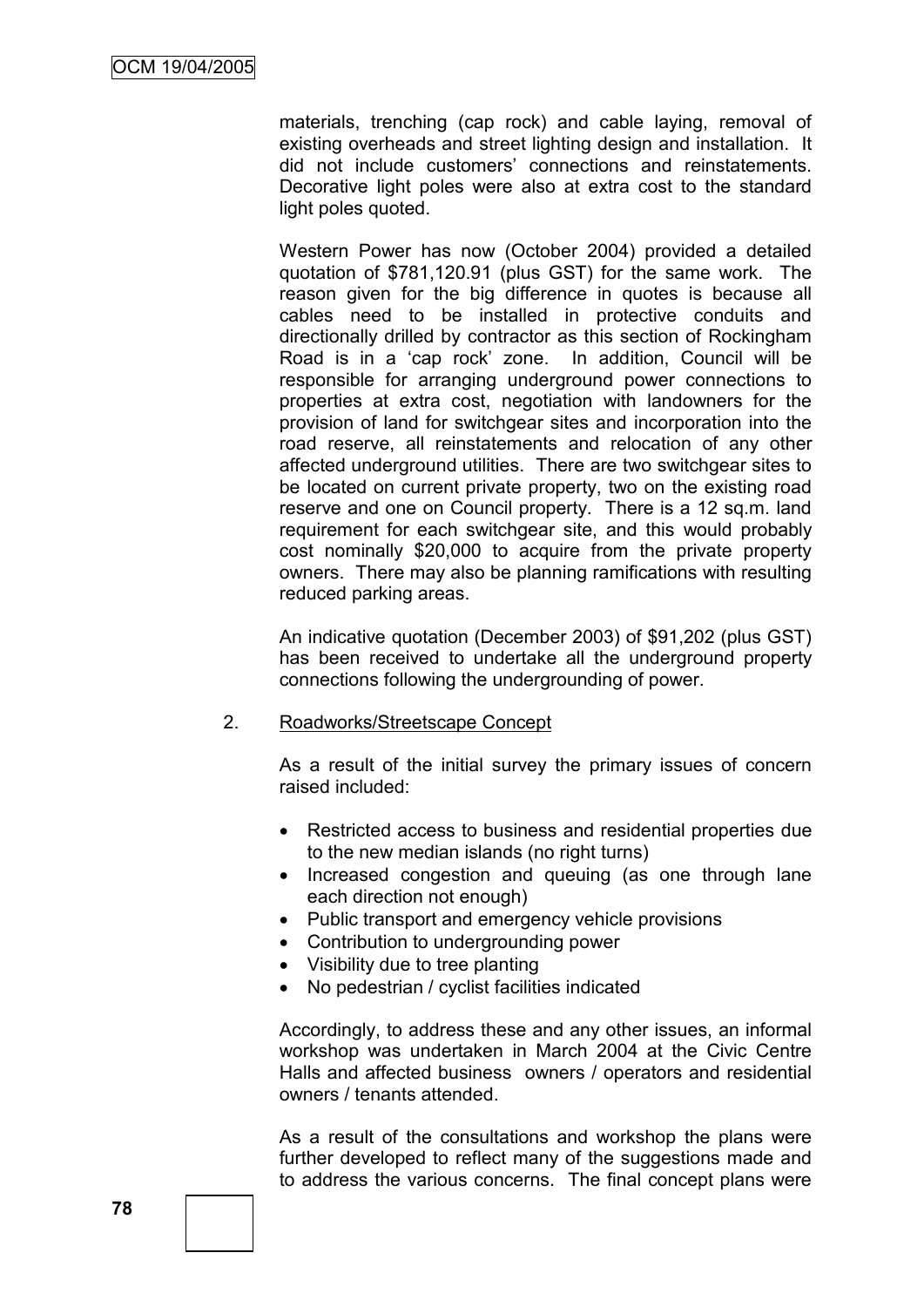developed by Council's engineering consultant, Sinclair Knight Merz (road improvement plan) and landscaping consultant, Gerard Healy and Associates (streetscaping plan). The plans maintain accessibility to the existing business and residential properties and at the same time calming traffic movements along the road.

The proposed streetscaping was extended from the initial basic minimal treatment to a comprehensive integrated treatment more appropriate to Council's intentions for the function and character of the section of road. This incorporates entry statements, mature lines of trees, low wall screenings, pedestrian seating areas, etc. The entry statements need some incorporation into adjacent private property.

The final concept plans were displayed in November 2004 at the Civic Centre Halls and interested and affected parties invited to view the proposals and make any comments. No objections were received from the small response, though there was an objection after the display to the use of palm trees in the streetscape. This was from a resident not directly affected by the proposed treatment.

The original allowance for a minimal streetscape treatment was in the order of \$75,000. A comprehensive treatment reflecting the intended character and amenity of the 'town centre' type refurbishment would cost in the range of \$710,000 (plane trees and eucalyptus) to \$785,000 (palm trees and eucalyptus), depending on the extent and variety of entry statements, mature tree plantings and pedestrian area facilities.

#### 3. Fremantle-Rockingham Bus Transitway

The Department for Planning and Infrastructure objected to the downgrade of the intended function of Rockingham Road as a District Distributor of traffic, particularly as an important public transport route and the detrimental effect on the possible future dedicated Transitway. It should be noted that Council resolved in December 1999 not to support a dedicated Transitway in Rockingham Road until the effects of the Hampton Road Transitway were reviewed.

The Department has conducted a limited study into the before and after effects on traffic of the Hampton Road Transitway. A review of the traffic volumes before and after the implementation of the bus lanes on Hampton Road was undertaken to determine any subsequent traffic impacts that have occurred on Hampton Road and the adjacent road network.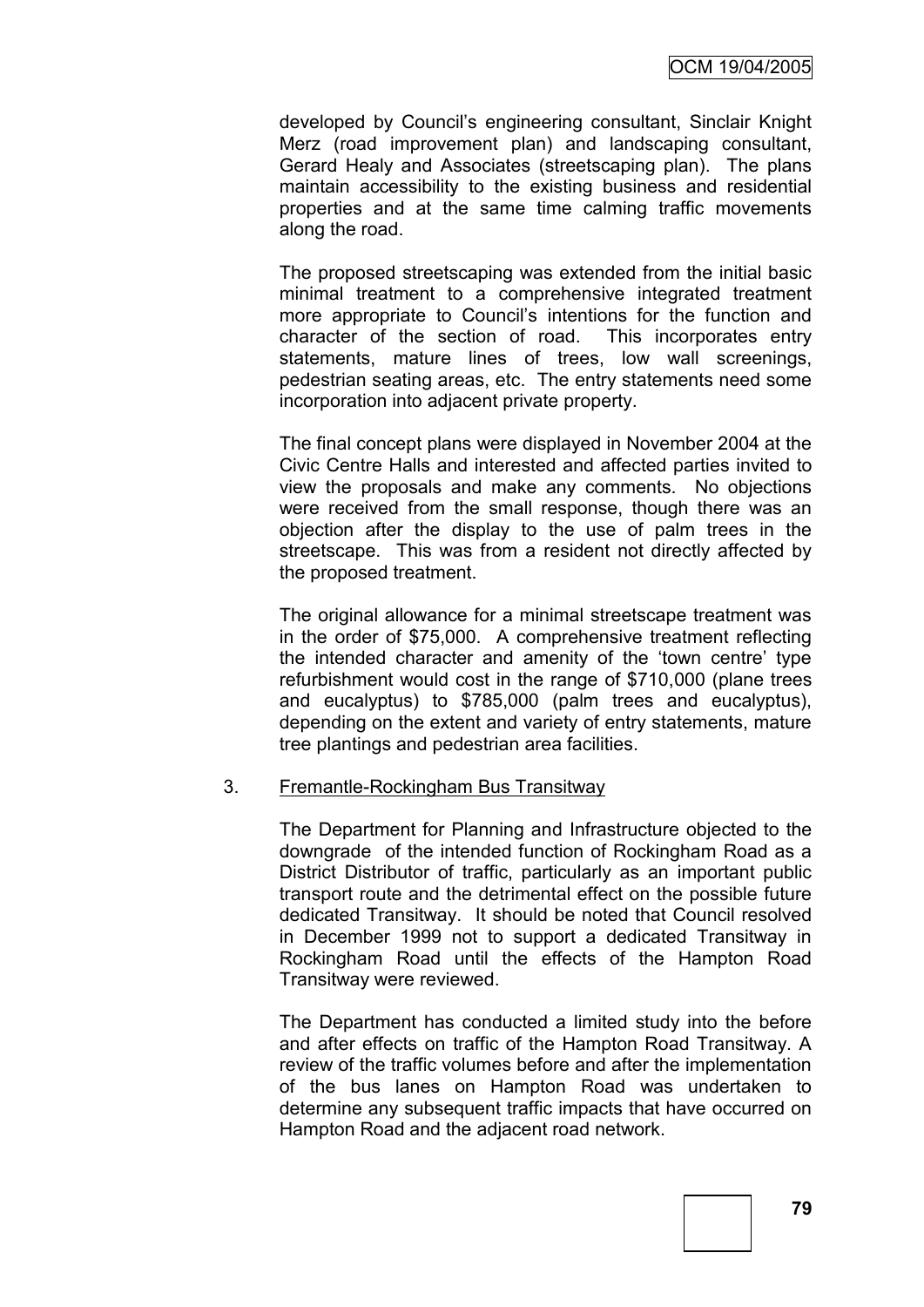The daily traffic flow on Hampton Road has decreased by 8% from 22,870 vehicles per day (May 2000) to 20,960 vpd (September 2001). The bus lanes were installed in July 2001. However, the traffic volumes in the adjacent network, on Stock Road, Carrington Street, South Terrace and Marine Parade, all increased by up to 10%. As an indication the current traffic volume in Rockingham Road is about 16,000 vpd.

A limited investigation has been conducted to determine the impact of the Hampton Road Transitway on properties, such as noise vibration, property access and values. The effects must have been minimal as there have been no public complaints in these areas.

The above Hampton Road findings would be indicative of the effects of reducing Rockingham Road to one through lane in each direction.

#### 4. Raised Central Island – Phoenix Road/Lancaster Street

At the Ordinary Meeting of Council held in April 1997, it was resolved to proceed with the design and construction of an unbroken raised continuous median island in Rockingham Road between Phoenix Road and Lancaster Street, to be funded by trust funds being held for that purpose (about \$10,000) and provided by the property developers on both sides of the section of Rockingham Road, any shortfall being provided from Budget funds allocated for the development of the public areas in the Phoenix Civic Precinct. This was a planning condition of the redevelopments on both sides of Rockingham Road to improve traffic safety by eliminating right turns. Following strong objections from the new adjacent business operations, Council at its Ordinary Meeting held in August 1997 decided to defer the installation of a raised central island in Rockingham Road between Phoenix Road and Lancaster Street for 12 months or when a planned rear link access road in Phoenix Plaza was completed.

This rear link access road between Phoenix Road and Lancaster Street has just been completed. Consequently, there is now a requirement to construct the median island. It should be noted that at least 16 traffic accidents in the four year period to 31<sup>st</sup> December 2004 could have been avoided if the median island was in place.

The redevelopment of Rockingham Road with one through traffic lane in each direction can accommodate a right turn pocket in the widened central median that will afford improved protection for turning traffic. The adjacent businesses are requesting more than one turning pocket. Consequently, it is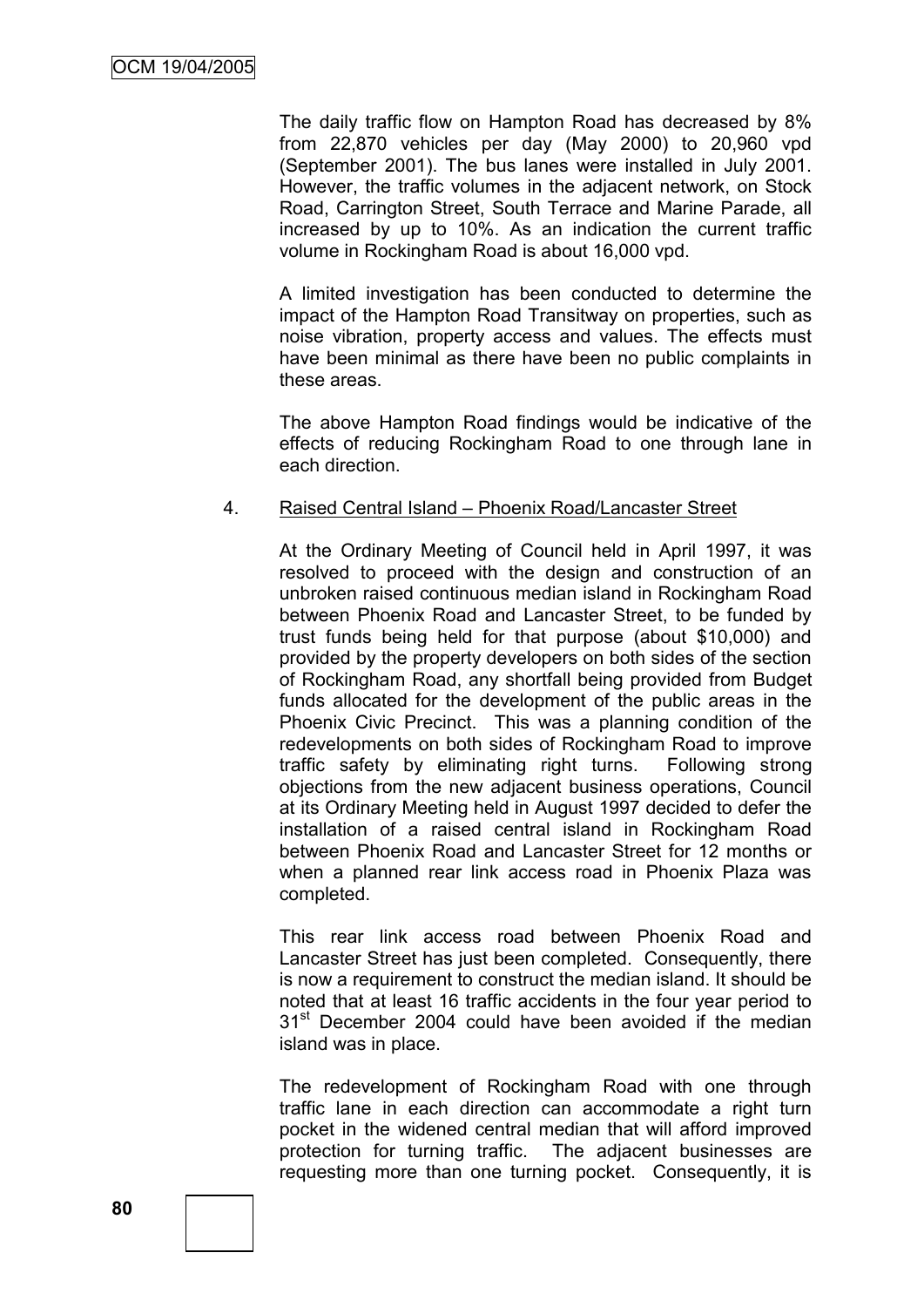considered that, should the redevelopment of Rockingham Road proceed in accordance with the concept plan, one right turn protected pocket for each side of the road could be provided to provide access relief for the businesses.

## 5. Traffic Impacts on Adjoining Road System

Sinclair Knight Merz investigated the possible traffic impacts on the adjoining road system in the event that Rockingham Road is reduced to one lane in each direction between Phoenix Road and Spearwood Avenue. They concluded that:

- there could be a diversion of about 1,000 vehicles per day from Rockingham Road to Hamilton Road, with traffic volumes slowly increasing in the future. Hamilton Road traffic would increase at a slightly higher rate than Rockingham Road traffic.
- traffic is not expected to divert to major parallel routes such as Cockburn Road or Stock Road, or to local roads in the vicinity of Rockingham Road.

There was strong concern from a Hamilton Road resident that the Rockingham Road treatment would push an extra 1,000 vehicles per day into her street. Current traffic flow in Hamilton Road between Phoenix Road and Spearwood Avenue is about 8,200 vehicles per day.

Hamilton Road is classified as a District Distributor B road, which would be expected to accommodate 7,000 to 15,000 vehicles per day (according to Liveable Neighbourhoods WA). That is Hamilton Road should comfortably accommodate the extra 1,000 vehicles per day without compromising its intended hierarchal function.

#### 6. Cost Estimate

In view of the substantial increase in funds needed to satisfy Western Power's requirements for undergrounding power, and the extensive landscaping/streetscaping requirements now identified, the cost of the project has been estimated as follows:

| <b>Roadworks</b>                       | \$430,000 |
|----------------------------------------|-----------|
| <b>Underground Power</b><br>$\bullet$  |           |
| <b>Western Power</b><br>*              | \$785,000 |
| $\star$<br><b>Property Connections</b> | \$95,000  |
| <b>Land Requirements</b>               | \$20,000  |
| <b>Ancillary Costs</b><br>$\star$      | \$20,000  |
|                                        | \$920,000 |
|                                        |           |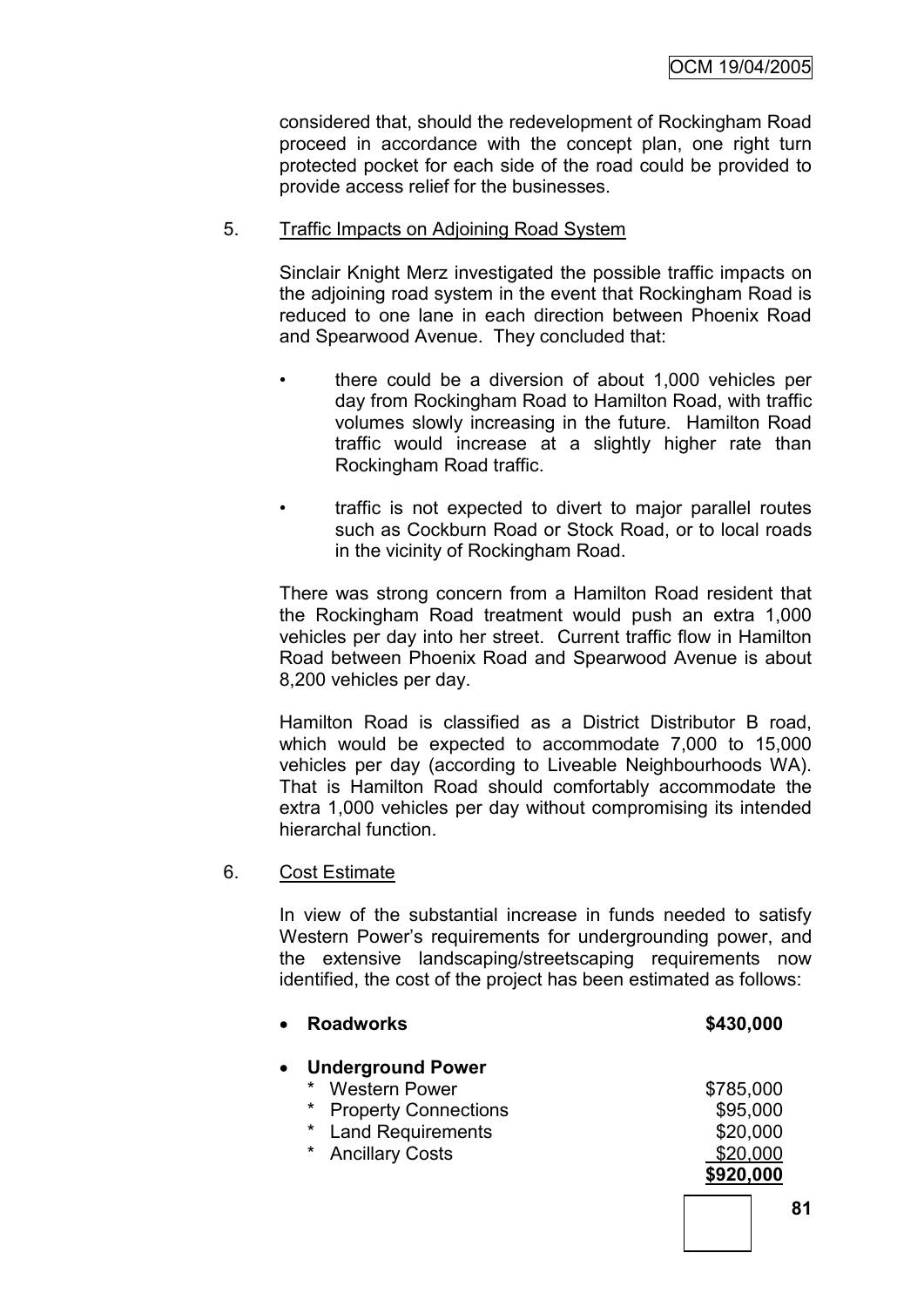**Landscaping**

| $\ast$<br><b>Footpath Paving</b><br>$\star$<br>Soft Landscaping / Irrigation<br>$\star$<br><b>Street Furniture</b> | \$230,000<br>\$320,000<br>\$235,000<br>\$785,000 |
|--------------------------------------------------------------------------------------------------------------------|--------------------------------------------------|
| <b>Consultants</b><br>$\bullet$                                                                                    | \$150,000                                        |
| <b>On Costs</b><br>$\bullet$                                                                                       | \$15,000                                         |
| TOTAL                                                                                                              | \$2,300,000                                      |

There will also be substantial ongoing costs to maintain the landscaping to a high standard, maintain the street furniture. attend to the increased attractiveness to vandalism, street clean to a high standard, clear deciduous leaves, etc. The annual ongoing costs of these has been estimated as follows:

- **Roads maintenance \$25,000 per year**
- **Parks maintenance \$38,000 per year**
- 7. Conclusion

Due to the high costs of undergrounding the power and installing an appropriate streetscaping treatment commensurate with Council's intended function and character for the proposed upgraded section of Rockingham Road, it is considered that this project should not proceed at this stage. However, the construction of the central island between Lancaster Road and Phoenix Road should proceed.

There are also issues with extending the treatment into private property and negotiating with property owners for land requirements and integrated internal treatments.

# **Strategic Plan/Policy Implications**

The Corporate Strategic Plan Key Result Area that applies to this item  $is -$ 

- 2. Planning Your City
	- *"Planning the development of the City to achieve high levels of convenience, amenity and a sense of community."*

# **Budget/Financial Implications**

The current Budget allocation, with \$832,000 remaining, is inadequate to undertake the project to the developed concept. As the required allocation is in the order of \$2.3M, this should only be budgeted having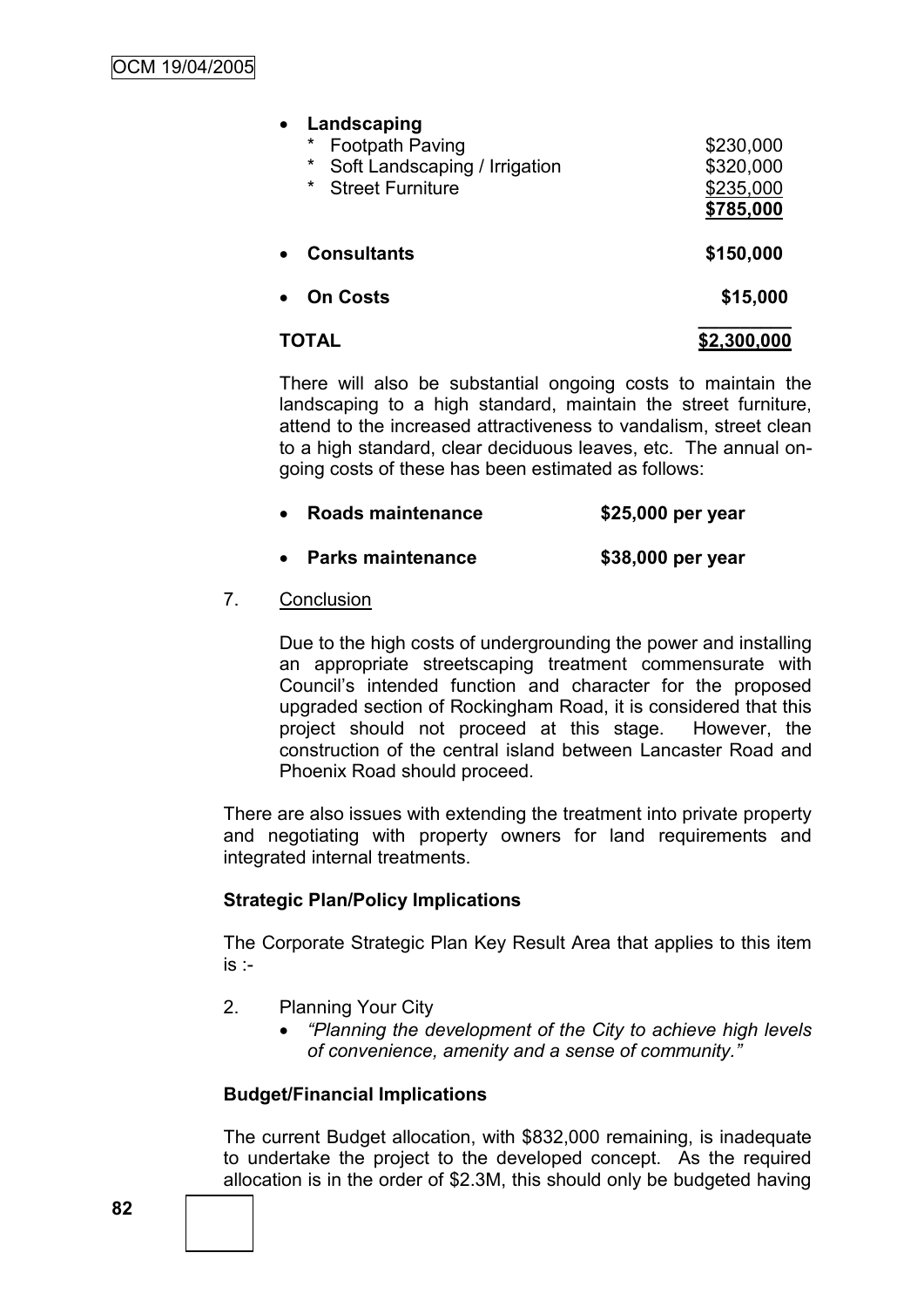regard to Council's major projects program and future available funding. The median island treatment may require some Council funding to supplement the developer funding which is \$9,000. This can be provided from the Budget allocation for Traffic/ Safety Management-Minor Works.

# **Legal Implications**

N/A

## **Community Consultation**

Extensive consultation has been undertaken with affected fronting property owners and tenants as directed by Council. More widespread public consultation to the general community should not be undertaken until Council commits the additional funding to undertake the project .

## **Attachment(s)**

Nil

# **Advice to Proponent(s)/Applicant**

N/A.

**Implications of Section 3.18(3) Local Government Act, 1995**

Nil.

# **16.2 (MINUTE NO 2775) (OCM 19/04/2005) - ADHESIVE SPEED LIMIT SIGNS (4524) (JR)**

# **RECOMMENDATION**

That Council take no action in providing ratepayers with adhesive ―Speed Limit 50‖ signs for their mobile garbage bins.

## **COUNCIL DECISION**

MOVED Clr S Limbert SECONDED Clr V Oliver that the recommendation be adopted.

**CARRIED 8/0**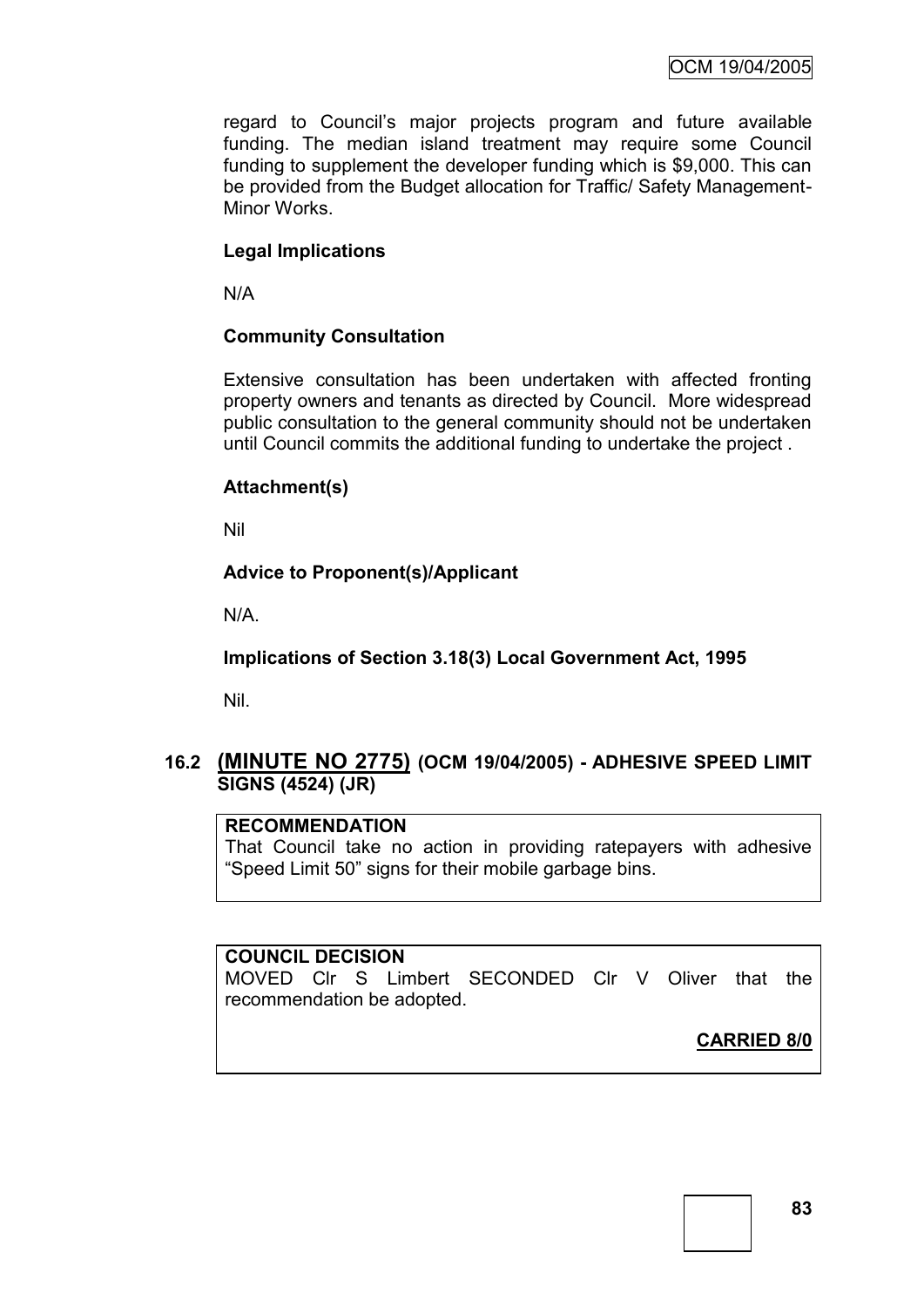# **Background**

The default speed limit on local streets is 50km/h, however this is regularly exceeded by motorists.

#### **Submission**

At the Ordinary Meeting of Council held on Tuesday 15 March 2005, under Matters to be Noted for Investigation, Without Debate, Clr Reeve-Fowkes requested that Council prepare a report with full cost implications of providing ratepayers with adhesive "Speed Limit 50 km" signs to be stuck on rubbish wheelie bins. This has been introduced in other Councils and has reportedly been successful in slowing traffic.

#### **Report**

There are about 27,000 households in the Municipality. Based on this, the cost of printing and distributing the adhesive "Speed Limit 50" signs is estimated as follows:-

|                           |     | \$20,500 |
|---------------------------|-----|----------|
| <b>Full delivery</b>      |     | 1,500    |
| <b>Explanatory flyers</b> | S.  | 900      |
| Adhesive signs            |     | \$18,000 |
| Artwork                   | \$. | 100      |

It should be noted that Main Roads WA, the statutory traffic sign authority, have advised that it does not support the adhesive speed limit signs on mobile garbage bins as:

- It contradicts the Road Traffic Code 2000;
- It confuses drivers if the bins happen to be located within a 40 km/hr School Zone.

Those Councils with such signs have done so without consultation with Main Roads and without their concurrence. Consequently, in view of the statutory authority's lack of support, the adhesive signs should not be provided.

As not all householders will be keen to place the stickers on their bins, it is anticipated that a proportion would be binned. An alternative is to make them available on demand should Council decide to provide them to householders.

## **Strategic Plan/Policy Implications**

The Corporate Strategic Plan Key Result Areas which apply to this item are:-

5. Maintaining Your Community Facilities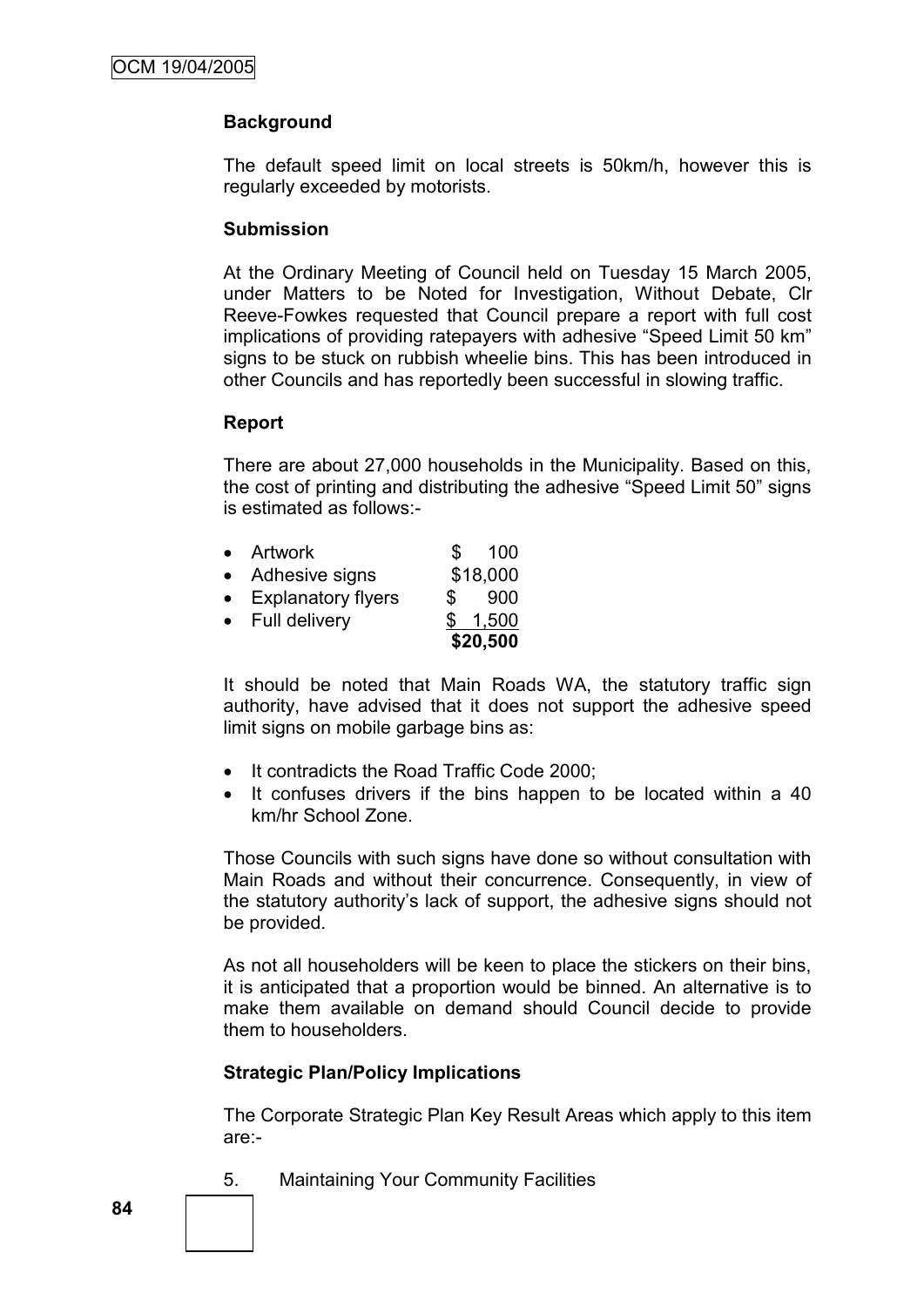*"To construct and maintain roads, which are the responsibility of the Council, in accordance with recognised standards, and convenient and safe for use by vehicles, cyclists and pedestrians."*

# **Budget/Financial Implications**

There are no specific funds on the current Budget to provide adhesive speed limit signs for mobile garbage bins.

# **Legal Implications**

It contradicts the Road Traffic Code 2000

# **Community Consultation**

Nil.

# **Attachment(s)**

Nil.

# **Advice to Proponent(s)/Applicant**

N/A

**Implications of Section 3.18(3) Local Government Act, 1995**

Nil.

# **16.3 (MINUTE NO 2776) (OCM 19/04/2005) - HENDERSON LANDFILL GAS EXTRACTION AND UTILISATION - WASTE GAS RESOURCES - CONTRACT NO. EE974783B/1 (TENDER NO. 21/98) (3411566) (BKG) (ATTACH)**

# **RECOMMENDATION**

That Council:

- (1) receive the report;
- (2) advise Waste Gas Resources ("WGR") that it is prepared to revise Contract No. EE97483B11, the lease and licence agreement for Gas Extraction and Utilisation at Henderson Landfill Site, subject to:-
	- 1. royalties on the gross sales from the power generation and renewable energy credits being adjusted to 17% of gross revenue from the commencement of the contract with western Power; and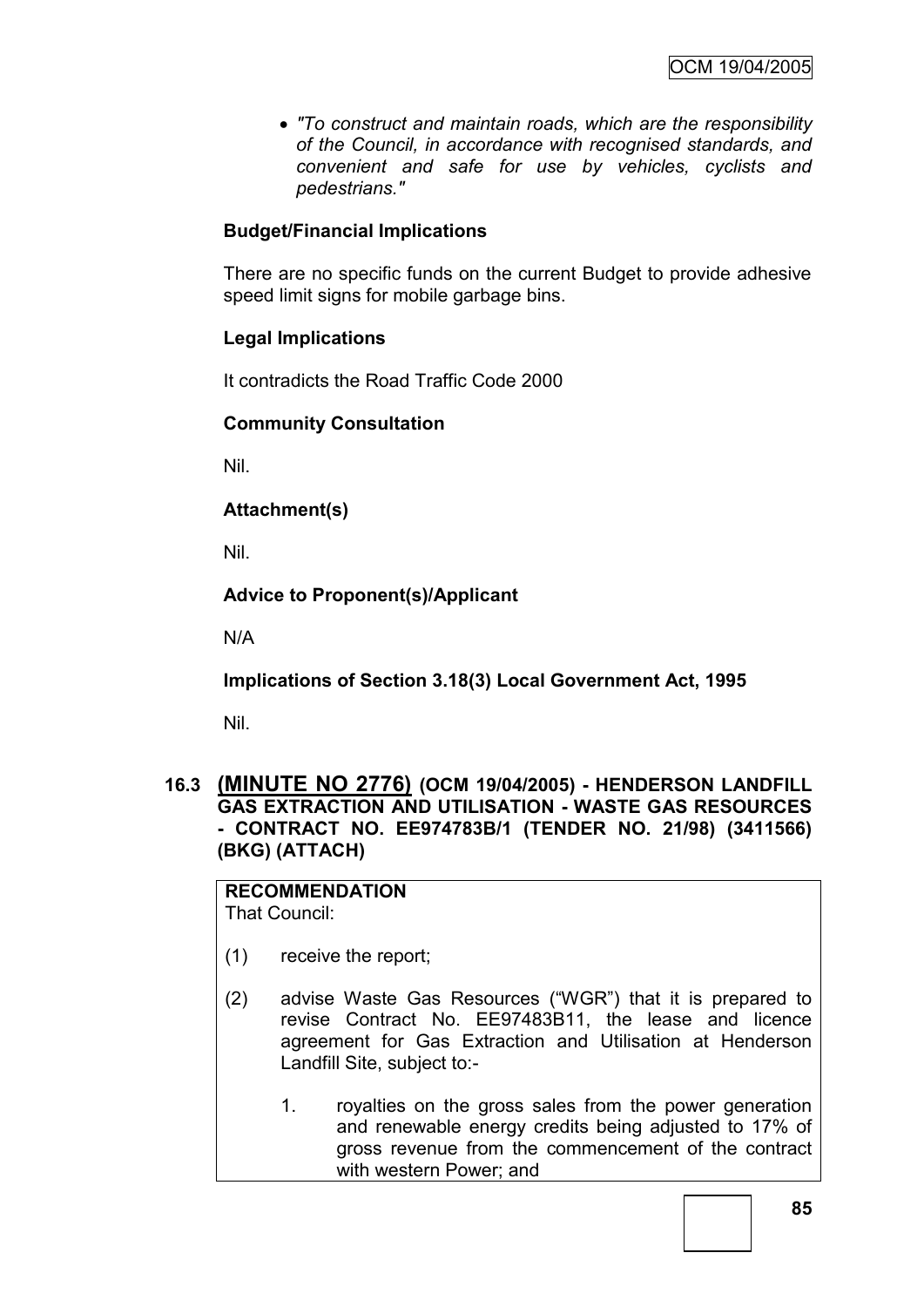2. entering into negotiations to form a joint venture with the City of Cockburn for the Western Power Contract and other projects at the Henderson landfill site with this to be completed by December 2006.

## **COUNCIL DECISION**

MOVED Clr S Limbert SECONDED Clr V Oliver that the recommendation be adopted.

**CARRIED 8/0**

## **Background**

Henderson landfill site was opened in 1990 to accept putrescible waste. One of the conditions of the licence issued by the Department of Environment to operate the site is:-

A3(b) "The licensee shall install a collection system for landfill gas for *the above cells and shall be flared (or used)."*

Accordingly, when Cell 1 was completed in 1997 and capped in 1998, a tender was called. (Tender No. 21/98) for the supply and installation of the landfill gas extraction and utilisation system. This was presented to Council's Community Development Committee in October 1998.

At the Meeting of Council in November 1998 it was resolved that Council:-

- *"(1) accept WGR' submission for Tender No. 21/98 - Supply and Installation of Landfill Gas Extraction and Utilisation System at Henderson Landfill for a gas management extraction system and manage the recovered gas for a period of 2 years at no cost to Council;*
- *(2) take over the gas management infrastructure for the lump sum payment of \$55,000 if, following this two year evaluation and development phase, WGR consider the commercial sale of gas from this site not to be a viable option;*
- *(3) accept WGR' royalty payments as follows, should the commercial sale of gas from the site become viable: Year 1 5% of Gross Gas Sales*

| rear T          | 5% of Gross Gas Sales    |
|-----------------|--------------------------|
| Year 2-10       | 15% of Gross Gas Sales   |
| Year 11 onwards | 17% of Gross Gas Sales.' |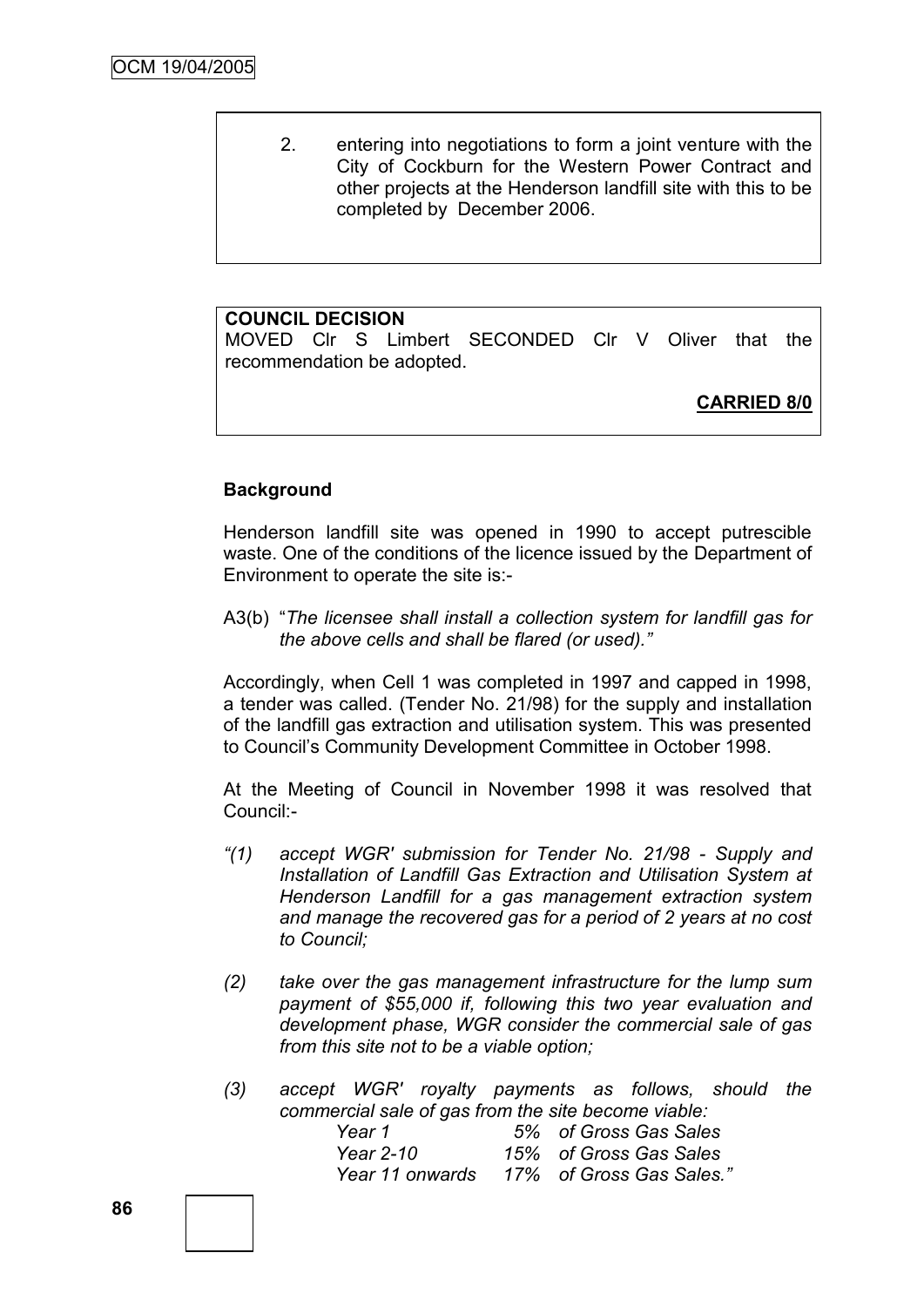There were two conforming tenders submitted. One from WGR and one from Landfill Management Services.

The unsuccessful tenderer, Landfill Management Services, submitted a price of \$220,000 to supply and install a landfill gas extraction system and a price of \$120,000 per annum for monitoring and maintenance. Over a 5 year period this would have meant an outlay of \$820,000 to meet the Department of Environment licence condition. The author of the report in 1998 noted that the tenders must have made the assumption that the amount of gas available in the near future was deemed to be commercially non-viable.

WGR was recommended because of the lower cash outlay and their demonstrated experience in gas extraction from landfill.

The lease and licence agreement between WGR and the City of Cockburn was signed on  $9<sup>th</sup>$  November 1999.

In the agreement it was specified that WGR were to have finalised a sales contract by the  $9<sup>th</sup>$  November 2004. WGR were notified on 14 January 2005 that it had not complied with this request. WGR replied on 3 February 2005 saying it would increase its royalty rate to 17% of gross sales and that it was finalising an agreement with Western Power.

WGR advised on  $18<sup>th</sup>$  March 2005 that it had secured a ten year contract to supply Western Power with electricity and that Western Power would purchase the renewable energy certificates.

#### **Submission**

An email / letter dated  $18<sup>th</sup>$  March 2005 has been received from WGR confirming WGR has completed its obligations to obtain an agreement with a third party for the use of the extracted gas. WGR requested a meeting to discuss the Western Power contract requirements for project development and supply availability. WGR also stated that it was interested in a joint venture arrangement with the City of Cockburn for the project.

## **Report**

A contract was signed in November 1999 between the City of Cockburn and WGR for a lease and licence over the finished cells at Henderson landfill site. This licence and agreement allows WGR to install methane gas extraction wells on the site and use the gas.

WGR has installed wells over Cells 1, 2 and 3 and are extracting the gas.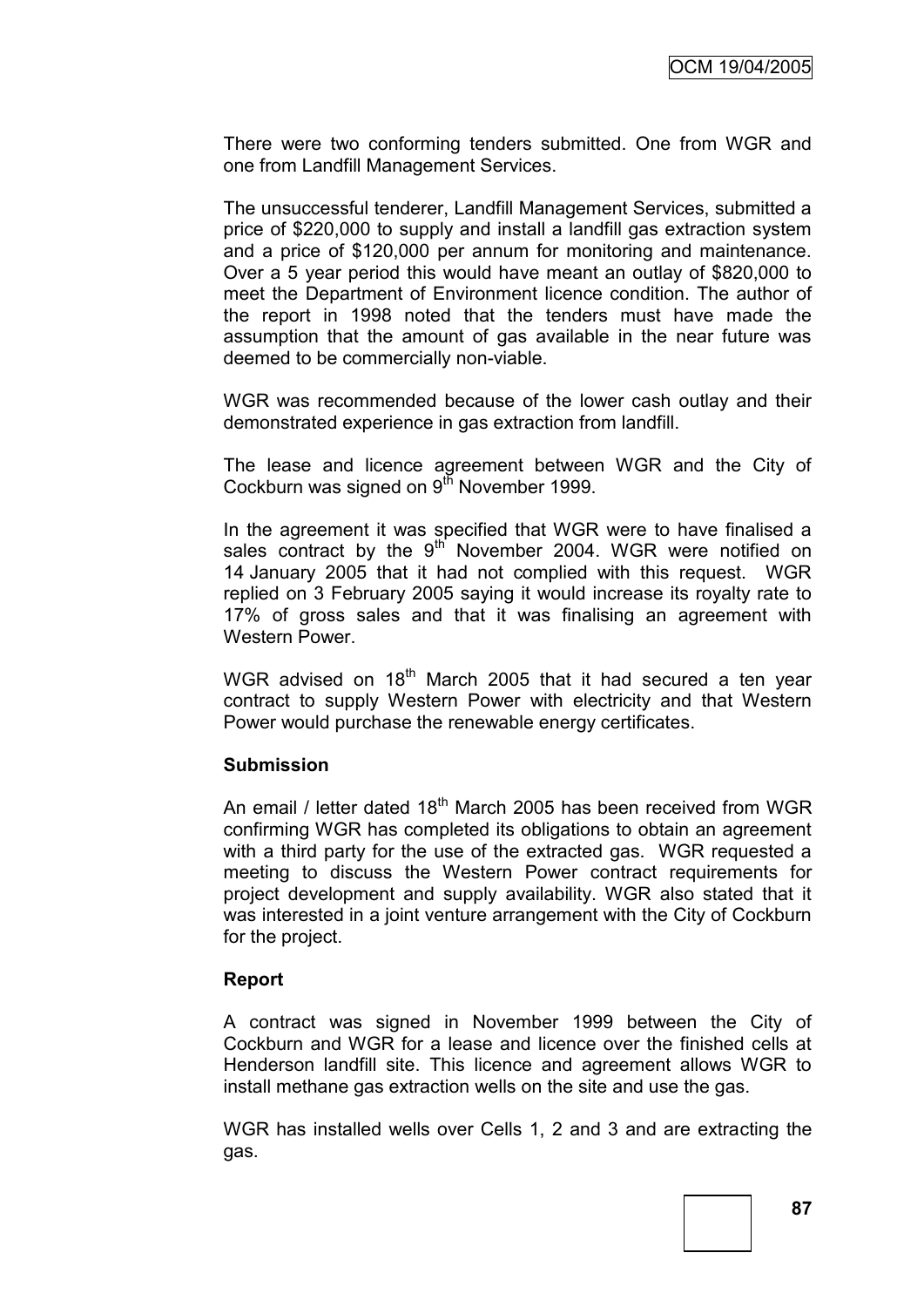For the past 2 years they have been flaring the gas as they carried out tests to ascertain the pressure and quantity of gas on the site.

WGR submitted a tender in 2004 with Western Power to supply electricity and to sell to Western Power the renewable energy certificates that are generated from using methane gas from landfill sites as the fuel to produce power. This tender has been accepted and is expected to be signed in early May 2005.

The contract between City of Cockburn and WGR stated that the sale of the gas and/or power was to have occurred within 5 years of the signing of the agreement, ie. the  $9<sup>th</sup>$  November 2004.

Accordingly, the Chief Executive Officer wrote to WGR advising that it had not met the deadline. WGR responded by saying it was close to finalising a contract with Western Power and because of the delays offered to increase the royalty payable to the City of Cockburn to 17% of gross revenue.

The revenue from the power generation is comprised of two components:

- power generation
- renewable energy certificates

Renewable energy certificates were created as part of the Renewable Energy (Electricity) Act 2000.

The purpose of the Act is to encourage the renewable energy industry development and introduce a long term greenhouse abatement scheme. The Act puts a mandatory requirement on wholesale purchases of electricity to purchase an increasing proportion of their electricity from renewable sources such as wind, solar etc. In order to meet their targets, liable parties must surrender Renewable Energy Certificates (REC). Each REC is equivalent to 1 megawatt-hour and a \$40 penalty is payable if a power generator does not meet its obligations.

Western Power as a generator is required to obtain these REC's or pay a \$40 penalty.

The revenue from electricity generated from the 2 megawatt generators that are to be installed and payment for the renewable energy certificates combine to make this project financially viable.

To confirm that the project is financially viable, KPMG were engaged to carry out a due diligence report on the information supplied by WGR. KPMG concluded after examining the capital costs and operating costs that there was sufficient revenue for Council to receive 17% of gross sales as a royalty and for WGR to obtain a return.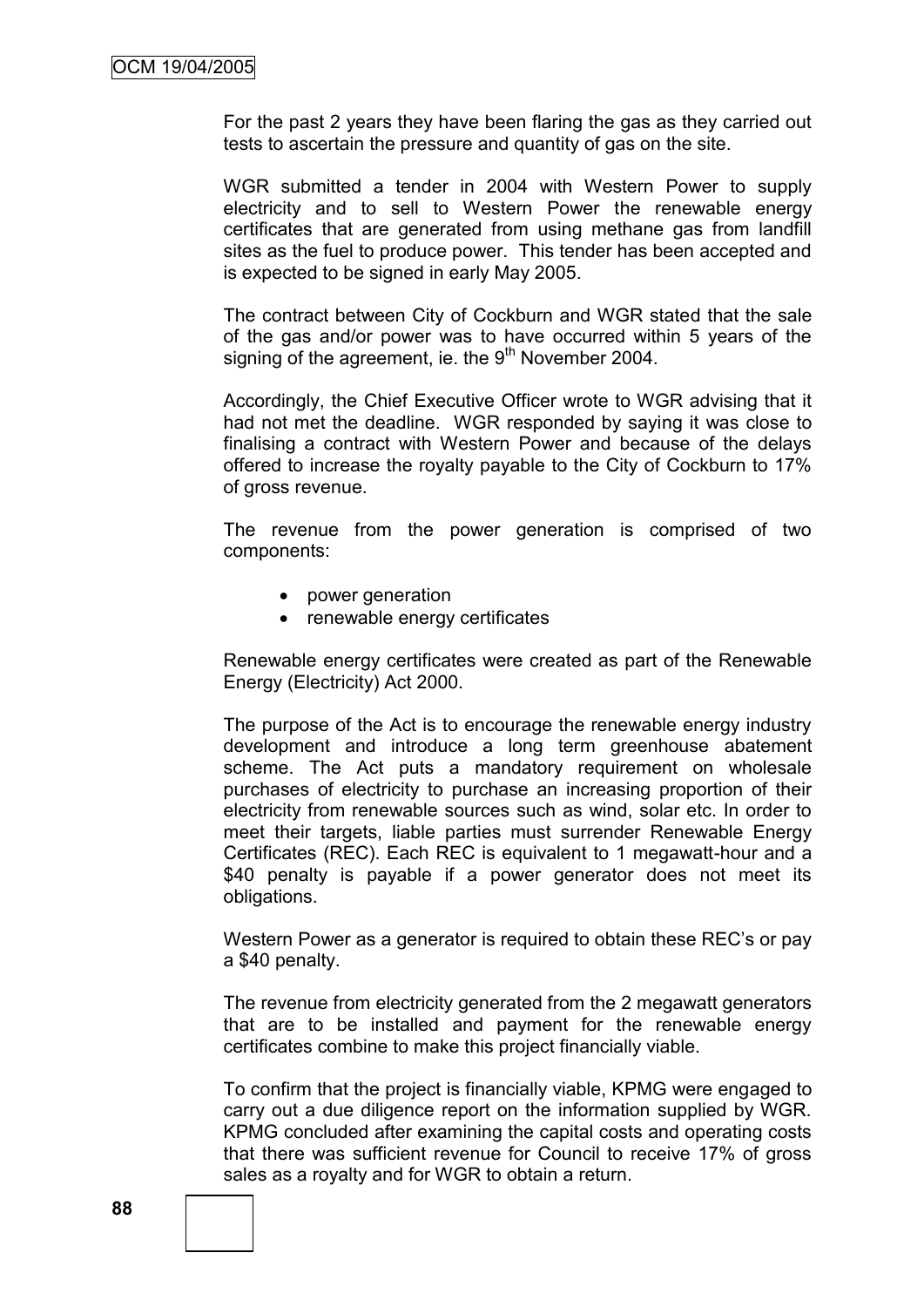Because of the information contained in this report it is recommended that Council pursue the possibility of forming a joint venture with WGR to see if a greater return can be achieved.

As part of these negotiations, it is also recommended other projects can be discussed. These will relate to utilising the excess heat available on site from the gas.

A confidentiality agreement has been signed between WGR and the City of Cockburn. This prevents any information supplied by WGR or Western Power being made available to the public. It allows selected staff and Elected Members, however to have access to the information.

#### **Strategic Plan/Policy Implications**

The Corporate Strategic Plan objectives which relate to this item are:-

 *"To manage the City's waste stream in an environmentally acceptable manner."*

#### **Budget/Financial Implications**

Council will receive 17% of gross sales from the sale of electricity and renewable energy certificates for the next 10 years.

#### **Legal Implications**

Legal advice will need to be obtained on Council being involved in a joint venture. There is no comparable precedent in WA of Councils being in joint ventures with private companies.

## **Community Consultation**

Some community consultation occurs when approvals are granted for the licence for the landfill site.

## **Attachment(s)**

- (1) Extract from Minutes 13/10/98 adopted November 1998.
- (2) Email from Barry Elliott dated 18/3/05.
- (3) Letter from WGR dated 3/2/05.
- (4) Lease and Licence Agreement dated November 1999.

## **Advice to Proponent(s)/Applicant**

N/A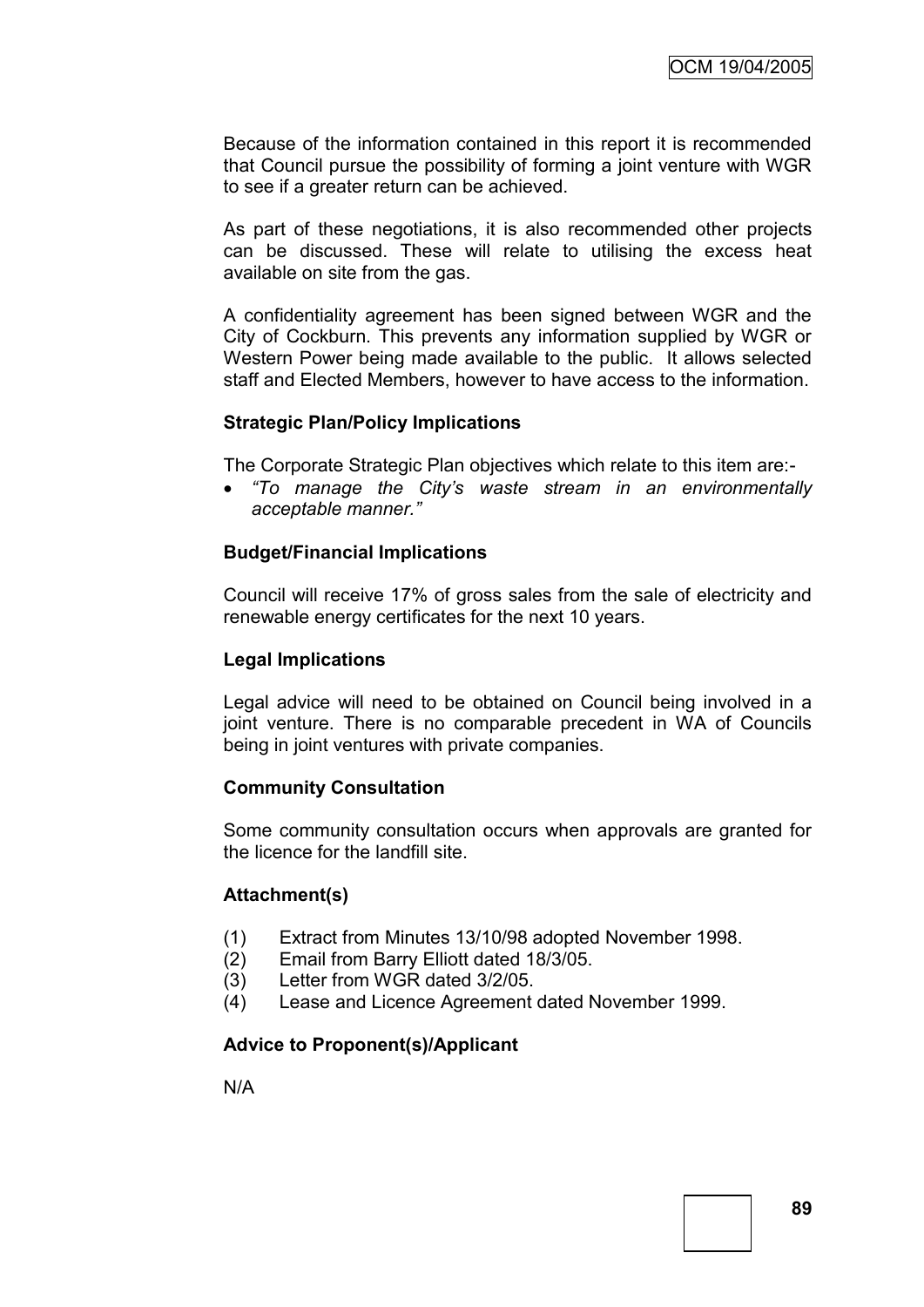## **Implications of Section 3.18(3) Local Government Act, 1995**

A tender was called and awarded to a private company for the extraction of gas from the landfill site.

## **16.4 (MINUTE NO 2777) (OCM 19/04/2005) - BIBRA DRIVE - TRAFFIC CALMING AT RETIREMENT VILLAGE (450563) (SL/SMH) (ATTACH)**

#### **RECOMMENDATION** That Council:

- (1) not proceed with the installation of speed plateaus in Bibra Drive as per Drawing Number 2534B04 Sheet 1 Revision A;
- (2) undertake discussions with the management of Lakeside Village to investigate alternative measures to improve the safety of village residents and visitors entering and crossing Bibra Drive; and
- (3) advise respondents to the community consultation of Council's decision and the reasons for its decision accordingly.

## **COUNCIL DECISION**

MOVED Clr S Limbert SECONDED Clr V Oliver that the recommendation be adopted.

**CARRIED 8/0**

# **Background**

Council at its meeting held on 21 December 2004 undertook a budget review. As part of this review a new capital works item was added to install traffic calming devices adjacent to the Senior Citizens units on Bibra Drive, Bibra Lake.

#### **Submission**

From the file it appears that the inclusion of the new capital works to undertake the traffic calming works was in response to a letter to the Deputy Mayor, Richard Graham, from Mrs Patricia Watt, received on 30 November 2003 (2/128 Bibra Drive, Bibra Lake) and a subsequent letter from Mrs J C Brophy (36/128 Bibra Drive, Bibra Lake), Secretary of the Lakeside Gardens and Victoria Strata Company dated 12 October 2004, again raising the issue with the City.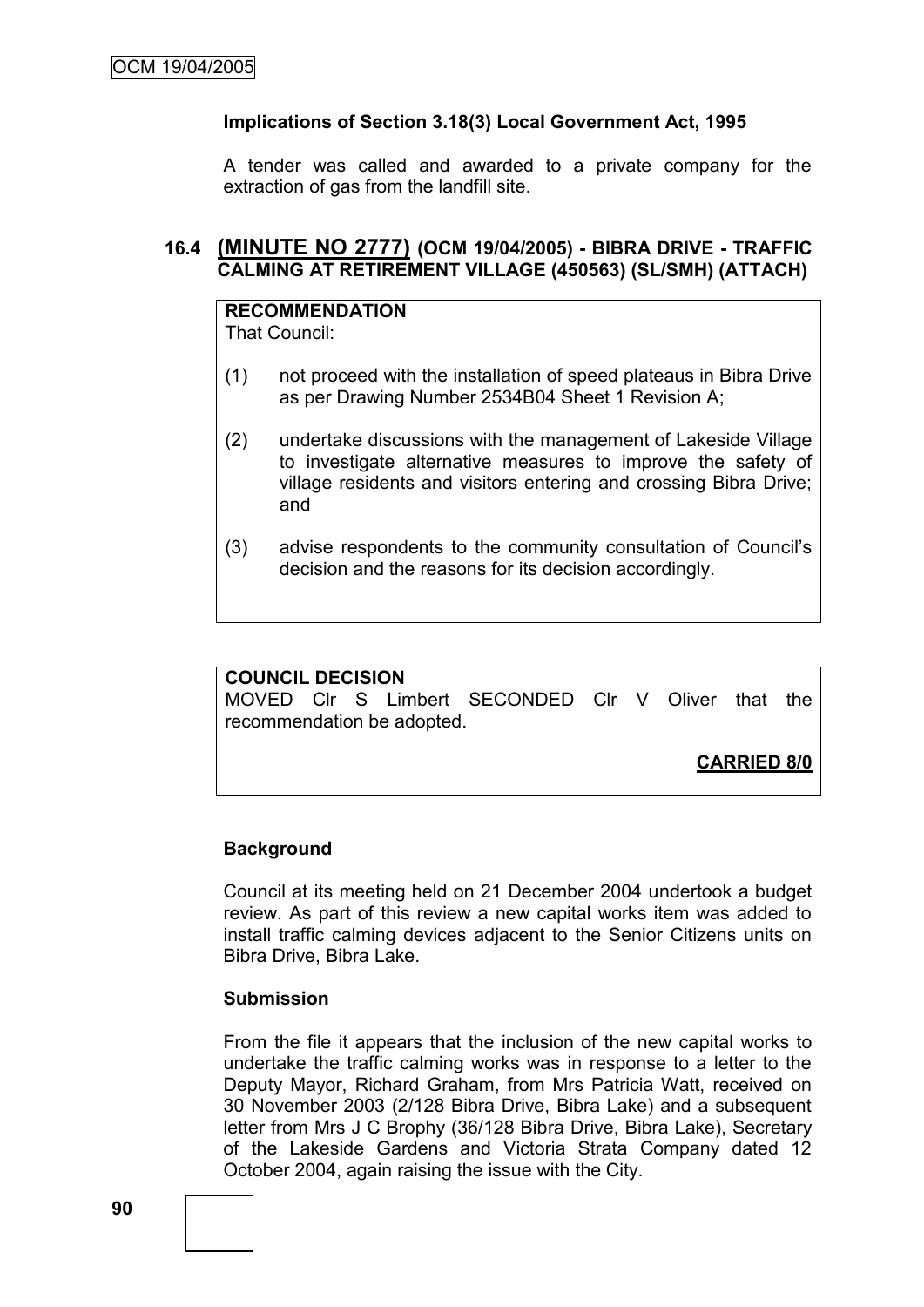In a response from the Engineering Service on 25 October 2004, Mrs Brophy and Mrs Watt were advised that the matter had been investigated and the outcome of the traffic count and speed survey was provided. The Service advised that despite the fact that the results showed that traffic calming was not required, a concept plan showing 2 speed plateaus in Bibra Drive opposite the Senior Citizen's Village were proposed for clarification.

As at October 2004, the Council budget did not provide for the funding of traffic management treatment in this location.

Following this the Council amended the Budget at its meeting on 21 December 2004, to provide \$5,000 to install traffic management devices to improve road safety.

Public comments were sought between 21 January and 14 February 2005. Six submissions were received.

#### **Report**

Of the six responses received at the close of the public consultation period, the results were:-

## *FOR*

Two respondents supported the traffic scheme. However, they preferred the speed plateaus at locations shown on the concept plan rather than the construction plan. For reasons as stated in the following report, their reasons are supported and the construction plan has been revised accordingly.

It should be noted that one of the respondents, Mrs Brophy, is the Secretary of Lakeside Gardens and Victoria Strata Companies. She claims that her vote of support represents more than 350 senior citizens living at Lakeside Retirement Village.

#### *AGAINST*

Four respondents objected to the proposed traffic scheme. The reasons are that:

- The speed plateaus will cause more damage to vehicles, create more noise for nearby residents and cause potential accidents.
- Boat owners will find it inconvenient to tow their boats over speed plateaus.
- Bibra Drive is a vital transport link for all residents in South Lake and Bibra Lake needing to access to either the Freeway or Murdoch Hospital. Speed plateaus should not be placed on a busy thoroughfare such as Bibra Drive.
- **Bibra Drive at present is well served by traffic regulating devices** and well-sited roundabouts, which give fair access to the road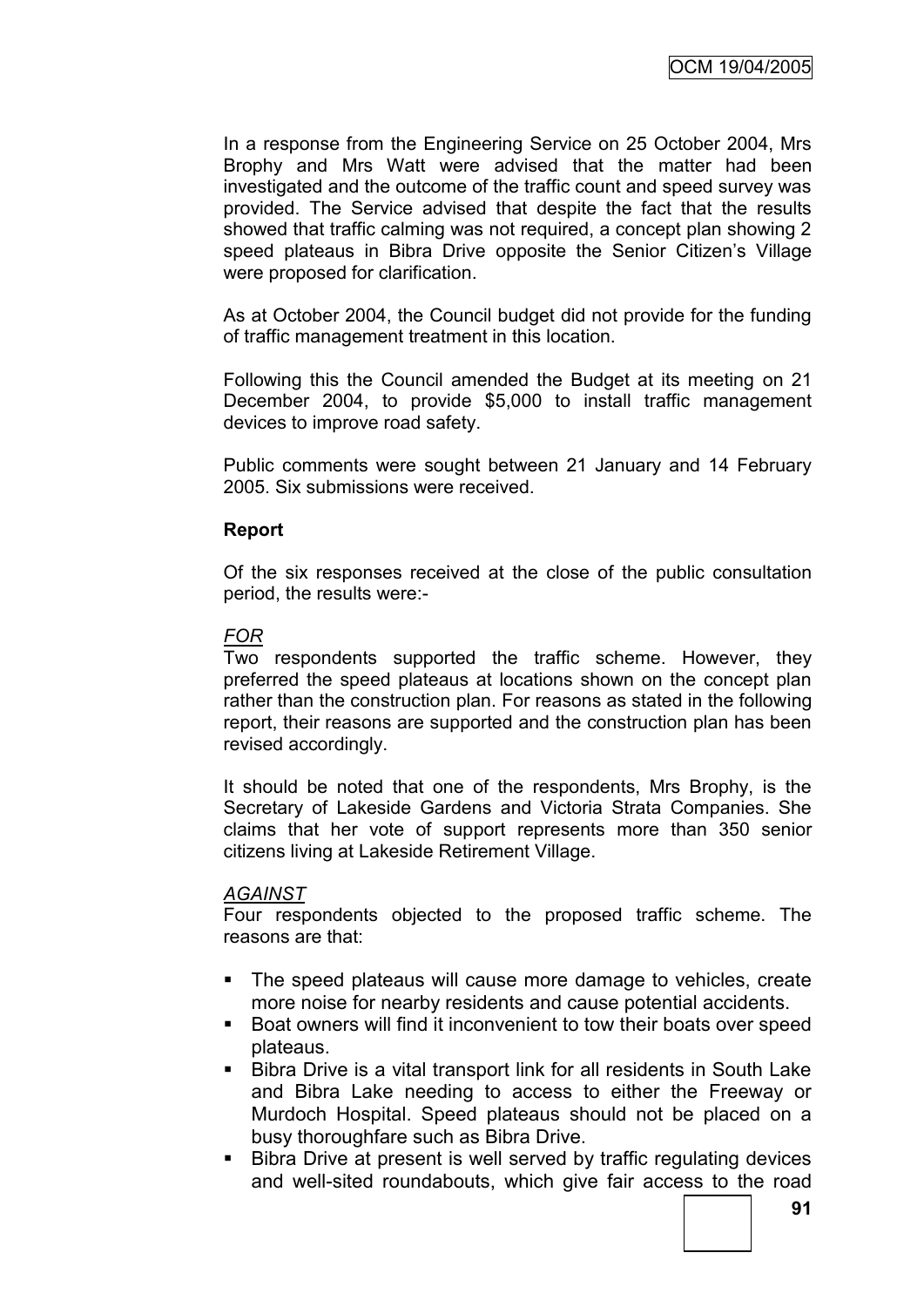from most side areas. The 40 km/h school zone also serves to slow traffic during morning rush hours

- The speed plateaus will slow ambulances down from picking up seriously sick or injured people for whom seconds count.
- The speed plateaus will be no good for fire engines.

A resident in the Lakeside Gardens Retirement Village and the Secretary of the Lakeside Gardens and Victoria Strata Companies requested Council to give consideration for the installation of traffic control devises in Bibra Drive near the Retirement Village. They claimed that night time traffic seems to travel at speed closer to 100km/h. As a result there had been several "near-misses", when vehicles exiting the Village have had to brake suddenly to avoid a collision with speeding passing traffic, which suddenly appears around the bend in the road from the east.

Staff findings are that:

- The prevailing speed of traffic (the speed at or below which 85% of motorists travel) in Bibra Drive is 71 km/h while the posted speed limit is 60km/h. This is considered typical of a District Distributor Road.
- Accident history shows that there were two crashes over a fiveyear period between 1/1/2000 and 31/12/2004. This is not considered high.
- When considering the prevailing speed, accident history, the road hierarchy (District Distributor Road B), road geometry, land use and so on into our traffic calming warrant analysis, the total point score is 19, which is well below the threshold of 40 before consideration is given to implement traffic calming devices. (Note: Warrant Criteria and Weightings assessment based on those used by Cities of Melville and Stirling – Refer Position Statement PSEW 13 and Practice Note.)
- The low score indicates that, under the normal circumstances, there is insufficient safety or amenity concern to be listed for traffic calming treatment. However, it is pointed out that the analysis applies to general situations and does not take account of specific situations such as an a Senior Citizens' Village adjacent to a District Distributor.
- The survey reveals that only about 3% of motorists in Bibra Drive travel at speeds between 80 and 140km/h, and according to the Strata Company this is mainly at night. Given that senior citizens need longer reaction time, it is understandable that the high prevailing speed makes them feel unsafe in exiting their driveway onto Bibra Drive either by cars or as pedestrians.
- The new design standard of Main Roads WA requires all speed plateaus on a bus route must have a gentle slope of 1 in 20; thereby the devices will have a reduced traffic calming effect on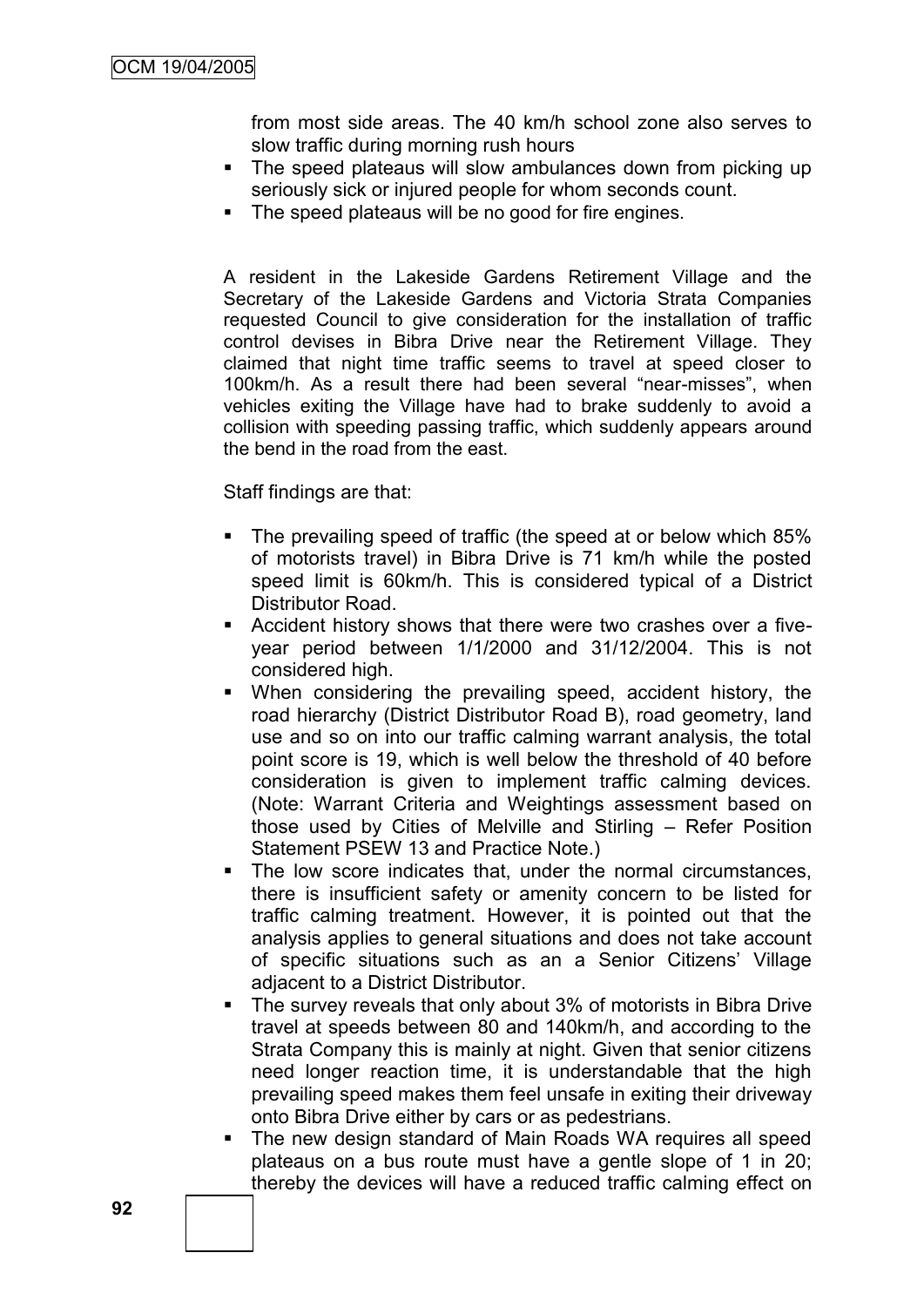buses or emergency vehicles and traffic use generally. They may prevent excessive speeds.

- In addition, the proposed speed plateaus if installed would be placed about 285m apart (according to the revised plan). This spacing exceeds the recommended spacing between devices of 155 metres by nearly two fold. This means that the proposed traffic scheme will have a further reduced traffic calming effect on traffic speeds.
- A similar speed plateau was constructed recently in Redmond Road at East Hamilton Hill Primary School. Although the advisory speed is signposted at 20 km/h, passenger vehicles can go over the plateau at a maximum speed of 50km/h.
- Bibra Drive is designated a District Distributor 'B' by Main Roads WA. Bibra Drive services an important district road function which enables traffic to cross the central wetlands from east to west. Traffic counts undertaken in December 2003, show that the Average Weekday Traffic (AWT) is 5,448 vehicles ranging between 5,183 and 5,720. Traffic volumes are likely to increase substantially over the coming years. Bibra Drive is therefore a major thoroughfare.
- The specific issues raised by the village such as access onto Bibra Drive and the risk of residents crossing the road with walking aids may need to be addressed differently.

On balance, the proposed speed plateaus in Bibra should not be installed.

## **Conclusion**

The reason for concluding that the proposed traffic calming measures not proceed is essentially because:-

- The request on which this investigation was based from the Lakeside Gardens and Victoria Strata Companies dated 12 October 2004 (copy in the attachment to the Agenda) is simply an observation by some residents who attended the Annual General Meeting of the Strata Companies. Other than this the request is unsubstantiated.
- The concept plan to install 2 plateaus in Bibra Drive east and west of the village was advertised for public comment. Six submissions were received, 2 For and 4 Against. (Note: one of the For's was from the Strata Company).
- An objective assessment of the traffic investigations against recognised evaluation criteria resulted in a "needs" score of 19, where the base score for needing traffic management devices is 40. A result well below that normally required.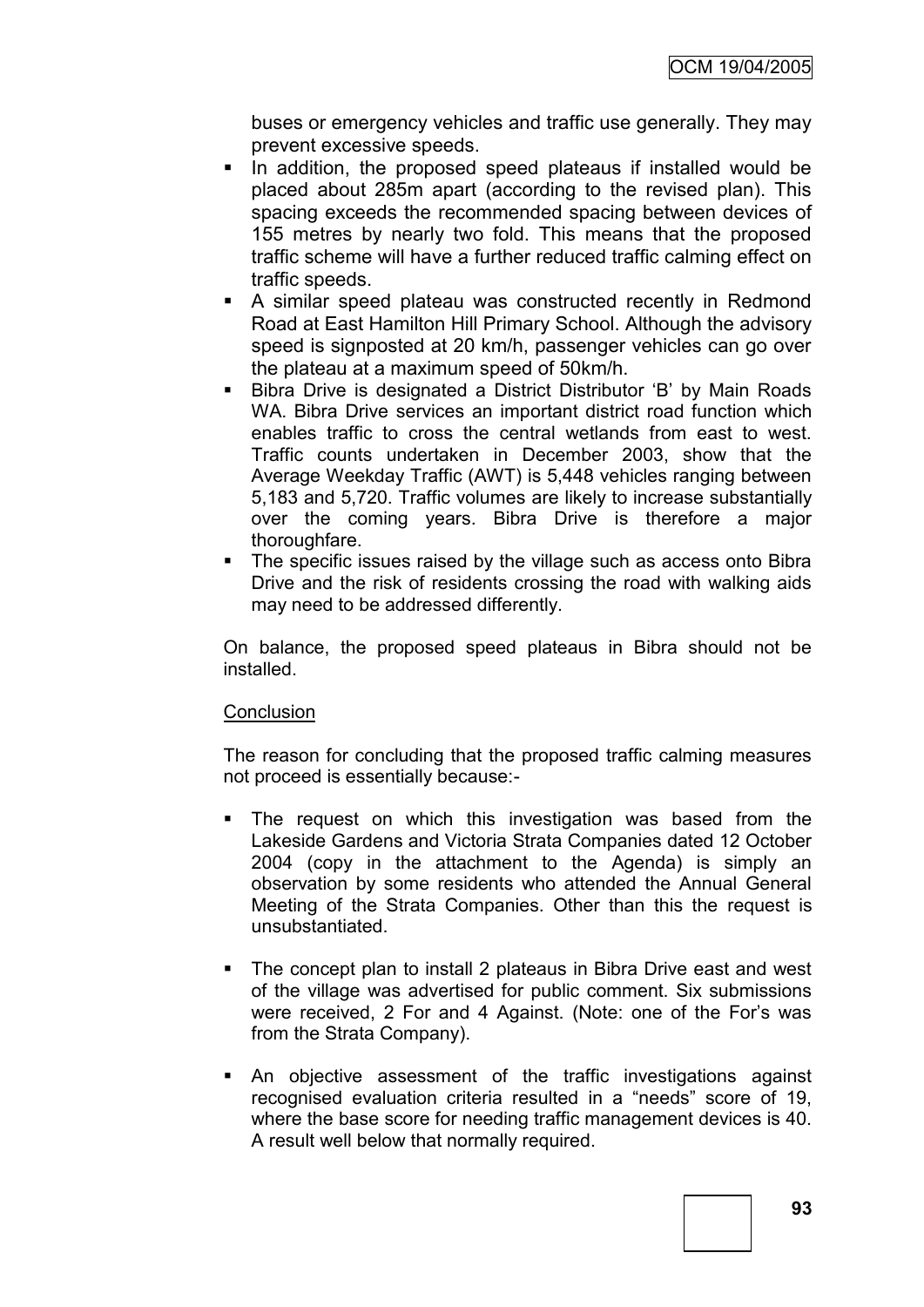- Bibra Drive is designated a District Distributor 'B' in the road hierarchy and as such should be designated to accommodate uninterrupted district traffic flows. Plateaus are inappropriate on this category of road.
- Bibra Drive currently carries more than 5,400 (AWT) vehicles per day and will increase over time.
- **•** Other measures to manage the issues raised by the Strata Companies to address its specific concerns should be discussed.

It is important that requests for traffic management devices within the district be assessed on a consistent and objective basis in response to public or agency requests so that the installation of such devices improves the safety and amenity of local conditions without adversely affecting the function and purpose of the wider traffic network.

# **Strategic Plan/Policy Implications**

The Corporate Strategic Plan Policy area that applies to the item states:

- ―To construct and maintain roads, which are the responsibility of the Council in accordance with recognised standards and are convenient and safe for use by vehicles, cyclists and pedestrians."
- Position Statement PSEW 13 Traffic Management Devices.
- Practice Note Warrant Criteria and Weightings for Assessment of need for Traffic Management Devices.

## **Budget/Financial Implications**

Council allocated \$5,000 in the current budget (CW2163) for the installation of traffic treatment in Bibra Drive near the Retirement Village. Prior to the Budget allocation, a concept plan was prepared. After the Budget allocation, a construction plan was prepared. The proposed speed plateaus have been marked on Bibra Drive.

## **Legal Implications**

N/A

## **Community Consultation**

A community consultation was undertaken between 24 January 2005 and 14 February 2005. The results have been summarised on the schedule attached to the Agenda. Should any Elected Members wish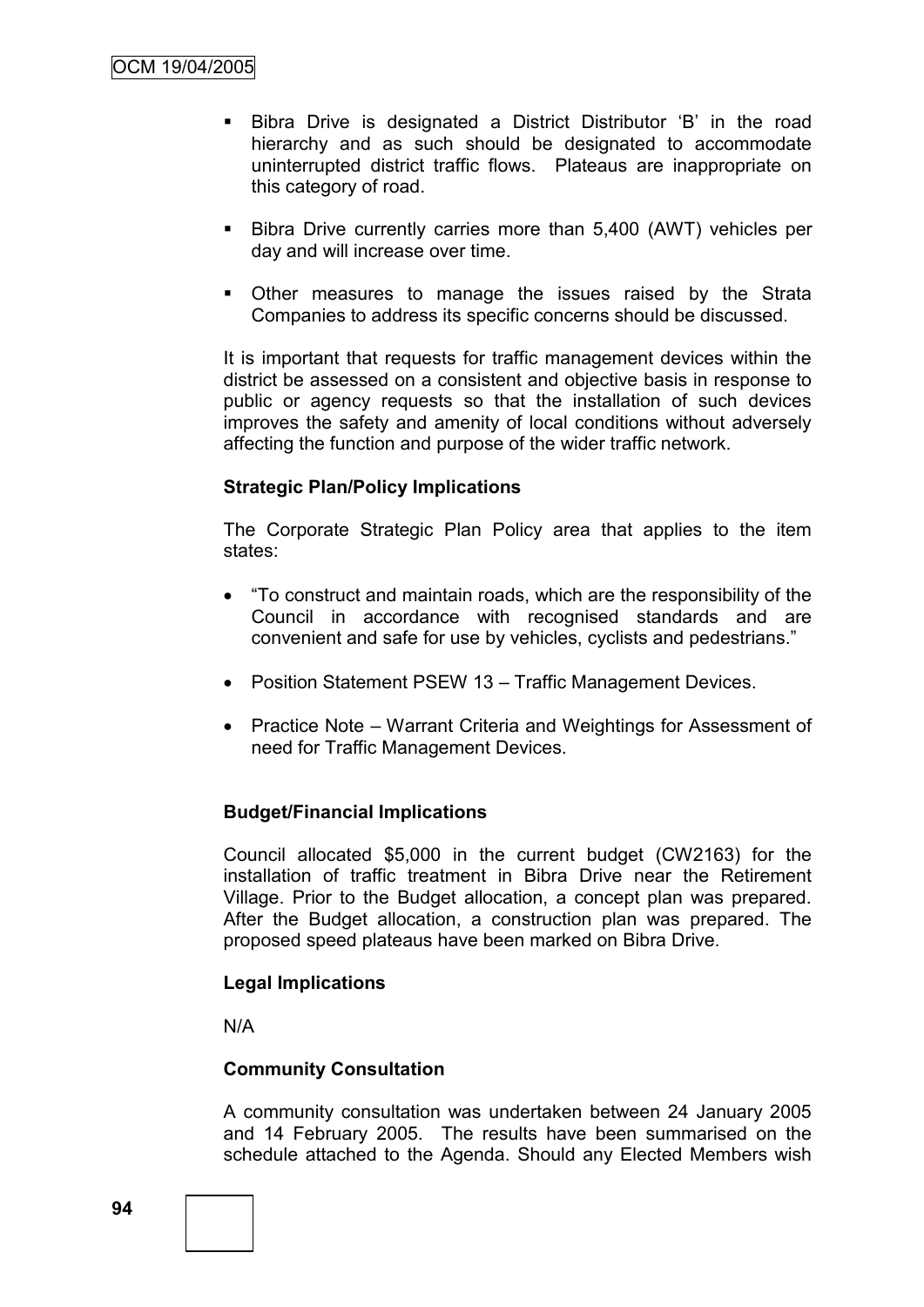to view the comments received they can be made available through the Director Engineering and Works.

# **Attachment(s)**

- (1) Letter dated 12/10/04 from Secretary Lakeside Gardens and Victoria Strata Companies.
- (2) Public Consultant Result Bibra Drive Traffic Treatment.
- (3) Concept plan Bibra Drive Traffic Treatment.
- (4) Construction plan (Dwg. No. 2534B04 Sheet 1)– Bibra Drive Traffic Treatment.
- (5) Construction plan (Dwg. No. 2534B04 Sheet 1, Rev A)– Bibra Drive Traffic Treatment.
- (6) Letter dated 22 March 2005 from Lakeside Village Manager.

# **Advice to Proponent(s)/Applicant**

Respondents to the community consultation have been advised that the matter will be considered at the Ordinary Council Meeting on  $19<sup>th</sup>$ April 2005.

## **Implications of Section 3.18(3) Local Government Act, 1995**

Nil.

## **17. COMMUNITY SERVICES DIVISION ISSUES**

# **17.1 (MINUTE NO 2778) (OCM 19/04/2005) - SOUTH LAKE LEISURE CENTRE - FEES AND CHARGES 2005/06 FINANCIAL YEAR (8143) (SH)**

**RECOMMENDATION** That Council

- (1) adopt the proposed fees and charges for South Lake Leisure Centre for the 2005/2006 financial year; and
- (2) new charges take effect from the date of reopening the indoor pool in July 2005.

# **TO BE CARRIED BY AN ABSOLUTE MAJORITY OF COUNCIL**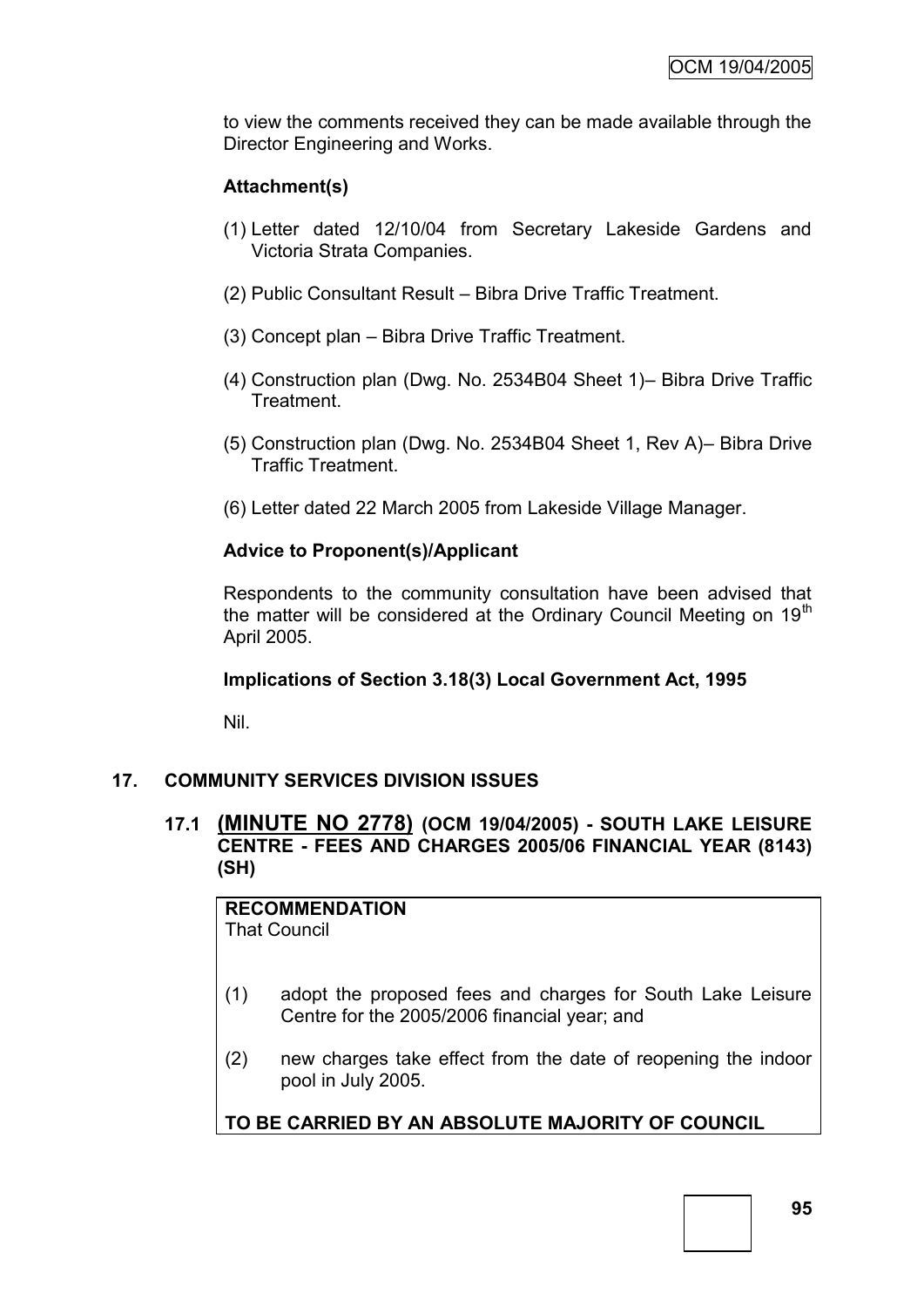## **COUNCIL DECISION**

MOVED Clr I Whitfield SECONDED Clr S Limbert that the recommendation be adopted.

## **CARRIED BY ABSOLUTE MAJORITY OF COUNCIL 8/0**

#### **Background**

The South Lake Leisure Centre is the City of Cockburn's premier recreation venue. The Centre has conducted a price review of the services and facilities offered. An outcome of the price review has resulted in increases to certain services while being cognisant of the need for a competitive price structure for the market place.

#### **Submission**

N/A

#### **Report**

The pricing structure for South Lake Leisure Centre caters for all services, offering a variety of payment options for many services. The current and proposed pricing structure for the Centre is as follows.

|                                                                      | Current fee   Proposed | Fee    | Plus GST | <b>Total Fee</b> |
|----------------------------------------------------------------------|------------------------|--------|----------|------------------|
| Recreation Room Day (until 5 pm)                                     | 18.50                  | 16.82  | 1.68     | 18.50            |
| Recreation Room Evening (after 5pm)                                  | 27.50                  | 25.00  | 2.50     | 27.50            |
| Recreation Room Bond                                                 | 220.00                 | 200.00 | 20.00    | 220.00           |
| Sports Stadium Day                                                   | 27.00                  | 24.55  | 2.45     | 27.00            |
| Sports Stadium Evening (after 5pm)                                   | 35.00                  | 31.82  | 3.18     | 35.00            |
| Sports Stadium Bond                                                  | 550.00                 | 500.00 | 50.00    | 550.00           |
| Crèche / Studio 2                                                    | 13.00                  | 11.82  | 1.18     | 13.00            |
| Youth Room Day                                                       | 17.00                  | 15.45  | 1.55     | 17.00            |
| Youth Room Evening (after 5pm)                                       | 21.00                  | 19.09  | 1.91     | 21.00            |
| Equipment Hire per item (Tables, chairs (10),<br>sporting equipment) | 3.00                   | 2.73   | 0.27     | 3.00             |
| <b>Swimming Lessons</b>                                              |                        |        |          |                  |
|                                                                      |                        |        |          |                  |
| Adult Swimming Lesson (up front payment)                             | 100.00                 | 104.00 | 0.00     | 104.00           |
| Preschool Swimming Lesson (up front)                                 | 93.00                  | 97.00  | 0.00     | 97.00            |
| School age GST free (up front)                                       | 93.00                  | 97.00  | 0.00     | 97.00            |
| Parent - Child Lessons                                               | 93.00                  | 97.00  | 0.00     | 97.00            |
| Individual Lesson - 15 minute (up front)                             | 120.00                 | 125.00 | 0.00     | 125.00           |
| Casual Lesson                                                        | 15.00                  | 15.00  | 0.00     | 15.00            |

#### **Room Hire**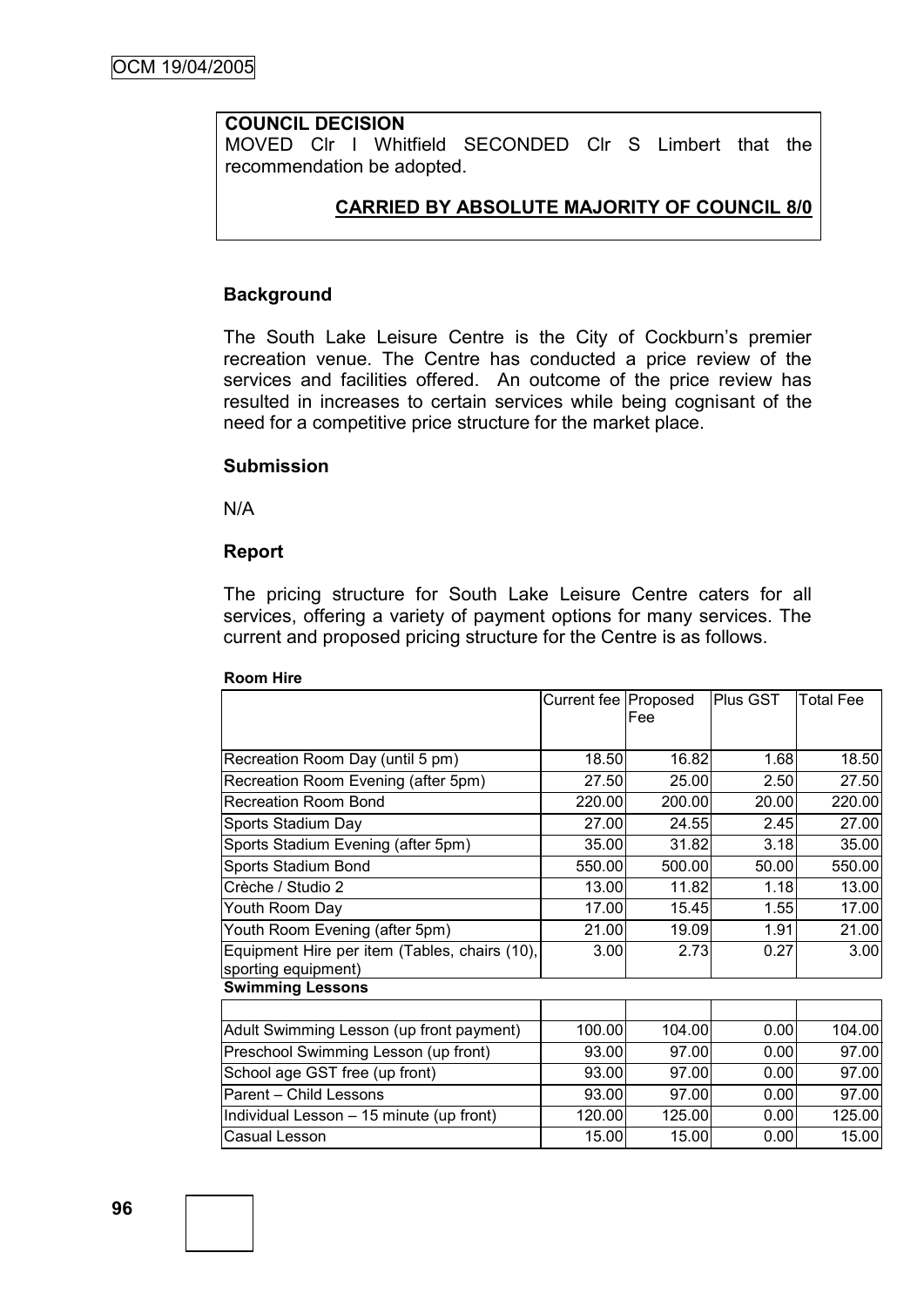| <b>Aquatics</b>                       |        |        |       |        |
|---------------------------------------|--------|--------|-------|--------|
|                                       | 3.70   | 3.45   | 0.35  | 3.80   |
| Adult entry<br>Adult combined         | 6.20   | 5.82   | 0.58  | 6.40   |
|                                       | 2.70   | 2.55   | 0.25  | 2.80   |
| <b>Student Entry</b>                  |        |        |       |        |
| Student combined                      | 4.50   | 4.27   | 0.43  | 4.70   |
| Pensioner entry                       | 2.50   | 2.36   | 0.24  | 2.60   |
| Spectator                             | 1.50   | 1.46   | 0.14  | 1.60   |
| School entry                          | 1.60   | 1.54   | 0.16  | 1.70   |
| Vacation 1 child                      | 35.70  | 34.00  | 3.40  | 37.40  |
| Vacation 2 children                   | 58.30  | 55.55  | 5.55  | 61.10  |
| Vac 3 children                        | 80.80  | 76.91  | 7.69  | 84.60  |
| Vac 4 children                        | 103.50 | 98.55  | 9.85  | 108.40 |
| Vac 5 children                        | 123.70 | 117.82 | 11.78 | 129.60 |
| Vac 6 children                        | 142.70 | 135.91 | 13.59 | 149.50 |
| Adult 10                              | 33.30  | 31.09  | 3.11  | 34.20  |
| Adult 20                              | 66.60  | 62.18  | 6.22  | 68.40  |
| Adult 50                              | 157.30 | 148.73 | 14.87 | 163.60 |
| Student 10                            | 24.30  | 22.91  | 2.29  | 25.20  |
| Student 20                            | 48.60  | 45.82  | 4.58  | 50.40  |
| Student 50                            | 114.80 | 108.55 | 10.85 | 119.40 |
| Pensioner 10                          | 23.70  | 21.82  | 2.18  | 24.00  |
| Pensioner 20                          | 45.00  | 42.55  | 4.25  | 46.80  |
| Pensioner 50                          | 106.30 | 100.50 | 10.05 | 110.55 |
| Spa/Sauna/Steam                       | 6.90   | 6.45   | 0.65  | 7.10   |
| Pensioner Spa/Sauna/Steam             | 5.80   | 5.45   | 0.55  | 6.00   |
| Lane Hire                             | 15.00  | 13.64  | 1.36  | 15.00  |
| Dolphin 100                           | 212.00 | 200.45 | 20.05 | 220.50 |
| Dolphin 200                           | 370.00 | 349.82 | 34.98 | 384.80 |
| Family Swim (2 adults and 2 children) | 11.00  | 10.41  | 1.04  | 11.40  |

#### **Programs**

| Senior Team Registration (AM)                | 74.00 | 67.27 | 6.73 | 74.00 |
|----------------------------------------------|-------|-------|------|-------|
| Senior Team Registration (PM)                | 94.00 | 85.45 | 8.55 | 94.00 |
| Weekly Team Fees (AM)                        | 29.00 | 27.27 | 2.73 | 30.00 |
| <b>Weekly Team Fees (PM)</b>                 | 36.00 | 34.09 | 3.41 | 37.50 |
| <b>Weekly Team Fees (Soccer)</b>             | 29.00 | 28.18 | 2.82 | 31.00 |
| <b>Weekly Team Fees (Hockey)</b>             | 30.00 | 29.09 | 2.91 | 32.00 |
| Junior Team Registration (per player)        | 9.00  | 8.64  | 0.86 | 9.50  |
| Junior Team Competition                      | 26.00 | 24.55 | 2.45 | 27.00 |
| Adult Courses/term (excluding Yoga, Pilates) | 74.00 | 70.00 | 7.00 | 77.00 |
| and Craft Classes)                           |       |       |      |       |
| Junior Courses/term (excluding art & ballet) | 56.00 | 52.73 | 5.27 | 58.00 |

#### **Crèche**

| $Cr\`{e}$ che (1 <sup>st</sup> child) 1.5 hours     | 2.40  | 2.27  | 0.23 | 2.50  |
|-----------------------------------------------------|-------|-------|------|-------|
| Crèche (additional child) 1.5 hours                 | 1.30  | 1.27  | 0.13 | 1.40  |
| Crèche $(1st$ child) 2 hours                        | 2.90  | 2.73  | 0.27 | 3.00  |
| Crèche (additional child) 2 hours                   | 1.60  | 1.55  | 0.15 | 1.70  |
| Crèche 10 Voucher (1 <sup>st</sup> child) 1.5 hours | 21.60 | 20.45 | 2.05 | 22.50 |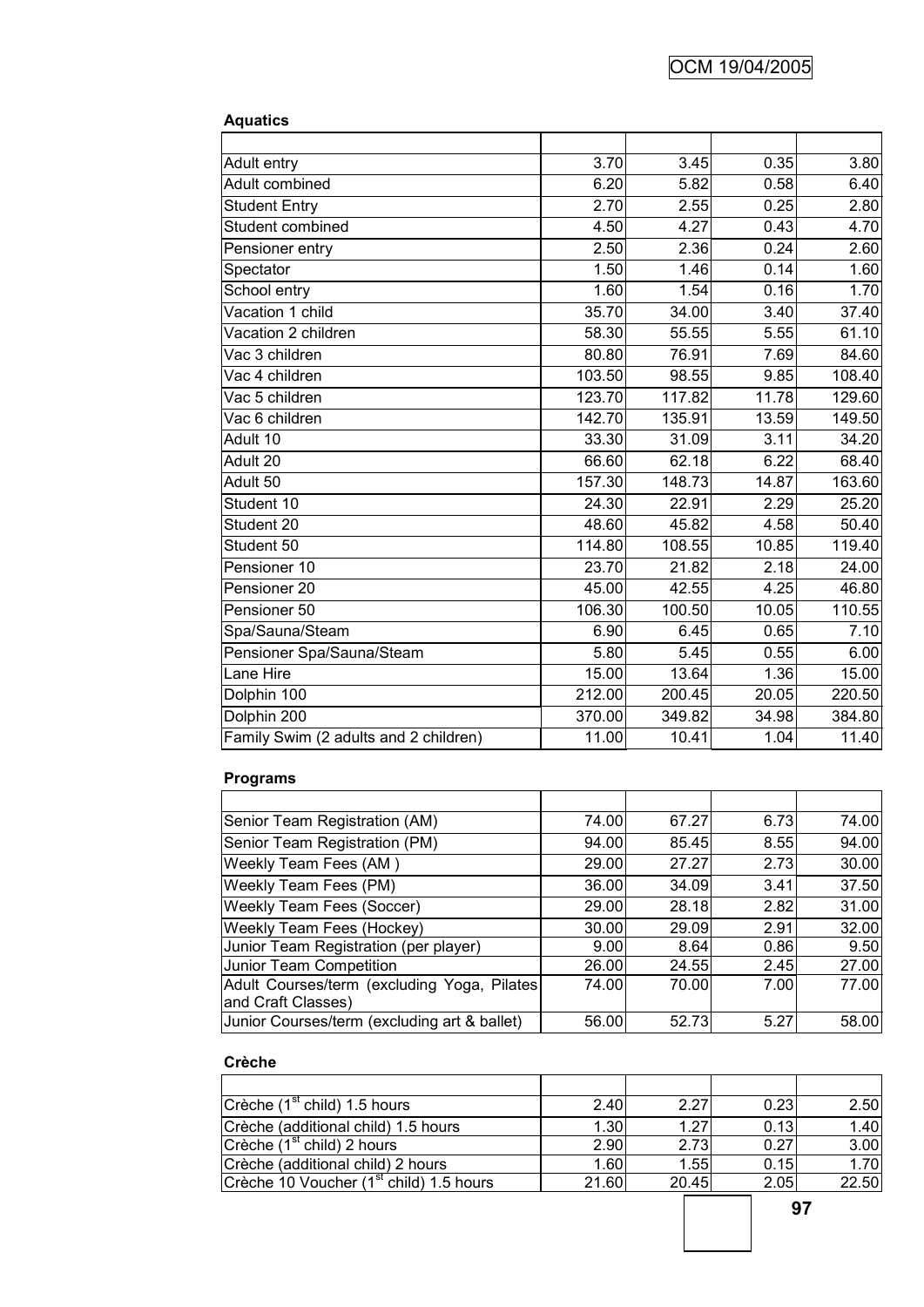| Crèche 10 Voucher (1 <sup>st</sup> child) 2 hours                    | 26.10 | 24.55 | 2.45 | 27.00 |
|----------------------------------------------------------------------|-------|-------|------|-------|
| Childcare facilities are for South Lake Leisure Centre patrons only. |       |       |      |       |
| Crèche Opening Hours: Monday to Friday – 8.45am –1.00pm              |       |       |      |       |

#### **Fitness**

| Casual Gymnasium and Swim                   | 10.00     | 10.00  | 1.00               | 11.00     |
|---------------------------------------------|-----------|--------|--------------------|-----------|
| Casual Aerobic/Aquarobic                    | 6.70      | 6.27   | 0.63               | 6.90      |
| Over <sub>50</sub>                          | 5.20      | 4.91   | 0.49               | 5.40      |
| Club 50 Voucher x 10                        | 47.00     | 44.18  | 4.42               | 48.60     |
| Aerobic / Aquarobic voucher x 10            | 60.30     | 56.45  | 5.65               | 62.10     |
| Aerobic / Aquarobic voucher x 20            | 114.00    | 106.64 | 10.66              | 117.30    |
| 1 option 1 month                            | 65.00     | 61.82  | 6.18               | 68.00     |
| 1 option 3 month                            | 157.00    | 148.18 | 14.82              | 163.00    |
| 1 option 6 month                            | 275.00    | 260.00 | 26.00              | 286.00    |
| 1 option 12 month                           | 411.00    | 388.18 | $38.\overline{82}$ | 427.00    |
| 1 option Direct Debit                       | 38.00     | 35.91  | 3.59               | 39.50     |
| 2 option 1 month                            | 77.00     | 72.73  | 7.27               | 80.00     |
| 2 option 3 month                            | 174.00    | 163.64 | 16.36              | 180.00    |
| 2 option 6 month                            | 313.00    | 295.45 | 29.55              | 325.00    |
| 2 option 12 month                           | 474.00    | 448.18 | 44.82              | 493.00    |
| 2 option Direct Debit                       | 42.00     | 39.55  | 3.95               | 43.50     |
| 3 option 1 month                            | 87.00     | 81.82  | 8.18               | 90.00     |
| 3 option 3 month                            | 189.00    | 178.18 | 17.82              | 196.00    |
| 3 option 6 month                            | 335.00    | 316.36 | 31.64              | 348.00    |
| 3 option 12 month                           | 527.00    | 498.18 | 49.82              | 548.00    |
| 3 option Direct Debit                       | 46.00     | 43.64  | 4.36               | 48.00     |
| 4 option 1 month                            | 98.00     | 92.73  | 9.27               | 102.00    |
| 4 option 3 month                            | 222.00    | 209.09 | 20.91              | 230.00    |
| 4 option 6 month                            | 357.00    | 337.27 | 33.73              | 371.00    |
| 4 option 12 month                           | 574.00    | 542.73 | 54.27              | 597.00    |
| 4 option Direct Debit                       | 49.00     | 46.36  | 4.64               | 51.00     |
| Off peak 1 month (Gym & Aquatics Only)      | 55.00     | 51.82  | 5.18               | 57.00     |
| Off peak 3 month (Gym & Aquatics Only)      | 130.00    | 122.73 | 12.27              | 135.00    |
| Off peak 6 month (Gym & Aquatics Only)      | 217.00    | 205.45 | 20.55              | 226.00    |
| Off peak 12 month (Gym & Aquatics Only)     | 348.00    | 329.09 | 32.91              | 362.00    |
| Off peak Direct Debit (Gym & Aquatics Only) | 33.00     | 30.91  | 3.09               | 34.00     |
| Joining Fee (Varies per m/ship options)     | 1 month   |        |                    | 1 month   |
|                                             | DD m/ship |        |                    | DD m/ship |
| <b>Direct Debit Cancellation Fee</b>        | 110.00    | 100.00 | 10.00              | 110.00    |
| Membership Suspension Fee                   | 10.00     | 10.00  | 1.00               | 11.00     |

# **Strategic Plan/Policy Implications**

N/A

# **Budget/Financial Implications**

The income budgets for 2005/2006 financial year are based on the above fees. Any reduction in the proposed fees will result in a decrease in the projected income budget.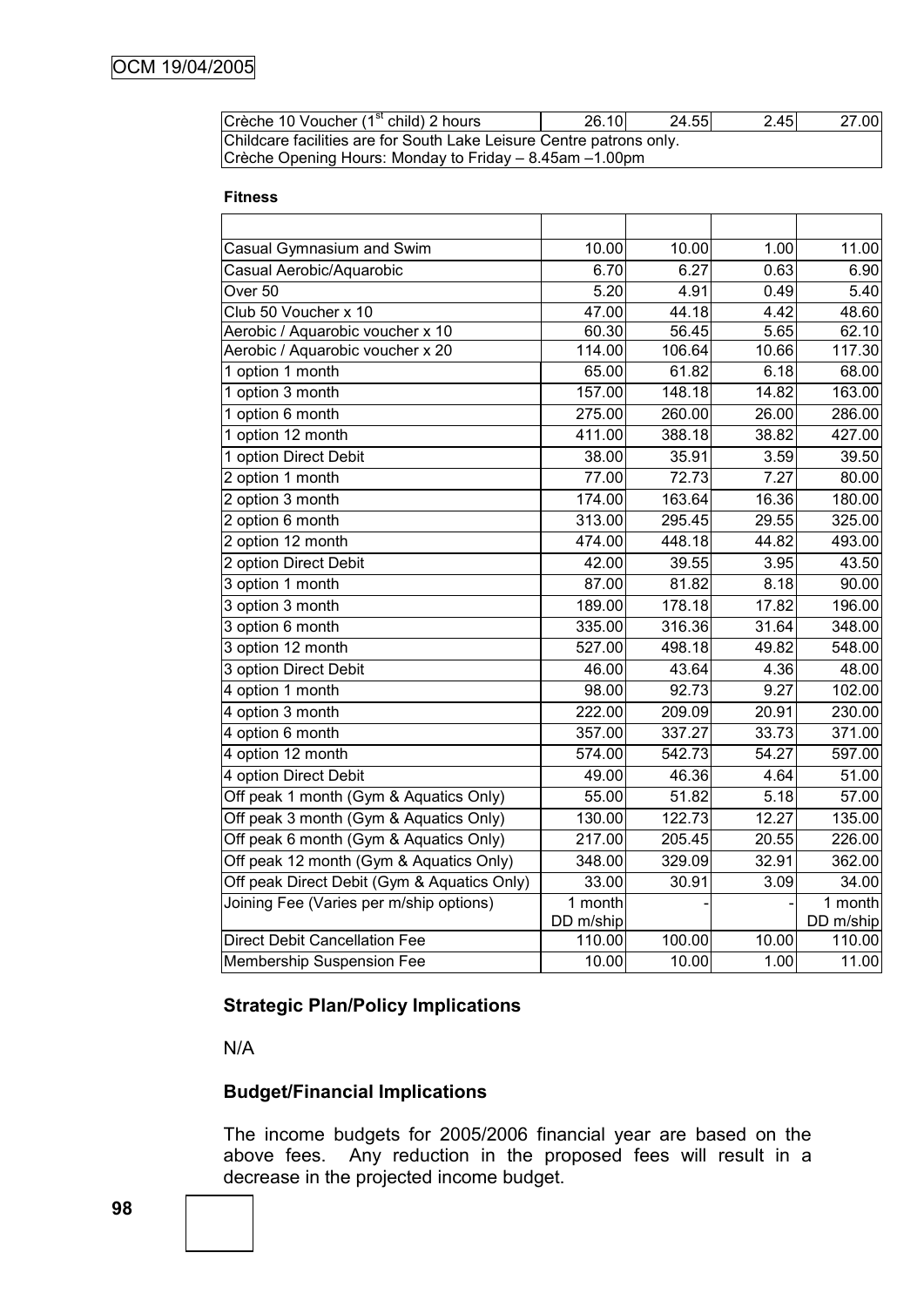# **Legal Implications**

N/A

**Community Consultation**

N/A

**Attachment(s)**

N/A

**Advice to Proponent(s)/Applicant**

N/A

**Implications of Section 3.18(3) Local Government Act, 1995**

N/A

# **17.2 (MINUTE NO 2779) (OCM 19/04/2005) - CONCERT AT MANNING PARK (5402) (RA)**

# **RECOMMENDATION**

That Council endorse the decision of the Mayor to vary the expenditure of funds from the Classic Special Events Account for the purchase of cinema tickets in exchange for the Marcia Hines Concert tickets in accordance with section 6.8 (c) of the *Local Government Act 1995*.

# **COUNCIL DECISION**

MOVED Clr V Oliver SECONDED Clr I Whitfield that the recommendation be adopted.

# **CARRIED 7/1**

CLR TILBURY REQUESTED THAT HER VOTE AGAINST THE RECOMMENDATION BE RECORDED.

# **Background**

Council at its special meeting of the 23 December 2004 resolved to allocate \$67,000 for a Classic Special Event for a performance by Marcia Hines at Manning Park to be held on the 2 April 2005.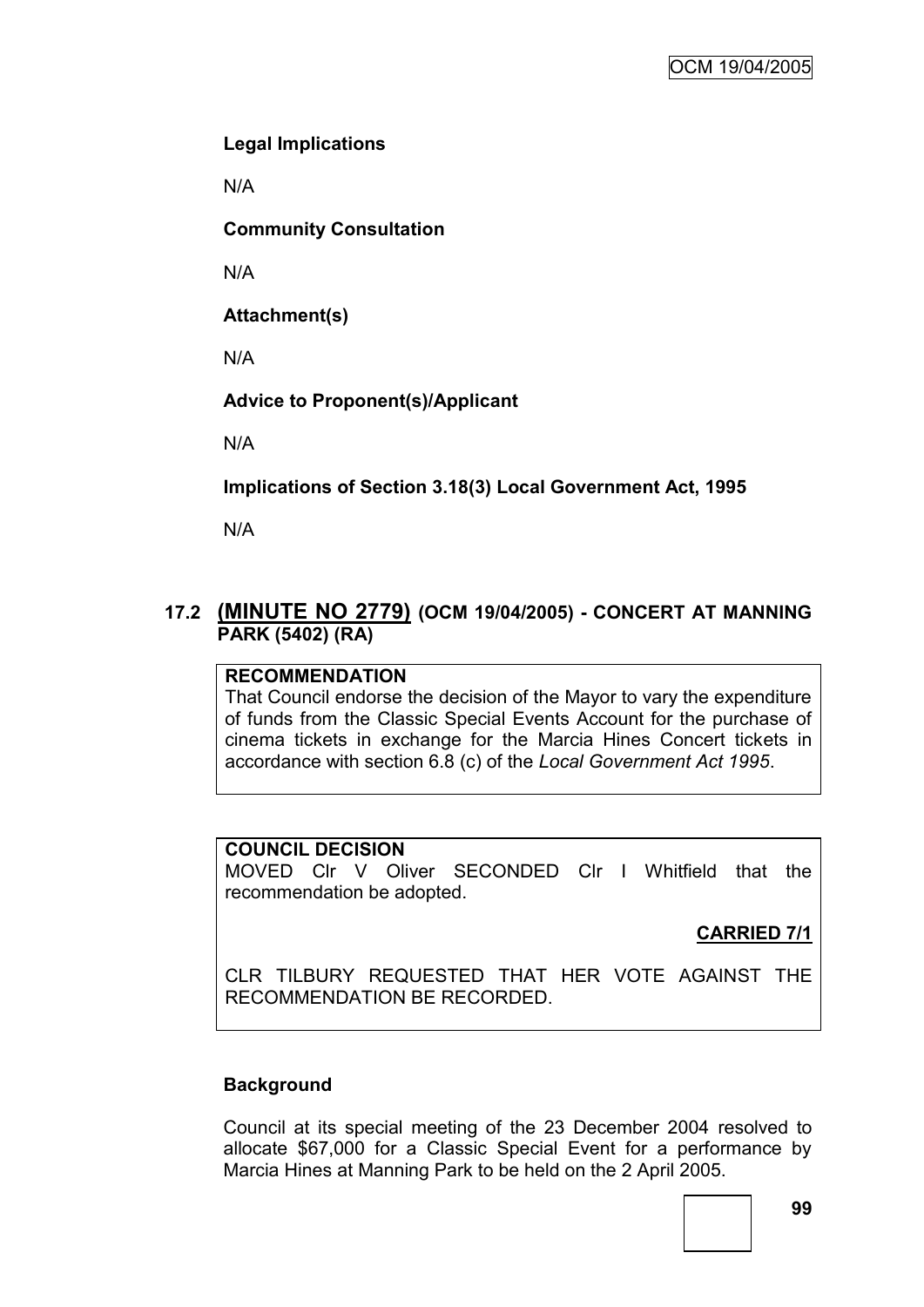## **Submission**

Late on Wednesday 30 March 2005, the City was advised that Marcia Hines would not be able to perform on Saturday 2 April 2005 due to illness.

#### **Report**

The promoter for Marcia Hines requested the City consider an alternate high profile act to replace Marcia Hines, but advised that it would be unlikely for a person to be found prior to 2.00pm Thursday 31 March 2005 if one could be found at all. On this basis the Mayor, after consultation with Elected Members, made the decision to cancel the event and notify all those that had received tickets accordingly. In recompense for the inconvenience experienced by residents who planned to attend the Marcia Hines concert, arrangements were put in place for ticket holders to exchange their Marcia Hines tickets for Hoyts Cinemas movie passes. The cost to the City for those who exchange their Marcia Hines ticket for Hoyts tickets will be \$10 for adults and \$7.95 for children. As 5,300 tickets were distributed the likely maximum total cost should all tickets be recouped will be in the vicinity of \$50,000.

The Council decision of the 23 December 2004 was for funds to be allocated for a Classic Special Event as entertainment for residents of the City. The provision of Hoyts cinema tickets whilst not to the letter of Council decision can be deemed to meet the intent of providing entertainment for residents of the City.

Accordingly, a Council decision is requested to endorse the decision made by the Mayor to alter the expenditure of the allocated funds.

## **Strategic Plan/Policy Implications**

Key result Area "Facilitating the needs of your Community".

## **Budget/Financial Implications**

The allocated budget for the Classic Special Event is \$67,000. The total expenditure on tickets for the Hoyts Cinema tickets as described will fall well within the current budget allocation.

## **Legal Implications**

Under section 6.8 (c) of the Local Government Act 1995 the Mayor has the power to authorize expenditure in the case of an emergency.

## **Community Consultation**

N/A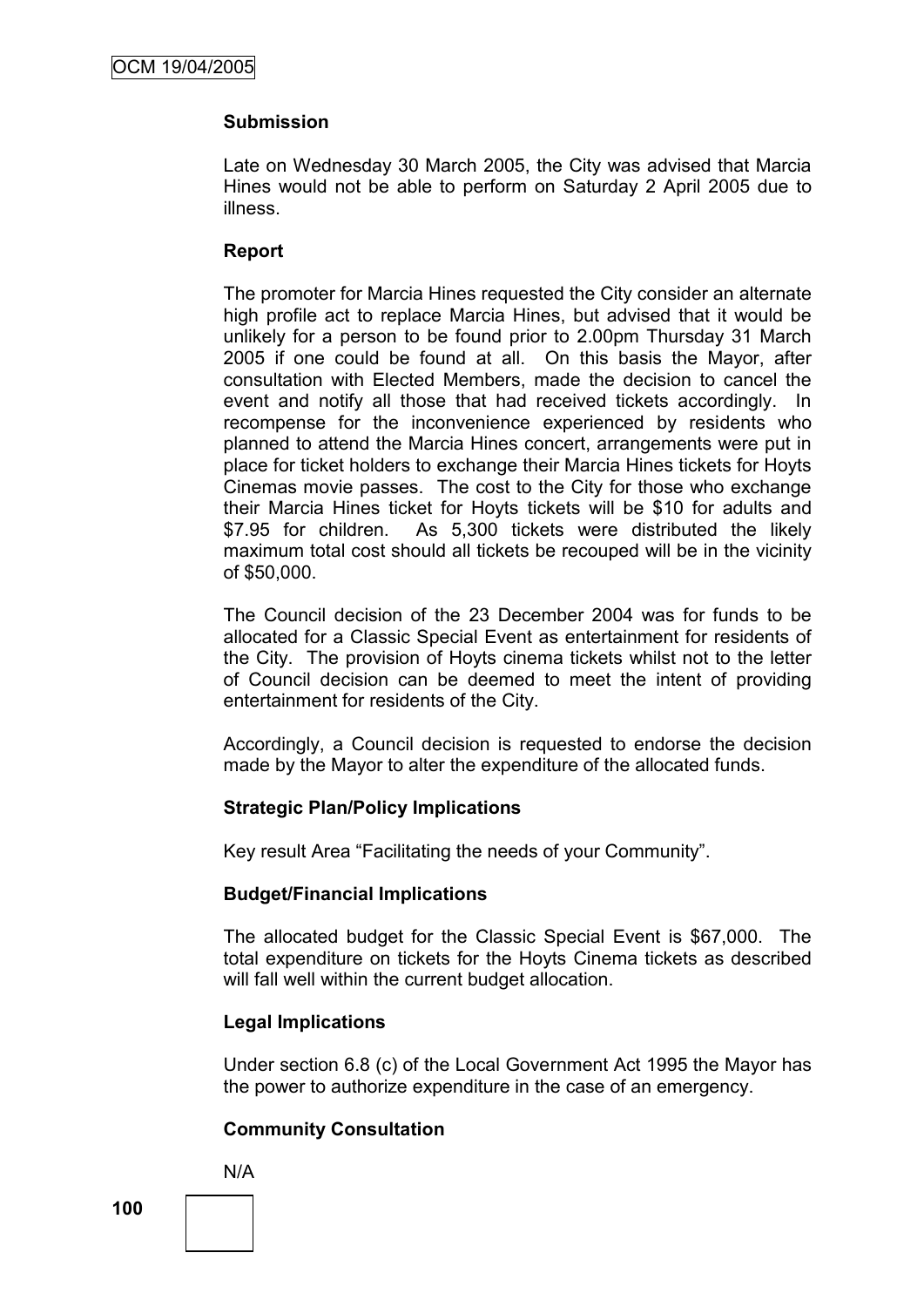# **Attachment(s)**

N/A

**Advice to Proponent(s)/Applicant**

N/A

**Implications of Section 3.18(3) Local Government Act, 1995**

N/A

# **18. EXECUTIVE DIVISION ISSUES**

Nil

# **19. MOTIONS OF WHICH PREVIOUS NOTICE HAS BEEN GIVEN**

Nil

**20. NOTICES OF MOTION GIVEN AT THE MEETING FOR CONSIDERATION AT NEXT MEETING**

Nil

## **21. NEW BUSINESS OF AN URGENT NATURE INTRODUCED BY COUNCILLORS OR OFFICERS**

**21.1 (MINUTE NO 2780) (OCM 19/04/2005) - COUNCIL REPRESENTATION ON THE ALCOA KWINANA ENVIRONMENTAL IMPROVEMENT PLAN REFINERY WORKING GROUP (RA) (9808)**

## **RECOMMENDATION** That Council appoint Councillor V Oliver and Councillor M Reeve-Fowkes as Deputy and its Environmental Control Health Officer Mr John Hardy as its representatives to the Alcoa Environmental Improvement Plan (EIP) for its Alumina Refinery.

## **COUNCIL DECISION**

MOVED Deputy Mayor R Graham SECONDED Clr S Limbert that the recommendation be adopted.

**CARRIED 8/0**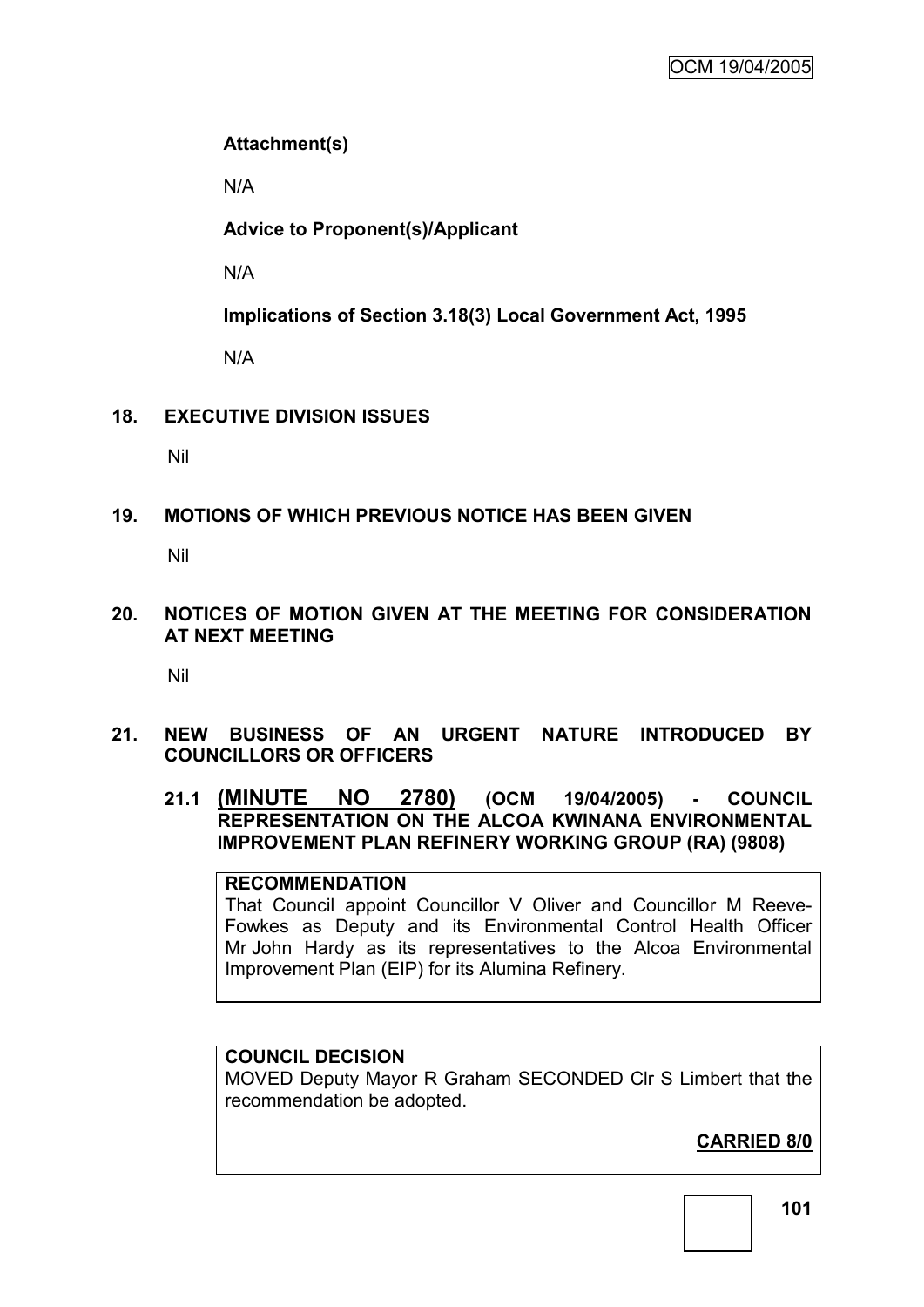## **Background**

Alcoa's Alumina Refinery has for some time a community consultation network which meets to discuss environmental issues related to the residue area.

Following community consultation, Alcoa has determined to alter the format of community consultation process by forming two EIP working groups. One to address issues related to the immediate refinery environs, and the second committee to address issues related to the area near the refinery. The aim of the two groups it to provide input for the development of an overall EIP for the refinery.

#### **Submission**

The Kwinana Alumina Refinery has written to the Council of the City of Cockburn seeking a Central Ward Councillor to be its representative on the Environmental Improvement Plan Working Group. A technical officer of the City has also been sought.

#### **Report**

The matter of residue from the Kwinana Alumina Refinery is of important to residents of the City. It is most appropriate that the City of Cockburn have both an Elected Member and Technical Office representation on any community committees addressing the issue of residue from the Kwinana Alumina Refinery.

#### **Strategic Plan/Policy Implications**

Considering and influencing a balance between development and the natural and human environment.

#### **Budget/Financial Implications**

Nil.

#### **Legal Implications**

Nil.

## **Community Consultation**

N/A.

## **Attachment(s)**

None.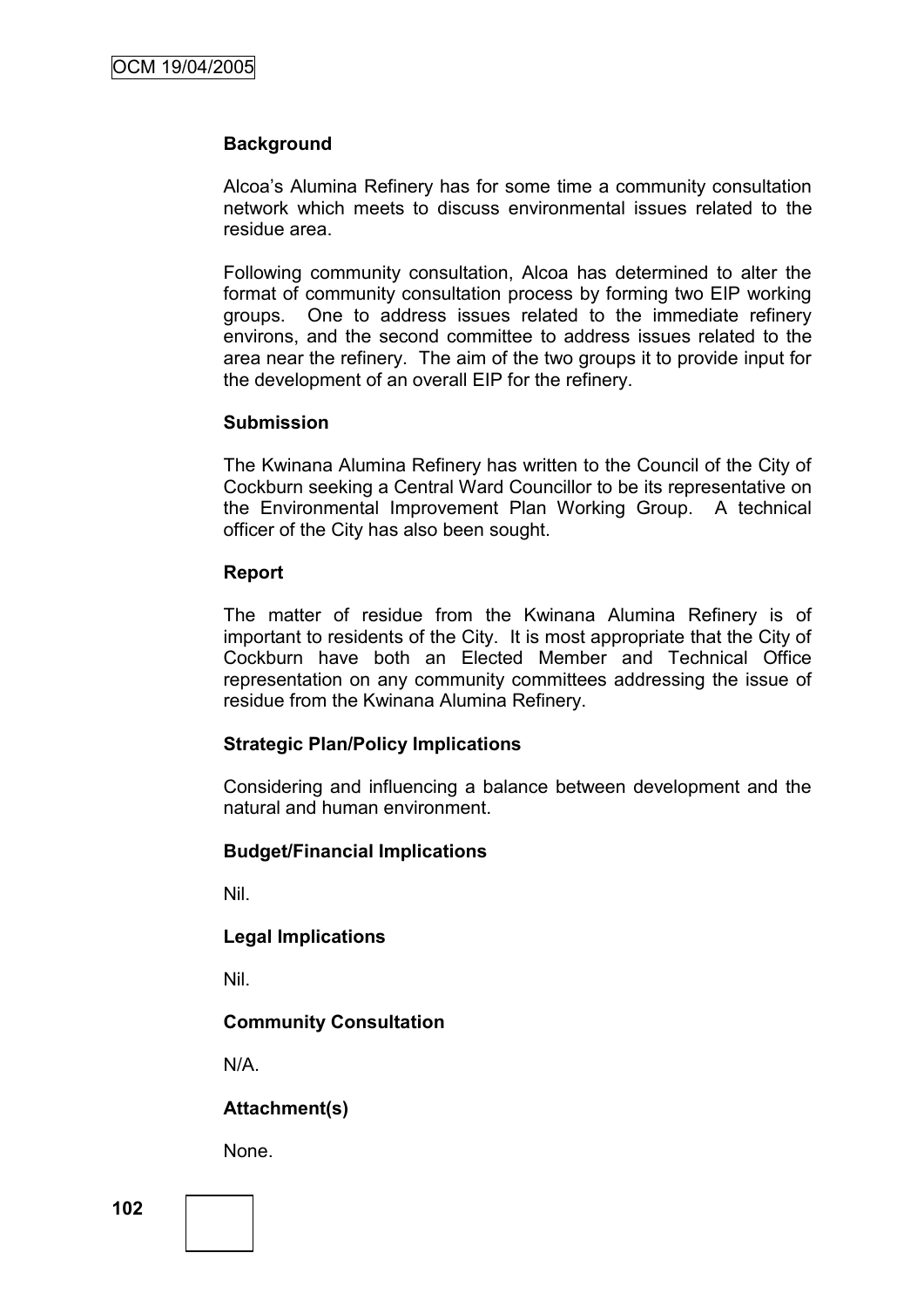# **Advice to Proponent(s)/Applicant**

The Kwinana Alumina Refinery representative has been advised that this matter will be considered by Council at its April 2005 meeting.

#### **Implications of Section 3.18(3) Local Government Act, 1995**

Nil.

## **21.2 (MINUTE NO 2781) (OCM 19/04/2005) - VISION FOR COCKBURN COASTAL DIALOGUE: RECOMMENDATION FOR A WARD COUNCILLOR TO BE A MEMBER OF THE STEERING COMMITTEE (SC)(9523)**

## **RECOMMENDATION**

That Council support Clr Linda Goncalves as its Ward Representative on the Vision for Cockburn Coastal Dialogue.

## **COUNCIL DECISION**

MOVED Mayor S Lee SECONDED Clr K Allen that the recommendation be adopted.

**CARRIED 8/0**

## **Background**

The Minister for Planning & Infrastructure has established a community consultation process to consider a vision for the development of the Cockburn Sound coastal area from South Beach to Woodman Point.

#### **Submission**

Correspondence has been received from the Department for Planning and Infrastructure advising that the Minister for DPI has selected Clr Linda Goncalves to be on the committee.

#### **Report**

The development of the Cockburn Sound Coastal area is of critical importance to the City of Cockburn. The first meeting of the Steering Committee has been set down for Thursday, 21 April 2005 and hence the appointment of a Council representative is of some urgency.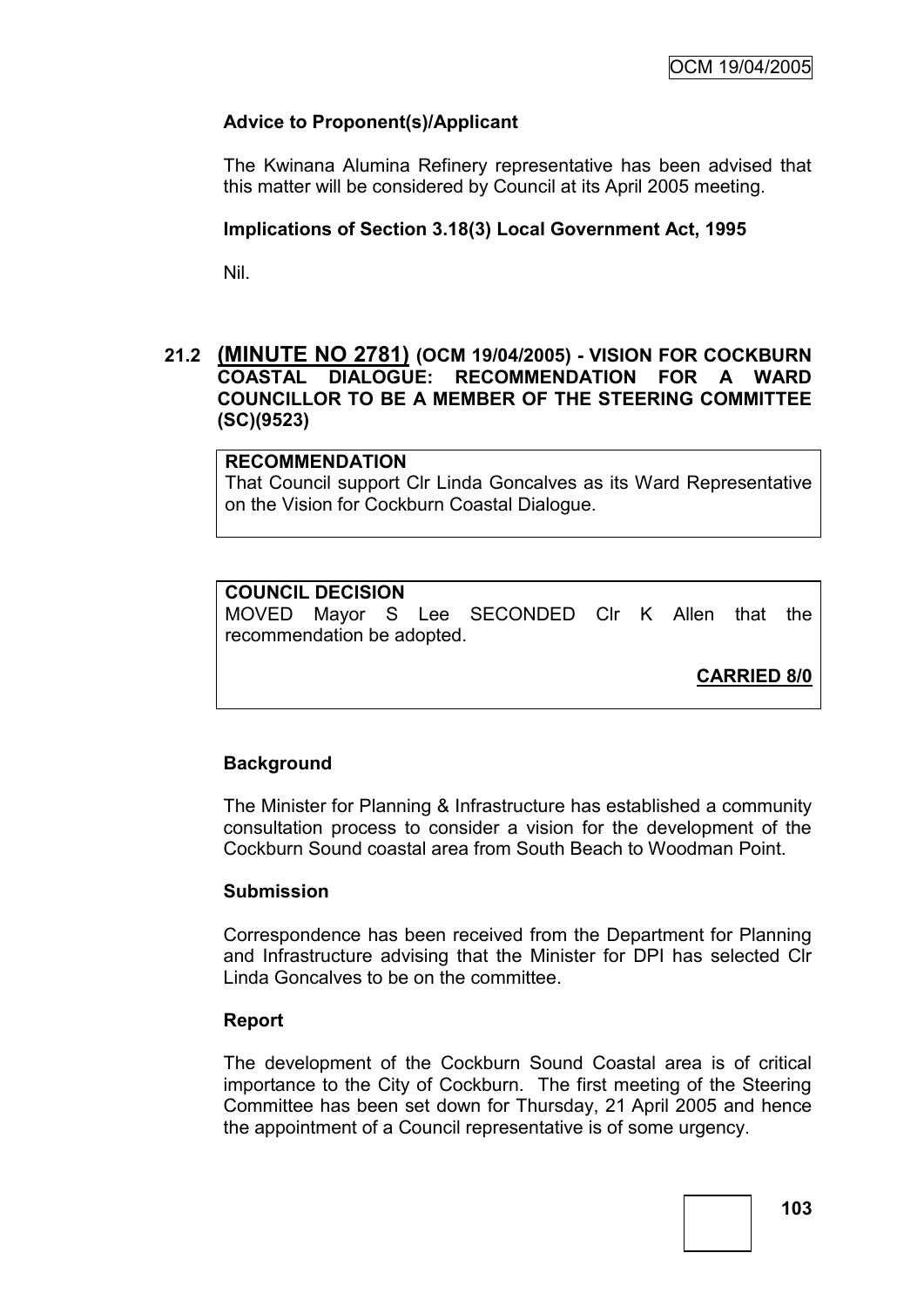Councillor Goncalves is not up for election in 2005 and hence her appointment to the committee will give the Council consistent representation throughout the dialogue process. Clr Goncalves' appointment to this committee reaffirms the Minister's recognition of the importance of Local Government representation on the Steering Committee.

## **Strategic Plan/Policy Implications**

2. To foster a sense of community within the district generally and neighbourhoods in particular.

#### **Budget/Financial Implications**

Nil.

**Legal Implications**

Nil.

# **Community Consultation**

N/A.

# **Attachment(s)**

None.

## **Advice to Proponent(s)/Applicant**

A Council appointment has been sought by the Department of Planning and Infrastructure, who are aware of the Council process in relation to appointment of Council representatives.

## **Implications of Section 3.18(3) Local Government Act, 1995**

None.

# **22 (OCM 19/04/2005) - MATTERS TO BE NOTED FOR INVESTIGATION, WITHOUT DEBATE**

# (1) **Insurance for Community Groups**

Mayor Lee requested an investigation if it is possible for our Community Groups, who are currently active members of our Community Development Strategy, to access monies from our Community Development Funds, to assist them in paying for their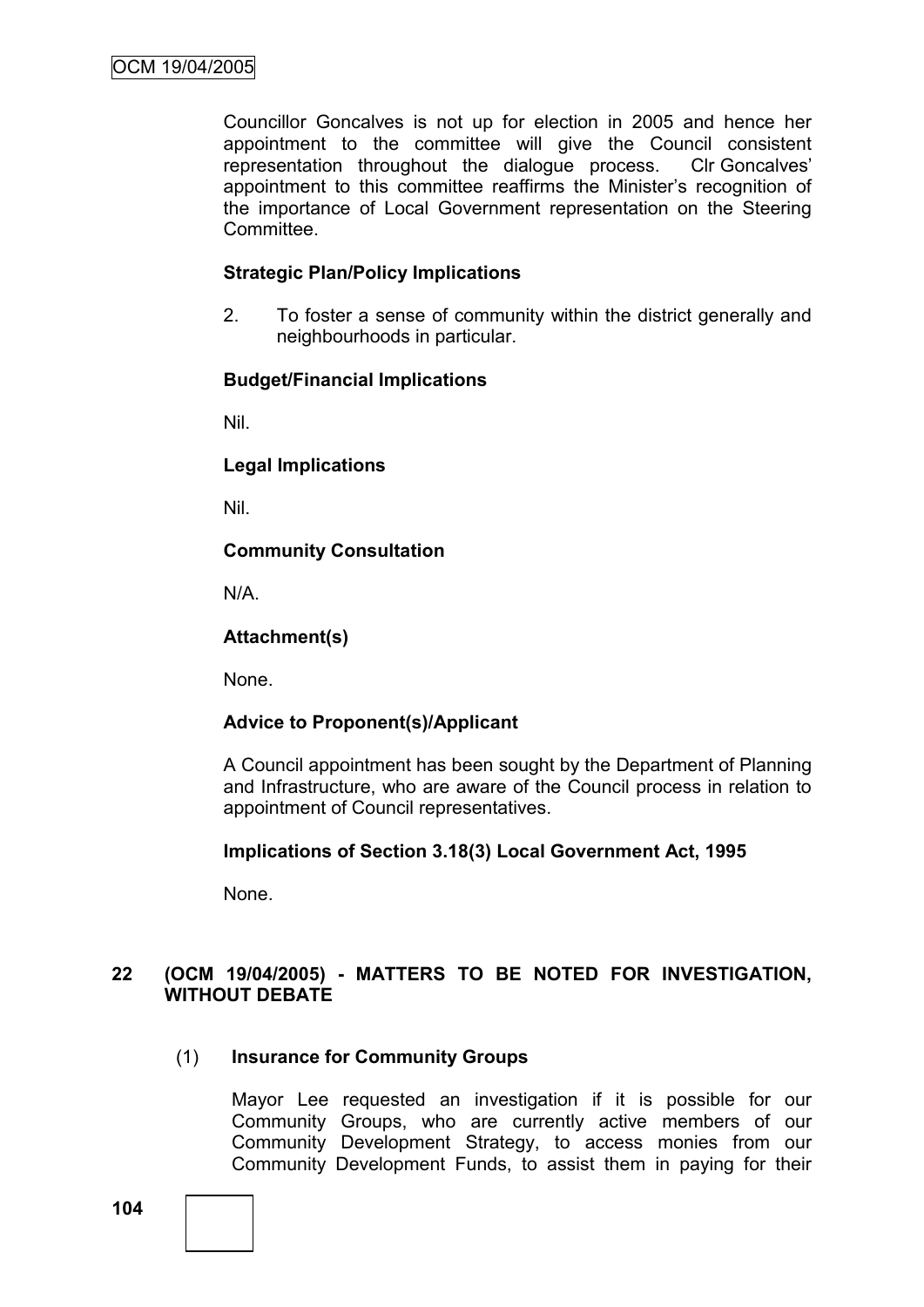public liability and volunteer insurance policies.

Currently these funds are set aside to assist groups in carrying out strategies and projects that have arisen from our Community Development Strategy processes. Unfortunately these funds can only be accessed by fully insured groups. So many worthwhile projects are not being undertaken because our groups cannot afford to insure themselves, thus preventing them access to the many tens of thousands of donated dollars that are just sitting around waiting to be accessed.

## **(2) Security Subsidy for Seniors**

Mayor Lee requested that Officers investigate the possibility of establishing a subsidy scheme, similar to that currently available in the Town of Victoria Park, whereby holders of pension cards, health care cards and senior cards are entitled to receive a discount on a range of home security services and devices they may purchase or install in their homes.

This service is not intended to replace the work currently undertaken by Nick Deane, but is to operate as an additional service to our current extensive range of personal safety and security initiatives.

Mayor Lee requested that the report be considered as part of Council's 2005/06 budget process.

### **(3) Part of Regional Park to be Turned into a Reserve**

Clr Kevin Allen requested that Officers investigate the procedure of how Council can have part of the Regional Park, adjacent to the Rotary Park Lookout Car Park, vested into the City's care so that it can be turned into a reserve for local community use. The investigation to also include possible time frames.

### **23. CONFIDENTIAL BUSINESS**

Nil

# **24. (MINUTE NO 2782) (OCM 19/04/2005) - RESOLUTION OF COMPLIANCE (SECTION 3.18(3), LOCAL GOVERNMENT ACT 1995)**

### **RECOMMENDATION**

That Council is satisfied that resolutions carried at this Meeting and applicable to items concerning Council provided services and facilities, are:-